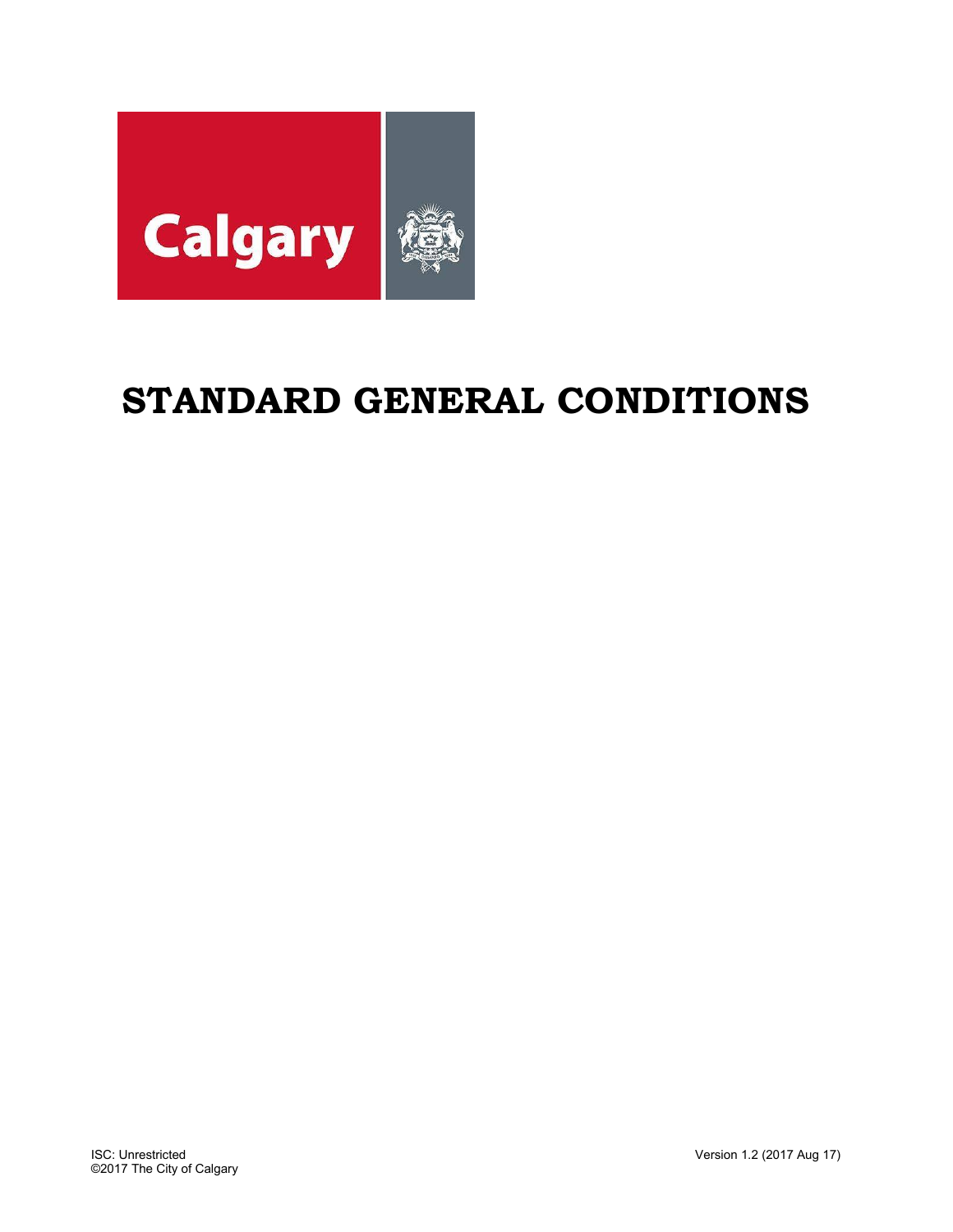# **STANDARD GENERAL CONDITIONS**

|     | <b>Contents</b>                                             |                           |
|-----|-------------------------------------------------------------|---------------------------|
|     | <b>ARTICLE 1:</b><br>DEFINITIONS AND INTERPRETATION         | $\overline{7}$            |
| 1.1 | Definitions                                                 | 7                         |
| 1.2 | Interpretation                                              | 19                        |
|     | ARTICLE 2: EFFECTIVE DATE AND TERM                          | 20                        |
| 2.1 | <b>Effective Date</b>                                       | 20                        |
| 2.2 | Survival                                                    | 21                        |
| 2.3 | Notice to Proceed                                           | 21                        |
|     | ARTICLE 3:<br>REPRESENTATIONS OF THE CONTRACTOR             | 22                        |
| 3.1 | Representations of the Contractor                           | 22                        |
|     | ARTICLE 4:<br>PERFORMANCE OF THE AGREEMENT - THE CONTRACTOR | 22                        |
| 4.1 | Performance of the Work                                     | 22                        |
| 4.2 | Permits, Licenses and Approvals                             | 23                        |
| 4.3 | <b>Permitted Substitution of Materials</b>                  | 24                        |
| 4.4 | Removal of Rejected Material                                | 24                        |
| 4.5 | <b>Coordination with Other Contractors</b>                  | 24                        |
| 4.6 | Minimum Wages                                               | 25                        |
| 4.7 | Compliance with Community Standards Bylaw                   | 26                        |
| 4.8 | Subcontractors and Key Personnel                            | 26                        |
| 4.9 | Conflict of Interest                                        | 27                        |
|     | 4.10 Reporting to Surety Company                            | 27                        |
|     | PERFORMANCE OF THE AGREEMENT-THE CITY<br><b>ARTICLE 5:</b>  | 28                        |
| 5.1 | <b>Obligations of The City</b>                              | 28                        |
| 5.2 | Non-Exclusivity                                             | 28                        |
| 5.3 | City's Right to do Work                                     | 28                        |
| 5.4 | <b>Security Clearance</b>                                   | 29                        |
| 5.5 | Emergencies                                                 | 29                        |
| 5.6 | <b>Accidents and Failures</b>                               | 29                        |
| 5.7 | <b>Copies of Construction Documents</b>                     | 30                        |
|     | ARTICLE 6: DRAWINGS AND DOCUMENTS                           | 31                        |
| 6.1 | <b>Drawings and Documents</b>                               | 31                        |
| 6.2 | <b>Supplementary Drawings</b>                               | 32                        |
| 6.3 | <b>As-Built Drawings</b>                                    | 32                        |
|     | ISC: Unrestricted                                           | Version 1.2 (2017 Aug 17) |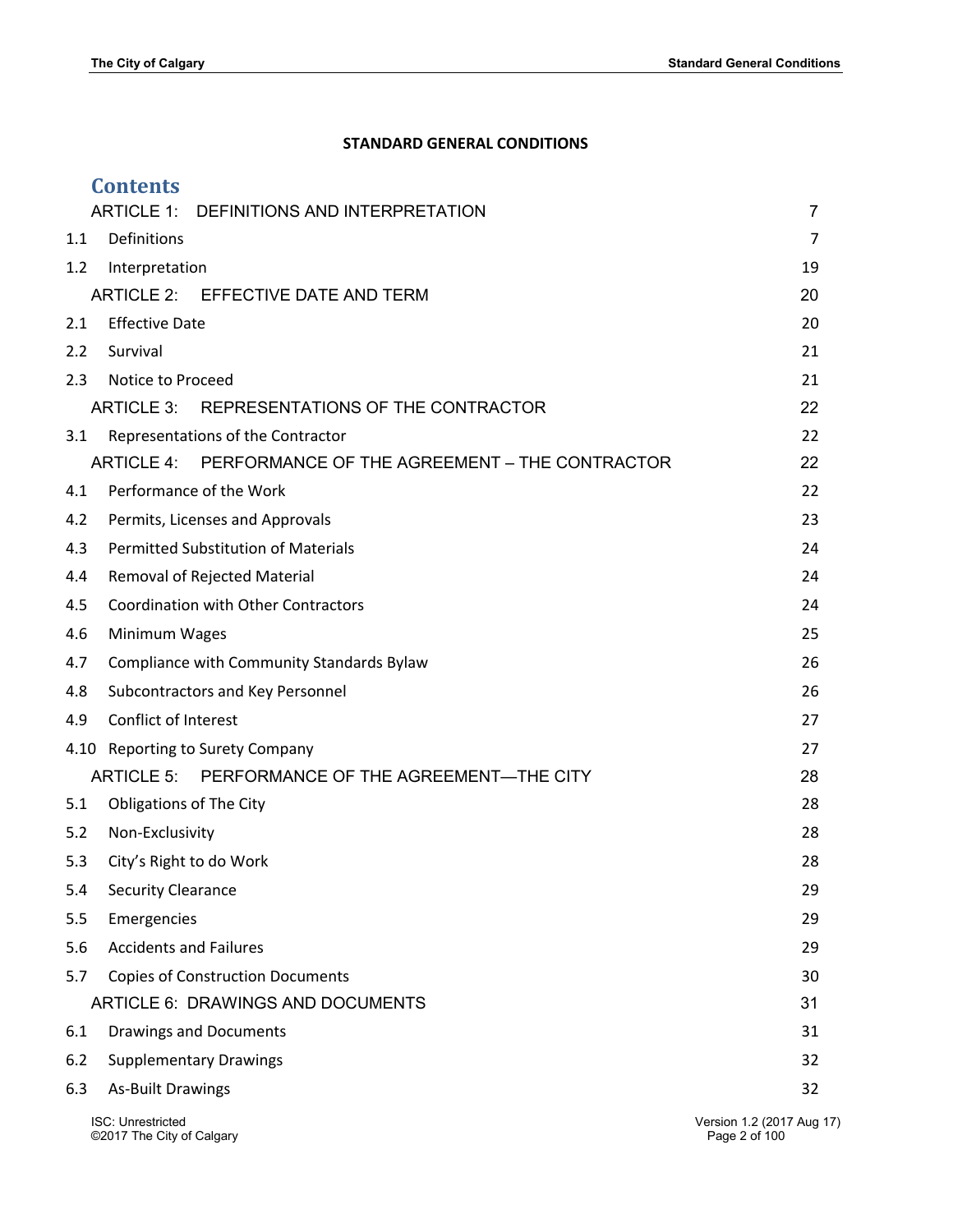| 6.4    | Authentication of Drawings                                                            | 32 |
|--------|---------------------------------------------------------------------------------------|----|
| 6.5    | Resolving Inconsistencies in Drawings and Technical Specifications                    | 32 |
| 6.6    | <b>Digital Drawings</b>                                                               | 33 |
| 6.7    | <b>Ownership of Drawings</b>                                                          | 33 |
|        | <b>ARTICLE 7:</b><br><b>PROJECT SCHEDULE</b>                                          | 34 |
| 7.1    | Project Schedule                                                                      | 34 |
| 7.2    | Recovery and Mitigation Plan                                                          | 34 |
| 7.3    | Late Achievement of Scheduled Operational Date                                        | 34 |
| 7.4    | Completion Prior to Scheduled Date for Issuing of Construction Completion Certificate | 35 |
|        | ARTICLE 8: ACCESS TO SITE AND SITE CONDITION                                          | 36 |
| 8.1    | Access and Use                                                                        | 36 |
| 8.2    | Uninterrupted Access and Use                                                          | 36 |
| 8.3    | <b>Access Fee</b>                                                                     | 37 |
| 8.4    | Status of the Site                                                                    | 37 |
| 8.5    | Condition of the Site                                                                 | 37 |
| 8.6    | <b>Latent Physical Conditions</b>                                                     | 38 |
| 8.7    | <b>Permitted Use</b>                                                                  | 39 |
| 8.8    | Ownership of Facility                                                                 | 39 |
| 8.9    | <b>Survey Monuments</b>                                                               | 39 |
| 8.10   | Signage on the Project Site                                                           | 40 |
|        | 8.11 Location and Disruption of Existing Services on the Project Site                 | 40 |
|        | 8.12 Connections or Tie-ins on the Project Site                                       | 41 |
|        | 8.13 Access and Use Rights Cease                                                      | 41 |
|        | ARTICLE 9:<br><b>CHANGES AND CHANGE ORDERS</b>                                        | 41 |
| 9.1    | Changes                                                                               | 41 |
| 9.2    | <b>Change Order Process</b>                                                           | 42 |
| 9.3    | Determination of Cost of Changes                                                      | 43 |
| 9.4    | Authorization for Change Orders                                                       | 47 |
| 9.5    | Dispute Resolution for Valuation of Changes                                           | 47 |
|        | <b>ARTICLE 10:</b><br>PAYMENT FOR WORK                                                | 48 |
|        | 10.1 Payment - General                                                                | 48 |
|        | 10.2 Application for Payment                                                          | 48 |
|        | 10.3 Liens and Holdbacks                                                              | 50 |
| 10.3.1 | Application of Builder's Lien Act                                                     | 50 |
| 10.3.2 | Lien Letter of Credit or Holdback Bond                                                | 53 |
|        | <b>ISC: Unrestricted</b><br>Version 1 2 (2017 Aug 1                                   |    |

ิะเรเงท 1.2 (2017 Aug 17)<br>Page 3 of 100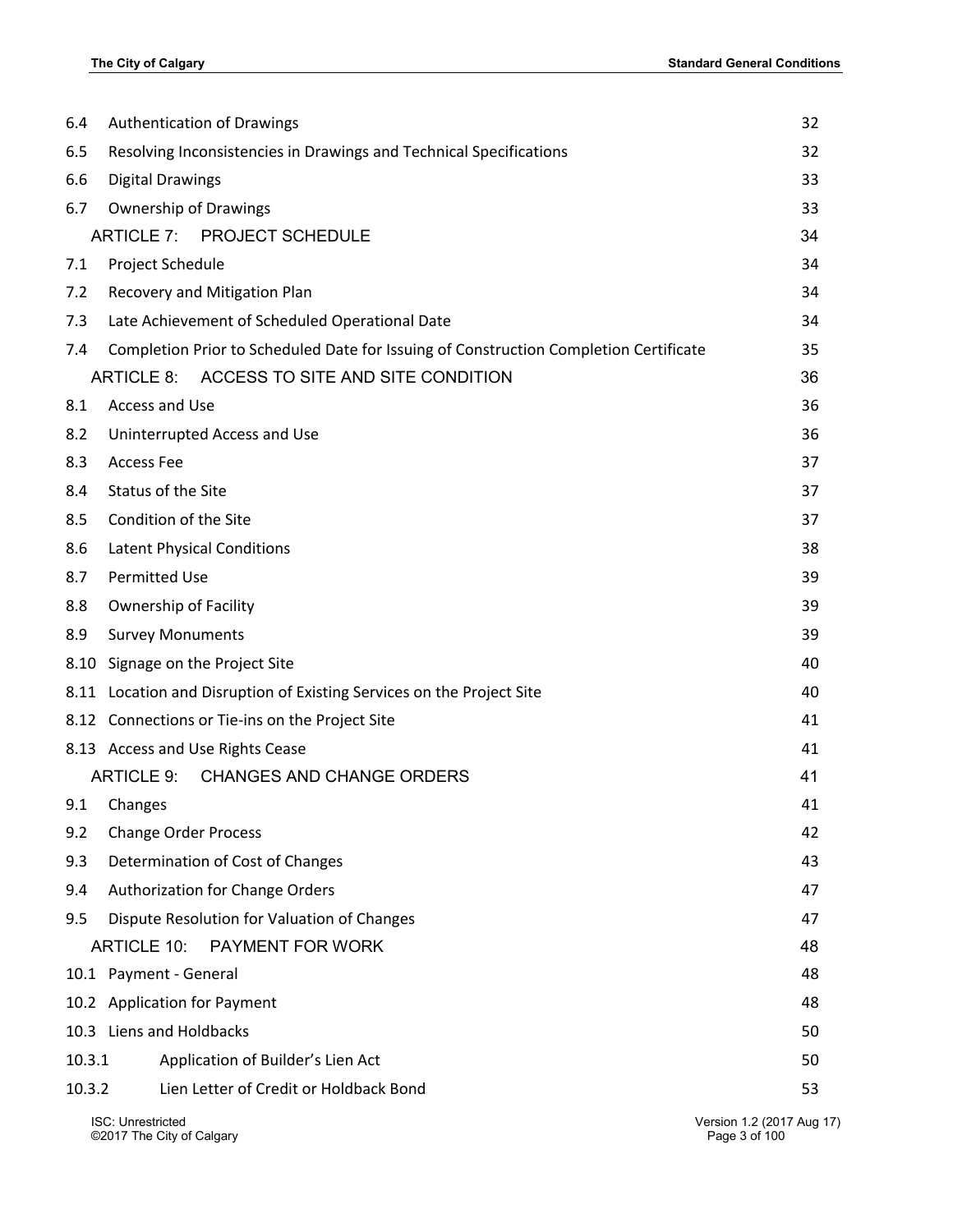| 10.4 Payments by the Contractor to Third Parties                      | 53 |
|-----------------------------------------------------------------------|----|
| 10.5 Deductions or Withholding Payment for Deficiencies               | 53 |
| 10.6 Cash Allowances                                                  | 54 |
| 10.8 Changes in Taxes and Duties                                      | 54 |
| 10.9 Information and Assistance Provided by the Contractor            | 55 |
| 10.10 Contractor Indemnities - Taxes, Duties and Tariffs              | 56 |
| 10.11 Importing of Goods                                              | 56 |
| ARTICLE 11: INSPECTIONS AND TESTING                                   | 57 |
| 11.1 The City's Right to Inspect                                      | 57 |
| 11.2 Contractor's Obligations Concerning Inspections                  | 58 |
| ARTICLE 12: OCCUPATIONAL HEALTH AND SAFETY                            | 59 |
| 12.1 Health and Safety Plan                                           | 59 |
| 12.2 Prime Contractor Status                                          | 60 |
| 12.3 Contractor's Obligations as Prime Contractor for Safety          | 61 |
| 12.4 Stop Work Order                                                  | 62 |
| ARTICLE 13: INSURANCE, WORKERS' COMPENSATION AND PERFORMANCE SECURITY | 62 |
| 13.1 Contractor's Insurance                                           | 62 |
| 13.2 City Procured Insurance                                          | 64 |
| 13.3 Workers' Compensation                                            | 64 |
| 13.4 Exempt Contractors or Subcontractors                             | 65 |
| 13.5 Performance Security                                             | 65 |
| ARTICLE 14: FORCE MAJEURE AND DELAY                                   | 65 |
| 14.1 Force Majeure                                                    | 65 |
| 14.2 Delay 67                                                         |    |
| 14.3 Suspension                                                       | 68 |
| <b>ARTICLE 15: INDEMNITIES</b>                                        | 69 |
| 15.1 Contractor's Indemnity                                           | 69 |
| ARTICLE 16: DEFICIENCIES AND WARRANTIES                               | 69 |
| 16.1 Warranty of Work                                                 | 69 |
| ARTICLE 17: DEFAULT AND TERMINATION                                   | 70 |
| 17.1 Event of Default and Termination                                 | 70 |
| 17.2 Withholding of Payment                                           | 72 |
| 17.3 Taking the Work out of the Contractor's Control                  | 73 |
| 17.4 Additional Termination Rights of The City                        | 74 |
| 17.5 Contractor's Obligations on Termination                          | 74 |
|                                                                       |    |

ISC: Unrestricted Version 1.2 (2017 Aug 17)<br>
©2017 The City of Calgary Carry Contract Contract Contract Contract Contract Contract Contract Contract Contra<br>
Page 4 of 100 ©2017 The City of Calgary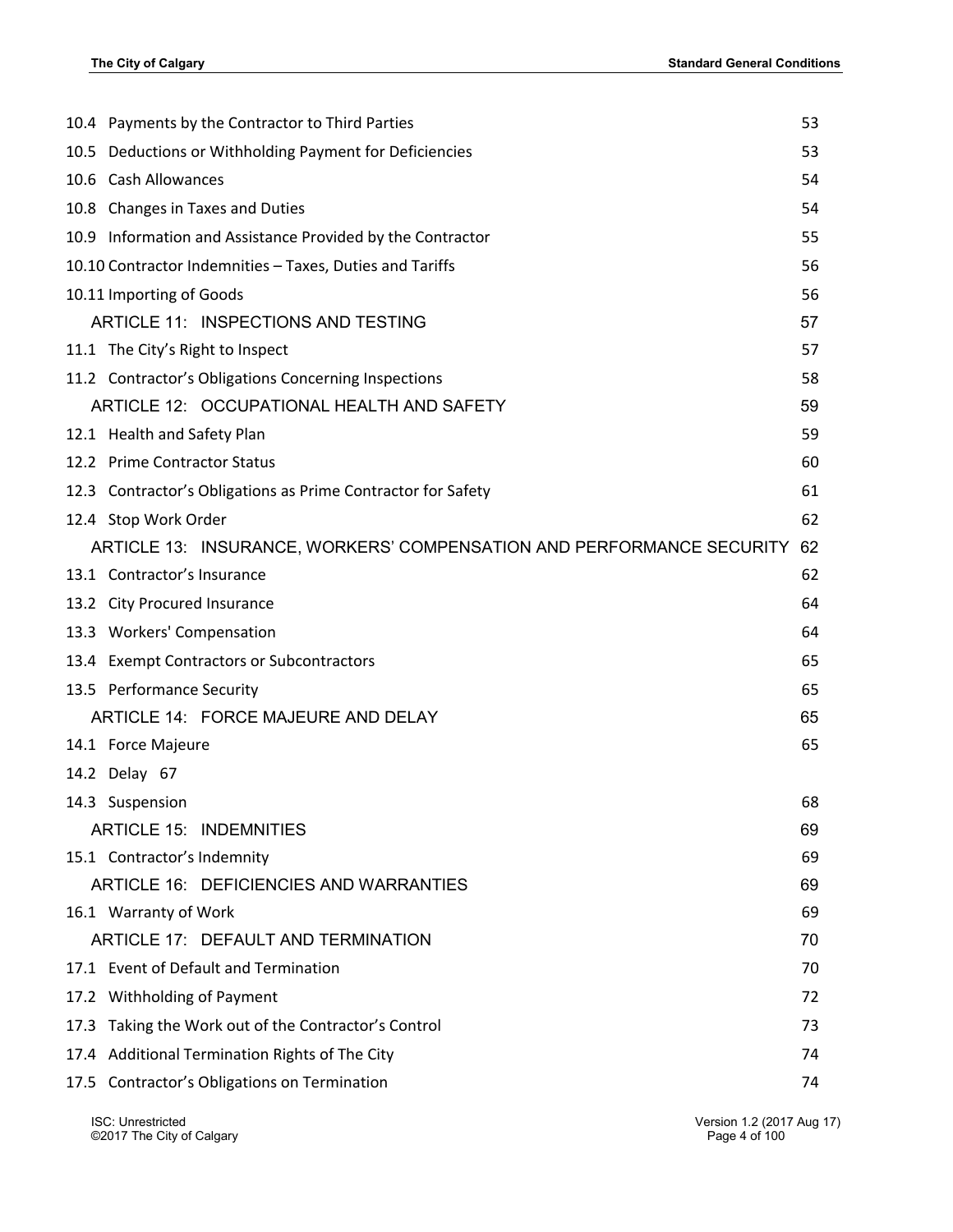| 17.6 Payments to Contractor on Termination                                                  | 75                                         |
|---------------------------------------------------------------------------------------------|--------------------------------------------|
| 17.7 Contractor's Rights of Termination or to Stop Work                                     | 76                                         |
| 17.8 Claiming of Damages by Other Contractors                                               | 76                                         |
| ARTICLE 18: ANNOUNCEMENTS, CONFIDENTIALITY AND FOIP                                         | 77                                         |
| 18.1 Confidentiality, Promotion Restrictions and Photographs                                | 77                                         |
| 18.2 City Confidential Information                                                          | 77                                         |
| 18.3 Restrictions on Copying                                                                | 77                                         |
| 18.4 Injunctive and Other Relief                                                            | 78                                         |
| 18.5 Notice and Protective Order                                                            | 78                                         |
| 18.6 FOIP Records and Compliance                                                            | 78                                         |
| ARTICLE 19: INTELLECTUAL PROPERTY                                                           | 79                                         |
| 19.1 City Intellectual Property                                                             | 79                                         |
| 19.2 License for Use                                                                        | 79                                         |
| 19.3 No Use of City Insignia                                                                | 79                                         |
| 19.4 Ownership of Intellectual Property                                                     | 79                                         |
| 19.5 Contractor's Grant of License                                                          | 80                                         |
| No Restrictive Material in Work<br>19.6                                                     | 80                                         |
| 19.7 The Contractor Representation and Warranty Regarding Third Party Intellectual Property | 80                                         |
| ARTICLE 20: ENVIRONMENTAL CONTROLS                                                          | 81                                         |
| 20.1 ECO Plan                                                                               | 81                                         |
| 20.2 Erosion and Sediment Control                                                           | 81                                         |
| 20.3 Soil Conservation and Stockpiles                                                       | 84                                         |
| 20.4 Project Site Water Management                                                          | 84                                         |
| 20.5 Project Site Management                                                                | 85                                         |
| 20.6 Waste Management and Recycling                                                         | 85                                         |
| 20.7 Fuelling Operations and Spill Prevention                                               | 86                                         |
| 20.8 Release Reporting and Clean-Up                                                         | 86                                         |
| 20.9 Discovery of Hazardous Substance                                                       | 87                                         |
| 20.10 Use of Hazardous Substances in Performance of the Work                                | 88                                         |
| 20.11 Offsite Disposal of Excavated Material                                                | 89                                         |
| 20.12 Recycled and Imported Fill Material                                                   | 89                                         |
| 20.13 Water Supply and Disposal                                                             | 89                                         |
| 20.14 Authorization to Operate Fire Hydrants                                                | 89                                         |
| 20.15 Reduced Idling of Vehicles and Construction Equipment                                 | 90                                         |
| 20.16 Tree and Plant Protection                                                             | 90                                         |
| <b>ISC: Unrestricted</b><br>©2017 The City of Calgary                                       | Version 1.2 (2017 Aug 17)<br>Page 5 of 100 |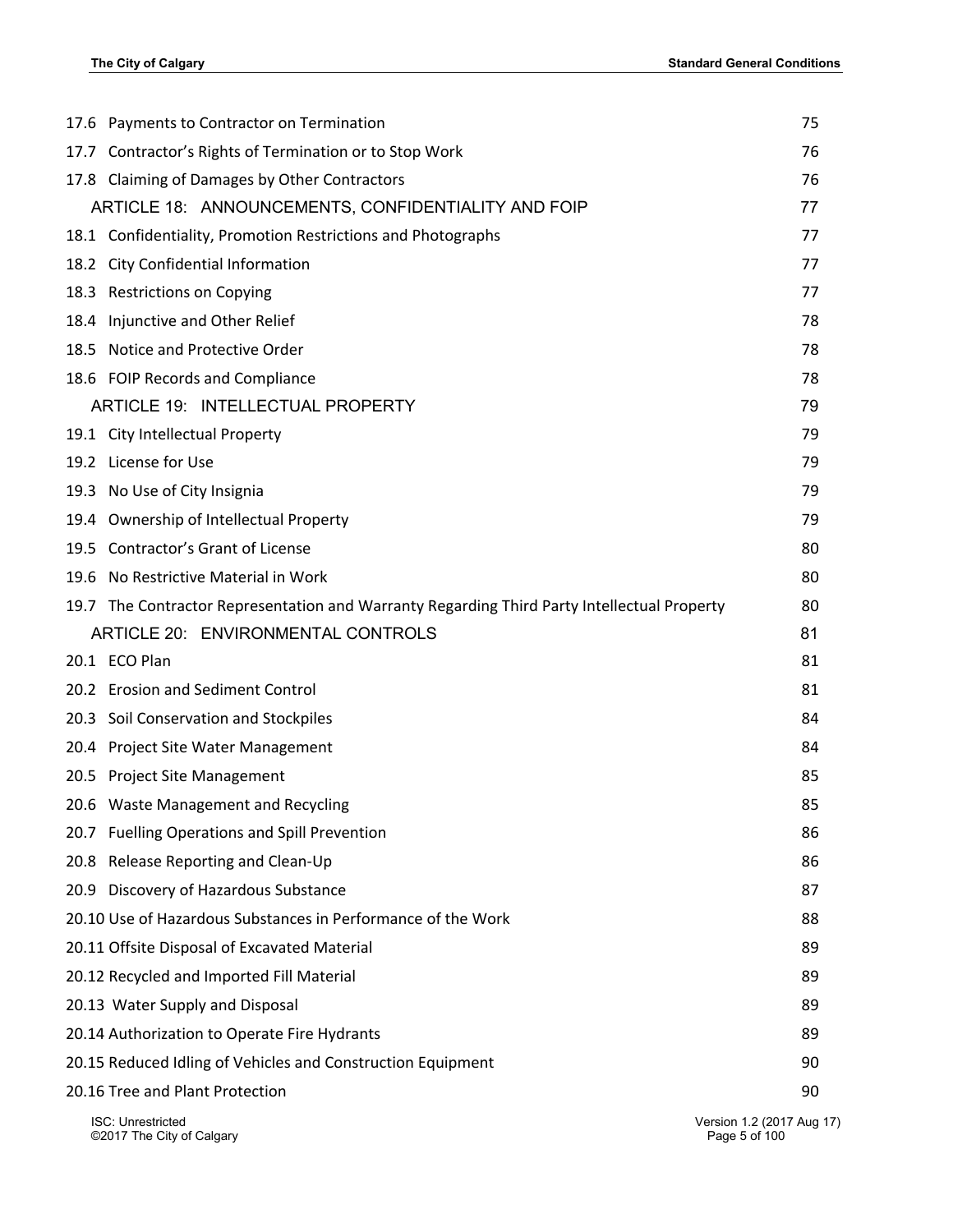| 20.17 Application of Pesticides and Herbicides                         |     |
|------------------------------------------------------------------------|-----|
| 20.18 Clean-Up and Restoration of Project Site                         |     |
| <b>ARTICLE 21: AUDIT</b>                                               | 92  |
| 21.1 Records and Audit                                                 | 92  |
| ARTICLE 22: GENERAL PROVISIONS                                         | 93  |
| 22.1 Dispute Resolution                                                | 93  |
| 22.2 Applicable Law                                                    | 94  |
| 22.3 Assignment                                                        | 94  |
| 22.4 Amendment and Waiver                                              | 94  |
| 22.5 Additional Assurances                                             | 94  |
| 22.6 Limitation Periods                                                | 94  |
| 22.7 Counterparts                                                      | 94  |
| 22.8 Entire Agreement                                                  | 95  |
| 22.9 Currency                                                          | 95  |
| 22.10 No Agency, Joint Venture, Partnership, Lease or Loan, Employment | 95  |
| <b>APPENDIX A</b>                                                      | 96  |
| <b>APPENDIX B-1</b>                                                    | 97  |
| <b>APPENDIX B-2</b>                                                    | 98  |
| <b>APPENDIX C</b>                                                      | 99  |
| <b>REVISION SCHEDULE</b>                                               | 100 |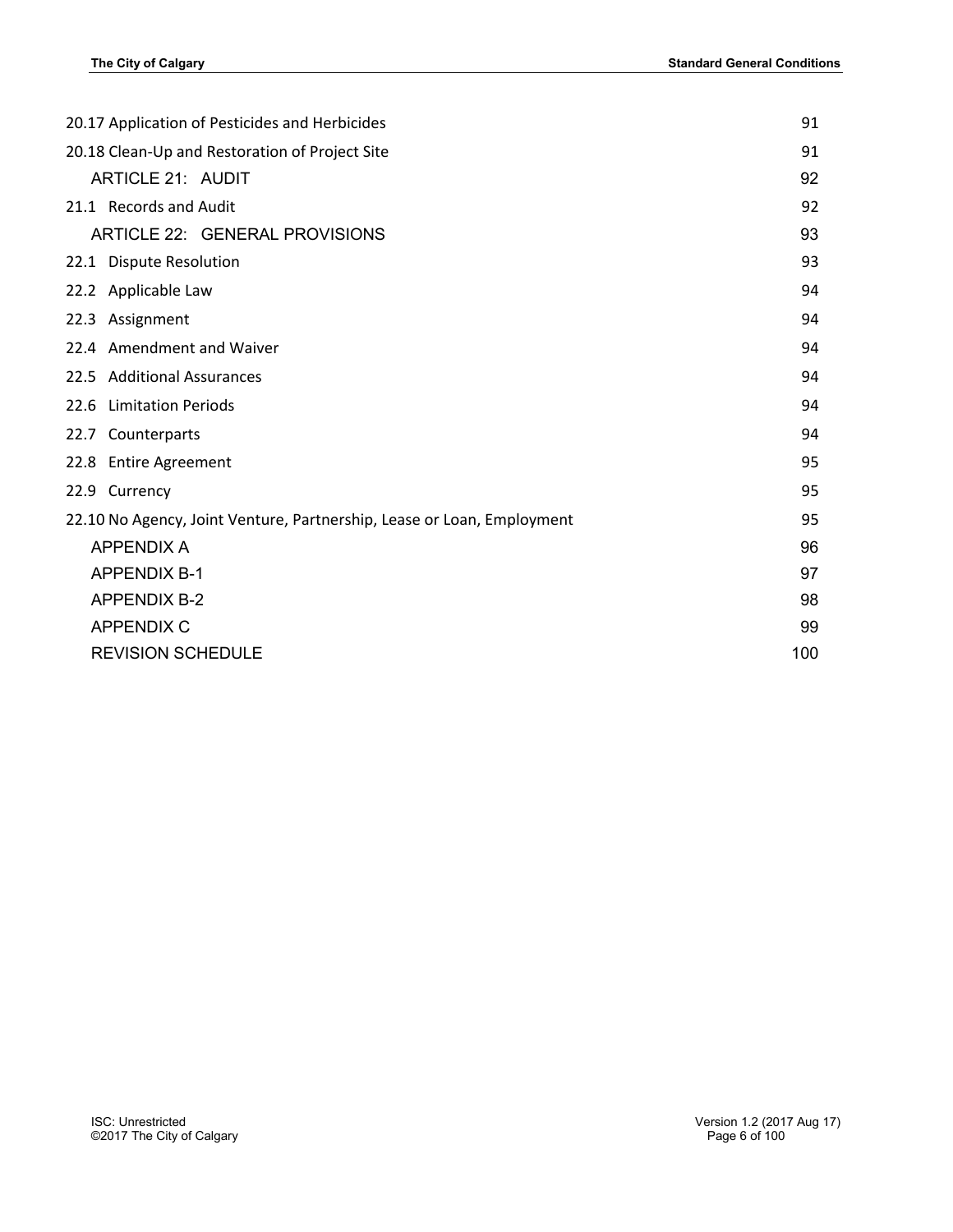# **ARTICLE 1: DEFINITIONS AND INTERPRETATION**

## **1**.**1 Definitions**

- (1) *Agreement* means the agreement executed by *The City* and the *Contractor* in relation to the provision of the *Work* and includes the following:
	- (a) for the request for proposal *Procurement Document*:
		- i. *Contract Letter*;
		- ii. Schedule 1 *Standard General Conditions*;
		- iii. Schedule 2 *Delivery Method Requirements*;
		- iv. Schedule 3 *Special Conditions*;
		- v. Schedule 4 *Project Schedule*;
		- vi. Schedule 5 *Technical Specifications*; and
		- vii. Schedule 6 *Contractor*'s proposal document;
	- (b) for the request for tender *Procurement Document*:
		- i. *Contract Letter*;
		- ii. Schedule 1 *Standard General Conditions*;
		- iii. Schedule 2 *Delivery Method Requirements – Fixed Price Construction*;
		- iv. Schedule 3 *Special Conditions*;
		- v. Schedule 4 *Project Schedule*;
		- vi. Schedule 5 *Technical Specifications;* and
		- vii. Schedule 6 *Contractor*'s tender document;
	- (c) for the request for standing offer *Procurement Document*:
		- i. Master Agreement, which includes:
			- A. Qualified Contractor List;
			- *B. Standard General Conditions*;
			- C. Service Level Agreement;
			- D. Price Submission Form; and
		- ii. the *Procurement Documents*.

#### (2) *Applicable Law* means:

(a) any statute or proclamation or any delegated or subordinate legislation including regulations and bylaws;

ISC: Unrestricted Version 1.2 (2017 Aug 17) ©2017 The City of Calgary Page 7 of 100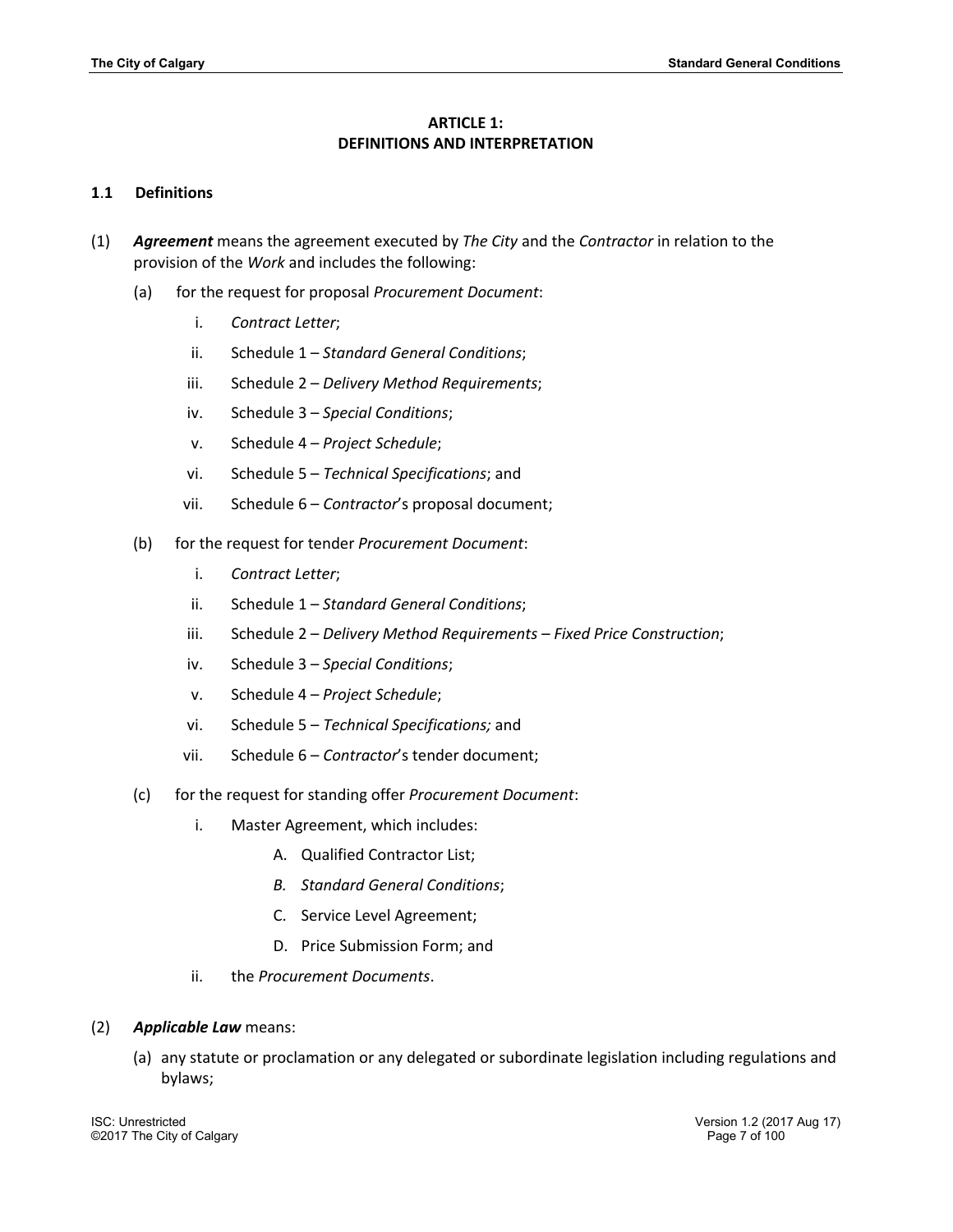- (b) any *Authority Requirement*; and
- (c) any judgement of a relevant court of law, board, arbitrator or administrative agency;

in each case, in force in the Province of Alberta, or otherwise binding on the *Parties*.

- (3) *Architect* means either a professional architect that is registered as a member in good standing with the Alberta Association of Architects or an architectural firm employing such professional architects.
- (4) *As-Built Drawings* means drawings prepared by the *Contractor*, which involve marking changes on the *IFC Drawings* to modify the *IFC Drawings* to reflect the *Changes* that occur during construction.
- (5) *Authenticate* means the application of a *Design Professional's* signature, professional title and registration number, or the *Design Professional's* seal and signature, including the date in all cases, carried out in accordance with the requirements of the *Engineering and Geoscience Professions Act* (Alberta) and APEGA Practice Standard for Authenticating Professional Documents or the *Architect's Act* (Alberta), General Regulation Code of Ethics, Bylaws and the Documents Authentication Bulletin.
- (6) *Authority Requirement* means an order, direction, directive, request for information, policy, administrative interpretation, guideline, standard specification, or rule of or by any *Governmental Authority*, and includes any requirements specified in *Permits, Licenses and Approvals*.
- (7) *Builders' Lien Act* means the *Builders' Lien Act*, R.S.A. 2000, ch. B-7.
- (8) *Builders' Lien Fund* means the amount of money required to be held back from all payments due to the *Contractor* under the *Agreement* in accordance with the requirements of the *Builders' Lien Act*;
- (9) *Building Permit Drawings* means the drawings required in an application to *The City* for a building permit;
- (10) *Business Corporations Act* means the *Business Corporations Act*, R.S.A. 2000, Ch. B-9.
- (11) *Business Day* means any day other than a Saturday, Sunday, statutory holiday in Alberta, or other day on which *The City* has elected to be closed for business.
- (12) *Cash Allowance* means the funds set aside in the *Project Budget* and specified in the *Special Conditions* as the cash allowance.
- (13) *Certificate of Substantial Performance* means a certificate issued by the *Contractor* affirming that, in the opinion of the *Contractor*, *Substantial Performance* of the *Work* has been achieved.
- (14) *Change* means any modification to, addition to, or deletion from any one or more of the:
	- (a) *Scope of the Work;*
	- (b) *Technical Specifications,* or
	- (c) *Project Schedule*.
- (15) *Change Directive* means a written order signed by *The City* and issued to the *Contractor* authorizing the *Contractor* to perform a *Change* notwithstanding that a *Change Quotation* may not have been received or approved by *The City*.

ISC: Unrestricted Version 1.2 (2017 Aug 17) ©2017 The City of Calgary Page 8 of 100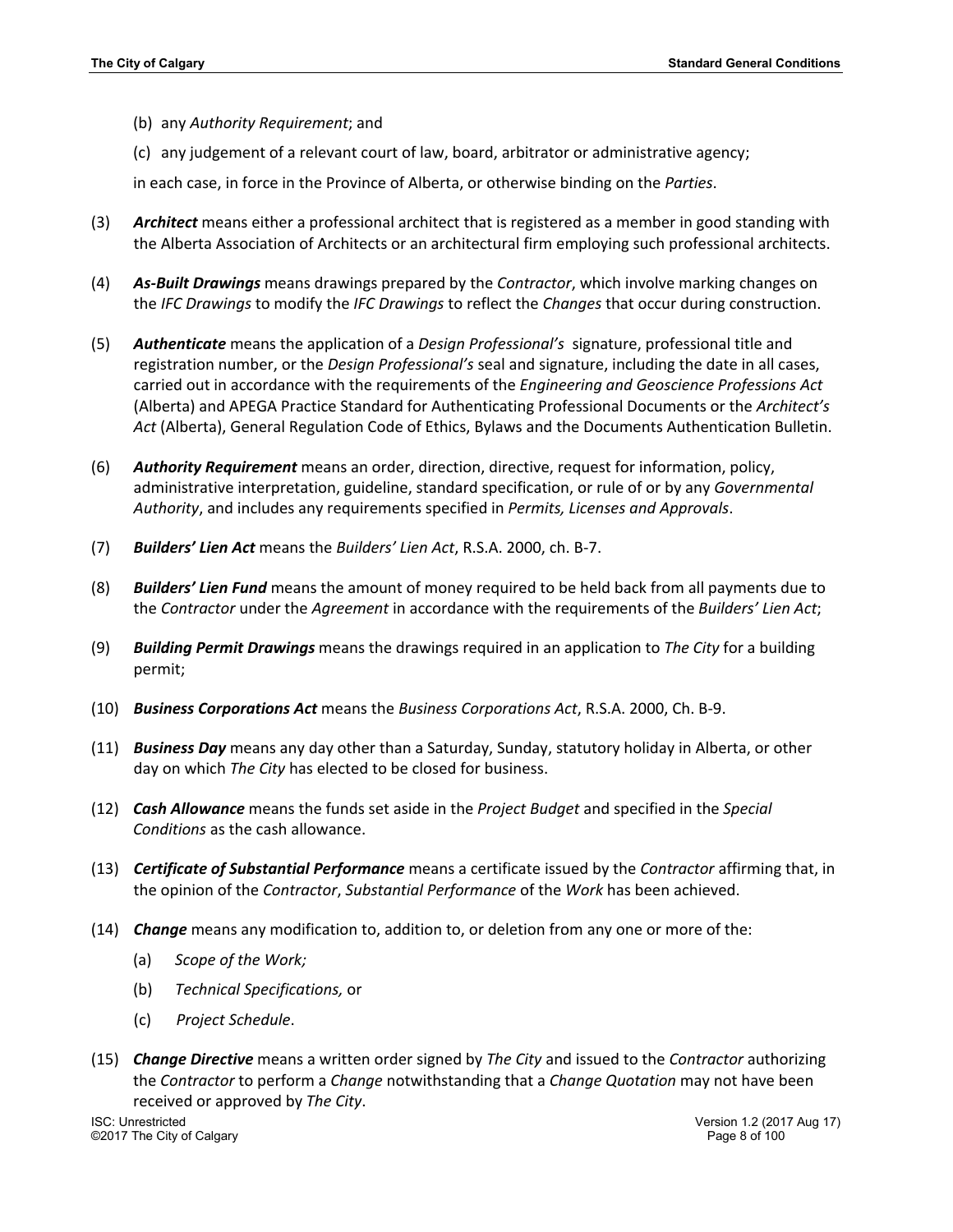- (16) *Change Order* means a written order approving a *Change* that is authorized in accordance with Section 9.4*.*
- (17) *Change Quotation* means a written quotation from the *Contractor* for a proposed *Change* that sets out the *Contractor's* proposed adjustment to either the *Project Price* or to the *Project Schedule*, or to both, for carrying out the proposed *Change*.
- (18) *City* or *The City* means the municipal corporation of The City of Calgary and includes its authorized representatives, agents, employees, officials and designated officers, including *The City's Representative*.
- (19) *City's Own Forces* means *The City's* own employees.
- (20) *City Representative* means the *Person* identified in the *Contract Letter* as the project manager for the *Project* or that *Person's* designate.
- (21) *City Confidential Information* means all material, data, information, or any item in any form, whether oral or written, including in electronic or hard-copy format, supplied by, obtained from or otherwise provided by *The City* in connection with the *Agreement* and performance of the *Work* under the *Agreement*, whether supplied, obtained, or provided before or after the execution of the *Agreement*, but will not include information that:
	- (a) is lawfully in the public domain at the time of first disclosure to the *Contractor*, or which, after disclosure to the *Contractor*, becomes part of the public domain other than by a breach of the *Contractor*'*s* confidentiality obligations or by any act or fault of the *Contractor*;
	- (b) was in the *Contractor's* possession prior to its disclosure to the *Contractor* by *The City*, and provided it was not acquired by the *Contractor* under an obligation of confidence; or
	- (c) was lawfully obtained by the *Contractor* from a third party without restriction of disclosure, if at the time of the disclosure, the third party was not under an obligation of secrecy with respect to the information.
- (22) *Community Standards Bylaw* means *The City's* Community Standards Bylaw 5M2004.
- (23) *Construction Completion Certificate* means the document issued by *The City* certifying that performance of all *Work* is completed in accordance with the *Agreement* including the remedy or correction of *Deficiencies*, except for seasonal *Work* and ongoing obligations related to *Warranty Work*.
- (24) *Construction Equipment* means the construction equipment used for performing or carrying out the *Work*, but does not include any equipment incorporated into the *Work*.
- (25) *Construction Equipment Costs* means the costs:
	- (a) for use of rented *Construction Equipment*, including reasonable maintenance of that equipment, required to perform the *Work*;
	- (b) for use of other *Construction Equipment* required to perform the *Work*, as may be approved by *The City*; and

©2017 The City of Calgary Page 9 of 100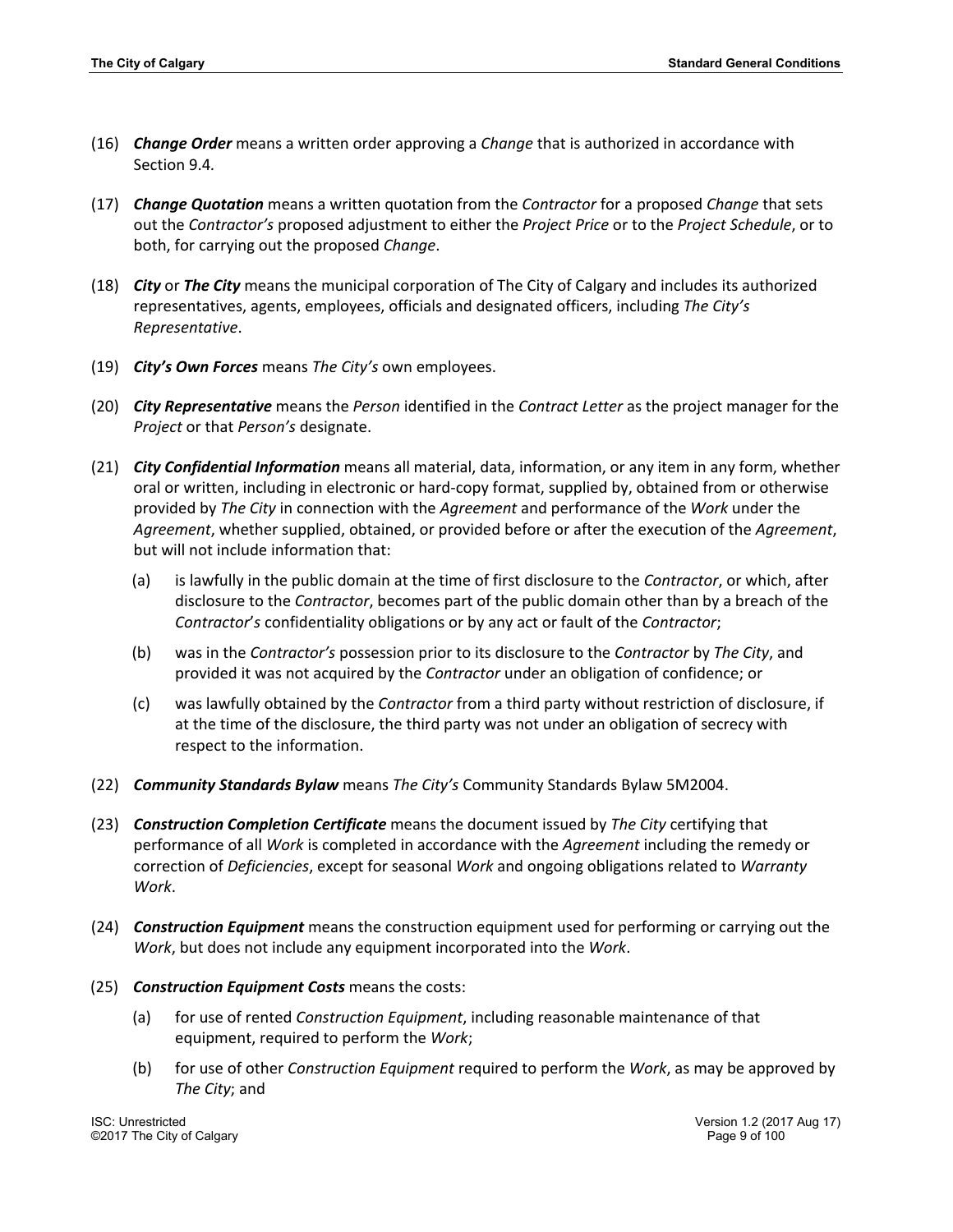- (c) for loading, transporting, unloading, erecting, dismantling, and removing *Construction Equipment* required to perform the *Work*.
- (26) *Construction Period* means a period of time or achieved *Milestones*, or a combination of them, specified in the *Special Conditions* and for which the *Contractor* may issue invoices and applications for payment to *The City*.
- (27) *Construction Period Invoice* means an invoice issued by the *Contractor* for *Work* performed by the *Contractor* during one or more *Construction Periods* and includes an invoice for the *Builders' Lien Fund.*
- (28) *Construction Period Payment* means a payment made by *The City* to the *Contractor* for *Work* performed by the *Contractor* during a *Construction Period*.
- (29) *Construction Period Payment Certificate* means a document issued by *The City* approving payment for any undisputed amount of a *Construction Period Invoice*.
- (30) *Contingency Allowance* means funds set aside at the start of the *Project* and specified in the *Special Conditions* for the purpose of paying for additional unforeseen items of *Work*.
- (31) *Continuing Notice of Default* means a written notification issued by *The City* providing *Notice* that an *Event of Default* has not been rectified in accordance with Subsections 17.1(3) and 17.1(4).
- (32) *Contract Letter* means the document that identifies all parts of the *Agreement* and is signed by all *Parties* to the *Agreement*, binding them to the *Agreement*.
- (33) *Contractor* has the meaning given in the *Contract Letter* and includes, for the purposes of the *Standard General Conditions*, the Contractor's employees, officers, agents and authorized representatives.
- (34) *Contractor's Intellectual Property* means *Intellectual Property*:
	- (a) owned by the *Contractor* prior to the *Contractor's* performance under the *Agreement*; or
	- (b) created by the *Contractor* independently of the *Contractor's* performance of its obligations under the *Agreement*.
- (35) *Contractor's Representative* means the *Person* identified by the *Contractor* as the *Contractor's Representative*, which may include a *Design Professional* or a *Person* designated in control of the *Project Site*.
- (36) *COR* or *Certificate of Recognition* means the formal acknowledgement of an employer by the Province of Alberta certifying that the employer has developed a health and safety program that meets all health and safety standards of the Province of Alberta.
- (37) *Day* means calendar day.
- (38) *Deficiency* means a defect or deficiency in the *Work* caused by defective performance in workmanship or defective *Materials* incorporated into the *Work*, or a failure of any part of the *Work* to meet all requirements of the *Agreement*.

©2017 The City of Calgary Page 10 of 100

ISC: Unrestricted Version 1.2 (2017 Aug 17)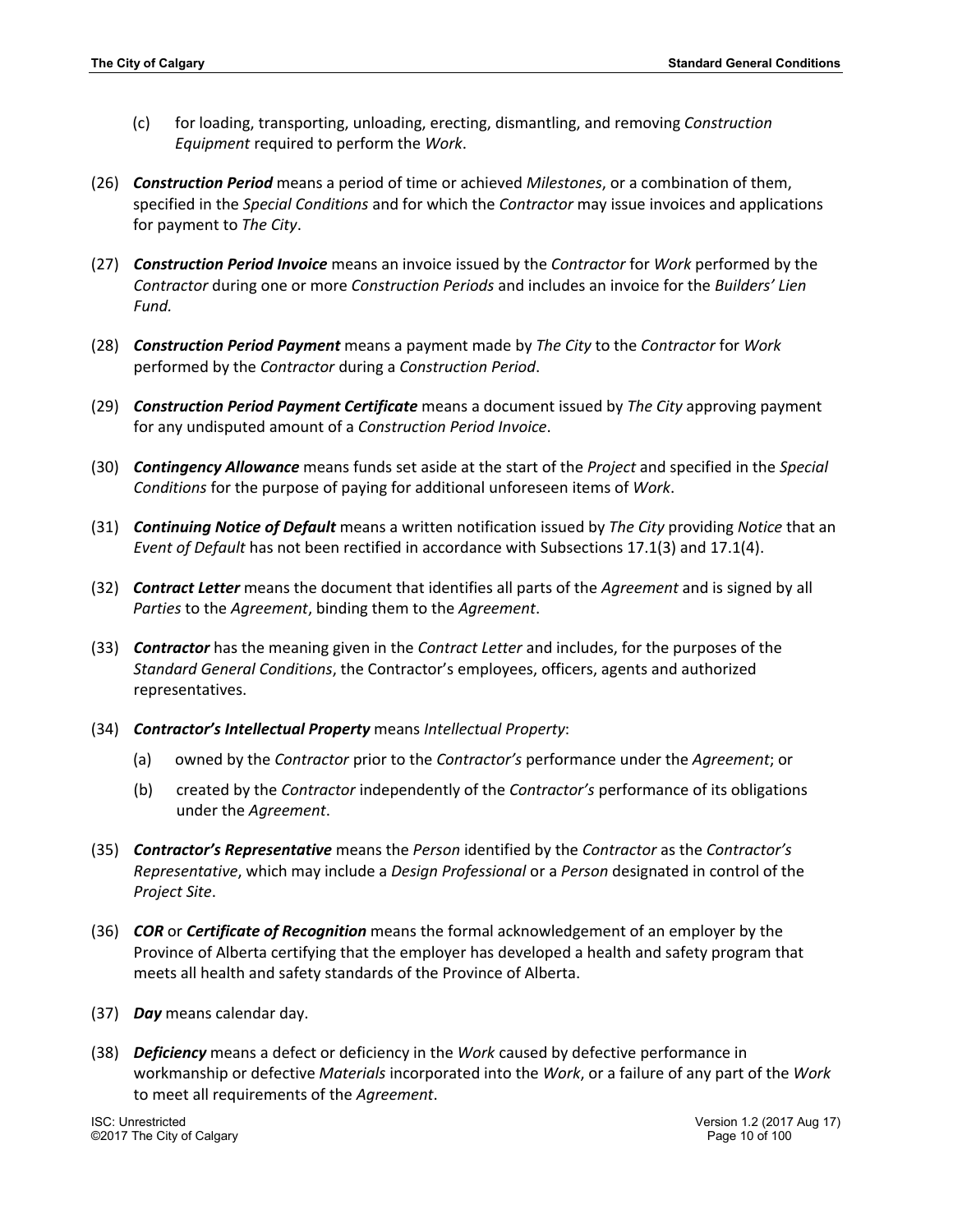- (39) *Delivery Method Requirements* means the delivery method requirements set out in Schedule 2 of the *Agreement*.
- (40) *Design Costs* means the cost of *Work* provided by a *Design Professional.*
- (41) *Design Professional* means an *Architect* or an *Engineer*, as may be applicable in the circumstances.
- (42) *Direct Labour Costs* means the base wage costs of employees required for performance of the *Work*, including superintendents or foremen or other personnel responsible for supervision of the *Work*:
	- (a) as set out in a wage schedule approved by *The City* prior to commencement of the *Work* or prior to the procurement for the *Project*;
	- (b) that are the base wages paid under a collective agreement;
	- (c) that are *Force Account Rates*; or
	- (d) that are the actual cost of salaries or wages;

whichever is applicable in the circumstances.

- (43) *Drawings* include *IFC Drawings*, *Shop Drawings,* As*-Built Drawings*, *Record Drawings, Supplemental Drawings and ESC Drawings*.
- (44) *ECO Plan* means the Environmental Construction Operations Plan, which is a written plan submitted by the *Contractor* to *The City,* that identifies environmental controls specific to the *Project Site*, including those matters described in Article 20.
- (45) *Effective Date* means the effective date set out in the *Contract Letter.*
- (46) *Employment Standards Code* means the *Employment Standards Code* (Alberta) *Regulation* 14/97.
- (47) *Engineer* means either a professional engineer licensed by the Association of Professional Engineers and Geoscientists of Alberta (APEGA) with a valid permit to practice issued by APEGA, or an engineering firm employing such professional engineers.
- (48) *Environmental Obligations* means all of the obligations of the *Contractor* as described in the:
	- (a) *ECO Plan*;
	- (b) "Contractor Environmental Responsibilities Package" provided by *The City*; and
	- (c) *Standard General Conditions*.
- (49) *ESC Drawings* means the drawings described in Subsection 20.2(3)(a)(ii) relating to erosion and sediment control.
- (50) *Event of Default* has the meaning given in Subsection 17.1(1).
- (51) *Event of Force Majeure* has the meaning given in Subsection 14.1(1).
- (52) *Facility* means any structure or building located on the *Project Site* that:
	- (a) is the primary subject of the *Work*;

©2017 The City of Calgary Page 11 of 100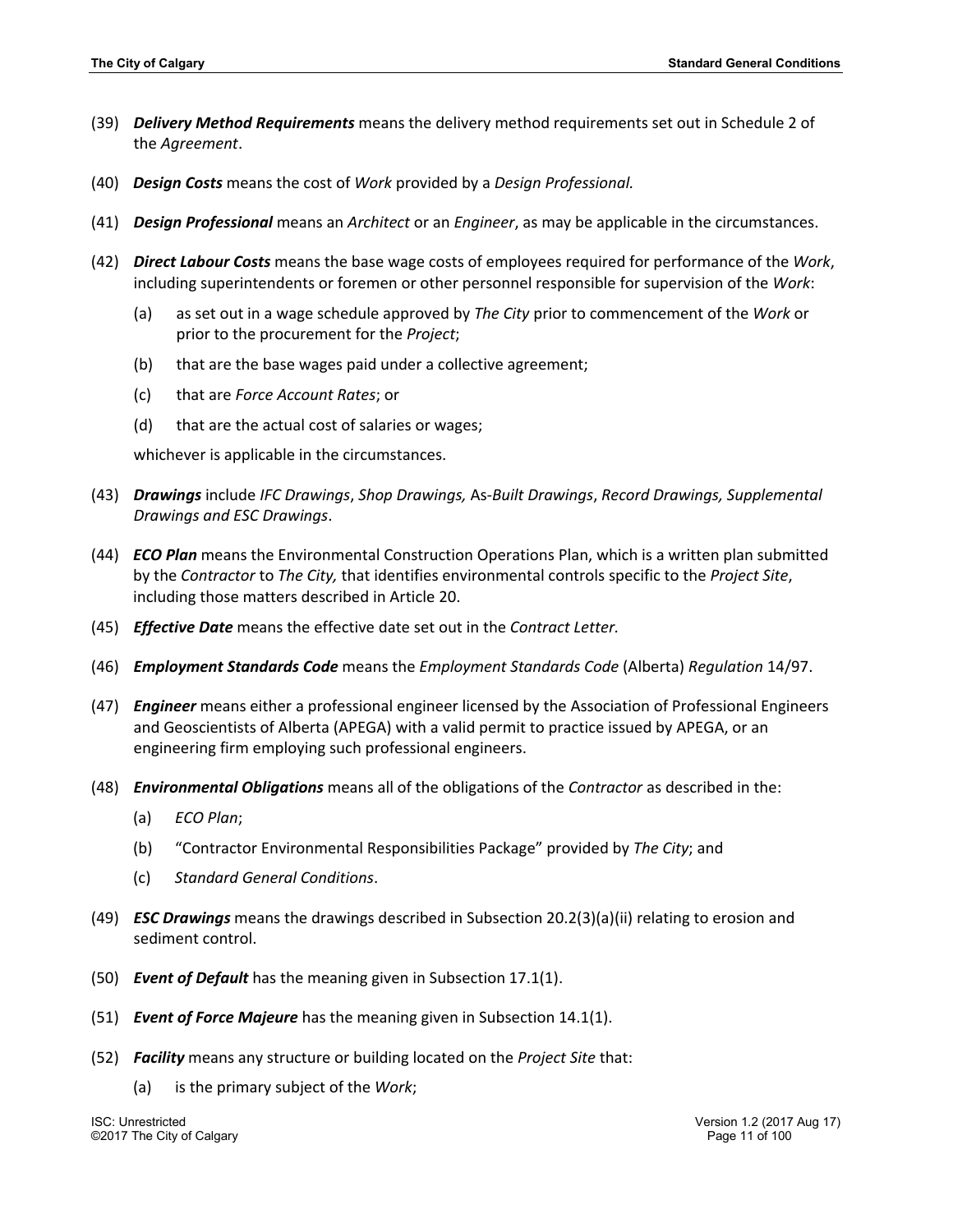- (b) constitutes a portion of the *Work*; or
- (c) is in existence at the time of execution of the *Agreement*.
- (53) *Final Acceptance Certificate* means a certificate issued by *The City* to the *Contractor* at the end of the *Warranty Period* certifying that performance of the *Agreement* has been completed, including seasonal *Work* and all *Warranty Work*.
- (54) *Final Document* means any document, *Record*, or *Drawing* that is created and *Authenticated* for the purpose of transmitting information or instructions, which is based on a *Design Professional's* expertise or judgment and intended to be relied upon for carrying out the *Work*.
- (55) *Final Payment* means the payment of all money due to the *Contractor* under the *Agreement* after *The City* has issued the *Final Acceptance Certificate*.
- (56) *Force Account Rate* means *The City's* current applicable hourly rate for *Work* as set out in a rate book or schedule, or as otherwise adopted by *The City*.
- (57) *Force Account Work* means *Work* approved by *The City* that is not specified in the *Agreement*, or a class of *Work* not contemplated in the *Agreement*, which is required to achieve the intent and performance of the *Agreement*.
- (58) *FOIP* means the *Freedom of Information and Privacy Act*, R.S.A. 2000, Ch. F-25.
- (59) *Good Industry Practice* means the exercise of a degree of skill and care, diligence, prudence and foresight that can reasonably and ordinarily be expected from a skilled and experienced contractor engaged in Canada in activities of a similar scope and complexity, and under similar circumstances, to those that are the subject of the *Agreement* where the contractor is seeking to comply with its contractual obligations and all *Applicable Law*.
- (60) *Governmental Authority* means any federal, provincial, municipal or other governmental body, regulatory authority, civil or military agency, court, tribunal or other authority having jurisdiction in the Province of Alberta and lawfully empowered to make or impose laws, bylaws, rules or regulations with respect to the obligations of the *Parties* under the *Agreement* or in relation to any *Work* performed under the *Agreement*.
- (61) *GST* means the goods and services tax imposed by the Canada Revenue Agency on goods and services for domestic use.
- (62) *Hazardous Substance* means any solid, liquid, gaseous, thermal, or electromagnetic irritant or contaminant, including all pollutants and hazardous substances or wastes, whether or not defined in any *Applicable Law*.
- (63) *Health and Safety Plan* means a written plan submitted by the *Contractor* to *The City* which complies with *The City's* requirements for the *Project Site* and all *Applicable Law*, including *OH&S Legislation.*
- (64) *Holdback Bond* means a bond issued by a surety company licensed to issue surety bonds in Alberta that guarantees the *Contractor's* obligations under the *Agreement* for the purpose of allowing *The*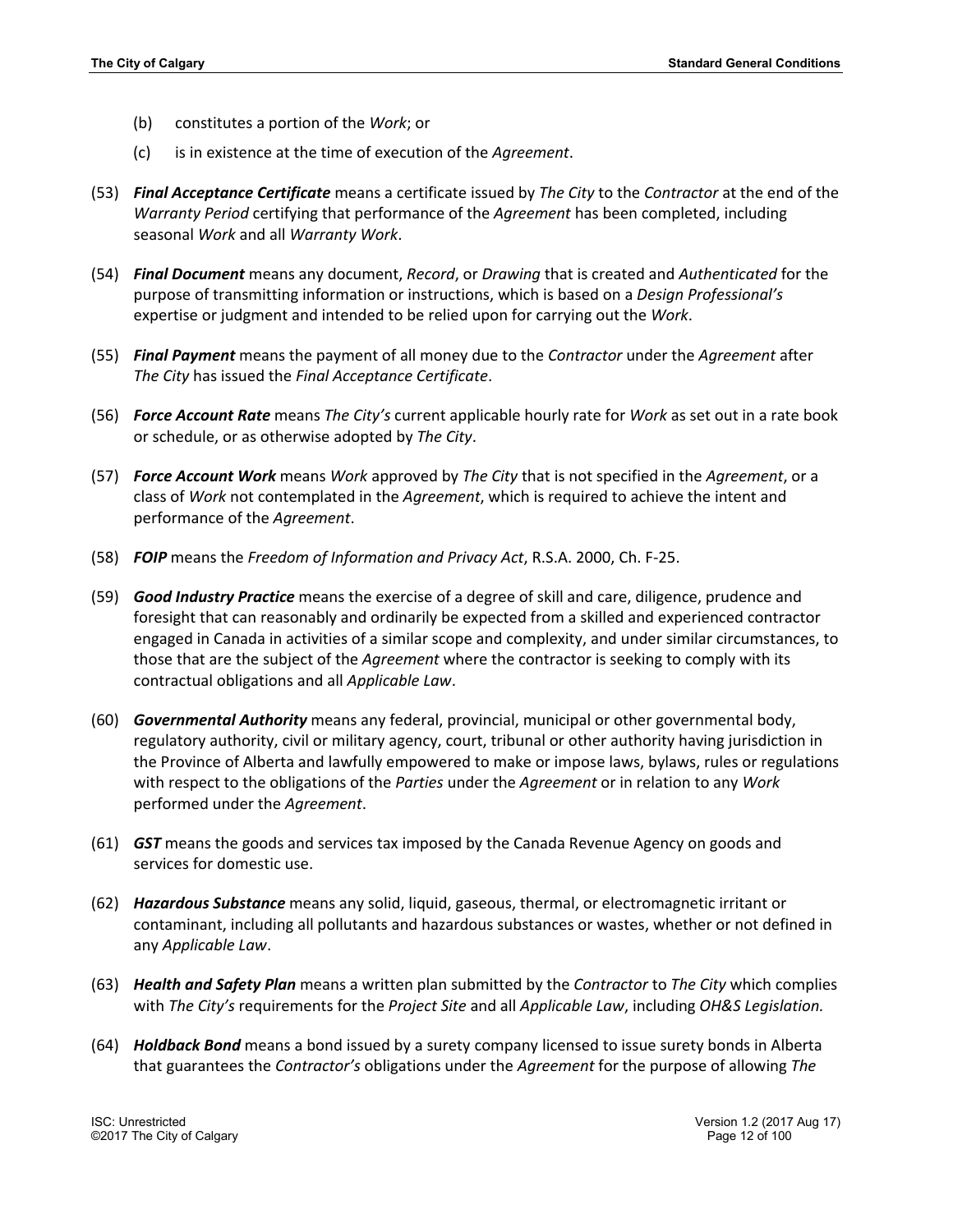*City* to release funds to the *Contractor* that have been held back by *The City* in accordance with the requirements of the *Builders' Lien Act*.

- (65) *Identified Encumbrances* means all encumbrances and interests as may be identified in the *Special Conditions*, which are registered against the title or titles to the *Project Site*, and includes all unregistered rights-of-way, easements, and other similar interests that have been disclosed to the *Contractor* as of the *Effective Date*, or that would have been known to the *Contractor* through the exercise of reasonable due diligence.
- (66) *Inspection Plan* means the plan for inspections of the *Work*, or parts of it, which will be prepared either by *The City's Design Professional* or the *Contractor*, as specified in the *Special Conditions*.
- (67) *Intellectual Property* means any intellectual, industrial, or other proprietary right of any type in any form protected or protectable under the laws of Canada, any foreign country, or any political subdivision of any country, including, without limitation, any intellectual, industrial, or proprietary rights protected or protectable by legislation, by common law, or at equity.
- (68) *International Financial Reporting Standards* means the set of generally accepted accounting principles and guidelines issued by the International Accounting Standards Board, which set a global standard for the compiling of financial statements.
- (69) *IFC Drawings* or *Issued for Construction Drawings* means the *Authenticated* drawings for performance of the *Work* prior to commencement of the *Agreement*, which are included in the *Technical Specifications* in the *Procurement Documents*, including (for certainty) any amendments to them that may be approved during the procurement process.
- (70) *Key Personnel* means the *Contractor's* key employee or employees being proposed to perform the *Work*, or part of the *Work*, that may be identified in the *Procurement Documents* or in the subsequent *Agreement*, or in both of them.
- (71) *Labour and Material Payment Bond* means a bond issued by a surety company licensed to issue surety bonds in Alberta that ensures the *Contractor* will pay for all *Construction Equipment*, *Total Labour Costs*, *Materials*, and all other services required for performance of the *Agreement*.
- (72) *Lien Letter of Credit* means an irrevocable letter of credit provided to *The City*, in a form satisfactory to *The City* and from a financial institution acceptable to *The City*, in lieu of withholding the ten percent holdback on payments to the *Contractor* as required under the *Builders' Lien Act*.
- (73) *Manager, Supply* means the Director, Supply Management at The City of Calgary.
- (74) *Materials* means all materials, supplies, machinery, equipment, and fixtures, excluding *Construction Equipment*, which are or will be permanently incorporated into the *Work*, including the materials, supplies, machinery, equipment and fixtures that:
	- (a) are specified in the *Technical Specifications* or *Special Conditions*; and
	- (b) are selected and incorporated into the *Work* by the *Contractor* in the normal course of the *Contractor's Work*, but are not specified in the *Technical Specifications* or *Special Conditions*.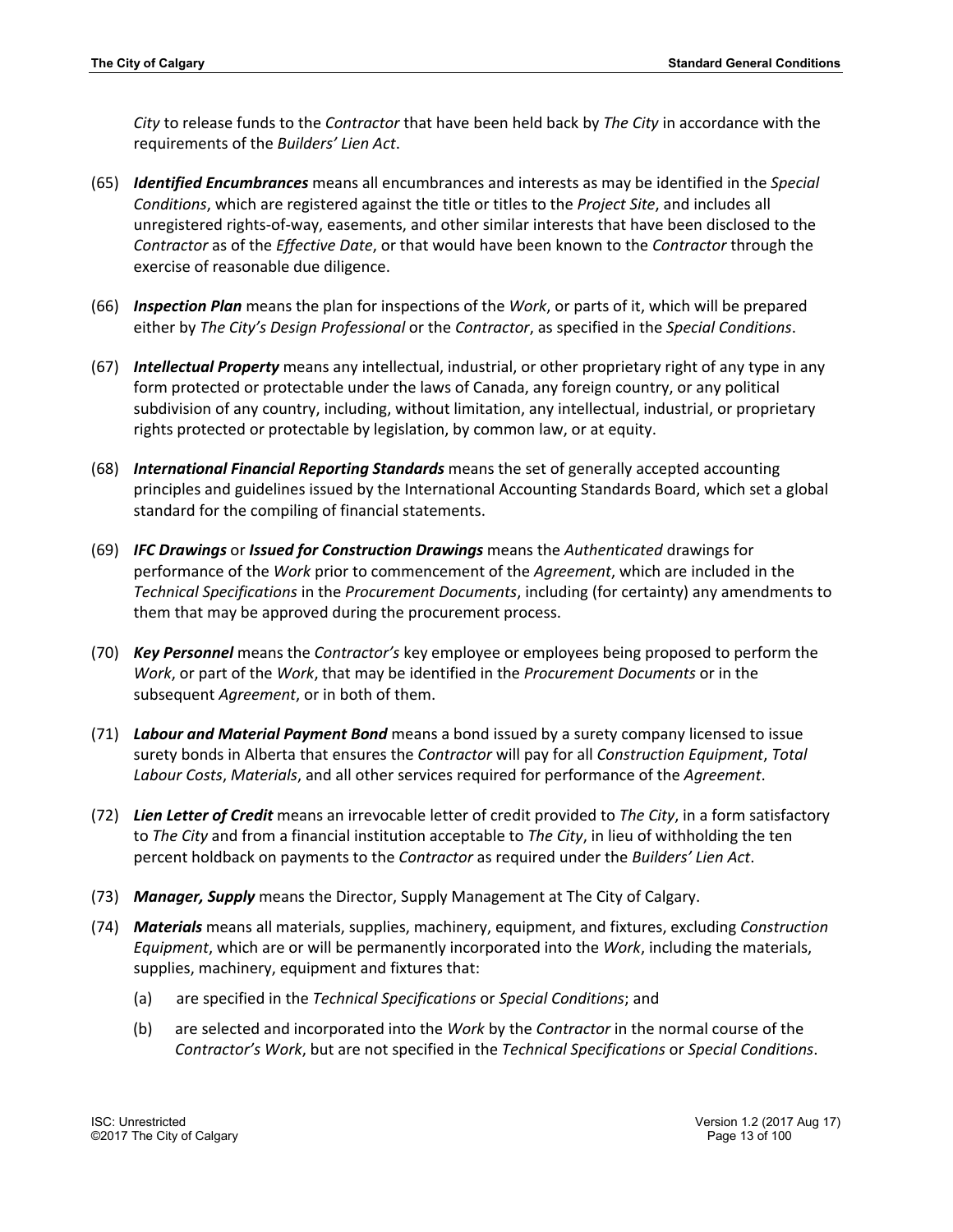- (75) *Materials Costs* means the cost of the *Materials* as set out in the base supplier invoice and includes the transport and upload of the *Materials*.
- (76) *Milestone* means a specific progress point on the critical path for construction of the *Project* as identified in the *Project Schedule*.
- (77) *New Intellectual Property* means *Intellectual Property* created or developed by the *Contractor* or *Subcontractor* in the course of the performance of their obligations under the *Agreement* that is incorporated into the *Project* or is used specifically for the *Project,* whether such *Intellectual Property* is created by the *Contractor* or *Subcontractor* in conjunction with *The City*, or solely by the *Contractor*.
- (78) *Net Cost* means the total documented and verified costs of any one or more of *Construction Equipment Costs*, *Design Costs*, *Total Labour Costs* or *Materials Costs,* and excludes any *Overhead Costs*, profit or *GST.*
- (79) *Notice* means a notice made by a *Party* in writing and delivered to the other *Party* in the method required for delivery and at the address (or any replacement address) as set out in the *Contract Letter*.
- (80) *Notice of Default* means a written notification issued by *The City* providing notice of an *Event of Default*.
- (81) *Notice of Proposed Change* means a written notification issued by *The City* providing notice to the *Contractor* of a proposed *Change*.
- (82) *Notice to Proceed* means a written notification provided by *The City* to the *Contractor* advising the *Contractor* that the *Contractor* may begin the *Work*.
- (83) *OH&S Legislation* means, collectively, the *Occupational Health and Safety Act*, R.S.A. 2000, Ch. O-2, all of its regulations, and the *Occupational Health and Safety Code (Alberta)*.
- (84) *Other Contractor* means any other contractor or consultant that is retained directly by *The City* in connection with the *Project* other than the *Contractor*, but excludes *The City's Design Professional.*
- (85) *Overhead Costs* means the costs of the *Contractor, Subcontractors,* and *Sub*-*Subcontractors* performing the *Work* related to*:*
	- (a) operation and maintenance of head offices and any branch offices;
	- (b) administration at head offices and branch offices, including salaries and other compensation of off-site personnel;
	- (c) general management, legal, audit and accounting services;
	- (d) procurement administration;
	- (e) financing and other bank charges;
	- (f) recruitment and training of on-site staff; and
	- (g) other costs of a similar nature not included with the *Total Materials and Labour*.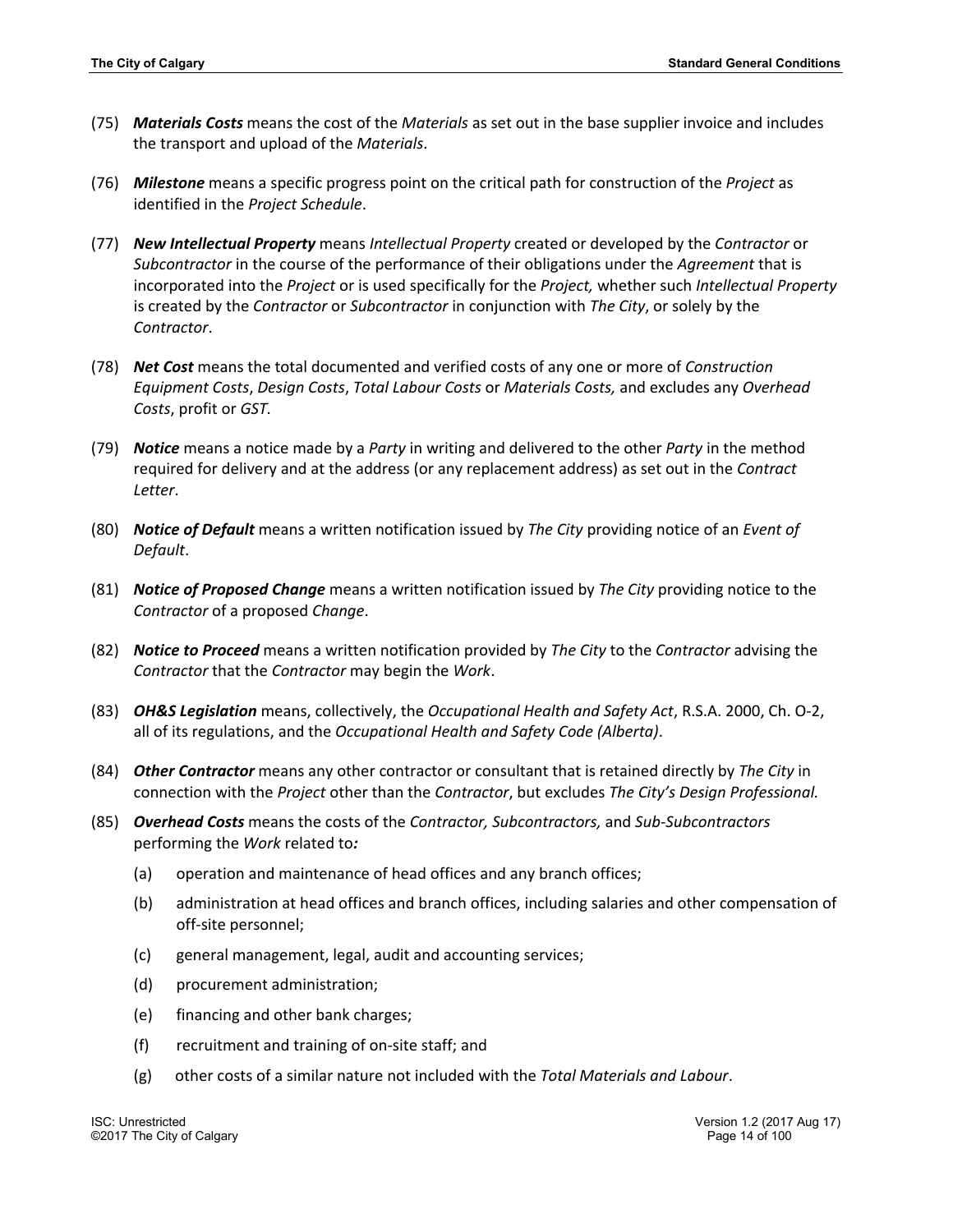- (86) *Parental Guarantee* means a guarantee by a parent company of the *Contractor's* performance under the *Agreement*, where the *Contractor* is a subsidiary of the parent company.
- (87) *Party* means either *The City* or the *Contractor* and *Parties* means *The City* and the *Contractor*, collectively, as the case may be.
- (88) *Payroll Burden Costs* means the costs of employer Canada Pension Plan contributions, Alberta health care insurance premiums, workers' compensation benefits, employee pension plan benefits, vacation benefits, health and wellness benefits, apprenticeship and training benefits and employer paid union fees up to a maximum amount equivalent to 40 percent of *Direct Labour Costs.*
- (89) *Performance Bond* means a bond issued by a surety company licensed to issue surety bonds in Alberta that guarantees the *Contractor's* obligation under the *Agreement* for performance of the *Work.*
- (90) *Performance Security* means any one or more of the following, in a form acceptable to The City and as may be set out in the *Agreement:*
	- (a) *Lien Letter of Credit* or other letter of credit;
	- (b) *Performance Bond*, *Labour and Material Payment Bond*, *Holdback Bond*, *Warranty Bond*, *maintenance bond*, or any other bond;
	- (c) subcontractor default insurance;
	- (d) *Parental Guarantee* or guarantees by another corporation, or individual; and
	- (e) bank draft or certified cheque.
- (91) *Performance Standards* mean those standards of performance described in the *Technical Specifications* that the *Work*, or parts of the *Work* (as may be applicable), must meet or achieve.
- (92) *Performance Tests* means any performance tests set out in the *Technical Specifications* for the purpose of determining achievement of the *Performance Standards* for the *Work*, and any other tests as may be agreed upon between *The City* and the *Contractor* in order to compare the actual performance of the *Work* with the *Performance Standards*.
- (93) *Permits, Licenses, and Approvals* means all permissions, consents, approvals, certificates, permits, licenses, agreements, authorizations, acknowledgements, and notifications to be obtained by the *Contractor* in accordance with the *Agreement* or as required by *Applicable Law*.
- (94) *Person* means any one of an individual, partnership, limited liability partnership, limited liability company, corporation, sole proprietorship, trustee, unincorporated organization, association, society, government, or any department or agency of government.
- (95) *Personal Information* means personal information as that phrase is defined in *FOIP*.
- (96) *Prime Contractor for Safety* means the role of "prime contractor" as that term is referenced in the *OH&S Legislation*;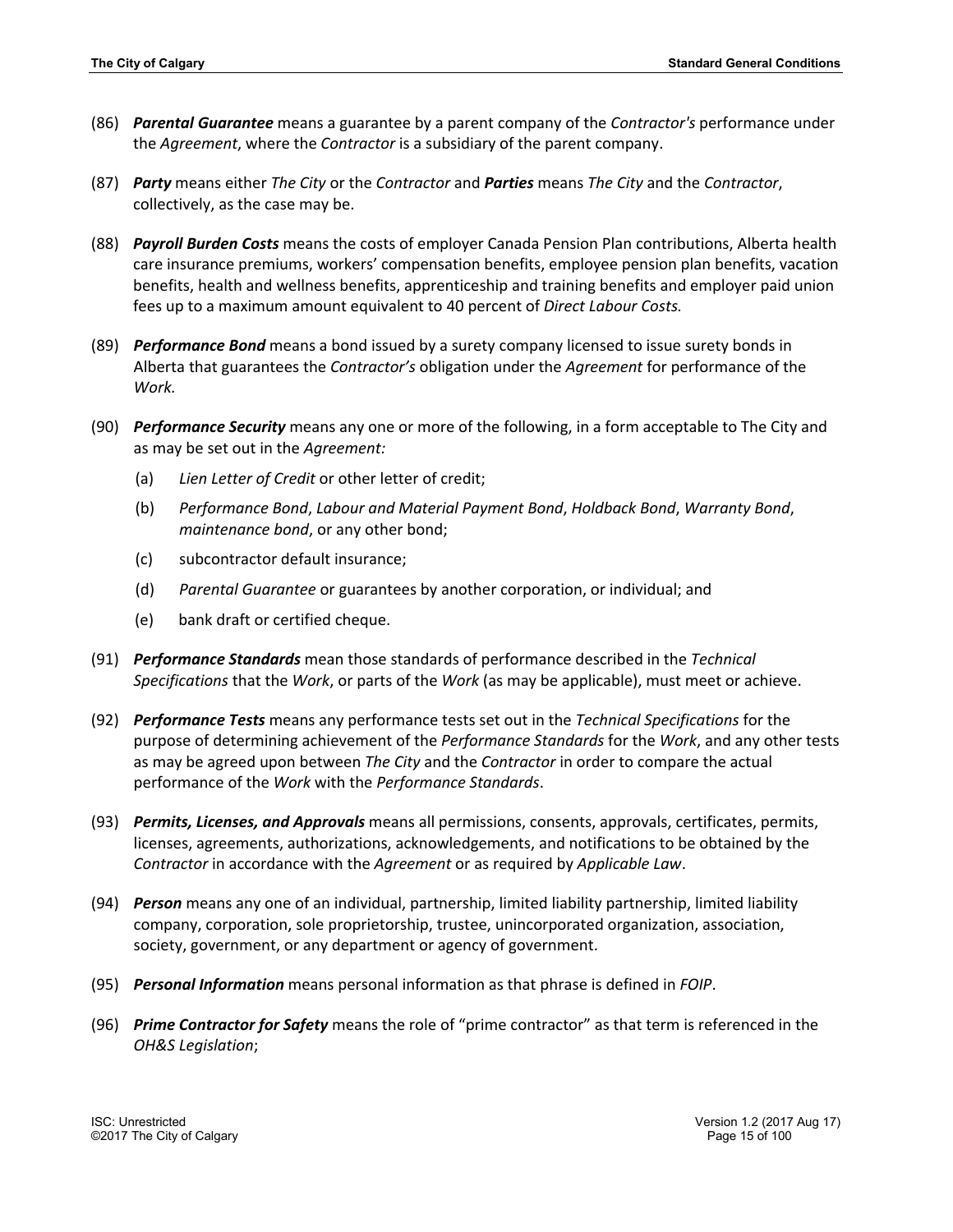- (97) *Procurement Documents* means the request for proposal, or the request for standing offer and a subsequent *Statement of Requirements* issued under the request for standing offer, or the invitation to tender issued for procurement of the *Work,* all addenda for each of them, and all associated written responses from the *Contractor*.
- (98) *Product Data* means illustrations, schedules, performance charts, instructions, manuals, brochures, diagrams, and other information provided by the *Contractor* to illustrate *Materials* or equipment supplied for the *Work* or some part of the *Work*.
- (99) *Project* has the meaning given in the *Contract Letter*.
- (100) *Project Budget* means The City's approved budget for construction of the *Project* as stated in the *Procurement Documents* that represents the estimated *Project Price*.
- (101) *Project Price* means the total sum of money set out in the *Agreement* that is to be paid to the *Contractor* for completing all *Work* and any *Change* to the *Work*, as described in, or approved under, the *Agreement*.
- (102) *Project Schedule* means the detailed construction schedule for the *Work* in critical path form which details and schedules *Milestones* and all other events necessary to achieve the *Scheduled Operational Date*, as initially described in the *Procurement Documents*, and as may be adjusted in accordance with the terms and conditions of the *Agreement*.
- (103) *Project Site* means the land upon which the *Project* is located and where the *Work* will occur and which is legally and municipally described in the *Special Conditions*.
- (104) *Project Site Documents* has the meaning given in Subsection 8.6(1).
- (105) *Quality Management Plan* means a written plan submitted by the *Contractor* to *The City's Design Professional*, which conforms to the requirements of ISO 9001 and identifies the *Key Personnel*, procedures, instructions, records, and forms to be used in performing the *Work* and the effective quality control and quality assurance procedures to be implemented by the *Contractor* to facilitate meeting all applicable requirements and standards set out in the *Agreement.*
- (106) *Record* means any recorded information, including any *Personal Information*, in any form provided by *The City* to the *Contractor* or provided by the *Contractor* to *The City* for the purposes of the *Agreement* or created by the *Contractor* in the performance of the *Agreement*.
- (107) *Record Drawings* means the *Authenticated* drawings prepared by *The City's Design Professional* that reflect the changes made to the *IFC Drawings* during performance of the *Work* throughout the *Term*, including changes made by the *Supplementary Drawings.*
- (108) *Roadway* means any thoroughfare, highway, road, trail, avenue, parkway, driveway, viaduct, lane, alley, square, bridge, causeway, pathway or designated bicycle pathway, or other place, whether publicly or privately owned, any part of which the public is ordinarily entitled or permitted to use for the passage or parking of vehicles or for pedestrian use.
- (109) *Samples* mean physical examples that illustrate *Materials* or workmanship and will be used by *The City's Design Professional* to establish standards by which the *Work* will be judged.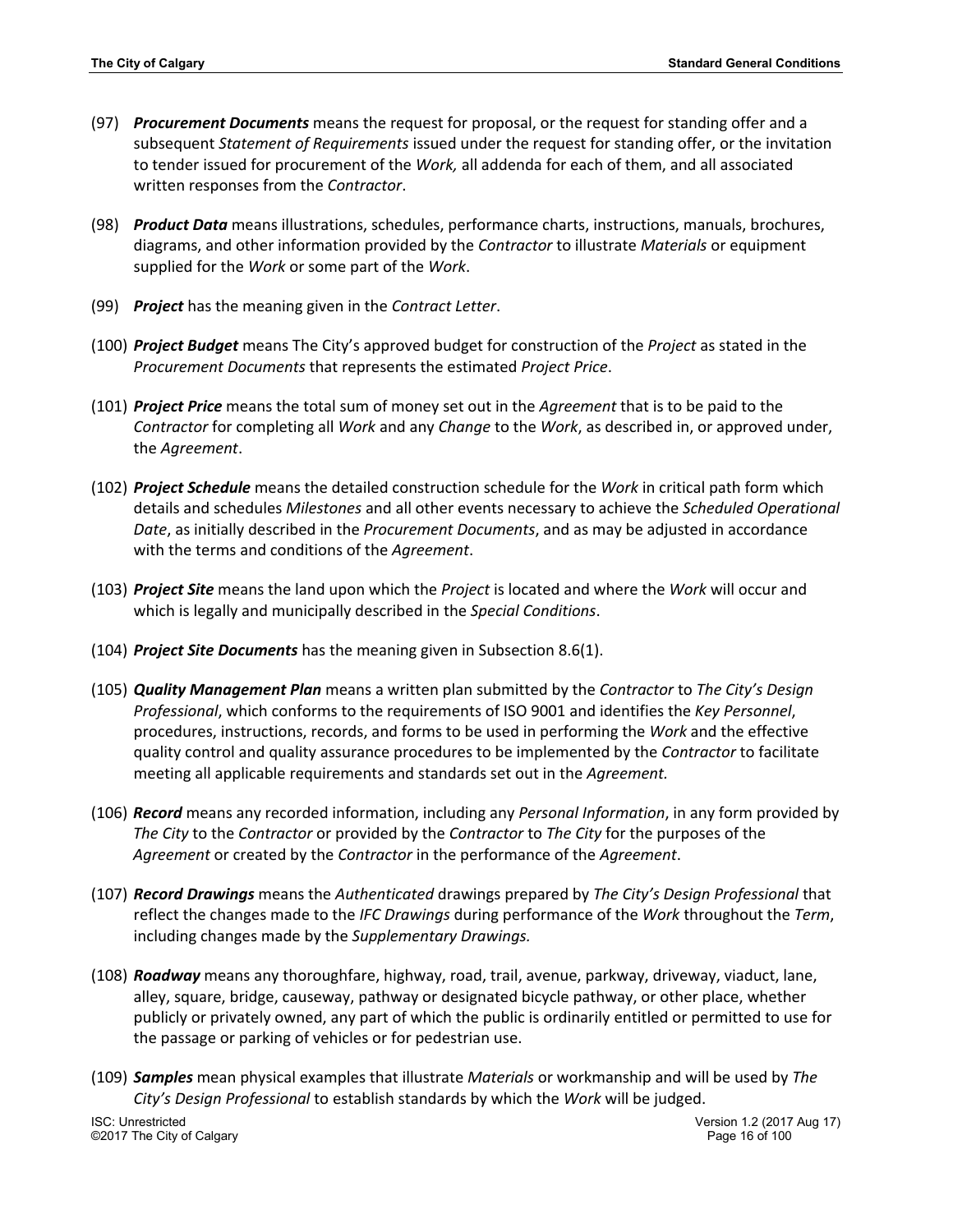- (110) *Scheduled Operational Date* means the *Milestone* set out in the *Special Conditions* that is the anticipated date *Substantial Performance* will be achieved.
- (111) *SECOR* or *Small Employer Certificate of Recognition* means formal acknowledgement of an employer with 10 or fewer employees by the Province of Alberta certifying that the employer has developed a health and safety program that meets all health and safety standards of the Province of Alberta.
- (112) *Shop Drawings* means all drawings, diagrams, schedules, technical brochures, and other data prepared for the *Work* by the *Contractor*, *Subcontractor*, manufacturer, supplier, or distributor, and intended to illustrate details of the *Work* or a part of the *Work*.
- (113) *Site Office* means a temporary administrative office located on or near the *Project Site*.
- (114) *Special Conditions* means the terms and conditions for the *Project* set out in the *Agreement* which add to or modify the *Standard General Conditions* or any *Delivery Method Requirements*.
- (115) *SGCs* or *Standard General Conditions* means these *Standard General Conditions*.
- (116) *Statement of Requirements* means a document issued under a request for standing offer that describes the scope of the *Work* and specific terms and conditions relating to the *Contractor's* assignment specific opportunity as described in the request for standing offer and includes any *Special Conditions* and *Technical Specifications* applicable to the *Work*.
- (117) *Subcontractor* means a *Person* who performs part of the *Work*, including the supply of *Materials*, and has a direct contract with the *Contractor.*
- (118) *Substantial Completion Certificate* means the document issued by *The City* when the *City Representative* verifies that *Substantial Performance* of the *Work* has been achieved.
- (119) *Substantial Performance* has the meaning given to that phrase in the *Builders' Lien Act*, but will not be deemed to have been achieved for the purpose of this *Agreement* until the *Contractor* has issued a *Certificate of Substantial Performance*.
- (120) *Sub-Subcontractor* means a *Person* who performs part of the *Work*, including the supply of *Materials*, and has a direct or indirect contract with a *Subcontractor*.
- (121) *Supplemental Drawings* means the drawings described in Subsection 6.2(1).
- (122) *Surveys Act* means the Surveys Act, R.S.A. 2000, Ch. S-26.
- (123) *Survey Mark* means any temporary construction mark, point or stake, placed or established on the *Project Site* that defines the boundaries of the *Project Site* or specific locations of any temporary structures on the *Project Site*.
- (124) *Survey Monument* means a "monument" as defined in the *Surveys Act,* and for the purposes of these *Standard General Conditions*, also includes a "survey control marker" as defined in the *Surveys Act*.
- (125) *Suspended Work* has the meaning given in Subsection 14.3(1).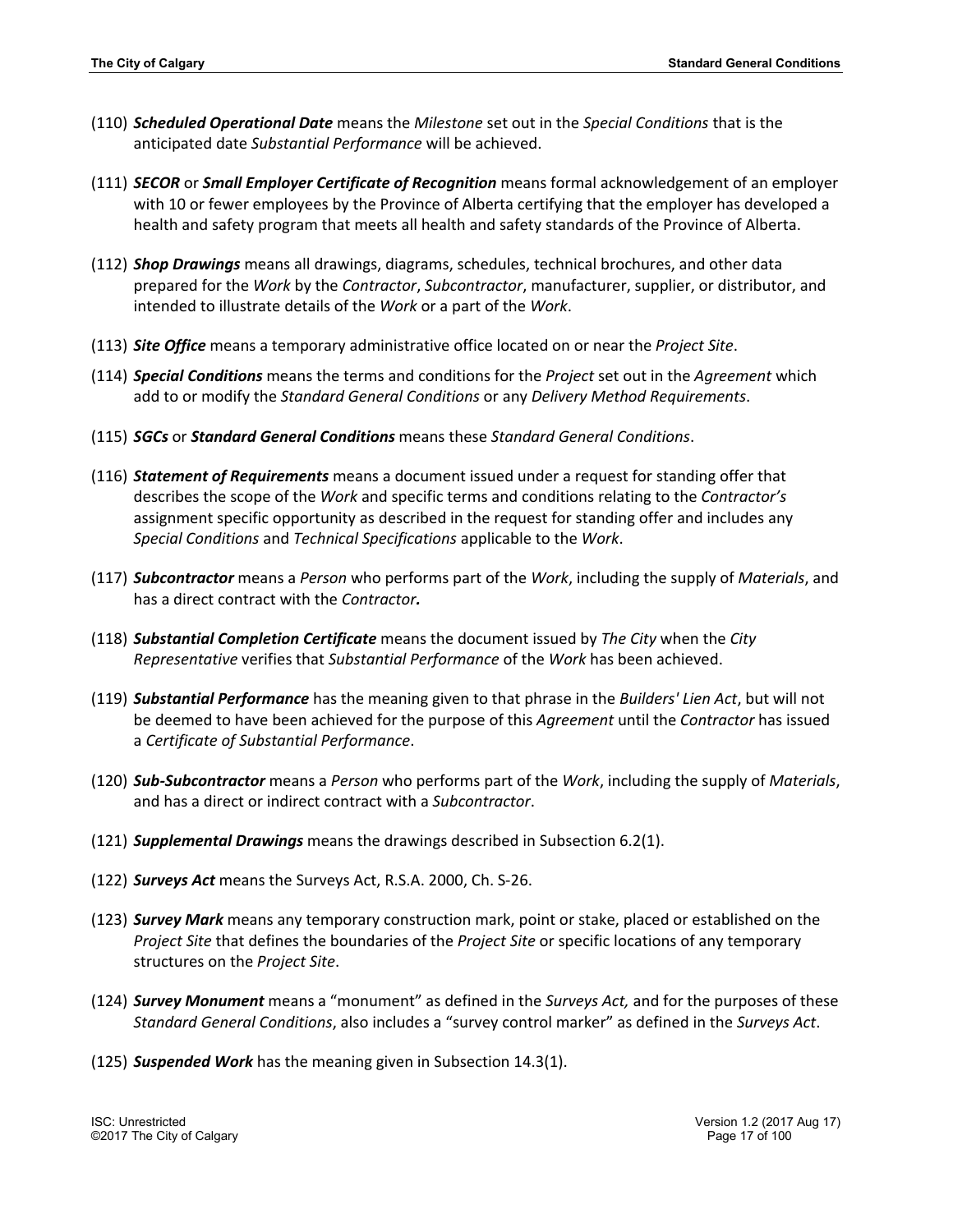- (126) *Tangible Capital Asset* means an asset that is, or will be, reported in *The City's* financial statements under requirements set out by the Public Sector Accounting Board of Canada (or its substitute).
- (127) *Technical Specifications* means the *Drawings* and documents that are included or referenced in the *Procurement Documents* and in the subsequent *Agreement* that set out *The City's* requirements and standards for *Materials*, systems, workmanship and services necessary for the proper performance of the *Work* or any part of the *Work*.
- (128) *Term* means the period of time between, and including, the day of the *Effective Date* and the day on which the last *Final Acceptance Certificate* is issued.
- (129) *Third Party Intellectual Property* means any *Intellectual Property* owned by a *Person* other than *The City* or the *Contractor*.
- (130) *Total Cost of Materials and Labour* means the sum of costs directly related to and necessarily and properly incurred by the *Contractor*, *Subcontractors* and *Sub*-*Subcontractors* in performing the *Work*, which are limited to:
	- (a) *Materials Costs*;
	- (b) *Total Labour Costs*;
	- (c) *Construction Equipment Costs*; and
	- (d) *Design Costs* (if applicable).
- (131) *Total Labour Costs* means the sum of *Direct Labour Costs* and *Payroll Burden Costs*.
- (132) *Utility Facilities* has the meaning given in Subsection 8.11(1).
- (133) *Utility Owner* has the meaning given in Subsection 8.11(1).
- (134) *Warranty Bond* means a bond issued by a surety company licensed to issue surety bonds in Alberta that guarantees the *Contractor's* obligations to complete all *Warranty Work*.
- (135) *Warranty Item* means any *Deficiency* that is identified after a *Substantial Completion Certificate* has been issued.
- (136) *Warranty Period* means that period of time specified in the *Special Conditions* during which the *Contractor* is obligated to perform *Warranty Work* and which commences at the issuance of the *Substantial Completion Certificate*.
- (137) *Warranty Work* means the work performed by the *Contractor* during the *Warranty Period* to remedy, correct, or rectify any *Deficiencies* or *Warranty Items*, including any *Work*:
	- (a) required to access the *Deficiencies;*
	- (b) required to make good the *Deficiencies;* and
	- (c) to make good the work performed by *Other Contractors* that is destroyed, disturbed, or negatively affected as a result of *Work* performed by the *Contractor*.
- (138) *Work* means all work to be performed by the *Contractor* under the *Agreement*, including:

©2017 The City of Calgary Page 18 of 100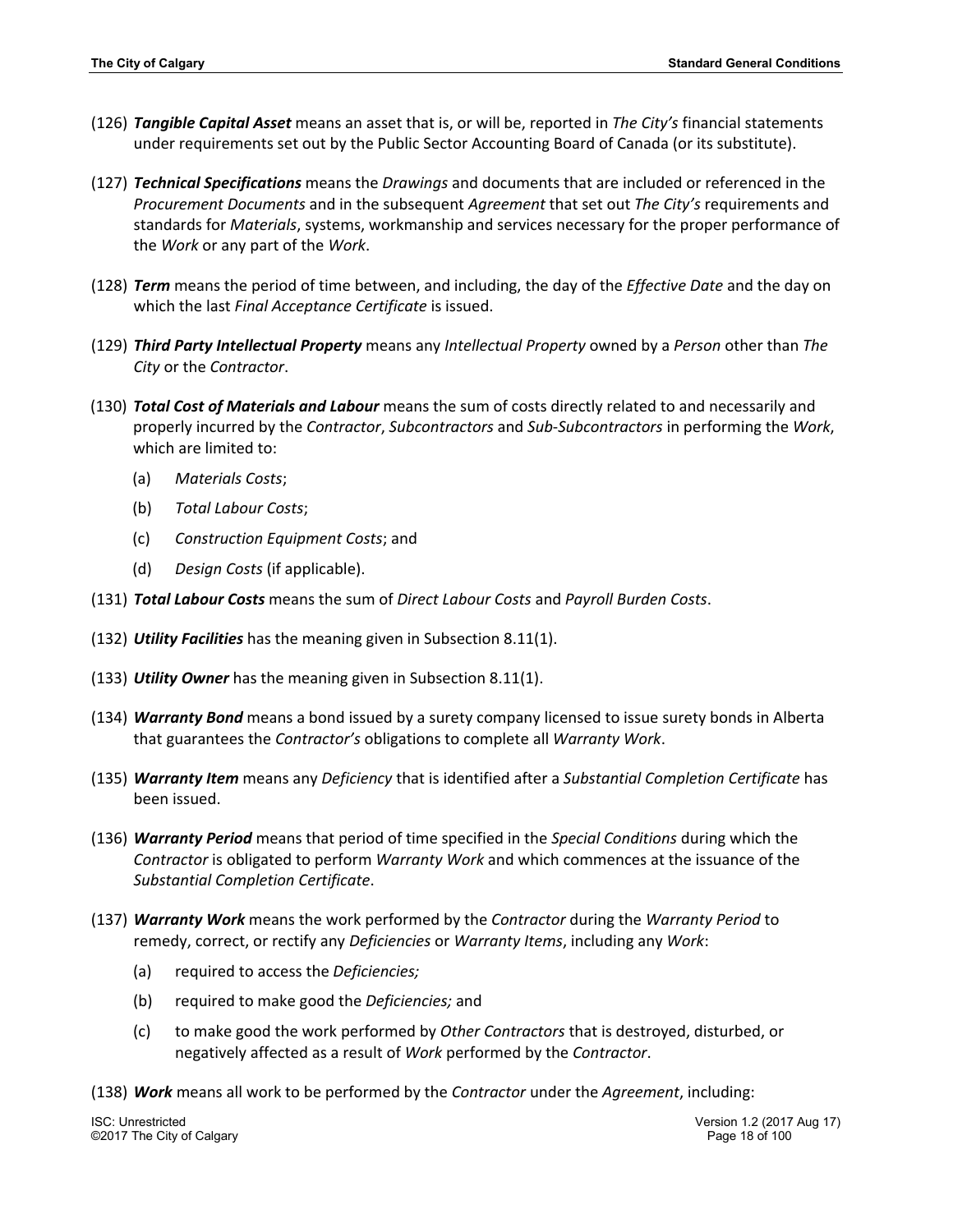- (a) all construction, including for a *Facility*;
- (b) all services and work of the *Contractor's Design Professional*;
- (c) the supply of *Materials* and their incorporation into the *Project*;
- (d) the supply of *Construction Equipment*;
- (e) operations or maintenance services as may be required under the *Agreement*;
- (f) temporary services;
- (g) any additional services required by *The City* under the *Agreement* as may be described in the *Delivery Method Requirements* or in the Service Level Agreement entered into by the *Contractor* and *The City* under a request for standing offer described in 1.1(1)(c);
- (h) *Warranty Work*; and
- (i) anything ancillary to (a) through to (h) above that is required for the proper and complete performance of the *Contractor's* obligations under the *Agreement*.
- (139) *Work Plan* means the plan developed by the *Contractor* for completing the *Work*, which will be updated from time to time, and which will include:
	- (a) the *ECO Plan*, the *Health and Safety Plan*, the *Inspection Plan,* and the *Quality Management Plan*, as may be specified and required in the *Special Conditions*;
	- (b) the organization to be established by the *Contractor* for carrying out the *Work*, including, but not limited to, the identities and curriculum vitae of *Key Personnel*, or if not yet identified, the titles of the positions that may be held by *Key Personnel*;
	- (c) the sequence of activities, or critical path, and method for performance of the *Work*; and
	- (d) a detailed *Project Schedule*, including dates for completion of *Milestones*.
- (140) *Workers' Compensation Act* means the *Workers' Compensation Act*, R.S.A. 2000, Ch. W-15.
- (141) *Workers' Compensation Board* means the *Workers' Compensation Board* of Alberta created pursuant to the *Workers' Compensation Act*.
- (142) *Workers' Compensation Board Clearance Certificate* means a letter from the *Workers' Compensation Board* stating that the *Contractor's* account is in good standing.

#### **1.2 Interpretation**

- (1) If this *Agreement* cites or refers to an Act, regulation, code, bylaw, policy, guideline, standard or procedure, the citation or reference is to the Act, regulation, code, bylaw, policy, guideline, standard or procedure as amended from time to time and includes reference to any Act, regulation, code, bylaw, policy, guideline, standard or procedure that may be substituted in its place.
- (2) Unless the context requires otherwise, if a word is defined in Section 1.1, the word's other grammatical forms have a corresponding meaning and each of the masculine, feminine and neuter genders include all other genders.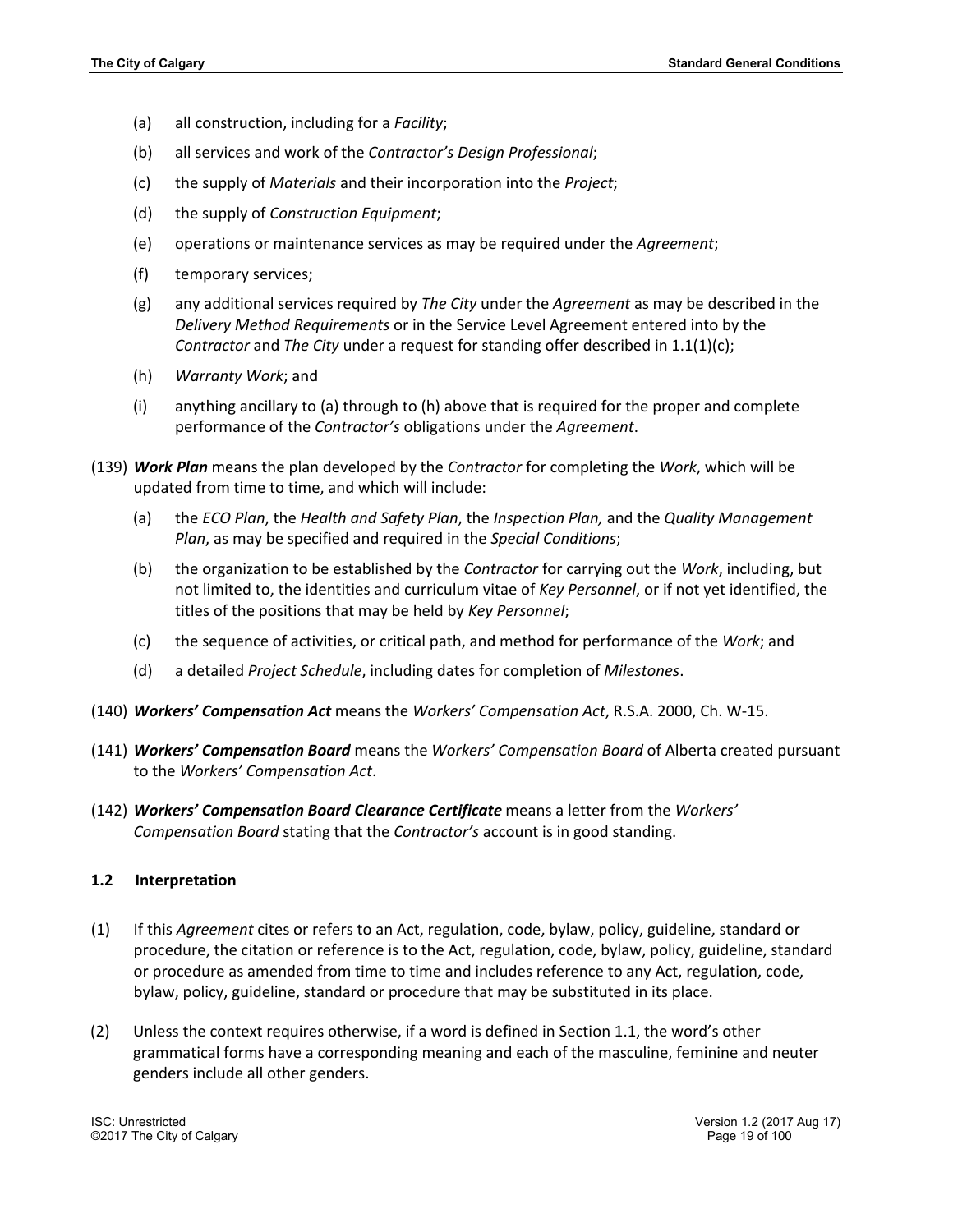- (3) Headings and titles in the *Agreement* are for convenience and ease of reference only and do not define, limit, describe, or interpret the scope or intent of the *Agreement*.
- (4) The Schedules to the *Agreement* are an integral part of the *Agreement* and a reference to the *Agreement* includes a reference to the Schedules.
- (5) All references in the *Agreement* to a Schedule are references to a Schedule of the *Agreement*.
- (6) In the event of any ambiguity, inconsistency, or conflict between the terms and conditions of the *Agreement* and the terms and conditions of any purchase order issued by *The City* in relation to the *Agreement*, the terms and conditions of the *Agreement* prevail.
- (7) Unless context requires otherwise, references to specific Articles, Sections, Subsections, Schedules and other divisions of the *Agreement* followed by a number are references to the whole of the Article, Section, Subsection, or Schedule or other division of the *Agreement,* as applicable, bearing that number, including all subsidiary provisions containing the same number as a prefix.
- (8) Where the *Agreement* states that an obligation must be performed "no later than" or "within" or "by" or "on or before" or "on" a stipulated date or event, the latest time for performance will be 17:00 on the last *Day* or *Business Day* for performance of the obligation concerned, or if the day is not a *Business Day* (as may be stipulated), 17:00 on the next *Business Day*.
- (9) Any reference to time of day or to a date means the local time or date in Calgary, Alberta, Canada.
- (10) Unless otherwise indicated, time periods will be strictly interpreted.
- (11) Reference to a price or an amount of money is a reference to the price or amount of money in Canadian dollars exclusive of GST, unless the reference expressly includes GST.
- (12) References of "includes" and "including", whether or not used with the words "without limitation" or "but not limited to" will, in all cases, be deemed to be without limitation and interpreted to mean "includes without limitation" and "including without limitation".
- (13) References to a *Notice* or information being delivered by one Party to another Party "in writing" will be deemed to include delivery by electronic means such as by email or facsimile, or through a designated website set up specifically for the *Project*.

# **ARTICLE** 2: **EFFECTIVE DATE AND TERM**

# **2.1 Effective Date**

- (1) The *Agreement* will come into force and effect on the *Effective Date*.
- (2) Subject to any early termination of the *Agreement* as set out in Article 17, the *Agreement* will continue from the *Effective Date* until the issuance of the *Final Acceptance Certificate*.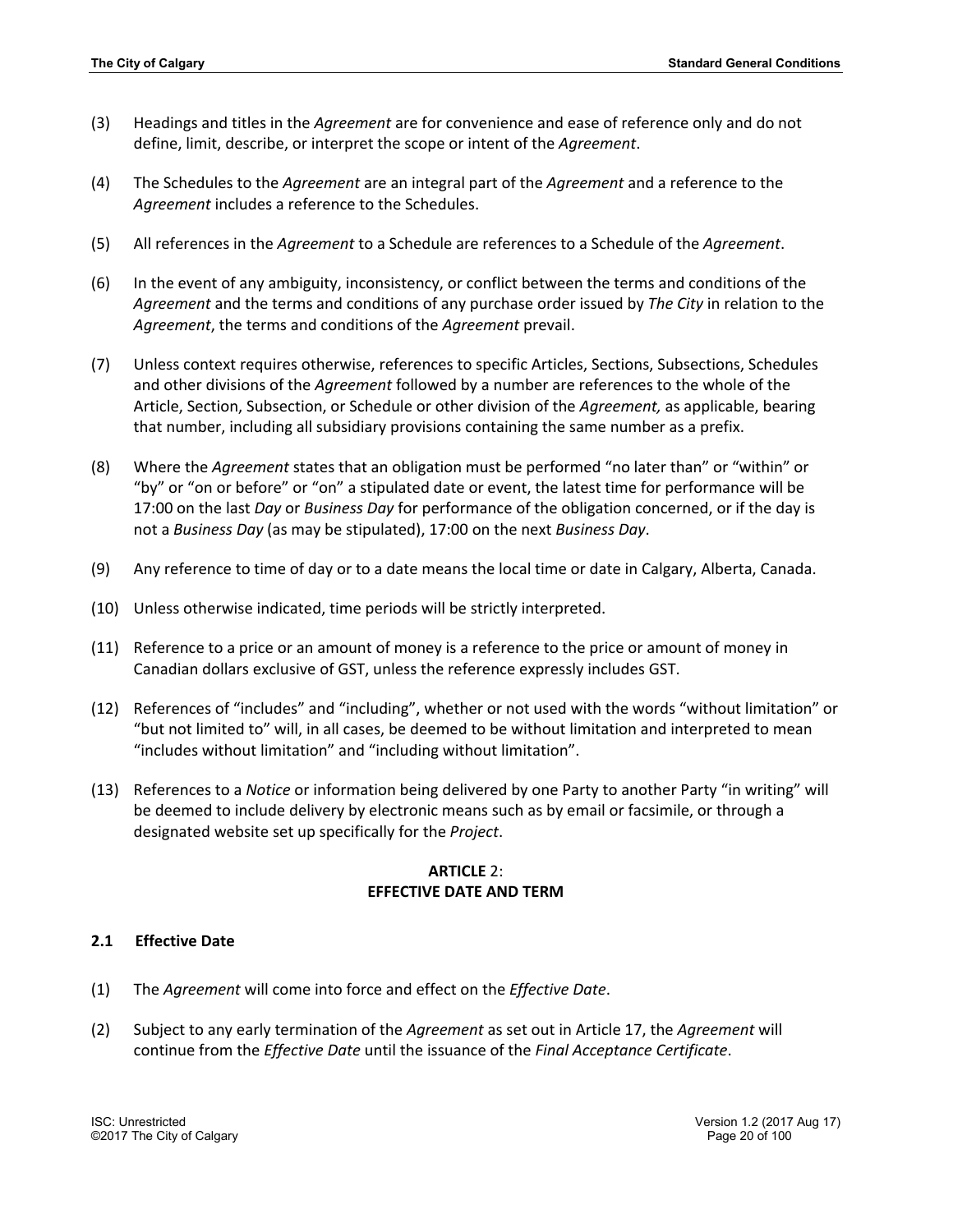## **2.2 Survival**

- (1) All obligations under the *Agreement* that necessarily extend beyond completion or termination of the *Agreement* in order to achieve their intended purpose will survive completion or termination of the *Agreement*, including the following:
	- (a) obligations concerning any installation of *Non-Compliant Materials* in the *Work* described in Subsection 4.1(3);
	- (b) indemnification obligations, as described in Article 15 or any other parts of the *Agreement* that contain obligations of indemnification, to the degree they arise from events that occurred prior to termination of the *Agreement*;
	- (c) obligations in relation to *Warranty Items* described in Article 16;
	- (d) the *Contractor*'s obligations on termination described in Article 17;
	- (e) obligations in relation to *City Confidential Information* described in Article 18;
	- (f) any obligations in relation to *Intellectual Property* described in Article 19; and
	- (g) *Record* and audit obligations described in Article 21.

# **2.3 Notice to Proceed**

- (1) *The City* will issue the *Notice to Proceed* only when all of the following requirements have been satisfied:
	- (a) *The City* has received and approved any *Performance Security* required by *The City* from the *Contractor* in accordance with Subsection 13.5(1);
	- (b) *The City* has received and approved any certificate of insurance required by *The City* from the *Contractor* in accordance with Section 13.1;
	- (c) *The Contractor* has prepared a *Project Schedule* in accordance with Subsection 7.1(1) and provided it to *The City*;
	- (d) the training of the *Contractor's* designate and the *Project Site* designate is completed in accordance with Subsection 12.2(3);
	- (e) *The City* has received the *Contractor's ECO Plan* in accordance with Subsection 20.1(1);
	- (f) *The City* has received the *Contractor's* tree protection plan as may be required in accordance with Subsection 20.16(1);
	- (g) *The City* has received a clear *Workers' Compensation Board Clearance Certificate* from the *Contractor*; and
	- (h) *The City* has received any additional documentation or information that is required by the *Procurement Documents*.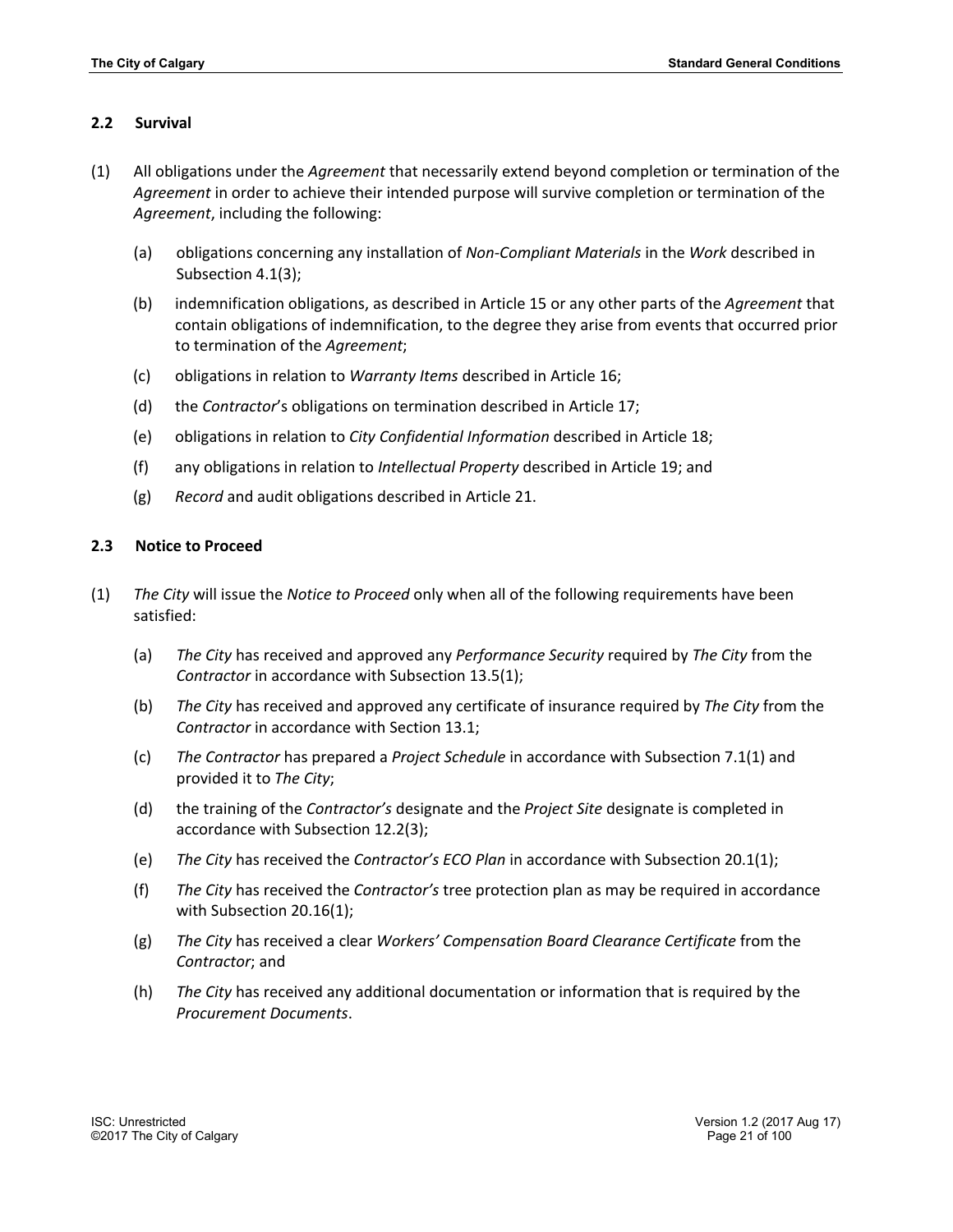# **ARTICLE 3: REPRESENTATIONS OF THE CONTRACTOR**

## **3.1 Representations of the Contractor**

- (1) The *Contractor* represents and warrants that:
	- (a) it has the right, capacity, and authority to enter into the *Agreement*;
	- (b) the *Agreement* does not conflict with any other contracts or obligations that bind the *Contractor*;
	- (c) there is no proceeding in progress or pending or threatened against, relating to, or affecting the *Contractor* that may be expected to have a materially adverse effect on the performance of the *Contractor's* obligations under the *Agreement*;
	- (d) it has or will have the necessary financial resources to complete all *Work*; and
	- (f) it is in compliance with all *Applicable Law* that affects the *Contractor* or its operations.

# **ARTICLE 4: PERFORMANCE OF THE AGREEMENT – THE CONTRACTOR**

## **4.1 Performance of the Work**

- (1) The *Contractor* must perform all *Work* in accordance with all terms and conditions of the *Agreement,* in accordance with all *Applicable Law*, and in accordance with the following policies of *The City*: Workplace Violence Policy (GN-040), Respectful Workplace Policy (HR-LR-001), Substance Use Policy (HR-TR-005) and the Workplace Smoking Policy (HR-006).
- (2) Except for those *Materials*, services, or *Construction Equipment* to be provided by *The City* or the *City's Own Forces*, as may be specified in the *Special Conditions*, the *Contractor's* duties and obligations will include:
	- (a) responsibility for all elements of the *Work* and for all means and methods of competently performing the *Work* in accordance with the *Drawings* and *Technical Specifications*;
	- (b) responsibility for developing, updating, and maintaining the *Project Schedule* in a form and manner satisfactory to *The City*;
	- (c) the supply or the cause of the supply of all labour, including technical skill and knowledge, *Materials*, tools, *Construction Equipment*, utilities, transportation and shipping, and any other services necessary to properly perform and complete the *Work*, whether temporary or permanent and whether or not incorporated or to be incorporated in the *Work*;
	- (d) undertaking any maintenance of the *Project* and any *Facility* as *Work* progresses until either the *Substantial Completion Certificate* or the *Final Acceptance Certificate* is issued, as may be specified in the *Special Conditions*;
	- (e) providing the results described in the *Agreement* and detailed in the *Drawings* and *Technical Specifications*;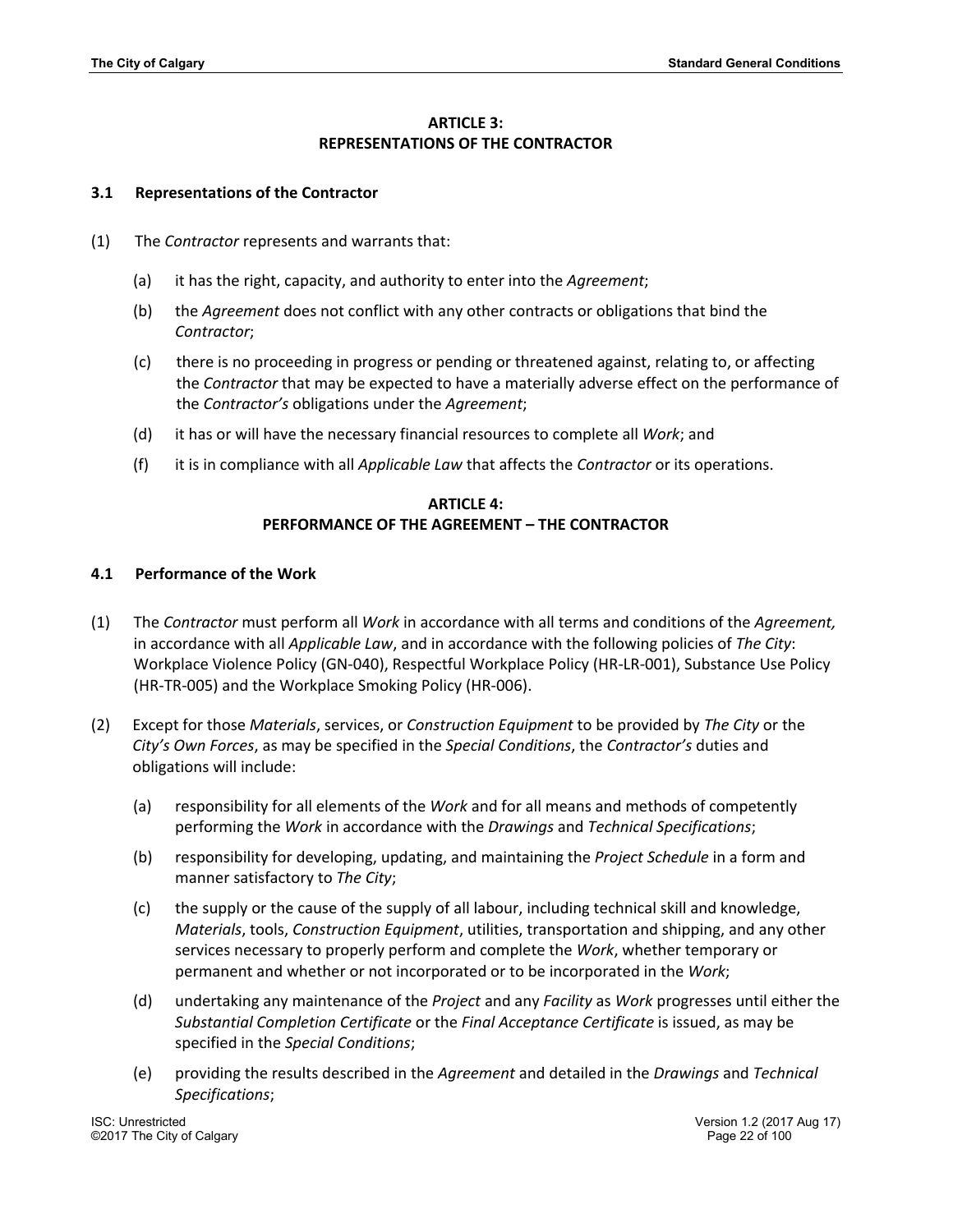- (f) providing a competent executive and administrative organization to arrange the performance of the *Work*;
- (g) performing all duties normally considered to be those of a general contractor;
- (h) performing all duties considered to be the responsibility of an employer under *OH&S Legislation* in addition to the duties of the *Prime Contractor for Safety* as described in Article 12; and
- (i) exercising due diligence in verifying all dimensions, quantities, and details specified in the *Technical Specifications* and in the *Drawings* or in other data received from *The City's Design Professional* or contained in the *Agreement*, and provide *Notice* to the *City Representative* and *The City's Design Professional* of any errors, omissions, conflicts and discrepancies found in them. The *Contractor*, at the *Contractor's* expense, is responsible for rectifying any faulty construction performed by the *Contractor* after an error, omission, conflict or discrepancy in the *Technical Specifications* or *Drawings* has been identified and the faulty construction results from the identified error, omission, conflict or discrepancy.
- (3) Any *Materials* that are not specified in the *Agreement*, but which are selected or supplied (as applicable) and installed by either the *Contractor* or a *Subcontractor* during performance of the *Work* must comply with all requirements of *Applicable Law*. If any *Materials* selected or supplied and subsequently installed in the *Work* by either the *Contractor* or *Subcontractor* do not comply with all requirements of the *Applicable Law*, the *Materials* will be "*Non Compliant Materials*" and the *Contractor* will:
	- (a) be solely responsible for any *Work* that has been executed that is affected by the *Non-Compliant Materials*; and
	- (b) at the *Contractor's* expense, perform any additional *Work* as may be required to:
		- (i) replace the *Non-Compliant Materials* with *Materials* that are compliant with all requirements of the *Applicable Law*; or
		- (ii) modify the *Non-Compliant Materials* to make them compliant with the *Applicable Law*.

The *Contractor* must immediately provide *Notice* to the *City Representative* at the time the *Contractor* becomes aware of *Non-Compliant Materials* installed in the *Work* performed under the *Agreement*.

- (4) Subject to the *Contractor's* obligations to exercise ongoing due diligence under Subsection 4.1(2)(i) throughout the *Term*, for the purposes of this Subsection 4.1(3), the *Applicable Law* is the *Applicable Law* in force at the *Effective Date*.
- (5) All *Material* incorporated into the *Project* must be new and undamaged and be of the quality specified in the *Agreement*.

#### **4.2 Permits, Licenses and Approvals**

(1) The *Contractor* must obtain, maintain, and comply with all *Permits, Licenses,* and *Approvals* required to perform the *Work*.

©2017 The City of Calgary Page 23 of 100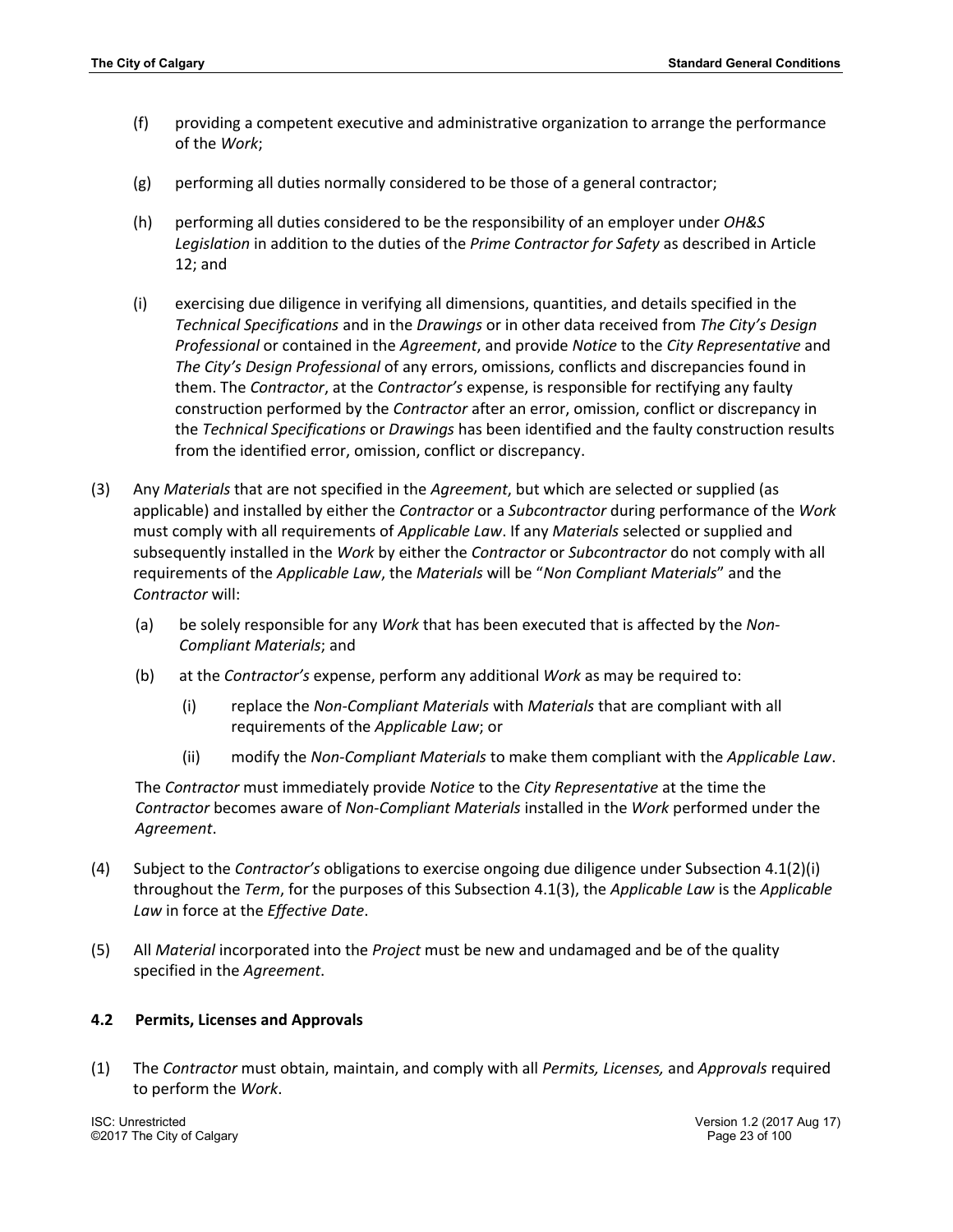# **4.3 Permitted Substitution of Materials**

- (1) The *Contractor* must review requirements for *Materials* and anticipate any foreseeable delivery delays relating to all of the *Materials*. If delays in deliveries of *Materials* are foreseeable and will delay performance of the *Work*, the *Contractor* must propose substitutions for the *Materials* or other remedial action in sufficient time to prevent delay in the *Project Schedule*.
- (2) If a proposal for substitution of *Materials* is not given to *The City's Design Professional* by the *Contractor* in accordance with Subsection 4.3(1), *The City* reserves the right to substitute more readily available *Materials* at any time without additional cost to *The City* in order to prevent delays in the *Project Schedule*.
- (3) Substitution of any *Material* will not be permitted unless:
	- (a) the unavailability of the *Material* will delay the *Project Schedule* and *The City* has issued a *Change Order* for the substitution of the *Material*; or
	- (b) *The City* has issued a *Change Order* for the substitution of the *Material*.
- (4) A substitute *Material* must equal or exceed the quality, finish, and performance of the unavailable *Material* if at all possible, and must not exceed the space requirement of the unavailable *Material* as described in the *Agreement*. The *Contractor*, in the form of certified quotations from *Subcontractors* supplying both the unavailable *Material* and the substituted *Materia*l, must provide all of the following to *The City's Design Professional*:
	- (a) documentary proof of the quality, finish, and performance of the *Material*;
	- (b) any differences in price between the unavailable *Material* and the substituted *Material*; and
	- (c) delivery date(s) of the substituted *Material*.

# **4.4 Removal of Rejected Material**

- (1) The *Contractor* must promptly remove from the *Project Site* all *Material* rejected by *The City's Design Professional* as failing to comply with the terms and conditions of the *Agreement*, whether incorporated into the *Work* or not. The *Contractor* will promptly replace any rejected *Material* and perform any related *Work* and will make good all work of *Other Contractors* destroyed or damaged by the removal and replacement without cost to *The City*.
- (2) If the *Contractor* does not remove the rejected *Material* within the time period set by *The City's Design Professional*, *The City* may remove the *Materials* at the expense of the *Contractor* and set-off the expense of the removal against any amounts owing under the *Agreement*, or otherwise due, to the *Contractor*.

# **4.5 Coordination with Other Contractors**

(1) If any part of the *Contractor's Work* depends for its proper performance or result on work performed by an *Other Contractor*, the *Contractor* must inspect the work of the *Other Contractor* prior to commencement of the *Contractor's Work,* and within one *Business Day*, report to *The City* any

©2017 The City of Calgary Page 24 of 100

ISC: Unrestricted Version 1.2 (2017 Aug 17)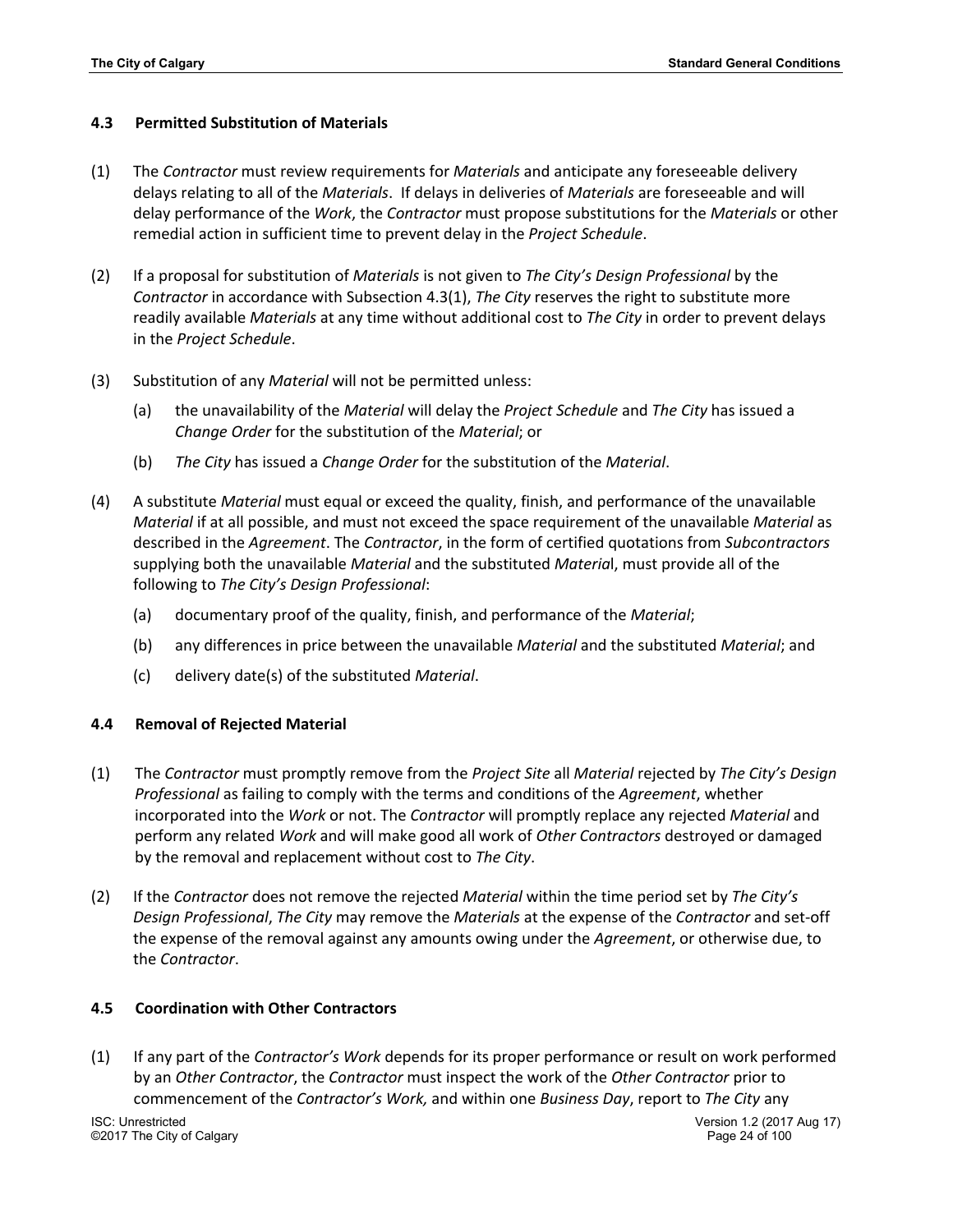apparent defect or insufficiency in the work completed by the *Other Contractor* that may interfere with either, or both of, the proper execution or performance of the *Contractor's Work*. If, during performance of the *Contractor's Work*, a defect or insufficiency in the *Other Contractor's* work that was not previously apparent becomes apparent, the *Contractor* must report the defect or insufficiency to *The City* within one *Business Day* of the *Contractor's* discovery of the defect or insufficiency.

- (2) If the *Contractor* fails, in accordance with Subsection 4.5(1), to report to *The City* any defect or insufficiency in the work of the *Other Contractor*, the *Contractor* will be solely responsible for any *Work* the *Contractor* executes that is affected or impaired by the defective or insufficient work of the *Other Contractor* and for performing, at its own expense, any additional *Work* as required to replace or repair the affected or impaired *Contractor's Work*.
- (3) Subsection 4.5(2) will not apply if the *Contractor* exercises, and continues to exercise, reasonable diligence in inspecting the *Other Contractor's* work while carrying out the *Contractor's Work*, and the defects or insufficiencies of the *Other Contractor's* work:
	- (a) are not apparent at the time of commencement of the *Contractor's Work*; or
	- (b) do not become apparent during performance of the *Contractor's Work*.

# **4.6 Minimum Wages**

- (1) The *Contractor* must comply with all of the provisions of the *Employment Standards Code.* If *The City* receives a complaint that the *Contractor* is not paying its employees that are providing services for the *Project* in accordance with the *Employment Standards Code*, and it is established to the satisfaction of *The City* that the *Contractor* is not in compliance with the *Employment Standards Code* relating to payment of its employees providing services on the *Project*, *The City* may withhold from any amount owing to the *Contractor* under this or under any other *Agreement* a sufficient amount of money, based on the information available to *The City*, to pay all of the employees of the *Contractor* the amount or amounts to which the employee or employees are entitled. The amount that *The City* may retain under this Section 4.6 is in addition to, and not in substitution for, any amounts that *The City* is required or allowed to deduct from amounts owing to the *Contractor* under any terms or conditions of this or any other *Agreement* between the *Parties* or of any statute of Canada or of the Province of Alberta or any regulations made under those statutes.
- (2) *The City* may retain the amounts withheld under Subsection 4.6(1) until the *Contractor* has produced written evidence satisfactory to *The City* that all the outstanding amounts due to its employees have been paid. In addition to the amount that is withheld for the benefit of such employees, *The City* may also charge reasonable overhead costs for the additional accounting and other services incurred by *The City* in connection with the enforcement of this Section 4.6 and may deduct the amount from any amounts due to the *Contractor* under the *Agreement* or under any other agreement. Without limiting the application of any other term or condition of the *Agreement*, the *Contractor* must bind its *Subcontractor*s to the provisions of this Section 4.6, and *The City* may, on the same conditions, deduct from any amount due to the *Contractor* any amount owing to employees of the *Subcontractor* engaged by the *Contractor* in the performance of this *Agreement*. The rights granted in this Section 4.6 are in addition to, and not in substitution for: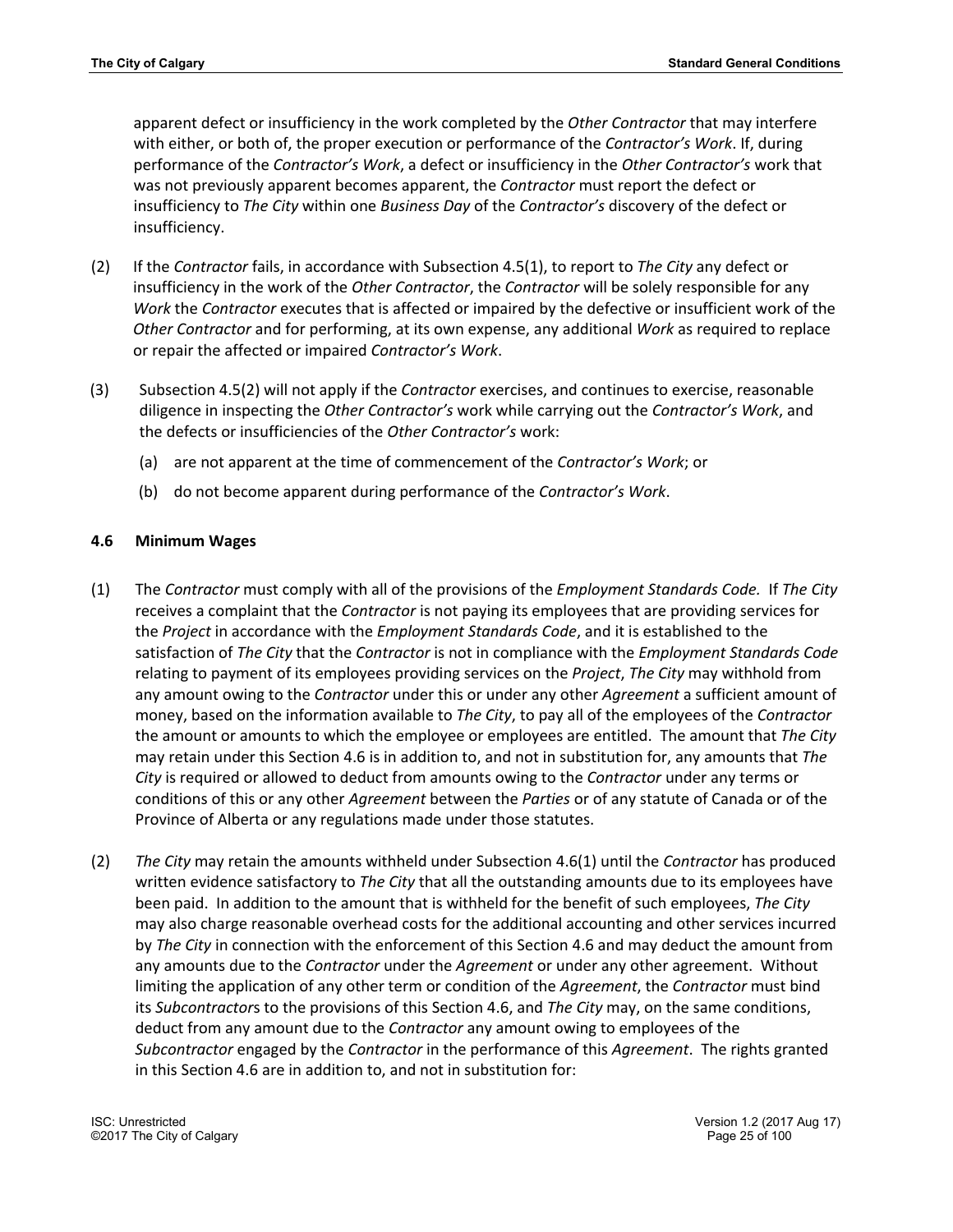- (a) any other provision of the *Agreement* relating to the working conditions that the *Contractor* is obliged to provide for its employees; or
- (b) any right that the employees may have against the *Contractor* under *Applicable Law*.
- (3) Nothing in this Section 4.6 obligates *The City* to exercise any of the powers conferred on it by this Section 4.6.

## **4.7 Compliance with Community Standards Bylaw**

- (1) The *Contractor* must comply with all requirements of the *Community Standards Bylaw* and any additional requirements as may be specified in the *Special Conditions*, including requirements relating to noise control, while performing *Work* under the *Agreement*.
- (2) The *Contractor* must not work on Sunday or any other day normally observed as a holiday in the City of Calgary without the prior approval of the *City Representative*.

## **4.8 Subcontractors and Key Personnel**

- (1) *The City* may require the *Contractor* to submit to *The City*, in the *Procurement Documents*, a list of *Key Personnel* or a list of *Subcontractors*, or a list of both of them, which the *Contractor* is proposing for performance of the *Work.*
- (2) *The City*, acting reasonably, may reject any *Key Personnel* or any *Subcontractor* being proposed by the *Contractor* to perform the *Work*, or any part of the *Work*, and require the *Contractor* to substitute a different *Key Personnel* or a different *Subcontractor* in the place of the originally proposed *Key Personnel* or *Subcontractor* at any time during the *Term*. If *The City* requires the *Contractor* to make such a substitution, *The City* may adjust the *Project Schedule* or *Project Price*, or both, in a *Change Order* if the required substitution results in additional costs to the *Project Price* or creates a delay in the *Project Schedule*.
- (3) If the *Contractor's* list of its proposed *Key Personnel* or list of its proposed *Subcontractor*s (or both, as the case may be) has been approved by *The City*, the *Contractor* must not make any substitutions of the approved *Key Personnel* or *Subcontractors* without the prior written consent of *The City*. If the *Contractor*, without *The City's* prior written approval, makes a substitution of any one or more of the *Key Personnel* approved by *The City*, or makes a substitution of a *Subcontracto*r approved by *The City*, such substitution will constitute an *Event of Default. The City's* written consent for a substitution will not be unreasonably withheld; however, *The City's* refusal to provide consent will not be unreasonable if the *Contractor's* proposed substitution does not have the equivalent experience or the equivalent qualifications, or both, of the approved *Key Personnel* or approved *Subcontractor*. If compensation to *The City* for such substitution is specified in the *Special Conditions*, the *Contractor* must pay to *The City* the amount specified in the *Special Conditions* to compensate *The City* for the additional costs *The City* incurs as a result of the substitution.
- (4) The *Contractor* will be fully responsible to *The City* for the acts and omissions of its *Subcontractor*s, and all of its *Subcontractors'* employees and agents.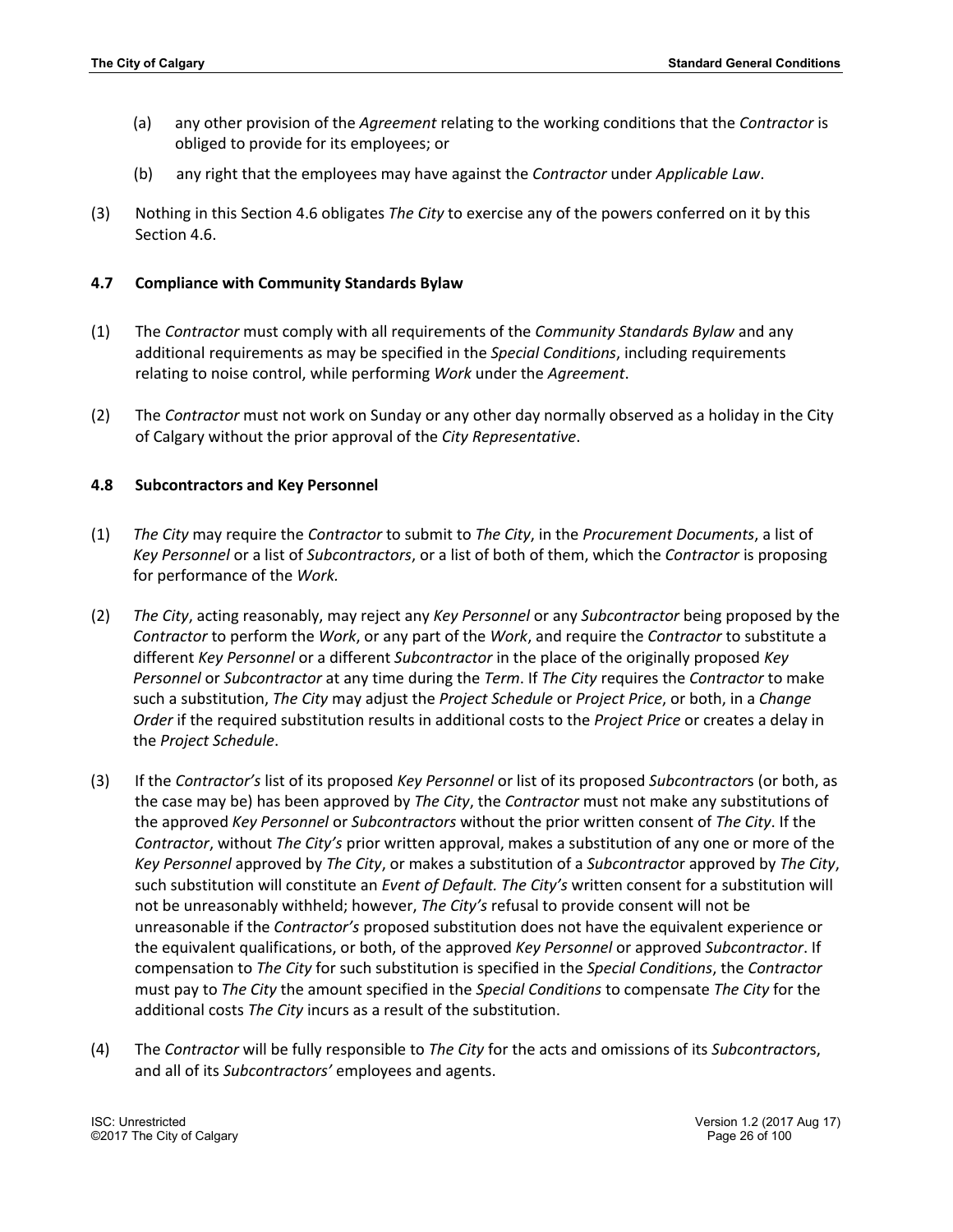- (5) The *Contractor* agrees to bind every *Subcontractor* to all terms and conditions of the *Agreement* that apply to the *Subcontractor*'s work. The *Contractor* will provide the *Subcontractor* a copy of the *Agreement*, or that part of it that applies to the *Work* to be performed by the *Subcontractor*.
- (6) Nothing contained in the *Agreement* creates any contractual relation between any *Subcontractor* and *The City*.

## **4.9 Conflict of Interest**

- (1) For the purposes of this Section 4.9, a conflict of interest means any perceived, potential, or actual state of affairs or circumstance where, in relation to the *Project* or to *The City*, the *Contractor* has other contractual obligations, commitments, relationships, financial interests, or involvement in ongoing litigation that:
	- (a) could exercise an improper influence over the *Contractor's* objective, unbiased and impartial exercise of independent judgment in carrying out the *Work*; or
	- (b) could or could be seen to compromise, impair or be incompatible with the effective performance of the *Contractor's* obligations under the *Agreement*.
- (2) During the *Term*, the *Contractor* must not engage in or provide to any other *Person* any service or act that would be reasonably perceived by *The City* to be in conflict with the interest of *The City* in respect of the *Work* being provided by the *Contractor* to *The City*.
- (3) The *Contractor* must provide timely disclosure of any perceived, potential, or actual conflict of interest relating to the *Project*.
- (4) Any failure to provide timely disclosure of any perceived, potential, or actual conflict of interest, or failure to avoid engaging in or providing to any other company or entity any service or act that could reasonably be perceived to be in conflict with the interest of *The City* in respect of the *Work* being provided by the *Contractor* to *The City*, or to be in violation of any professional obligations or *Applicable Law* regarding fair competition, will be an *Event of Default* and grounds for terminating the *Agreement* with the *Contractor*. Any such failure may also be noted on the performance record of the *Contractor* that is maintained by *The City*.

#### **4.10 Reporting to Surety Company**

(1) The *Contractor* must comply with all requirements of a surety company issuing *Performance Security* for the *Work* or for any part of the *Work* to be performed under the *Agreement*, including obligations to report *Changes* approved in a *Change Order* or in an amendment to the *Agreement*.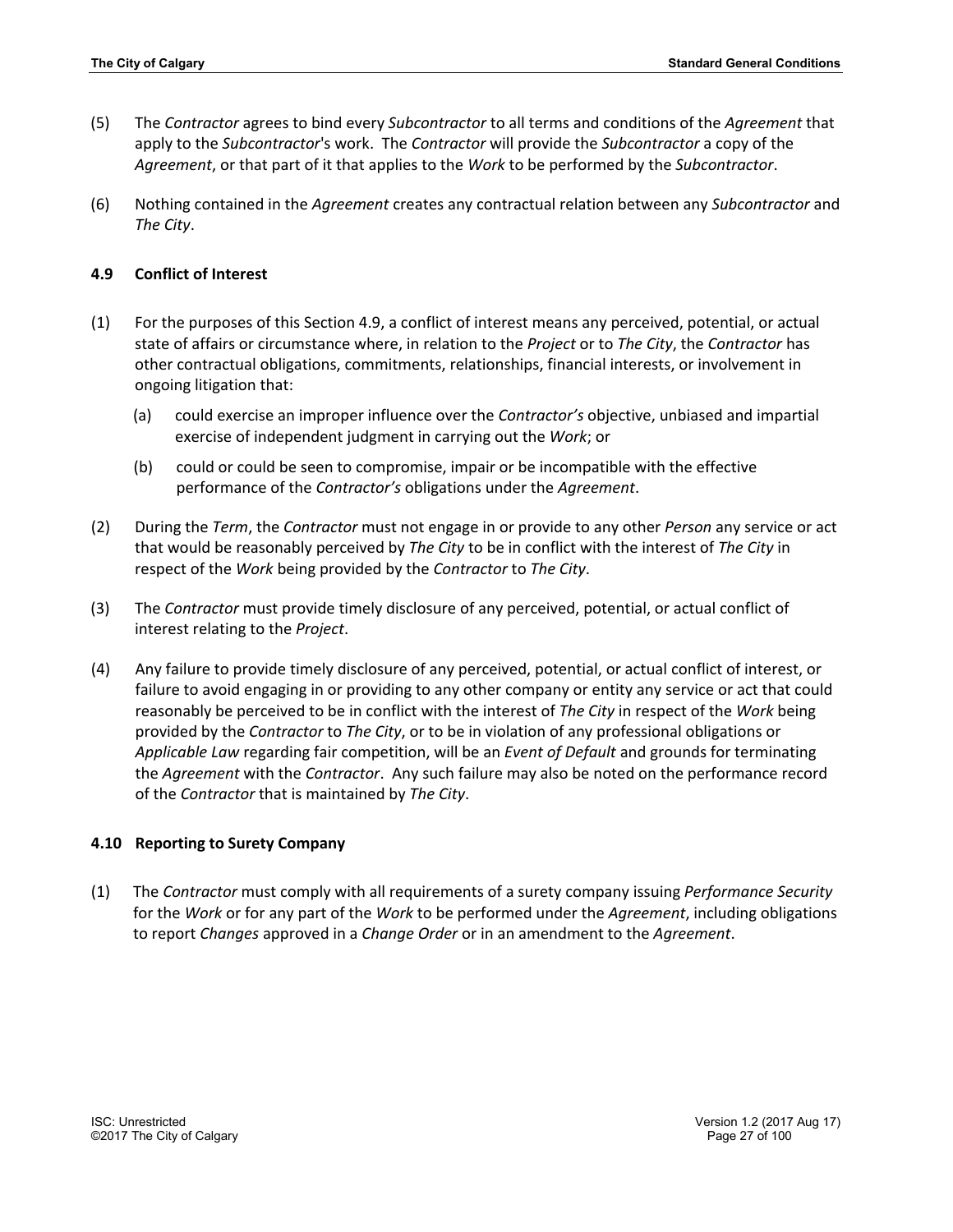# **ARTICLE 5: PERFORMANCE OF THE AGREEMENT—THE CITY**

# **5.1 Obligations of The City**

- (1) *The City's* review of the *Work* will be for the purpose of determining if the *Work* is being carried out in general compliance with the *Agreement*. It is not incumbent upon *The City* to notify the *Contractor* when to begin, to cease, or to resume the *Work*, nor to give notice of the rejection of deficient *Work*, nor in any way to suspend the *Work* so as to relieve the *Contractor* of any responsibility or of any consequences of neglect or carelessness by the *Contractor* or its *Subcontractors.*
- (2) Acceptance of the *Work* may be made only upon the successful conclusion of *Performance Tests* of the *Work*, or any part of it, and compliance of the *Work,* or any part of it, with *Performance Standards*, as applicable. *The City's* approval to proceed to a subsequent stage or phase of *Work* will not constitute approval or a waiver of any *Deficiencies* of any part or portion of the *Work* completed in earlier stages or phases of the *Work*. If the *Work*, or any part of it, fails any *Performance Test*, the *Contractor* will be required to repair or redo the *Work* until it complies with all applicable *Performance Standards*. Any associated costs and expenses related to either repairing or redoing the *Work,* or of any additional testing, will be at the sole cost and expense of the *Contractor*.
- (3) Failure of *The City* to observe or call into question any *Work* or *Materials* that fail to comply with the requirements of the *Agreement* will not prejudice *The City's* right to disapprove of or reject such *Work* or *Materials* at any time prior to *The City*'s issuing of the *Final Acceptance Certificate* and to order their repair, or their removal and replacement.

# **5.2 Non-Exclusivity**

(1) *The City* may enter into other agreements with *Other Contractors* in connection with the *Project*. If *The City* does enter into such additional agreements, the *Contractor* must coordinate the performance of its *Work* with the work of the *Other Contractors* in accordance with Section 4.5.

# **5.3 City's Right to do Work**

- (1) Without limiting any other rights and remedies available to *The City* under the *Agreement*, if the *Contractor* fails to properly perform the *Work* or comply with any part of the *Agreement, The City* may, on providing at least five *Business Days' Notice* to the *Contractor*, remedy or repair any *Deficiencies* and deduct the cost of the remediation or repair of the *Deficiency* from the next or a subsequent *Construction Period Payment.*
- (2) The *Contractor* will not, in any manner, be released from any responsibility or liability to *The City* under the *Agreement* as a result of *The City's*:
	- (a) involvement or participation in the *Work* under any of the provisions of the *Agreement*;
	- (b) issuance or making of any account, statement, estimate, or certificate as may be described in the *Agreement*;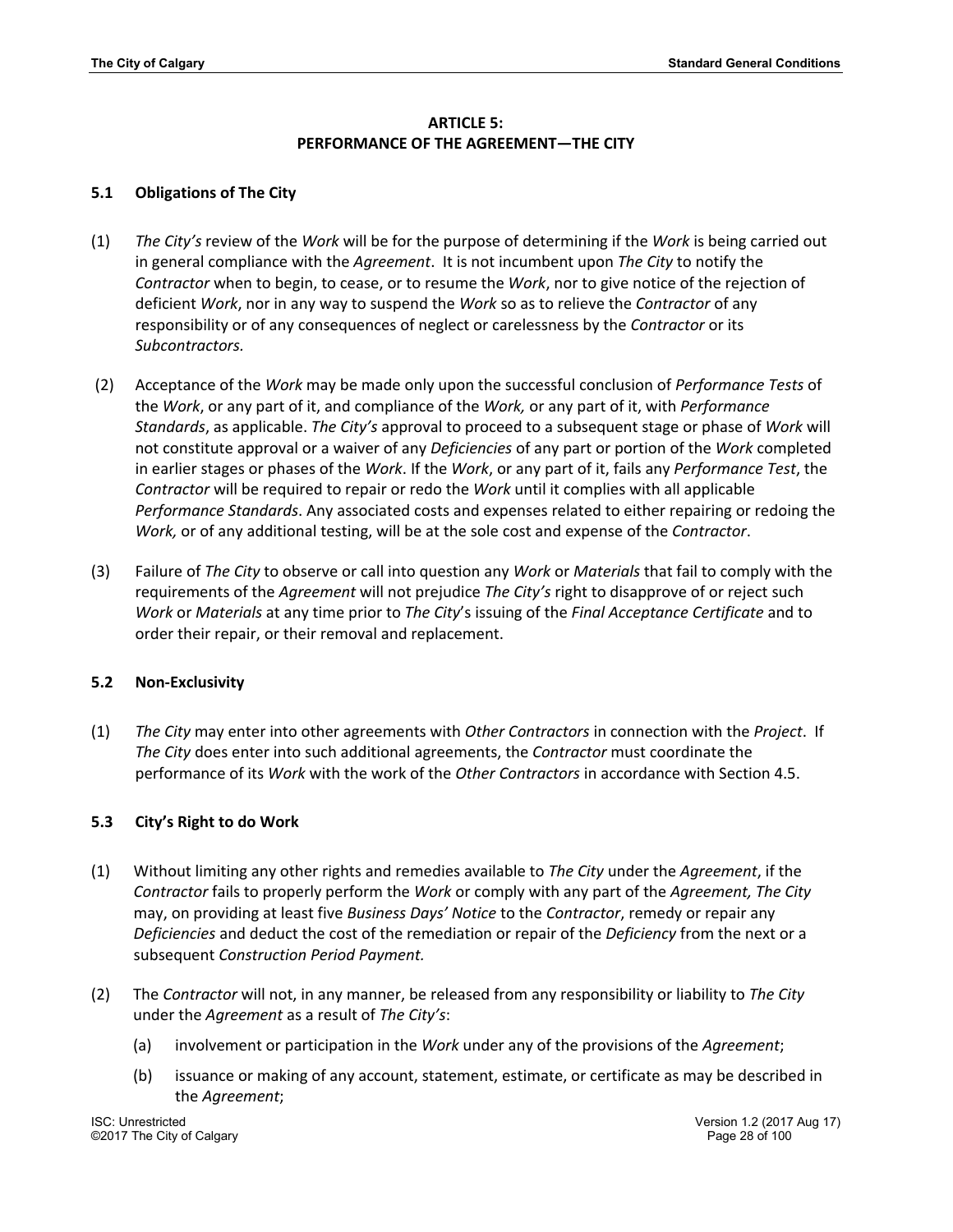- (c) approval of any such account, statement, estimate, or certificate, described in (b) above;
- (d) payment, whether in part or in full, which may be made to the *Contractor*; or
- (e) acceptance, taking over, using or operating of the *Work* or of any part or parts of the *Work*.

## **5.4 Security Clearance**

(1) *The City* may require employees and *Subcontractors* of the *Contractor* that will be performing *Work* on the *Project Site* to obtain security clearance from *The City* or from the Calgary Police Service or from another law enforcement agency, as may be specified by *The City* in the *Special Conditions*. If the proper security clearances, as required by *The City*, have not been obtained for the *Contractor's* employees and *Subcontractors*, *The City* may, in its sole discretion, prohibit the affected employees or *Subcontractors* from accessing the *Project Site* or performing the *Work* and the *Contractor* will be required to substitute an employee or *Subcontractor* in their place at the *Contractor's* cost.

## **5.5 Emergencies**

- (1) *The City* has authority to take over the *Work* or stop all *Work* in an emergency when any one or more of the following are affected or threatened:
	- (a) public safety;
	- (b) the safety or stability of a temporary structure, or both;
	- (c) the safety or stability of a *Facility*, or both;
	- (d) the stability of property adjacent to the *Project Site*;

and may, in its sole discretion, make any direction, or order additional work and issue a *Change Order* to facilitate any *Changes* for the additional work as may be required as a result of the emergency.

#### **5.6 Accidents and Failures**

(1) If, by reason of any accident or failure or other event in connection with the *Work*, either during the performance of the *Work* or during the *Warranty Period*, any remedial or other *Work* or repair is urgently required and necessary to the *Work*, and if the *Contractor* is unable or unwilling to perform the *Work* or repair it promptly, *The City* may, by the *City's Own Forces* or with *Other Contractors* perform such *Work* or repair as, in the opinion of *The City*, is necessary. If the *Work* or repair performed by *The City* is *Work* that the *Contractor* was obligated to do at the *Contractor's* expense under the *Agreement*, then all costs and charges properly incurred by *The City* in performing the *Work* must be paid, on demand, by the *Contractor* to *The City*, or may be deducted by *The City* from any monies due or which may become due to the *Contractor*. *The City* will provide *Notice* to the *Contractor* of the occurrence of the accident, failure, or other event, as soon as is reasonably practicable after its occurrence.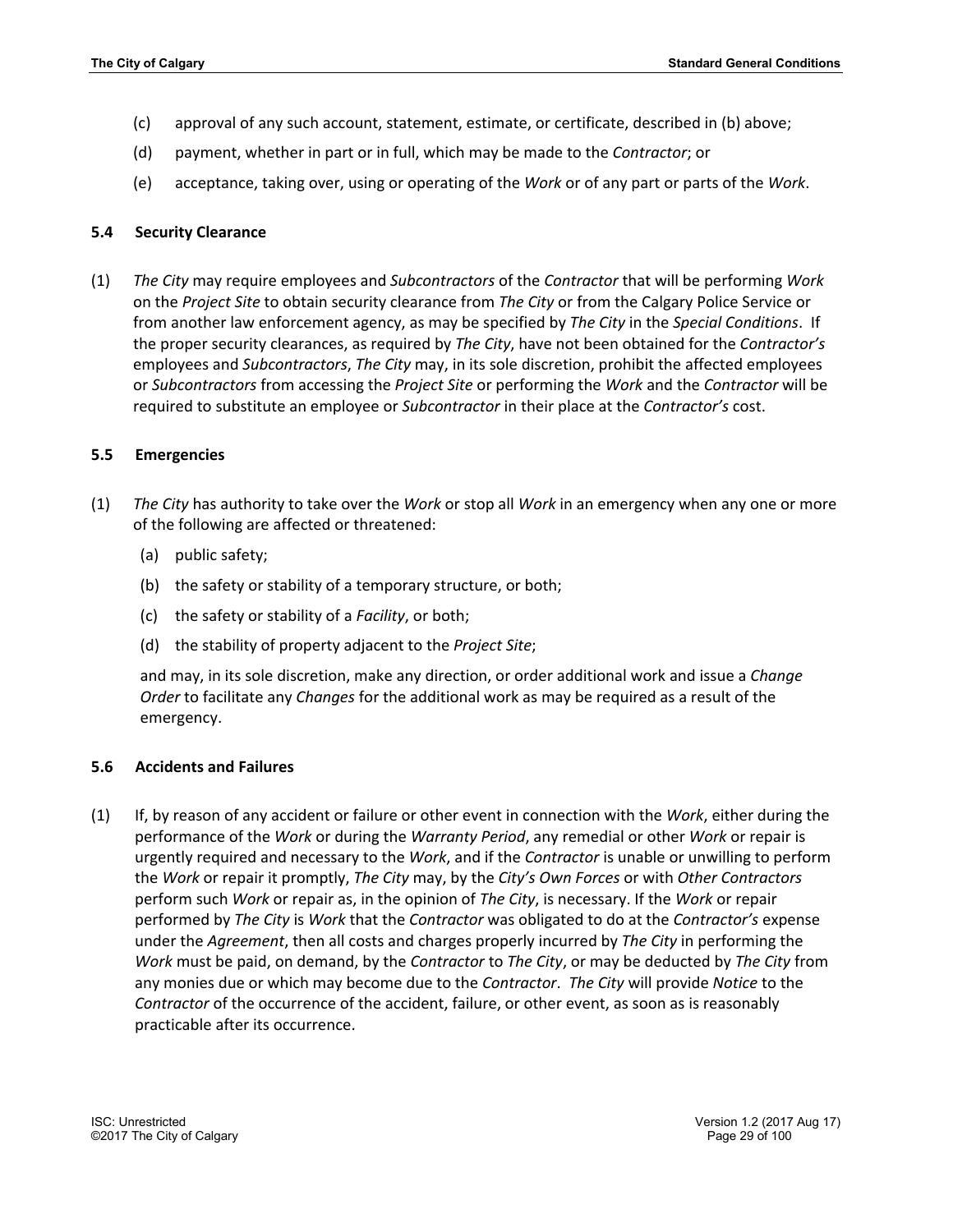#### **5.7 Copies of Construction Documents**

(1) In addition to an executed copy of the *Agreement*, *The City* will provide to the *Contractor*, free of charge, up to five hard copies and one PDF or electronic copy of all *IFC Drawings* and *Technical Specifications*.

#### **5.8 Issuing of Construction Completion Certificate**

- (1) *The City* will issue a *Construction Completion Certificate* only when all of the following have occurred:
	- (a) with the exception of any *Warranty Work*, the *Work* is completed in accordance with the *Agreement*;
	- (b) the *Contractor* has delivered *As-Built Drawings* to *The City's Design Professional* in accordance with Section 6.3;
	- (c) the *Work* is free from *Deficiencies*;
	- (d) the *Contractor* is in compliance with Section 20.18;
	- (e) the *Contractor* is in compliance with Subsection 19.2(1);
	- (f) the *Contractor* has provided any operating and maintenance manuals for the *Work* as may be required by the *Agreement*;
	- (g) the *Contractor* is in compliance with Subsection 20.17(2)(b) (if applicable);
	- (h) the *Contractor* has provided to *The City* an executed statutory declaration in *The City's* standard form, as set out in Appendix A, evidencing that payment has been made in full, other than applicable holdbacks or amounts in dispute and disclosed to *The City*, to the *Contractor's*  employees and *Subcontractors* for all services and *Materials* relating to the *Work* provided to date;
	- (i) the *Contractor* has provided to *The City* a certificate of title for the *Project Site* showing that no liens are registered or filed against the *Project Site* and *The City* has verified the information, unless the *Work* being carried out by the *Contractor* is on lands held by *The City* as a *Roadway* in respect of which a certificate of title is not issued;
	- (j) the *Contractor* has provided to *The City* a current *Workers' Compensation Board Clearance Certificate*; and
	- (k) any other requirements of *The City* relating to the *Work* are satisfied.
- (2) *The City* may issue a conditional *Construction Completion Certificate* only if:
	- (a) in the sole discretion and opinion of *The City*, the remaining *Deficiencies* are considered minor; and
	- (b) all other requirements of the *Construction Completion Certificate* as specified in Subsection 5.8(1) have been satisfied.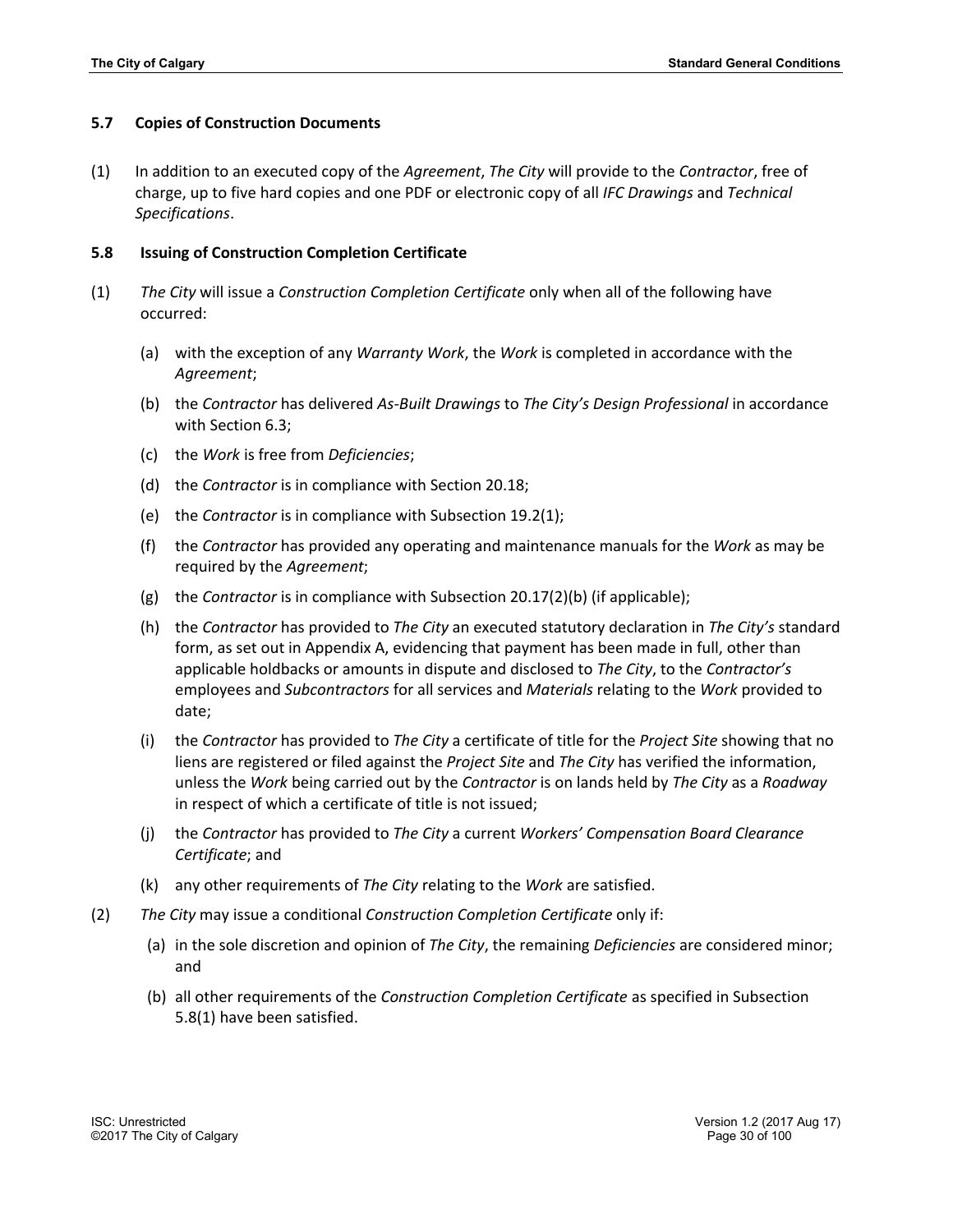# **ARTICLE 6: DRAWINGS AND DOCUMENTS**

## **6.1 Drawings and Documents**

- (1) The *Contractor* must maintain at the *Project Site* for *The City*:
	- (a) One hard copy of all *Drawings, Technical Specifications* and *Change Orders*, and any other modifications in good order and marked to the current date to indicate any changes or revisions and selections made during performance of the *Work*; and
	- (b) One copy of *Product Data*, *Samples* and other similar documentation reflecting the *Work* as constructed;

all of which must be available to *The City* and the *City's Representative* throughout the *Term* and must be delivered to *The City* prior to issuance of the *Construction Completion Certificate*.

- (2) The *Contractor* must:
	- (a) arrange for the preparation of *Shop Drawings* as required by the *Agreement* and in a form acceptable to *The City's Design Professional*; and
	- (b) deliver the *Shop Drawings* to *The City's Design Professional* for their review in an orderly sequence on or before a date to be agreed on by the *Parties.*
- (3) By delivering the *Shop Drawings* or *Final Documents*, or both (as may be required), to *The City's Design Professional*, the *Contractor* represents to *The City* that the *Contractor* has:
	- (a) carried out a duly diligent review of each and every *Shop Drawing* and confirmed the review by affixing a review stamp to each *Shop Drawing* that includes the individual name, signature, company name, and date of either the *Contractor's* signing officer or the *Contractor's Design Professional*;
	- (b) determined and verified the field measurements, field construction criteria, *Materials* and related criteria such as catalogue numbers or similar data; and
	- (c) coordinated the *Shop Drawings* or *Final Documents*, or both (as may be required), with all aspects of the *Work* required under the *Agreement*.
- (4) At the time the *Contractor* delivers the *Shop Drawings* or any other *Final Documents* to *The City's Design Professional* (as may be required), the *Contractor* must notify *the City Representative* and *The City's Design Professional* in writing of any deviations in the *Shop Drawings* or in the *Final Documents* from the requirements of the *Agreement*.
- (5) On receipt of the *Shop Drawings*, *The City's Design Professional* will review the *Shop Drawings* for conformity to the design concept and for general arrangement only and will return the *Shop Drawings* to the *Contractor* on or before a date agreed to by the *Parties*. The review by *The City's Design Professional* will not relieve the *Contractor* of the *Contractor's* responsibility for errors or omissions in the *Shop Drawings* or for meeting all requirements of the *Agreement* unless and to the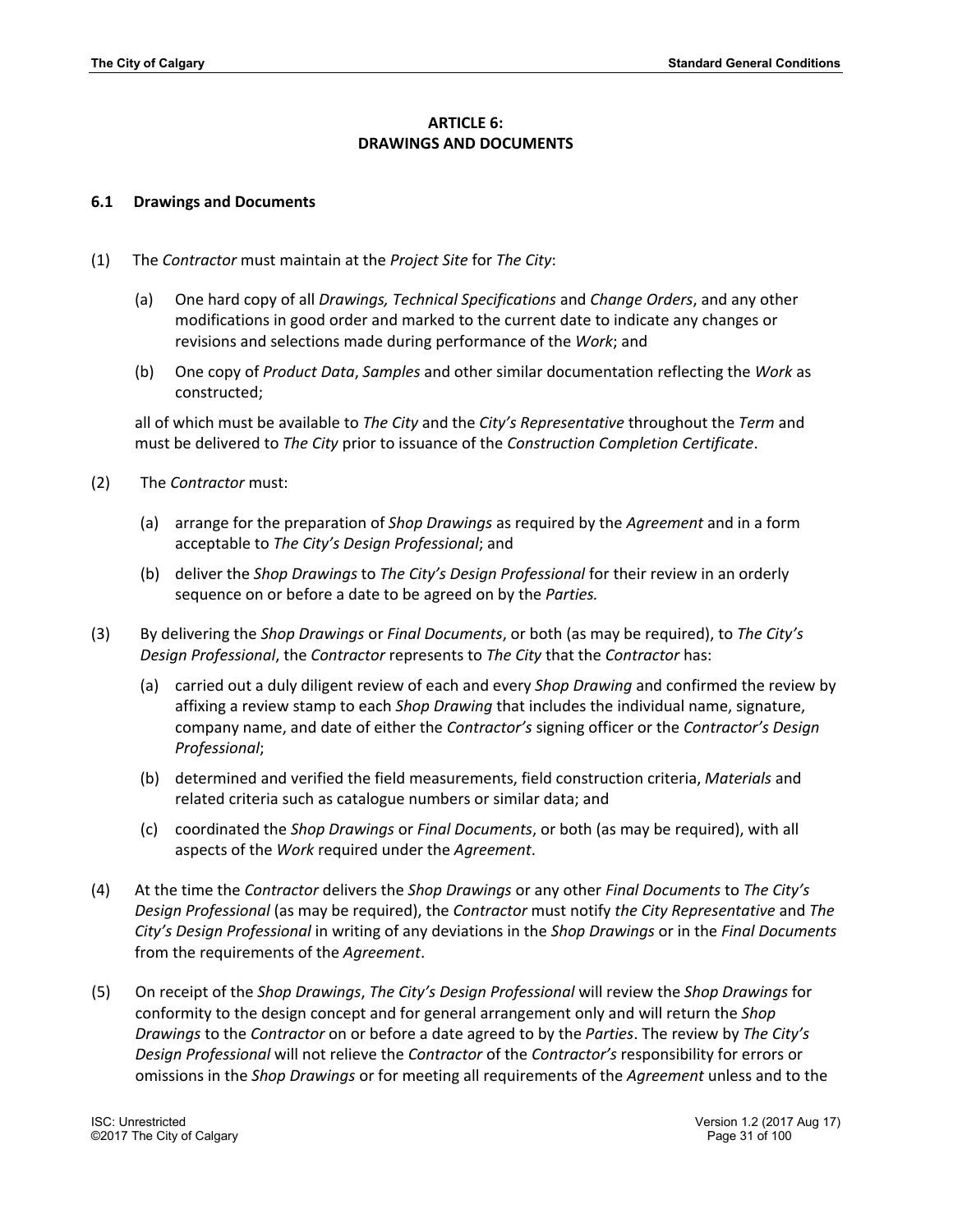extent a deviation in the *Shop Drawings*, as identified by the *Contractor* in Subsection 6.1(4), is approved in writing by *The City's Design Professional*.

#### **6.2 Supplementary Drawings**

- (1) When, in the opinion of *The City's Design Professional*, it becomes necessary to illustrate the *Work* in more detail, or to illustrate a *Change*, additional drawings and instructions (within this Section 6.2 referred to as "Supplementary Drawings") will be prepared by *The City's Design Professional* and given to the *Contractor*. The *Supplementary Drawings* will be binding upon the *Contractor* with the same force as the *IFC Drawings*.
- (2) The *Supplementary Drawings* will be deemed to have been duly given and received if delivery in writing was provided to the *Contractor* at the address for *Notice* specified in the *Contract Letter*.
- (3) The *Contractor* will provide *The City's Design Professional* with any information as may be required to facilitate *The City's Design Professional's* development of the *Supplementary Drawings* and will not perform the *Work* affected by the *Supplementary Drawings* until the *Supplementary Drawings* have been approved in writing by *The City's Design Professional*.
- (4) The *Contractor* and *The City's Design Professional*, if either *Party* requests, will jointly prepare a schedule, subject to change from time to time in accordance with the progress of the *Work*, fixing the dates at which the *Supplementary Drawings* will be required and *The City's Design Professional* will provide the *Supplementary Drawings* in accordance with the jointly prepared schedule.
- (5) If the *Project Schedule* cannot be finalized because *The City's Design Professional* has not provided the *Supplementary Drawings* as agreed upon in Subsection 6.2(4), a request by the *Contractor* for an extension of time to the *Project Schedule* for completion of the *Work* will not be considered unless the delay by *The City's Design Professional* in providing the *Supplementary Drawings* is more than 14 *Days*.

# **6.3 As-Built Drawings**

(1) The *Contractor* must provide *As-Built Drawings* to *The City's Design Professional* within four weeks of issuing the final *Certificate of Substantial Performance*.

#### **6.4 Authentication of Drawings**

(1) If the *Contractor* is required to provide the services of a *Design Professional* under the terms and conditions of the *Agreement*, the *Contractor's Design Professional* must provide *Final Documents* as required.

#### **6.5 Resolving Inconsistencies in Drawings and Technical Specifications**

(1) Inconsistencies or conflicts between different forms of *Drawings* will be resolved as follows: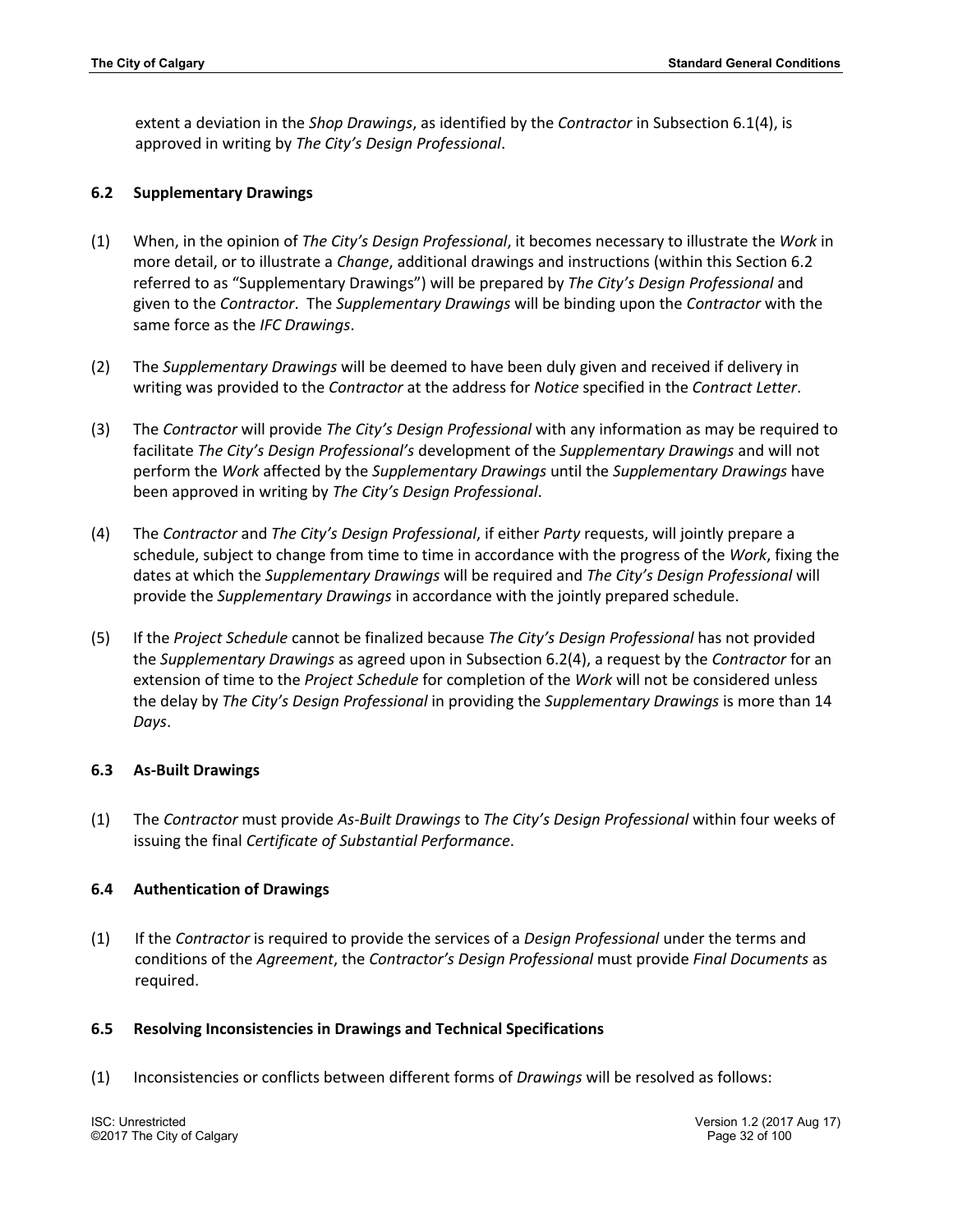- (a) figured dimensions on a *Drawing* will take precedence over measurements scaled from the *Drawing*;
- (b) large scale *Drawings* will take precedence over smaller scale *Drawings*;
- (c) *Supplementary Drawings* and *Technical Specifications* will take precedence over their antecedents; and
- (d) the dimensions of a specified *Material* will take precedence over the figured dimensions on a *Drawing* if there is a conflict between them.
- (2) *Materials* or *Work* shown on the *Drawings*, but not included in the *Technical Specifications*, is *Work* to be performed by the *Contractor* under the *Agreement* unless specifically noted otherwise in the *Drawings*. Descriptions of *Materials* or *Work* with words that express well known technical or trade meanings that are associated with recognized standards will be deemed to incorporate reference to the recognized standards.

## **6.6 Digital Drawings**

- (1) If any *Drawings* are required in digital form, as may be specified in the *Special Conditions*, the *Drawings* must be provided in AutoCAD DWG or DXF format and must:
	- (a) be in metric measurements and referenced to the 3TM mapping projection and the 1983 North American Datum (NAD83), with the reference meridian being 114° West; and
	- (b) reference elevation information to the 1928 Canadian Geodetic Vertical Datum (CGVD28).
- (2) If changes are made to any *Drawings* provided to *The City's Design Professional* by the *Contractor* under Subsection 6.6(1), the *Contractor* must provide an updated set of hard copy *Drawings* to *The City's Design Professional* that reflect the changes.
- (3) The *Contractor* must ensure that any *Drawing* in digital form and the hard copy format of the same *Drawing* are in alignment.

#### **6.7 Ownership of Drawings**

(1) All originals and copies of models, including models from building information modeling, and *Drawings* are the *Intellectual Property* of *The City* and if requested by *The City*, must be returned by the *Contractor* to *The City* on completion of the *Work* performed under the *Agreement*. As part of this *Agreement*, the *Contractor* assigns to *The City* (subject to any third party's proprietary rights) all its right, title and interest, including copyright and proprietary rights, to any models or *Drawings* developed or prepared by the *Contractor* for *The City* in relation to the *Agreement*. The *Contractor* may retain one copy of any model, including models from building information modeling, and one copy of any *Drawings*, which are relied on or used in performance of the *Work*, for its own records or for use solely in relation to the *Agreement*.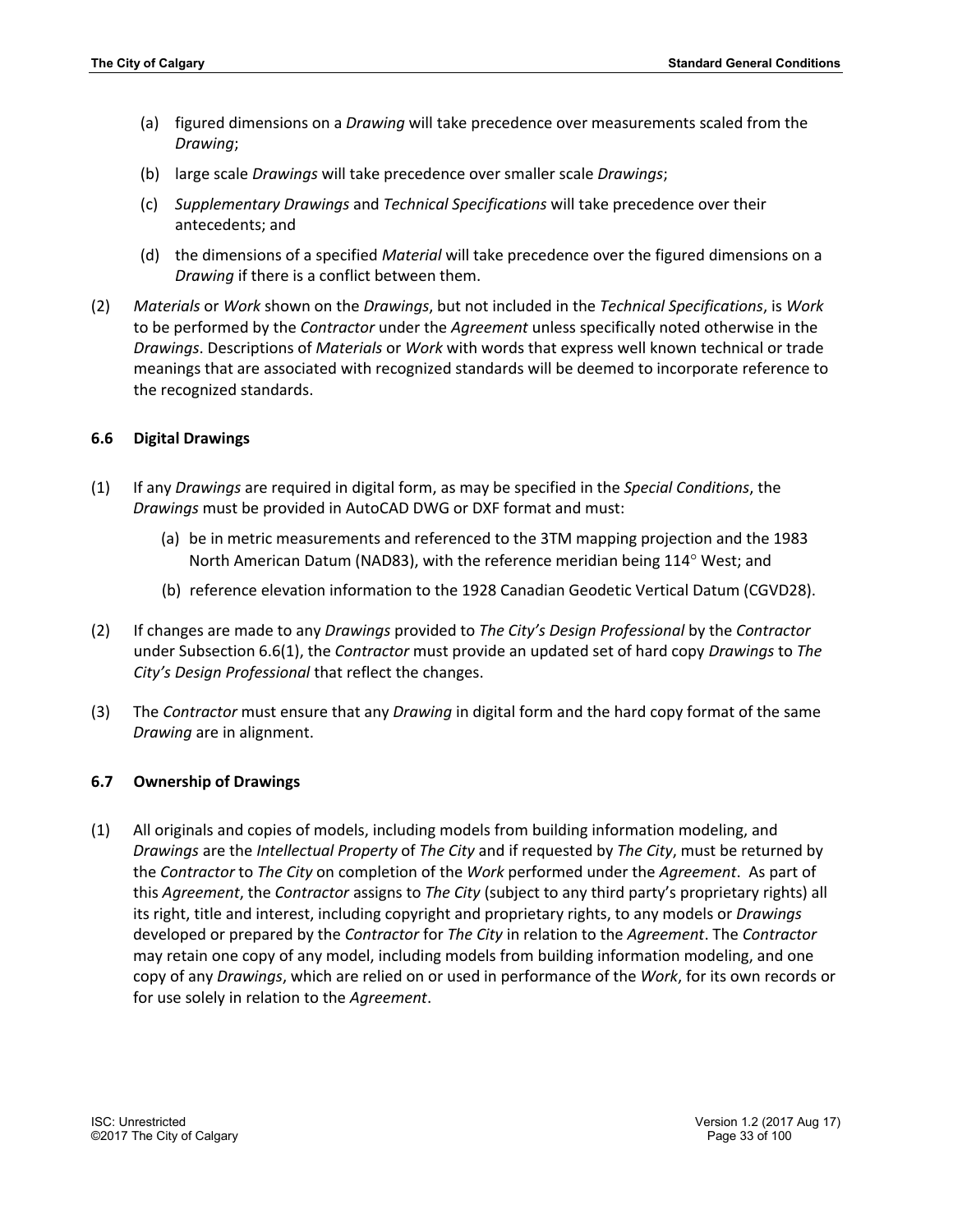# **ARTICLE 7: PROJECT SCHEDULE**

# **7.1 Project Schedule**

- (1) Within 15 *Days* of the *Effective Date*, the *Contractor* must finalize or complete a *Project Schedule* that achieves *Substantial Performance* of the *Work* by the *Scheduled Operational Date*, or, alternatively, the *City Representative* and the *Contractor* must agree on a date by which an initial *Project Schedule* will be finalized or completed that achieves *Substantial Performance* of the *Work* by the *Scheduled Operational Date*.
- (2) Compliance with the *Scheduled Operational Date* is critical to the performance of the *Work* and completion of the *Project*. The *Project Schedule* will set out key *Milestones* for achievement of the *Scheduled Operational Date* and issuing of the *Construction Completion Certificate*. The *Scheduled Operational Date* may be adjusted in writing only by a *Change Order*.
- (3) Subject to any adjustment of the *Scheduled Operational Date* in accordance with Subsection 7.1(2), the *Contractor* must commence performance of the *Work* not later than 10 *Business Days* following the issuance of the *Notice to Proceed* and achieve *Substantial Performance* on or before the *Scheduled Operational Date* as set out in the *Project Schedule*.

# **7.2 Recovery and Mitigation Plan**

- (1) If *The City* considers and advises the *Contractor* that the rate of progress of the *Work* is insufficient to enable the Contractor to meet a key *Milestone* on the critical path, or complete the *Work* or any part of it within the timeframes set out in the *Project Schedule*, *The City* may require the *Contractor* to submit a recovery and mitigation plan to *The City* that will describe in detail the *Contractor's* plan for bringing the progress of the *Work* back to compliance with the *Project Schedule* to mitigate or eliminate any delay in the achievement of the *Scheduled Operational Date*.
- (2) If the *Contractor* cannot bring the progress of the *Work* back to compliance with the *Project Schedule*, subject to Section 14.2, *The City* may take any action as permitted under this *Agreement* for the *Contractor's* delay in completion of the *Work* in accordance with the *Project Schedule*.

# **7.3 Late Achievement of Scheduled Operational Date**

- (1) If the *Contractor* fails to complete all of the *Work* required to be completed under the *Agreement* prior to the *Scheduled Operational Date*, as that date may be adjusted by a *Change Order*, *The City*, in its sole discretion, may elect to proceed with one of the following actions:
	- (a) terminate the *Agreement* or take the *Work* out of the *Contractor's* control in accordance with Article 17;
	- (b) set off against any funds that *The City* may owe to the *Contractor* the amount of liquidated damages for the delay in achieving the *Scheduled Operational Date* at the rate specified in the *Special Conditions* for each day or part of a day between the specified *Scheduled Operational Date* and the actual date on which the *Scheduled Operational Date* is achieved to compensate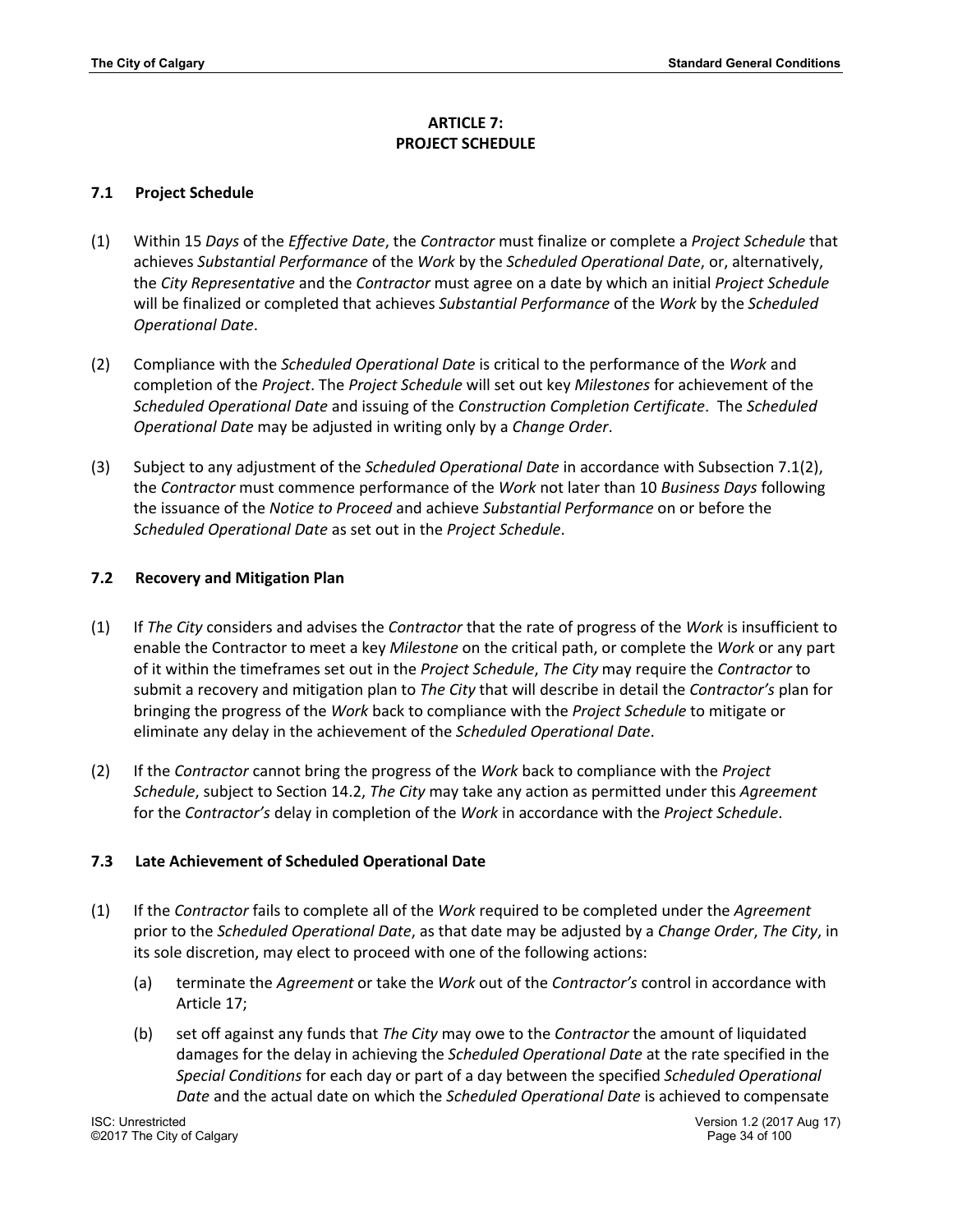*The City* for the anticipated costs of *The City's* staff and consultants, continued management of the *Project Site*, loss of revenue, and management of all other issues and costs related to the delay; or

- (c) adjust the *Scheduled Operational Date*, if deemed appropriate by *The City*, for such period as *The City* determines, without requiring the *Contractor* to pay any consideration for the adjusted time period.
- (2) If *The City* elects to adjust the *Scheduled Operational Date* in accordance with Subsection 7.3(1)(c) and the *Contractor* does not complete the *Work* on or before the adjusted *Scheduled Operational Date*, then, upon *Notice* by *The City* to the *Contractor*, *The City* may avail itself of any of the remedies specified in the *Agreement*, including Subsection 7.3(1)(b) above, or of any other remedy.
- (3) The *Contractor* acknowledges that the amount of liquidated damages as described in Subsection 7.3(1)(b) is a reasonable estimate of *The City's* damages and further acknowledges that the actual damages for the *Contractor's* failure to complete all of the *Work* required to be completed under the *Agreement* prior to the *Scheduled Operational Date*, as that date may be adjusted by a *Change Order*, are difficult or impossible to accurately estimate at the *Effective Date* of the *Agreement*.
- (4) If the *Contractor* fails to complete all of the *Work* required to be completed under the *Agreement* prior to the *Scheduled Operational Date* and *The City* proceeds to take action in accordance with Subsection 7.3(1), the *Contractor* is not eligible for any financial bonus under Section 7.4.

# **7.4 Completion Prior to Scheduled Date for Issuing of Construction Completion Certificate**

- (1) Subject to Subsection 7.3(3), if the *Contractor* completes all the *Work* in accordance with the requirements of the *Agreement* prior to the date scheduled for issuing of the *Construction Completion Certificate*, as that date may be adjusted by *Change Order*, *The City* may provide a financial bonus to the *Contractor* of either:
	- (a) a stipulated lump sum; or
	- (b) an amount of money for each day beginning after the day on which the *Contractor* is issued the *Construction Completion Certificate* for the *Work* to, but not including, the date scheduled for issuing the *Construction Completion Certificate* as specified in the *Project Schedule*.
- (2) If a financial bonus is determined by *The City* to be payable under Subsection 7.4(1) above, the financial bonus will not be issued to the *Contractor* until *The City's Design Professional* has approved all *As-Built Drawings* for the *Project* to be provided by the *Contractor* in accordance with Subsection 6.3(1)*.*
- (3) If *The City* determines a *Project* is suitable for providing a financial bonus as described in Subsection 7.4(1), the type of bonus, the amount of the bonus, and any details related to the achievement of the bonus will be specified in detail in the *Special Conditions*.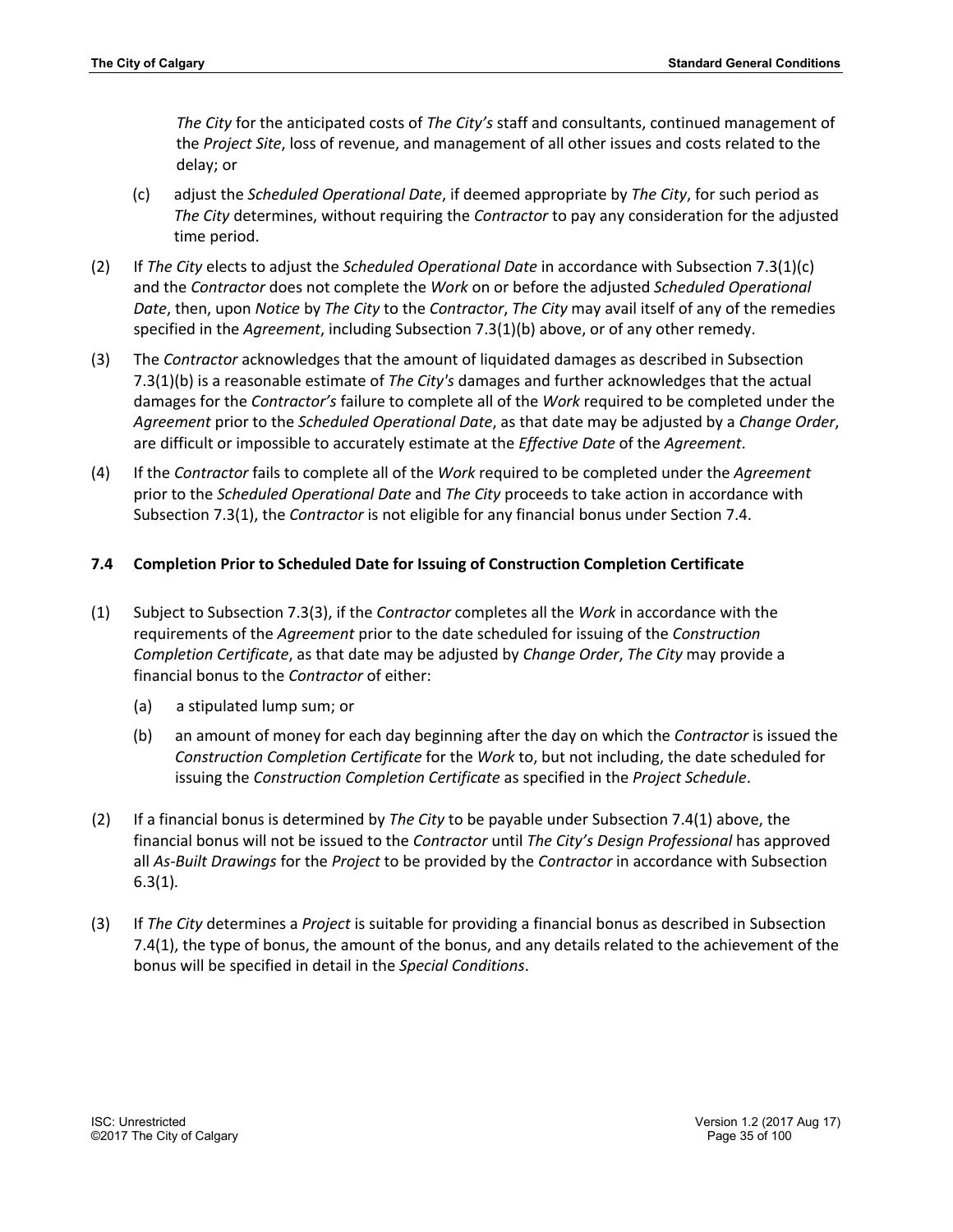# **ARTICLE 8: ACCESS TO SITE AND SITE CONDITION**

## **8.1 Access and Use**

- (1) Prior to the *Contractor's* access and use of the *Project Site* the *Contractor* must submit the *Health and Safety Plan* and the *Quality Management Plan* to the *City Representative and The City's Design Professional* for their review and written approval unless *The City* has expressly waived the requirements for submission of the *Health and Safety Plan* and the *Quality Management Plan* prior to the *Contractor's* access and use of the *Project Site*, or altogether, in the *Special Conditions* or by *Notice*.
- (2) From the *Effective Date* (and subject to the issuing of the *Notice to Proceed*) to the date on which the *Final Acceptance Certificate* is issued, or on *Termination* of the *Agreement*, whichever is earlier, and subject to all terms and conditions of the *Agreement*, *The City* grants to the *Contractor* a nonexclusive license for a right of use and access to, on, and over the *Project Site* and any *Facility,* as may be applicable under the *Agreement*, sufficient to allow the *Contractor* to perform the *Work*.
- (3) Notwithstanding any review or approval by the *City Representative* or *The City's Design Professional* of the *Health and Safety Plan* and the *Quality Management Plan*, such review or approval by *The City* will not mean, and is not intended to imply, that the foregoing *Work Plans* comply with *Applicable Law*. The *Contractor* is solely responsible for its compliance with all *Applicable Law* while performing the *Work* during the *Term.*
- (4) The *Contractor* must provide a *Site Office* for its own use. The *Contractor* must also provide a *Site Office* for *The City*, which must be available for access by *The City* at least 48 hours prior to commencement of the *Work* and at all times during performance of the *Work* and include, at minimum:
	- (a) a large table for *Drawings* (at least one metre by two metres), a desk with a minimum of four drawers, and two chairs;
	- (b) light, heat and proper ventilation; and
	- (c) telephone and internet services.

Any additional requirements by *The City* for the *Site Office* will be specified in the *Special Conditions*.

# **8.2 Uninterrupted Access and Use**

- (1) The *Contractor's* use of the *Project Site* and any *Facility*, as may be applicable, will be without material interference during the duration of the *Agreement* and will be sufficient to enable the *Contractor* to perform the *Work* throughout the *Term*, subject to the following:
	- (a) any *Identified Encumbrances* and work relating to them;
	- (b) the exercise by *The City* of any express right under and in accordance with the *Agreement*, including: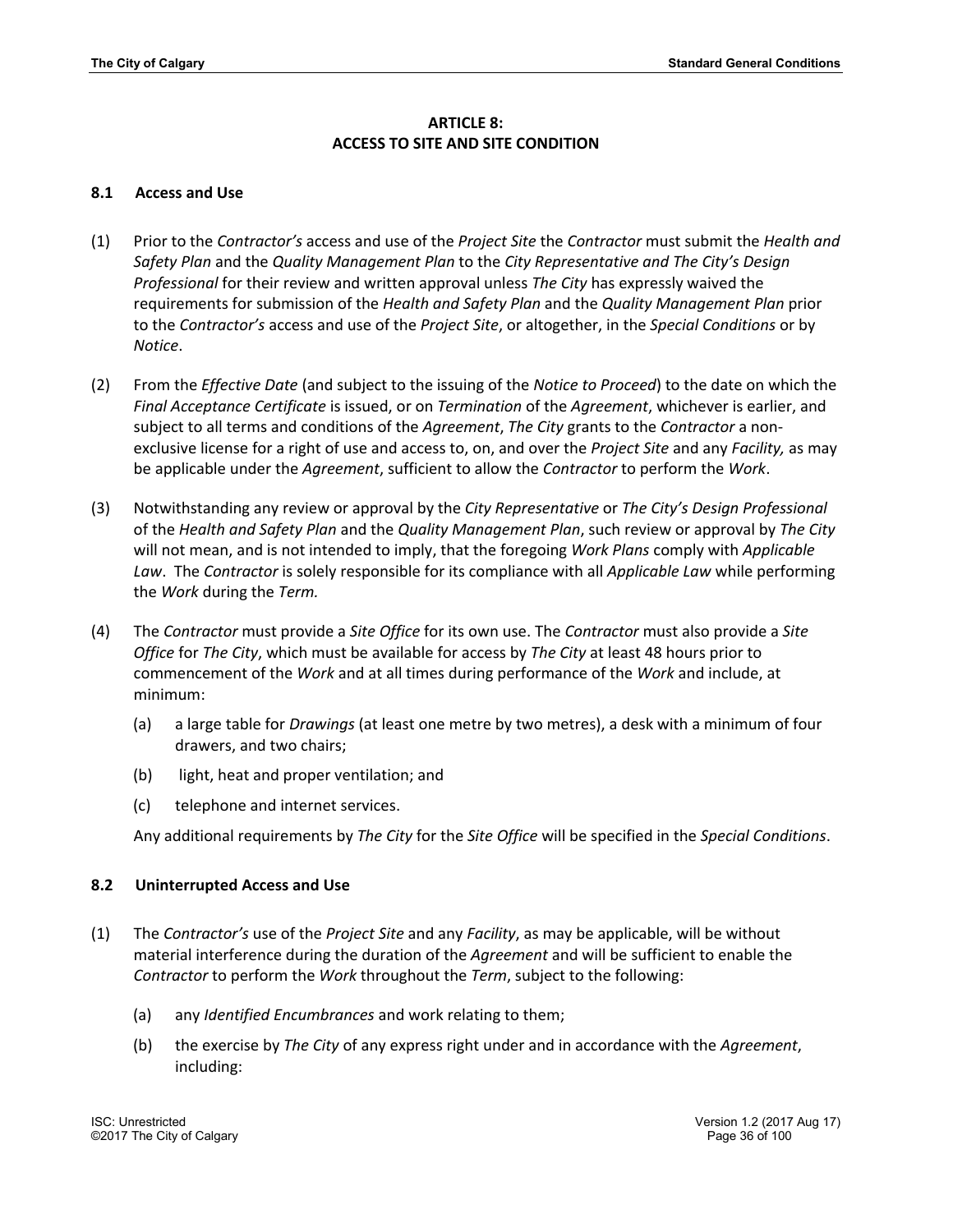- i. *The City's* right under Article 14 and Article 17 to direct the *Contractor* to stop or suspend construction;
- ii. *The City's* right under Article 11 to access and use of the *Project Site* or *Facility* for inspection purposes;
- iii. *The City's* emergency response obligations under Section 5.5, Section 12.4 and other *Applicable Law*;
- iv. *The City's* rights in accordance with *Applicable Law;* and
- v. other rights of *The City* to access the *Project Site* and the *Facility* in fulfillment of its obligations as a municipal government body;
- (c) any entry upon the *Project Site* and the *Facility* by *The City* in accordance with the provisions of the *Agreement* or by any third party through written consent of *The City*, provided that each such entry does not materially adversely interfere with the *Contractor's* performance of the *Work*;
- (d) *The City's* right of access to the *Project Site* and areas adjacent to the *Project Site* for the purposes of responding to compliance or enforcement requirements of any *Governmental Authority*;
- (e) the right of any *Governmental Authority* to enter the *Project Site* and the *Facility* for any purpose under *Applicable Law*; and
- (f) any interference, including by means of an injunction issued by a court, or action by protesters, to the extent attributable to a negligent or wrongful act or omission by the *Contractor*.

## **8.3 Access Fee**

(1) Unless otherwise specified in the *Special Conditions*, no fee or other monetary amount will be payable by the *Contractor* for its right of access to and use of the *Project Site*.

## **8.4 Status of the Site**

- (1) Except as expressly provided in the *Agreement* or as may be represented in any reports produced and provided by *The City* as described in Subsection 8.4(2), *The City* provides no representations, warranties, or guarantees with respect to the physical condition of the *Project Site*.
- (2) The *Contractor* acknowledges and confirms that it will undertake and assume full liability for its own review, analysis, interpretation, drawing of inferences, reaching of conclusions, and exercise of judgment in relation to any and all reports produced and provided by *The City* to the *Contractor* that disclose the environmental condition of the *Project Site*.

#### **8.5 Condition of the Site**

(1) Subject to the *Contractor's* obligations under the *Agreement* to perform the *Work*, the *Contractor* must ensure that it maintains the *Project Site* so as to comply with all *Applicable Law* throughout the duration of the *Agreement*.

©2017 The City of Calgary Page 37 of 100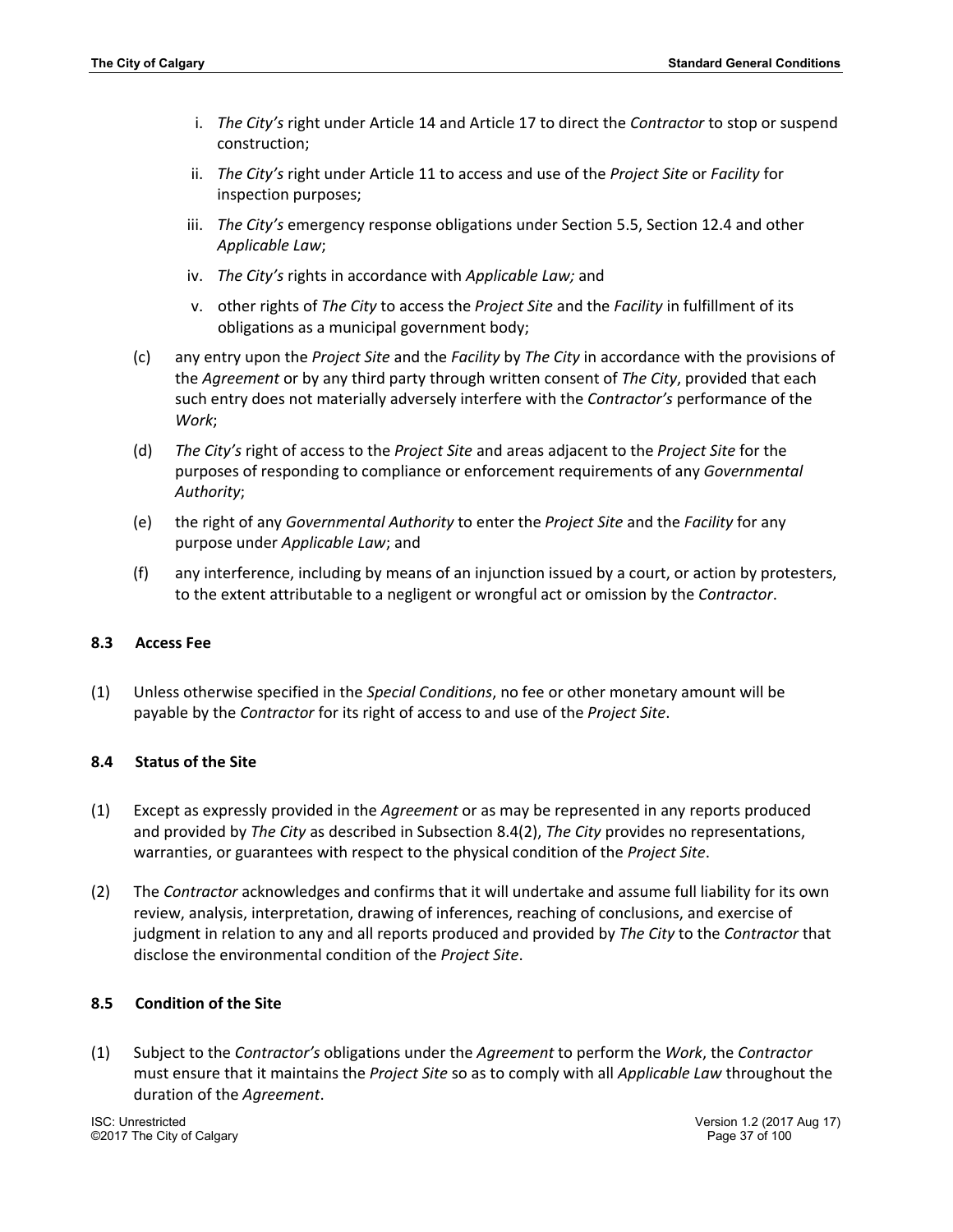- (2) In addition to Subsection 8.5(1), the *Contractor* must, at its sole cost:
	- (a) be responsible for repairing all damage to the *Project Site* and the *Work*, however caused, except for damage caused:
		- i. by an *Event of Force Majeure*;
		- ii. directly by *The City*; or
		- iii. by any *Person* exercising rights under an *Identified Encumbrance*;
	- (b) if carrying out ditching or excavation operations on or near a *Roadway*, ensure that all necessary and adequate precautions are taken to prevent subsidence or withdrawal of support of sidewalks or curbs, carriageways, existing utilities, adjacent property, or other property;
	- (c) protect adjacent property to the *Project Site* as required by the *Agreement*, or where otherwise necessary;
	- (d) ensure that all precautions, as may be necessary in the circumstances, are diligently and expeditiously taken to protect all members of the public from loss or personal bodily injury during performance of any *Work* if *Work* is being performed at or in the vicinity of a location to which the public has or may gain access. Such precautions may include:
		- i. ceasing performance of any portion of the *Work* that may cause or increase any danger to the public and performing that portion of the *Work* in a manner which will remove or reduce, to an acceptable minimum, any danger to the public; or
		- ii. closing access by the public to any area in the vicinity of the *Work* which cannot be made sufficiently safe and providing alternative safe access for the public to those areas where the public is entitled to access;
	- (e) preserve the safety of any *Facility* or other temporary structure that is owned by *The City* and located on the *Project Site*, unless specific alternative instructions relating to the use or treatment of the *Facility* or temporary structure have been received from *The City*;
	- (f) maintain the *Project Site* reasonably free from waste material caused by or incidental to the *Work* and store, transport, or dispose of waste material, as may be required in the circumstances, in accordance with *Applicable Law;*
	- (g) not stockpile any *Material* or *Construction Equipment* on the *Project Site*, except for the purpose of carrying out *Work* under the *Agreement;* and
	- (h) comply with all of *The City's* additional requirements or instructions relating to the *Project Site* as may be described in the *Special Conditions*.

#### **8.6 Latent Physical Conditions**

(1) If the *Contractor*, in exercise of reasonable diligence while performing the *Work*, discovers a subsurface or latent physical condition at the *Project Site* that materially differs from information provided in the *Agreement* about the existing physical condition of the *Project Site*, or as represented in the reports produced and provided by *The City* as described in Subsection 8.4(2) (referred to in this Section 8.6 as the "*Project Site Documents*"), then the *Contractor* must: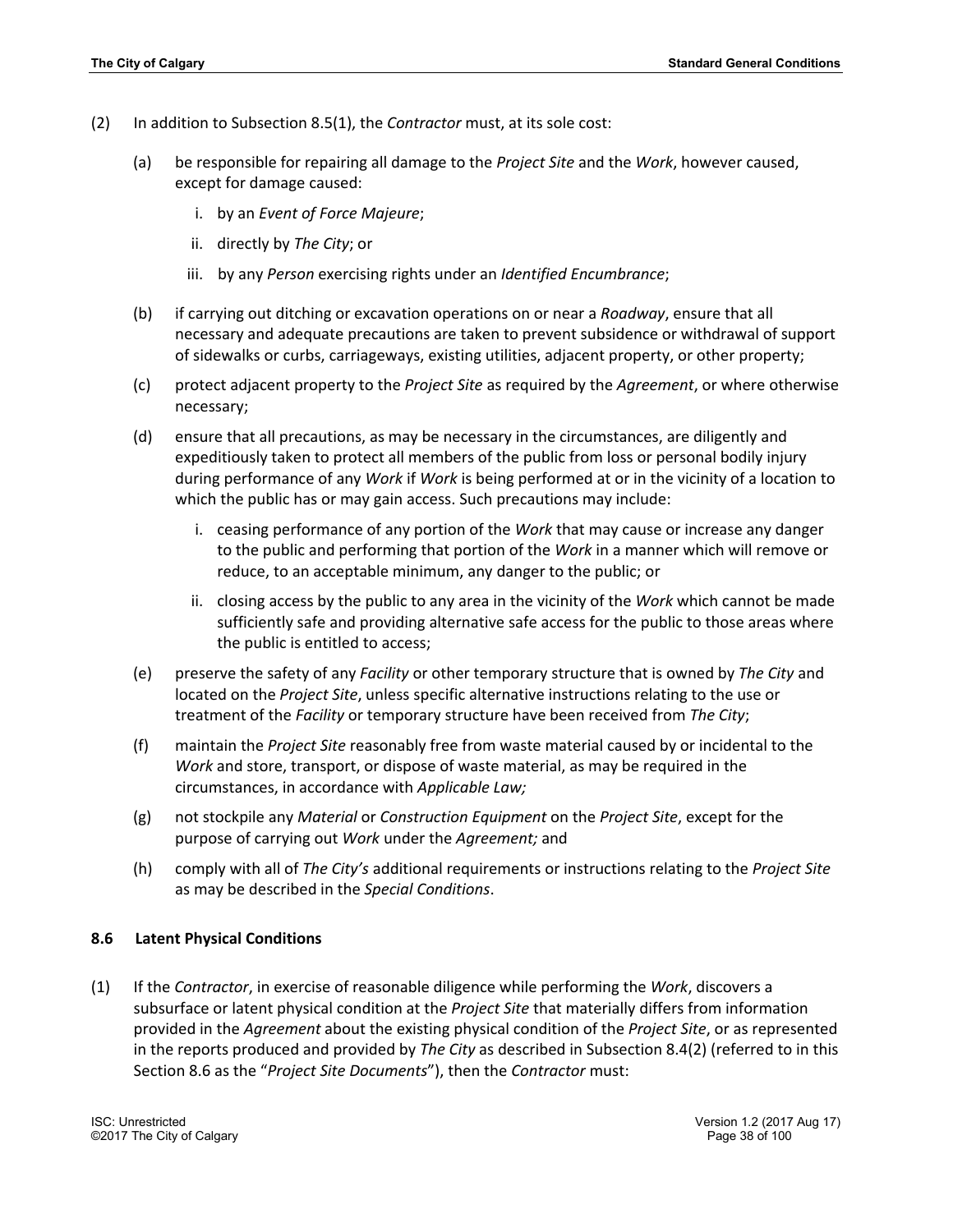- (a) provide *Notice* to *The City* immediately, and no later than five *Business Days* after the day on which the *Contractor* discovers that there is a material difference in the physical condition of the *Project Site* from what is represented in the *Project Site Documents*; and
- (b) allow *The City* an opportunity to inspect the reported subsurface or latent physical condition on the *Project Site* before the *Project Site* is further disturbed.
- (2) *The City* will respond to the *Contractor's Notice* issued in accordance with Subsection 8.6(1)(a) within five *Business Days* and advise the *Contractor* when *The City* will carry out an inspection of the subsurface or latent physical condition, taking into account the urgency of the matter.
- (3) If *The City's Design Professional*, subject to carrying out an inspection, determines that there is a material difference in the physical condition of the *Project Site* from what is represented in the *Project Site Documents*, *The City* may issue a *Change Order* to account for an adjustment to the *Project Price* or an adjustment to the *Project Schedule* (or both) on the request of the *Contractor*. The *Change Order* will account for only those documented costs incurred by the *Contractor* that arise from the *Contractor's* performance of additional *Work* as a result of the material difference in the physical condition of the *Project Site* from what is represented in the *Project Site Documents*, and only for the additional costs of the *Contractor* that are incurred after the day on which the *Contractor* provides *The City Notice* in accordance with Subsection 8.6(1)(a).
- (4) If the *Contractor* fails to provide *Notice* to *The City* within the timeframe required in Subsection 8.6(1)(a), *The City* may reject the *Contractor's* request for a *Change Order* for costs incurred by the *Contractor* that arise from the performance of additional *Work* as a result of the material difference in the physical condition of the *Project Site* from what is represented in the *Project Site Documents* if the *Contractor's* failure to provide the required *Notice* restricts *The City's* ability to take any action in relation to the *Project* that it determines is in the best interest of *The City* in the circumstances.

## **8.7 Permitted Use**

(1) The *Contractor* must ensure that the *Contractor* and any *Subcontractors* use the *Project Site* and any *Facility* only for the purposes of carrying out *Work* for the *Project*.

## **8.8 Ownership of Facility**

(1) The *Contractor* acknowledges that *The City* retains all right, title, and interest in the *Project Site* and any *Facility* and that the *Contractor* has no ownership interest in either the *Project Site* or the *Facility*.

## **8.9 Survey Monuments**

- (1) The *Contractor* must determine the location of all *Survey Monuments* that will, or may, be affected by the *Work* and must contact *The City* at least two *Business Days* prior to the commencement of any *Work* on the *Project Site* regarding the locating of *Survey Monuments.*
- (2) The *Contractor* must preserve and maintain all *Survey Monuments* made or established on the *Project Site* and must not permit any removal, damage, destruction, or displacement of *Survey*

©2017 The City of Calgary Page 39 of 100

ISC: Unrestricted Version 1.2 (2017 Aug 17)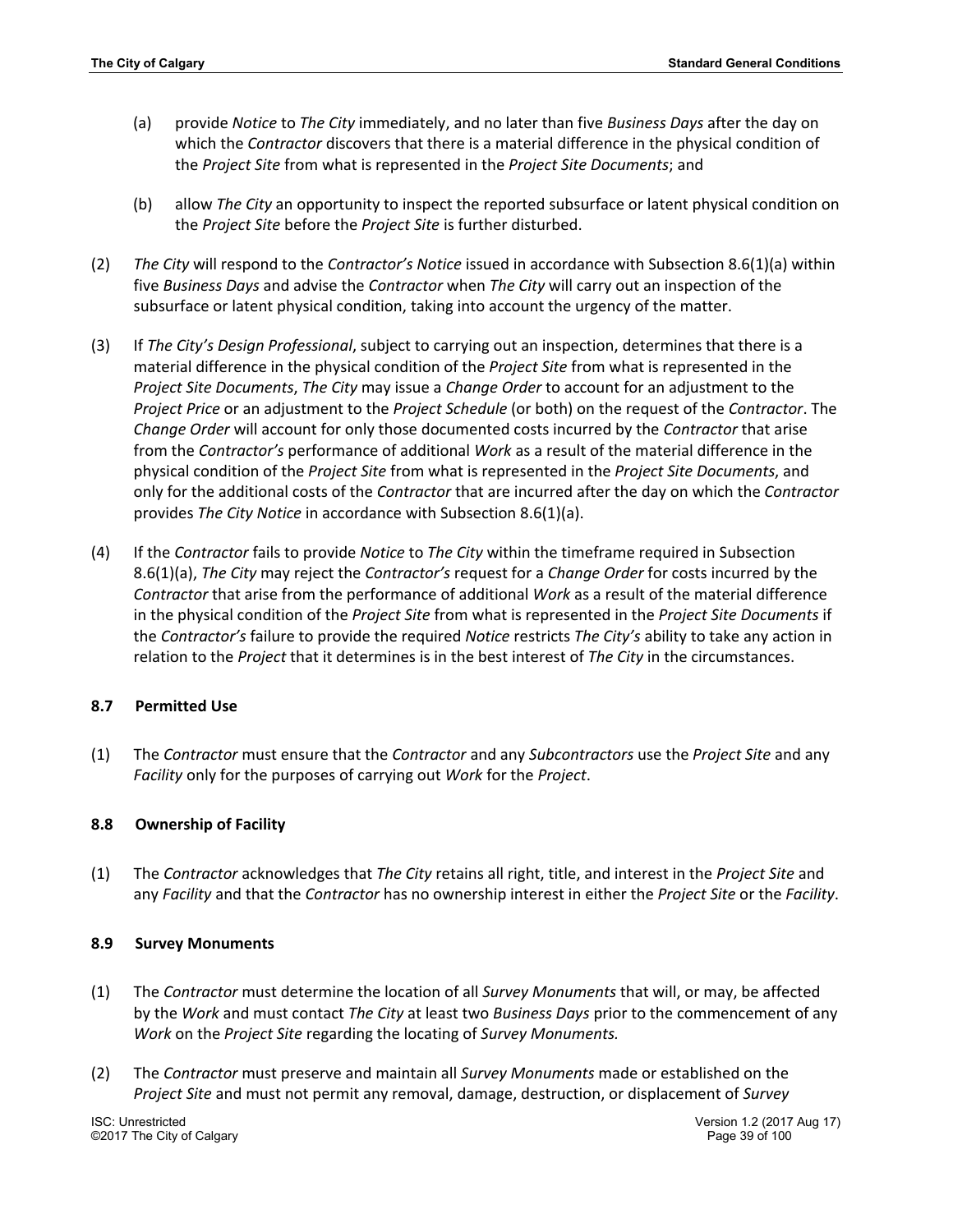*Monuments*. The *Contractor* must assume all costs related to the re-establishment of any *Survey Monuments*, and for rectifying *Work* improperly installed or constructed due to a failure to properly preserve or maintain *Survey Monuments*.

- (3) The *Contractor* must pay any fines due to its failure to properly preserve or maintain *Survey Monuments* on the *Project Site* for an offence as described in the *Surveys Act*.
- (4) The *Contractor* must complete, as may be required by *The City's Design Professional*, any surveys and measurements of the *Project Site* and establish or check lines and grades, all of which may be verified for accuracy by *The City*. If additional staking to confirm or establish *Survey Marks* is required, the *Contractor* must assume all costs related to additional staking.

### **8.10 Signage on the Project Site**

- (1) The *Contractor* must supply and erect signs on the perimeter fence of the *Project Site* that identify the *Project* and are in the form identified by *The City* in the *Technical Specifications*, and:
	- (a) if the *Project Site* is located off a *Roadway*, erect one freestanding sign; or
	- (b) if the *Project Site* is located on a *Roadway*, and if the *Project* is not signed with the "Alberta Cities Transportation Partnership and Roads Business Unit" sign, erect a minimum of two portable or free-standing signs.
- (2) All signs erected on the *Project Site* must be professionally designed and constructed.
- (3) All signs must be located so as not to interfere with any traffic flow directional sign or with any permanent or temporary traffic control device. The *Contractor* must monitor all signs on a daily basis and ensure that they are not impeding traffic flow, have not been knocked over, and have not been removed from the approved location.
- (4) The *Contractor* will:
	- (a) maintain all signs located on the *Project Site* in good condition for the duration of the *Project* and clean the signs periodically;
	- (b) post appropriate warning signs where applicable;
	- (c) provide safety and instruction signs and notices that include graphic symbols conforming to CSA Standard CAN/CSA-Z321-96;
	- (d) not post any advertising signs unless *The City* has approved, in writing, the sign or signs; and
	- (e) on completion of the *Project*, or earlier at the request of *The City*, dispose of all signs erected on the *Project Site*.

## **8.11 Location and Disruption of Existing Services on the Project Site**

ISC: Unrestricted Version 1.2 (2017 Aug 17) ©2017 The City of Calgary Page 40 of 100 (1) The existence, location, elevation, and condition of underground utilities is not guaranteed by *The City*, and notwithstanding any other provisions of the *Agreement*, the *Contractor* will be responsible for determining the location and elevation of all wastewater, storm water, and water pipes or lines, gas mains or lines, electrical power lines, all telecommunications lines, conduits or fibres, and any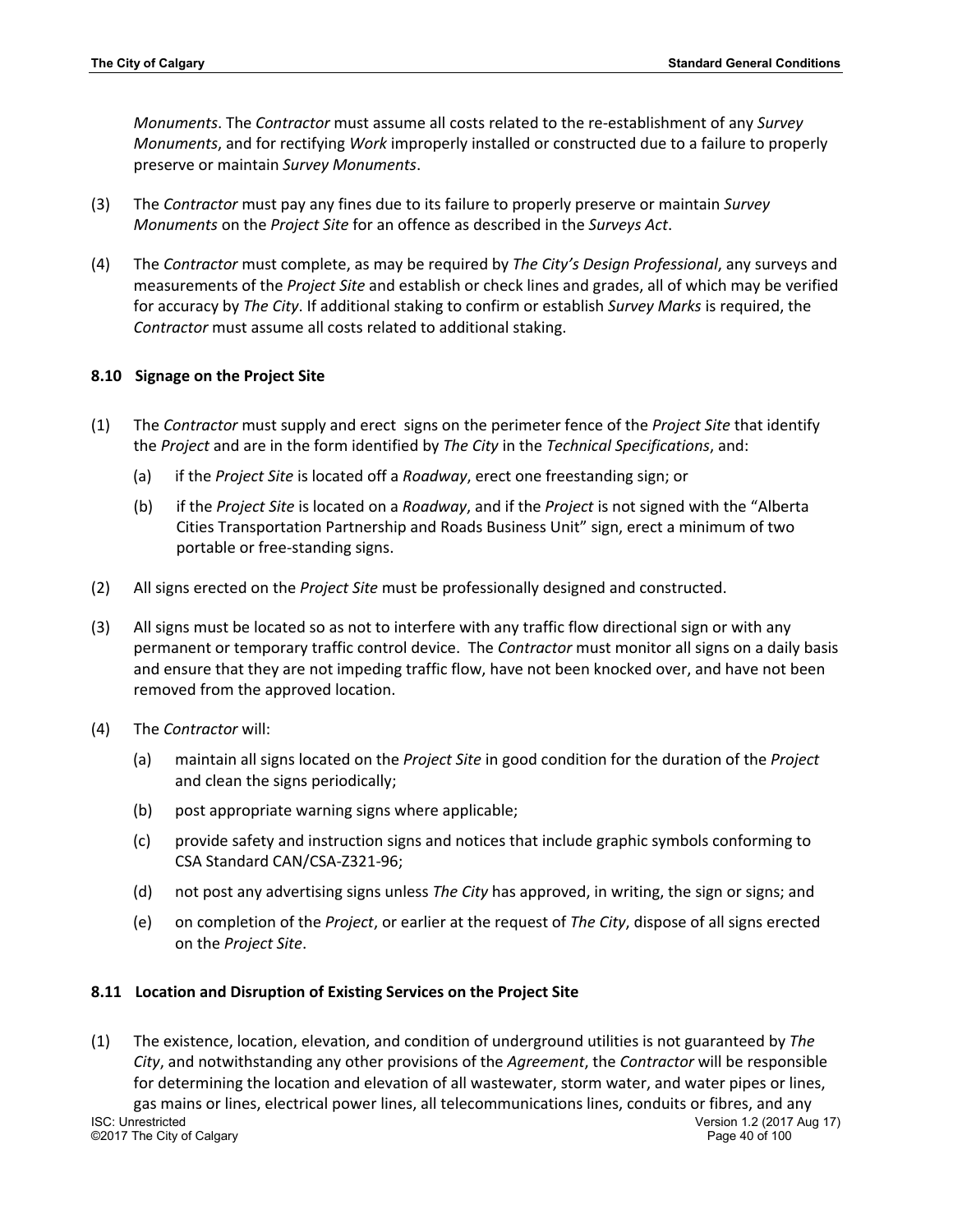other utility structures or facilities (collectively referred to as "*Utility Facilities*" for the purpose of this Article) through Alberta One Call (1-800-242-3447 or www.albertaonecall.com) or other effective and non-destructive method acceptable to the owners of the *Utility Facilities* (the "*Utility Owners*"). The *Contractor* must pay for any and all services supplied by the *Utility Owners*.

- (2) The *Contractor* must notify all *Utility Owners* of the *Contractor's* intention to perform any operations or any *Work* in the vicinity of the *Utility Facilities* at least one week prior to commencement of any *Work*, including any affected business units of *The City*.
- (3) The *Contractor* is liable for any loss of, damage or harm to a *Utility Facility* belonging to a *Utility Owner* that is in any way caused by the *Contractor* while carrying out *Work* during the *Term*.
- (4) If a *Utility Facility* must be moved, repaired, replaced, or capped off, the *Contractor* must make arrangements for such move, repair, replacement, or capping off directly with the *Utility Owner* of the *Utility Facility* and will notify *The City* of all such arrangements and any associated requirements imposed by the *Utility Owner*. The *Contractor* assumes all liability arising from the move, repair, replacement, or capping off of such *Utility Facilities*.
- (5) The *Contractor* must make its own arrangements with *Utility Owners* for any temporary services provided by the *Utility Owners* that are, or become necessary, for carrying out or completing the *Project* and the *Contractor* is responsible for all costs related to the installation of *Utility Facilities* or provision of services by a *Utility Owner* to perform the *Work* for the *Project*.

# **8.12 Connections or Tie-ins on the Project Site**

(1) If any of the *Work* carried out by the *Contractor* contemplates connections or tie-ins to facilities or structures already existing on the *Project Site* or facilities or structures installed by an *Other Contractor*, the *Contractor* must perform such connections or tie-ins without endangering the existing facilities or structures. If the facilities or structures require alteration to permit the connection or tie-ins to be completed, the *Contractor* must receive written approval from *The City* prior to performing any such alterations.

# **8.13 Access and Use Rights Cease**

(1) The *Contractor's* access to and use of the *Project Site* will terminate on the date on which the *Final Acceptance Certificate* is issued or on *Termination* of the *Agreement*, whichever is earlier.

# **ARTICLE 9: CHANGES AND CHANGE ORDERS**

## **9.1 Changes**

(1) *The City*, without invalidating the *Agreement*, may make a *Change* and add, delete, modify, or make revisions to the *Work* and issue a *Change Order* or a *Change Directive* at any time.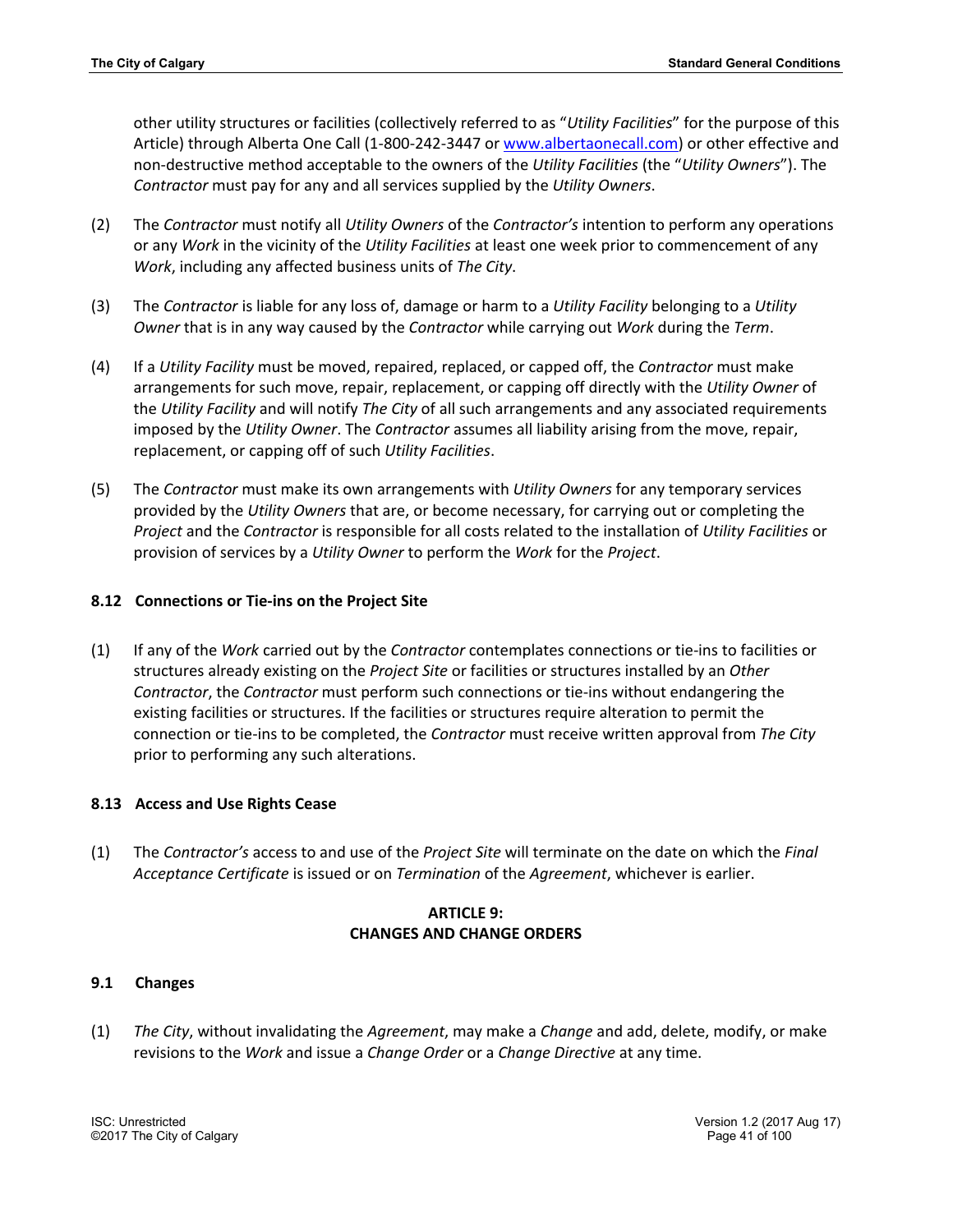- (2) The *Contractor* must not perform a *Change* without a written and signed *Change Order* being issued by *The City*. All *Change Orders* **must** be completed in *The City's* standard form as set out in Appendix B-1 or Appendix B-2, as applicable.
- (3) If both additions and deletions to the *Work* are incorporated into one *Change Order*, all calculations must be determined on a net basis for that *Change Order*.
- (4) If more than one *Change* is incorporated into a *Change Order*, all calculations relating to additions or deletions to the *Work* for each *Change* must be determined on a net basis for each *Change* that is identified in the *Change Order*.
- (5) If a *Change* involves any reduction in the *Project Price* and results in net savings in costs to the *Contractor* for completing the *Work* as required in the *Agreement*, then the value of the savings must be reflected in a lump sum payment to *The City* or in adjustments to *Construction Period Payments* as may be reasonably determined by the *Parties*.
- (6) *The City* will make the final determination in regard to implementing a *Change* and issuing a *Change Order*.

## **9.2 Change Order Process**

- (1) *The City* will issue a *Notice of Proposed Change* to the *Contractor* if:
	- (a) *The City* determines a *Change* is desirable or necessary to achieve the goals of the *Project*; or
	- (b) the *Contractor* considers a *Change* may be desirable or necessary to properly complete the *Work*, contacts the *City's Representative* to describe the proposed *Change*, and *The City* agrees to consider the proposed *Change*.
- (2) Within 10 *Business Days* after receipt of a *Notice of Proposed Change* from *The City*, the *Contractor* must submit a *Change Quotation* to *The City* calculated in accordance with Section 9.3. All proposed *Work* in the *Notice of Proposed Change* must be completed under the provisions of the original *Agreement* to the greatest extent possible. If a modification to the *Project Schedule* is not identified in the *Change Quotation*, the *Change Order* will not extend the *Project Schedule* or entitle the *Contractor* to additional compensation or damages of any nature whatsoever for any subsequent adjustments to the *Project Schedule* arising from or related to the *Change*.
- (3) The *Contractor* will:
	- (a) use commercially reasonable efforts to obligate its *Subcontractors* to minimize any increase in costs and to maximize any reduction in costs for carrying out the *Change*;
	- (b) take into account and apply the full amount of any and all expenditures that have been reduced or avoided to reduce the amount of costs incurred by a *Change*; and
	- (c) use commercially reasonable efforts to obtain the best value for money when procuring any *Materials* or *Construction Equipment* required by a *Change* and use commercially reasonable efforts to comply with prevailing *Good Industry Practice* in relation to any procurement relating to a *Change* to a standard no less than the *Contractor* would apply if all costs incurred were to the *Contractor's* account.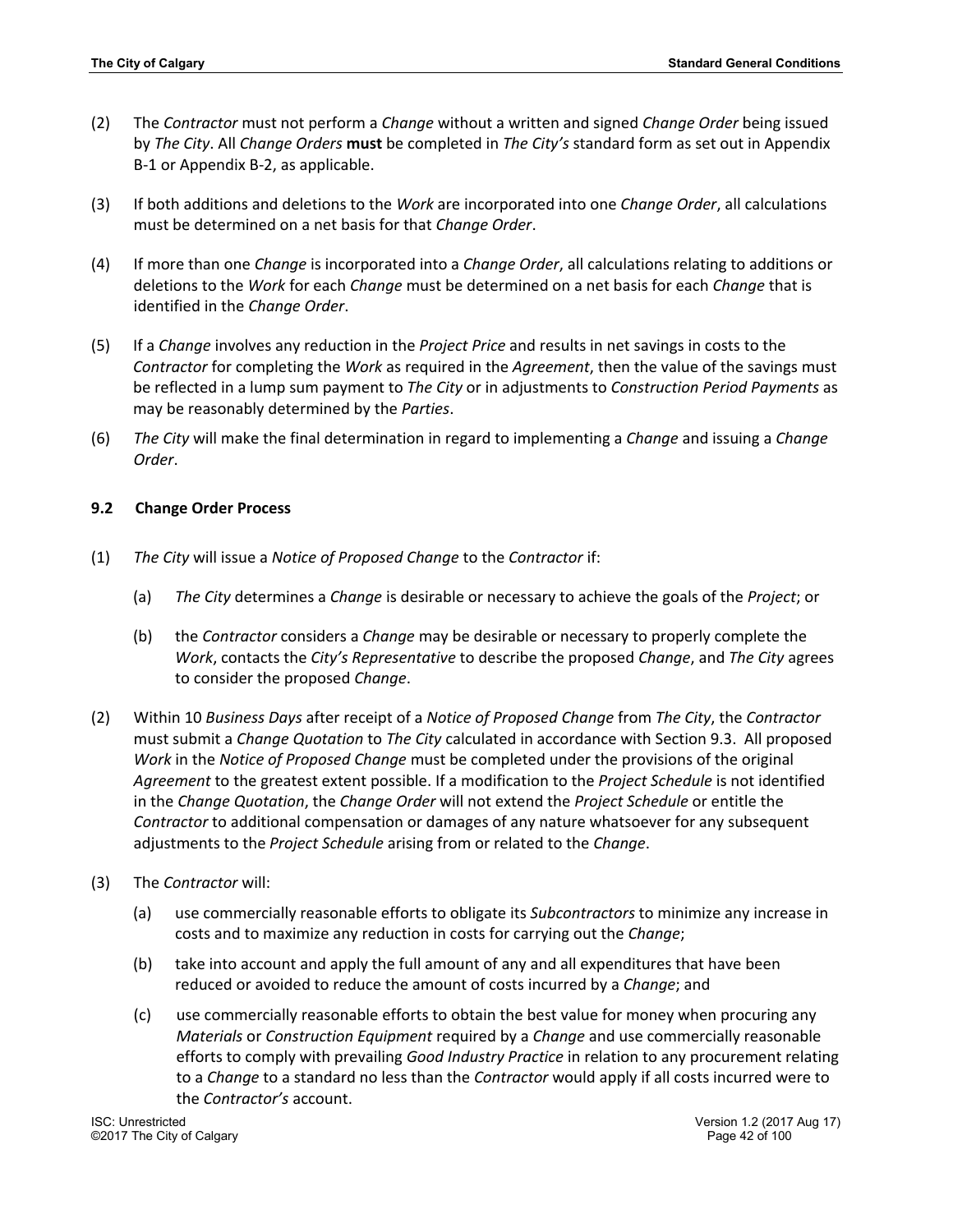- (4) As soon as practicable, and in any event not more than 10 *Business Days* after *The City* receives a *Change Quotation* from the *Contractor*, the *Parties* will discuss and consider the *Change Quotation* and, if applicable, an adjustment to the *Construction Period Payments*.
- (5) Within 10 *Business Days* after the *Parties* consider the *Change Quotation* as described in Subsection 9.2(2), *The City* may either:
	- (a) issue a *Change Order* when the terms and conditions of the *Change Quotation* have been agreed to by both *Parties*; or
	- (b) withdraw the *Notice of Proposed Change* by *Notice* to the *Contractor*.
- (6) If any of (a) the cost of a proposed *Change*, or (b) an adjustment to the *Project Schedule* in relation to a proposed *Change* cannot be promptly agreed upon prior to performance of the proposed *Change*, or (c) both (a) and (b), and *The City* requires a *Change* to be performed, *The City* may issue a *Change Directive* to the *Contractor* in *The City's* standard form*.* On receiving a *Change Directive* from The City, the *Contractor* will immediately begin performance of the *Change* described in the *Change Directive*. The *Contractor*, applying the measures described in Subsection 9.2(3), will calculate the cost of the *Change* and any related adjustment to the *Project Schedule* for performing the *Change* in accordance with one or more of the cost methods described in Section 9.3 as directed by *The City*, and will issue a *Change Quotation* to *The City*. *The City* will review the *Change Quotation* and will issue a *Change Order* only when the costs of the *Change* have been agreed to by both *Parties*.
- (7) If the *Contractor* and *The City* cannot agree on the cost of a proposed *Change*, the costs set out in the *Change Order* will be determined in accordance with Cost Method D as described in Subsection 9.3(5). If the *Parties* fail to reach agreement on the application of Cost Method D, either *Party* may request an independent valuation in accordance with Section 9.5 based on the application of Cost Method D.
- (8) When *The City* issues a *Change Order*, the Parties will do all acts and execute all documentation necessary to implement the *Change Order*.

## **9.3 Determination of Cost of Changes**

- (1) When *The City* approves a *Change* that requires either an increase or a decrease in the *Project Price*, the cost of the *Change* will be calculated in accordance with one or more of the following methods as selected by The City:
	- (a) **Cost Method A** Lump Sum;
	- (b) **Cost Method B** Unit Price (as submitted in the *Procurement Documents*);
	- (c) **Cost Method C** –*Force Account Rates* (current edition);
	- (d) **Cost Method D** *Net Cost* Plus;
	- (e) **Cost Method E**  other method as specifically set out in the *Special Conditions*.
- ISC: Unrestricted Version 1.2 (2017 Aug 17) ©2017 The City of Calgary Page 43 of 100 (2) **Cost Method A – Lump Sum**: If the proposed cost of a *Change* is to be determined by Cost Method A, the *Contractor* will provide to *The City* a lump sum quote in the *Change Quotation*, accounting for *Materials Costs*, *Total Labour Costs*, *Construction Equipment Costs*, *Overhead Costs,* and profit that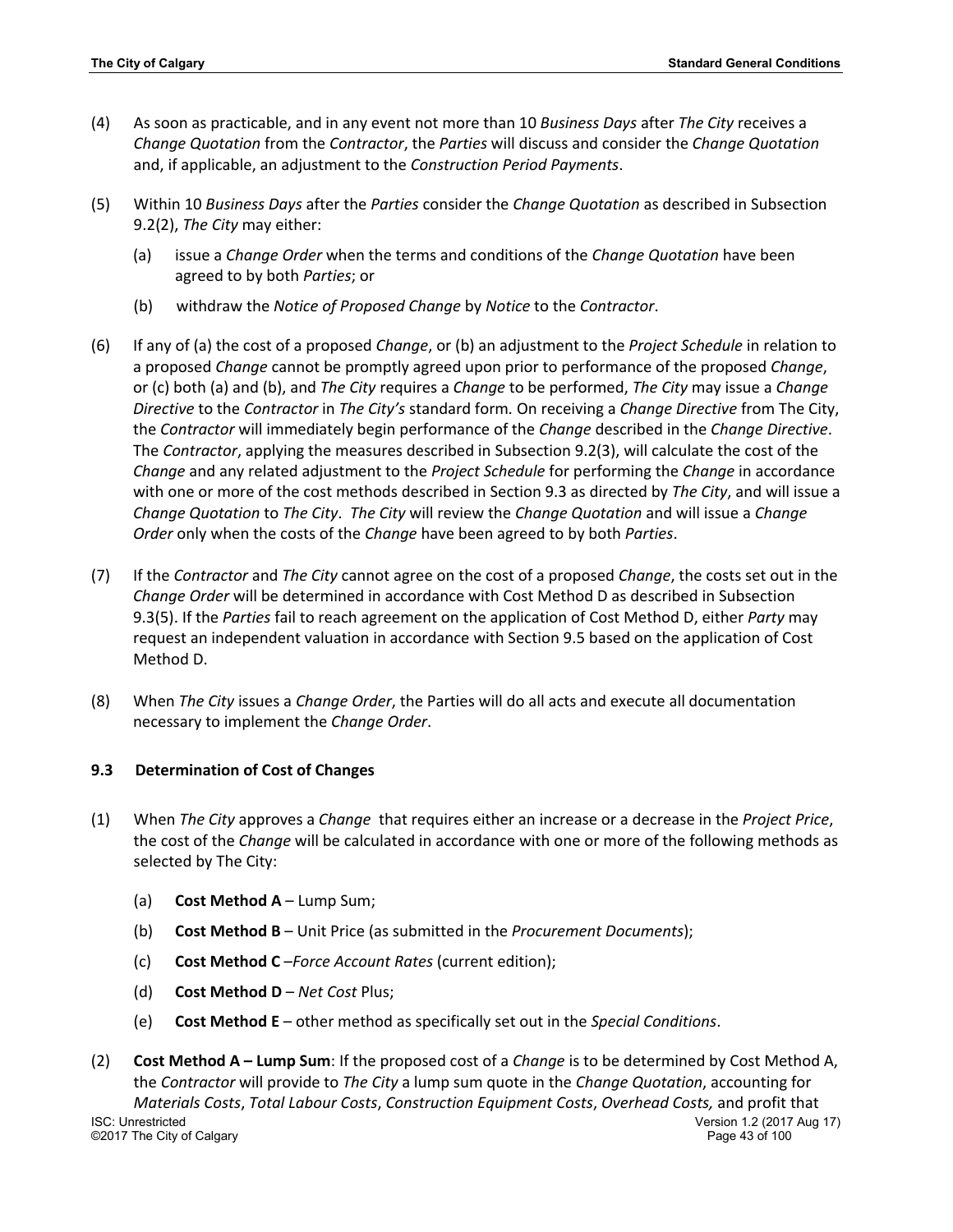are specifically related to performance of the *Change*. Amounts in the *Change Quotation* for *Overhead Costs* and profit specifically related to performing the *Change* cannot exceed the amount that may be charged for *Overhead Costs* and profit as determined under Cost Method D in Subsection 9.3(5). *The City*, in its sole discretion, may request documentation in support of the *Change Quotation* in the form of a full breakdown of the lump sum quote. Alternatively, *The City* may request a substitute *Change Quotation* that calculates the cost of the *Change* in accordance with Cost Method D as described in Subsection 9.3(5).

(3) **Cost Method B** – **Unit Price as submitted in the** *Procurement Documents***:** If the proposed cost of a *Change*, or any part of the proposed cost of a *Change*, is to be determined by Cost Method B, the unit prices, as submitted by the *Contractor* in the *Procurement Document* for the *Project*, will be applied to calculate the cost of the *Change*, or any part of the *Change*, without any additional amounts included for *Overhead Costs* and profit.

# (4) **Cost Method C – Force Account Rates:**

- (a) Payment for a *Change* utilizing *Force Account Work*:
	- i. will not be made without the prior written approval by *The City* of the *Force Account Work*; and
	- ii. will not include any allowance for *Overhead Costs* and profit, which are already included in the *Force Account Rates*.
- (b) *Materials Costs*, *Total Labour Costs,* and *Construction Equipment Costs* for carrying out the *Change* and completed under *Force Account Rates* will be calculated in accordance with the *Force Account Rates* in effect at the date of approval of the *Force Account Work* by *The City*.
- (c) *Work* performed in relation to a *Change* and not included in the *Force Account Rates*, as may be determined by The City, will be calculated in accordance with Cost Method D as set out in Subsection 9.3(5).
- (d) If, during the performance of a *Change*, the *Contractor* is required to administer *Work* that is being performed by a *Subcontractor* under *Force Account Rates*, the *Contractor* may be compensated for *Overhead Costs* and profit for the *Contractor's* administration, which must not exceed 10% of the *Subcontractor's Net Cost* of performing the *Change*.
- (5) **Cost Method D – Net Cost Plus:** If the proposed cost of a *Change* is to be determined by Cost Method D, the *Contractor* will be required to provide **all** supporting documentation, including supplier invoices, verifying all *Net Costs* specifically related to performance of the *Change* described in the *Change Quotation*, in addition to any other documentation *The City* may require. *The City* will review and verify the total amount of the *Change*, including *Overhead Costs* and profit, to be paid to the *Contractor*.

The Contractor will be required to describe, in detail, the following costs in the *Change Quotation* for Cost Method D:

| Item            | Allowed costs in calculating the cost of a Change                   |
|-----------------|---------------------------------------------------------------------|
| Materials Costs | The Materials Costs necessary to perform the Change, including the: |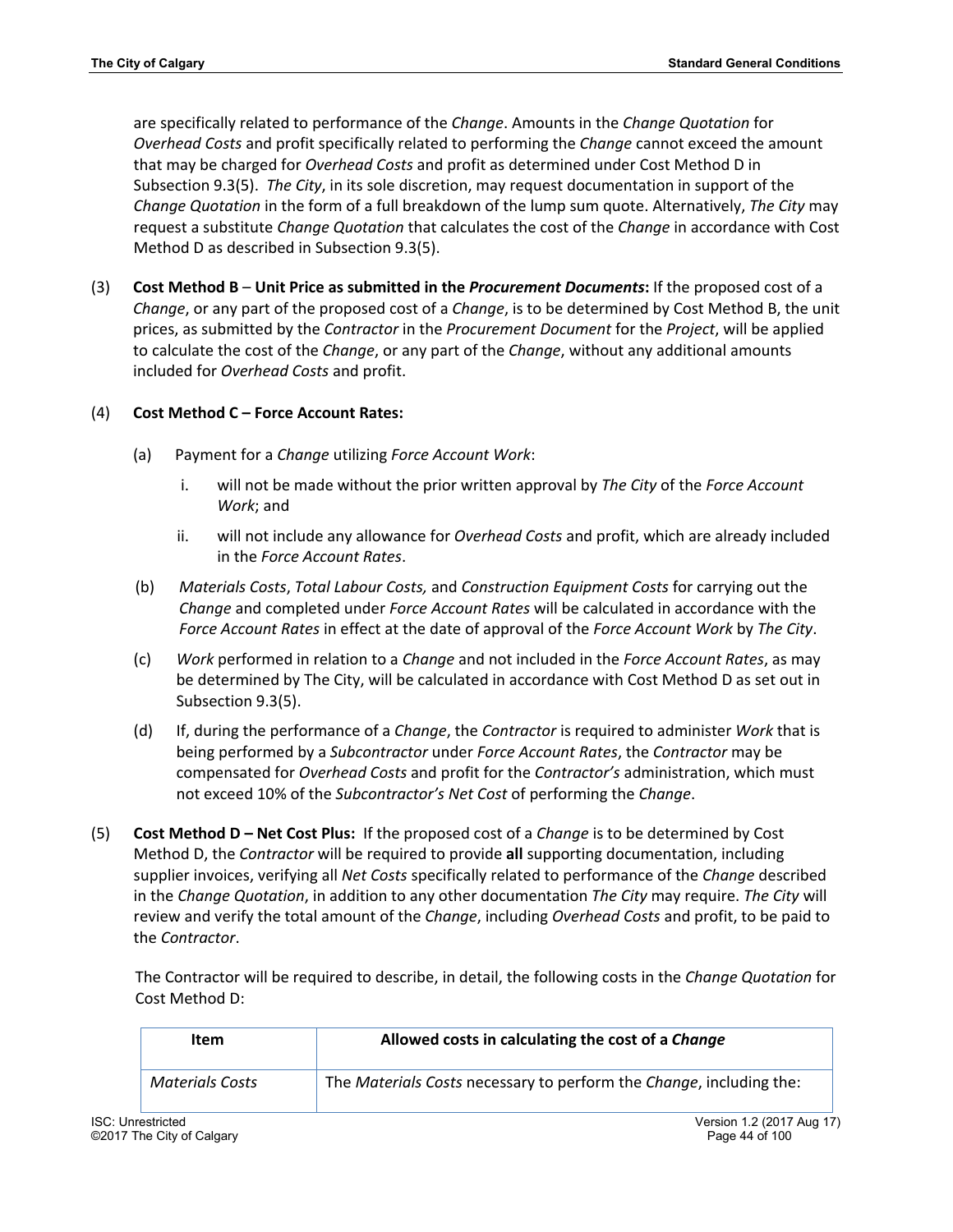|                              | identification of each item;<br>a)                                                                                                                                                               |  |  |  |  |  |  |
|------------------------------|--------------------------------------------------------------------------------------------------------------------------------------------------------------------------------------------------|--|--|--|--|--|--|
|                              | quantity of each item;<br>b)                                                                                                                                                                     |  |  |  |  |  |  |
|                              | unit price of each item; and<br>c)                                                                                                                                                               |  |  |  |  |  |  |
|                              | d)<br>corresponding adjustment to the Project Price;                                                                                                                                             |  |  |  |  |  |  |
|                              | less any rebates, refunds, returns from sale of surplus materials, and<br>supplies and trade discounts (other than prompt payment discounts).                                                    |  |  |  |  |  |  |
| <b>Total Labour Costs</b>    | Include only:                                                                                                                                                                                    |  |  |  |  |  |  |
|                              | the unit cost of the Total Labour Costs specifically related to<br>a)<br>performance of the Change for each item in the list of Materials<br>Costs that are necessary to perform the Change; and |  |  |  |  |  |  |
|                              | any corresponding adjustment to the Project Price.<br>b)                                                                                                                                         |  |  |  |  |  |  |
| Construction                 | Include only:                                                                                                                                                                                    |  |  |  |  |  |  |
| <b>Equipment Costs</b>       | the list of rented Construction Equipment specifically required<br>a)<br>to perform the Change; and                                                                                              |  |  |  |  |  |  |
|                              | the Construction Equipment Costs specifically related to<br>b)<br>performing the Work to implement the Change.                                                                                   |  |  |  |  |  |  |
| Overhead Costs and<br>profit | Overhead Costs and profit related to performing a Change must not<br>exceed:                                                                                                                     |  |  |  |  |  |  |
|                              | for the Contractor:                                                                                                                                                                              |  |  |  |  |  |  |
|                              | 5% on the Net Cost to the Contractor of the Contractor's Total<br>a)<br>Cost of Materials and Labour specifically related to performing<br>the Change;                                           |  |  |  |  |  |  |
|                              | 5% of the Subcontractor's Net Cost specifically related to<br>b)<br>performing the Change; and                                                                                                   |  |  |  |  |  |  |
|                              | 10% profit on the sum of "a)" and "b)" immediately above,<br>C)<br>excluding the 5% mark-up on each of "a)" and "b)"; and                                                                        |  |  |  |  |  |  |
|                              | for the Subcontractor:                                                                                                                                                                           |  |  |  |  |  |  |
|                              | 5% on the <i>Net Cost</i> to the <i>Subcontractor</i> of the<br>a)<br>Subcontractor's Total Cost of Materials and Labour specifically<br>related to performing the Change;                       |  |  |  |  |  |  |
|                              | 5% of the Sub-Subcontractors' Net Cost specifically related to<br>b)<br>performing the Change; and                                                                                               |  |  |  |  |  |  |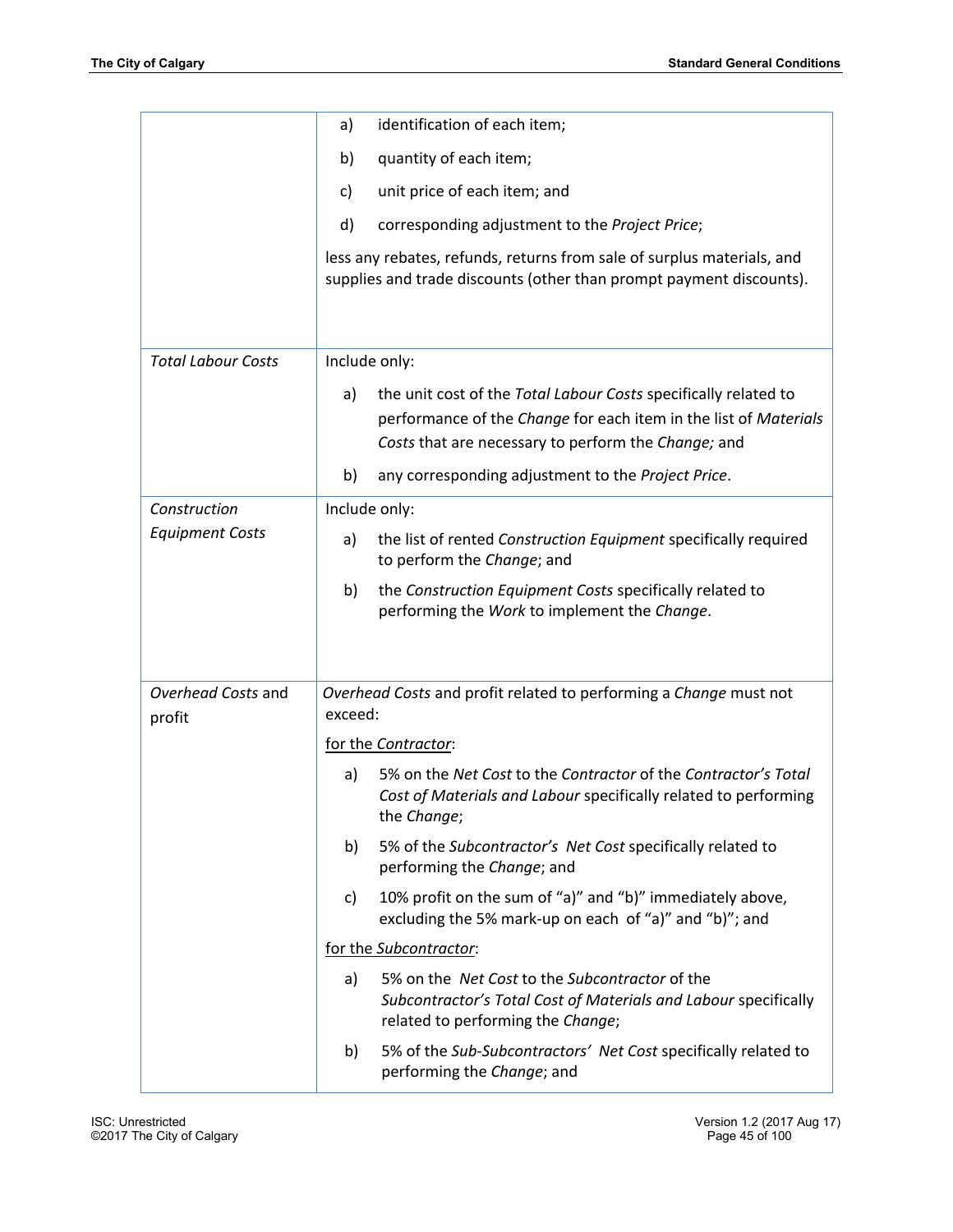c) 10% profit on the sum of "a)" and "b)" immediately above, excluding the 5% mark-up on each of "a)" and "b)".

### **FORMULA FOR CALCULATION:**

| $\mathbf{1}$            | A                                    | $\overline{\mathbf{B}}$ | $\mathbf c$                                                         | D                            | E             | F             |
|-------------------------|--------------------------------------|-------------------------|---------------------------------------------------------------------|------------------------------|---------------|---------------|
| $\overline{2}$          |                                      | <b>Net</b><br>Cost      | Mark-up<br><b>Total Cost of</b><br><b>Materials &amp;</b><br>Labour | Mark-up<br>Subcontract<br>or | <b>Profit</b> | Sub-Total     |
| $\overline{\mathbf{3}}$ | % Mark-up                            |                         | 5%                                                                  | 5%                           | 10%           |               |
| 4                       | <b>Sub-Subcontractor</b><br>cost     |                         | $= B4*C3$                                                           | $= 0$                        | $= B4*E3$     | $=SUM(B4:E4)$ |
| 5                       | <b>Subcontractor cost</b>            |                         | $=$ B5 $*$ C3                                                       | $= B4*D3$                    | $=$ B5*E3     | $=SUM(B5:E5)$ |
| $6\overline{6}$         | <b>Contractor cost</b>               |                         | $= B6*C3$                                                           | $=(B4+B5)*D$<br>3            | $= B6*E3$     | $=SUM(B6:E6)$ |
| $\overline{\mathbf{z}}$ | <b>Total Cost of Change</b><br>Order |                         |                                                                     |                              |               | $=SUM(F4:FG)$ |

# **SAMPLE CALCULATION:**

| A | в                  |                                                                     | D                                   |               |           |
|---|--------------------|---------------------------------------------------------------------|-------------------------------------|---------------|-----------|
|   | <b>Net</b><br>Cost | Mark-up<br><b>Total Cost of</b><br><b>Materials &amp;</b><br>Labour | Mark-up<br><b>Subcontract</b><br>or | <b>Profit</b> | Sub-Total |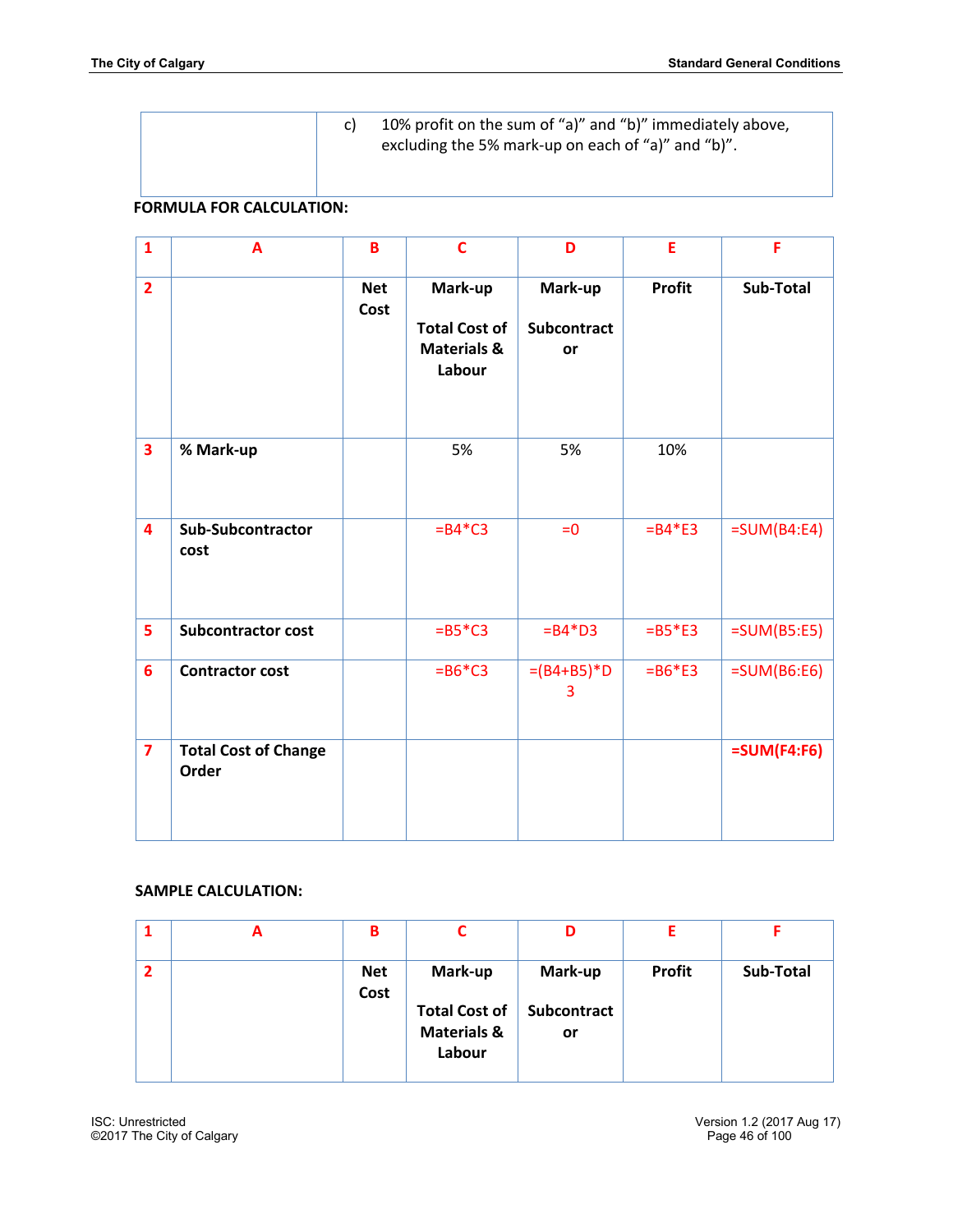| 3                       | % Mark-up                            |             | 5%    | 5%    | 10%   |         |
|-------------------------|--------------------------------------|-------------|-------|-------|-------|---------|
| $\overline{\mathbf{4}}$ | <b>Sub-Subcontractor</b><br>cost     | \$1000      | \$50  | \$0   | \$100 | \$1,150 |
| 5                       | <b>Subcontractor cost</b>            | \$1,50<br>0 | \$75  | \$50  | \$150 | \$1,775 |
| $6\phantom{1}$          | <b>Contractor cost</b>               | \$3,00<br>0 | \$150 | \$125 | \$300 | \$3,575 |
| $\overline{7}$          | <b>Total Cost of Change</b><br>Order |             |       |       |       | \$6,500 |

- (6) If the cost of the *Change* is determined by **Cost Method E**, the cost method will be described in detail in the *Special Conditions*.
- (7) Subject to *The City's* final determination of the costs of a *Change*, payment for a *Change Order* will be made on the *Construction Period Payment or Construction Period Payments* (as may be agreed upon by the *Parties*) after the *Change* described in the *Change Order* has been carried out.

# **9.4 Authorization for Change Orders**

- (1) A *Change Order* issued in accordance with the *Agreement* or in relation to a *Cash Allowance* or *Contingency Allowance* may be authorized by the *City Representative* for the *Project* and must be signed by the *Contractor* or the *Contractor's* authorized representative.
- (2) A *Change Order* that requires an increase to the *Project Budget* and an extension to the purchase order must be authorized by both *The City's* employee that is authorized to approve increases to the *Project Budget* (the "*Dept ID*") and the *Manager, Supply* and must be signed by the *Contractor* or the *Contractor's* authorized representative.

## **9.5 Dispute Resolution for Valuation of Changes**

(1) If, at any time during the *Term,* or after termination of the *Agreement*, a question or dispute arises regarding the effect of a *Change Order* or a *Change Directive* on the *Project Price*, either *Party* may request by *Notice* that an expert valuation be made to determine the matters in dispute in accordance with Subsection 9.2(7).

ISC: Unrestricted Version 1.2 (2017 Aug 17) ©2017 The City of Calgary Page 47 of 100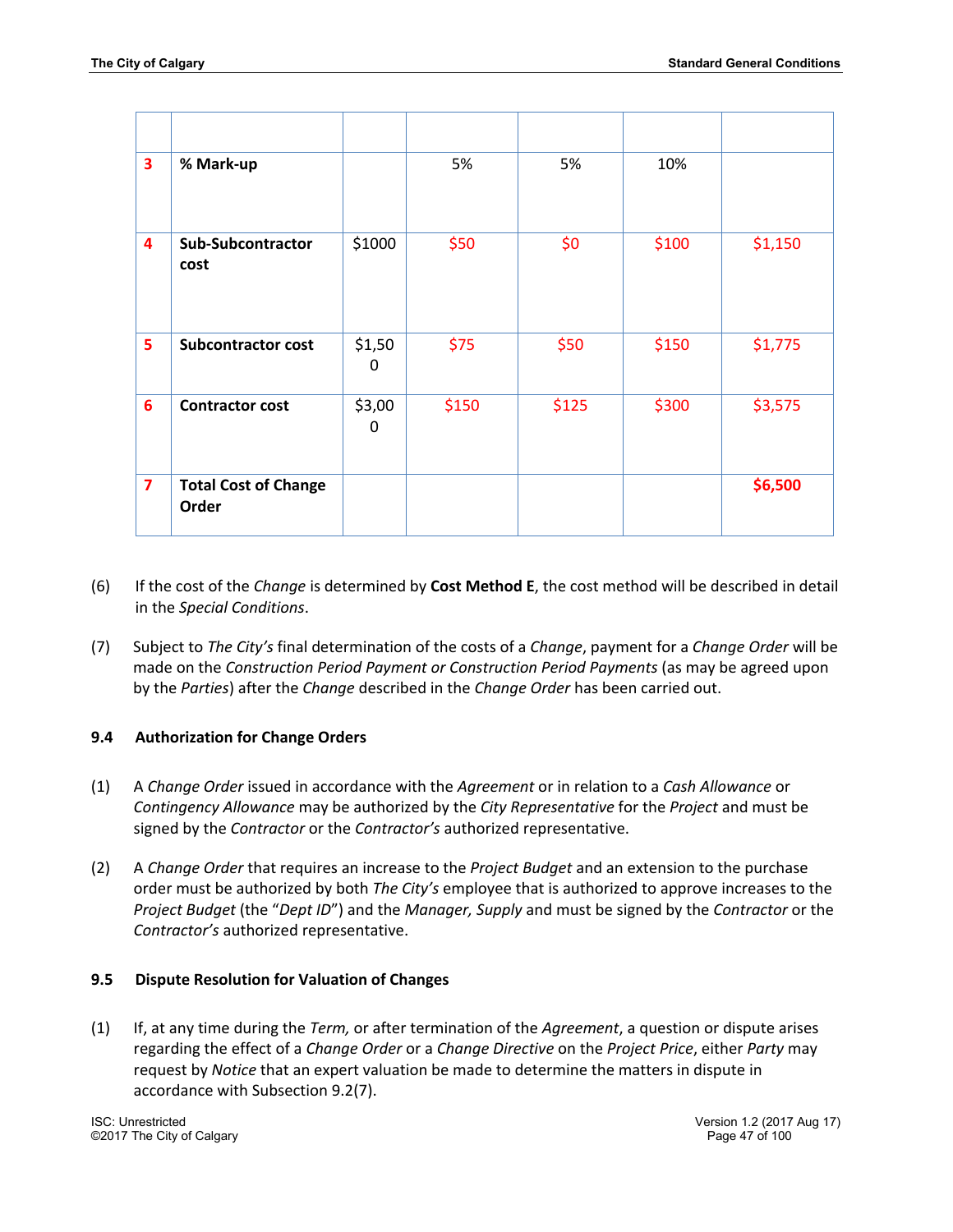- (2) Within ten *Business Days* of a *Notice* for a valuation being issued, the *Parties* will jointly appoint a single valuator to review the *Change Order* or *Change Directive* with respect to the effect of the *Change Order* or *Change Directive* on the *Project Price*. A valuator must not be an employee or agent of either *Party* and must not be a *Person* having a direct or indirect interest in the subject matter of the *Agreement*.
- (3) The appointed valuator will consider and arrive at a determination concerning the matters in dispute based on the valuator's observations and knowledge. Subject to Subsection 9.2(7), the valuator may determine only the cost of the *Change Order* or *Change Directive* and its effect on the *Project Price* and may not consider any issues relating to liability or question of law.
- (4) The valuation made by the valuator will be deemed to determine the matter in dispute for the purposes of the *Agreement*.
- (5) The *Parties* must agree to the fees to be paid to the valuator prior to the valuation and each *Party* will pay an equal share of the cost of the valuation.

## **ARTICLE 10: PAYMENT FOR WORK**

### **10.1 Payment - General**

- (1) All *Construction Period Payments* will be made in accordance with this Article 10 and any related provisions set out in the *Agreement.*
- (2) No *Construction Period Payments*, nor issuance of a *Certificate of Substantial Performance* by the *Contractor*, nor issuance of a *Substantial Completion Certificate*, nor issuance of a *Construction Completion Certificate*, nor partial or entire use or occupancy of the *Project Site or Facility* by *The City*, will constitute acceptance that all or any part of the *Work* is complete, is satisfactory, without damage, or has been provided in accordance with the *Agreement*. The *Contractor* will be solely responsible for any portion of the *Work* not accepted by *The City* because the *Work* is incomplete, unsatisfactory, damaged, or defective unless *The City* has accepted responsibility in writing for the incomplete, unsatisfactory, damaged, or defective *Work*.

#### **10.2 Application for Payment**

- (1) On execution of the *Agreement*, *The City* will issue a purchase order for the *Project Price* to authorize payment to the *Contractor.* All *Construction Period Invoices* submitted by the *Contractor* under the *Agreement* must reference the purchase order number.
- (2) The *Contractor* will cooperate with the reasonable requirements of *The City's* finance department and will submit *Construction Period Invoices* and all other documentation relating to the *Agreement* in a form and with the structure and content as is reasonably required to be compatible with *The City's* information systems.
- (3) The *Contractor* must, within 10 *Business Days* following the end of a *Construction Period*, prepare and submit to *The City* a consolidated *Construction Period Invoice* in respect of *Work* that has been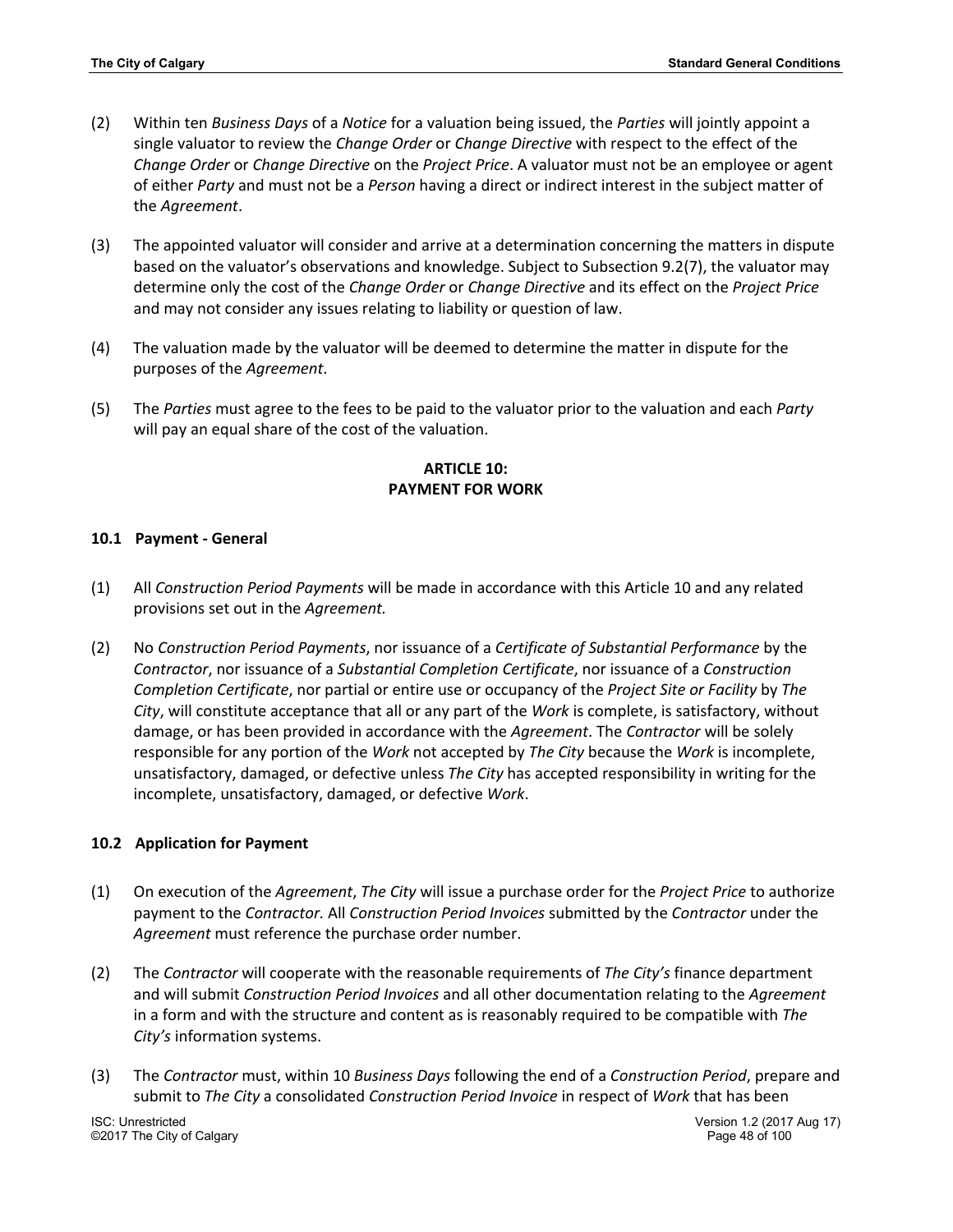performed by the *Contractor* during the most recent *Construction Period*, including for amounts invoiced to the *Contractor* by *Subcontractors* during the *Construction Period*. Unless otherwise specified in the *Special Conditions* or approved in writing by the *City Representative*, the cost of any *Material* must not be included in a *Construction Period Invoice* until the *Material* is incorporated into the *Work* and installed in its final location. For additional certainty, in the event that any *Materials* have been paid for by *The City*, but the *Materials* have not been incorporated into the *Work*, the *Materials* are the property of *The City*.

- (4) If required in the *Special Conditions*, the *Contractor* must complete and submit *The City's* reporting form (obtained from the *City Representative*) relating to the construction of a *Tangible Capital Asset* with each *Construction Period Invoice* in addition to any other documentation requested by *The City* for a *Tangible Capital Asset* under construction.
- (5) The *Contractor* must include supporting documents with each consolidated *Construction Period Invoice*, including information relating to subcontracts and invoicing by, and payment to, *Subcontractors* in order to justify and confirm the amount requested in connection with the *Construction Period Invoice.* With the exception of the first invoice submitted, all subsequent *Construction Period Invoices* must be consolidated and submitted by the *Contractor* in accordance with Subsection 10.2(2) and must be accompanied by both the following:
	- (a) an executed statutory declaration in the *City's* standard form, as set out in Appendix A, stating that any amounts due to all *Subcontractors* have been paid to the end of the previous *Construction Period* for which the invoice is submitted; and
	- (b) a *Workers' Compensation Board Clearance Certificate*.
- (6) *GST* must be invoiced on each *Construction Period Invoice* with the *Contractor's GST* registration number.
- (7) Subject to funds held back by *The City* in the *Builders' Lien Fund* under Subsection 10.3.1(1), *The City* will issue the *Construction Period Payment* within 30 *Days* following the date *The City* issues a *Construction Period Payment Certificate*. If any amount on the *Construction Period Invoice* is the subject of a dispute, the amounts not subject to dispute will be paid within the 30 *Days* as described in this Subsection 10.2(7).
- (8) If *The City*, acting in good faith, disputes all or part of any *Construction Period Invoice*, it will provide *Notice* to the *Contractor* of that part of the *Construction Period Invoice* which *The City* disputes and request from the *Contractor* the supporting documentation that is reasonably required to justify and confirm the *Contractor's* claim. The *Parties* will use commercially reasonable efforts to resolve the dispute in question within 14 *Business Days* after the day on which the *Notice* was sent. If the *Parties* fail to resolve the dispute within 14 *Business Days*, the dispute may be referred for resolution in accordance with Section 22.1 of this *Agreement.* Following resolution of the dispute, any amount that has been paid by *The City,* and is determined not to have been payable, will be paid by the *Contractor* to *The City* and any amount that has been withheld by *The City*, and is determined to have been payable, will be paid by *The City* to the *Contractor*.
- (9) If the *Contractor* has incurred any liability to *The City*, whether arising from or under the *Agreement*  or arising from or under any other agreement between *The City* and the *Contractor*, *The City* may set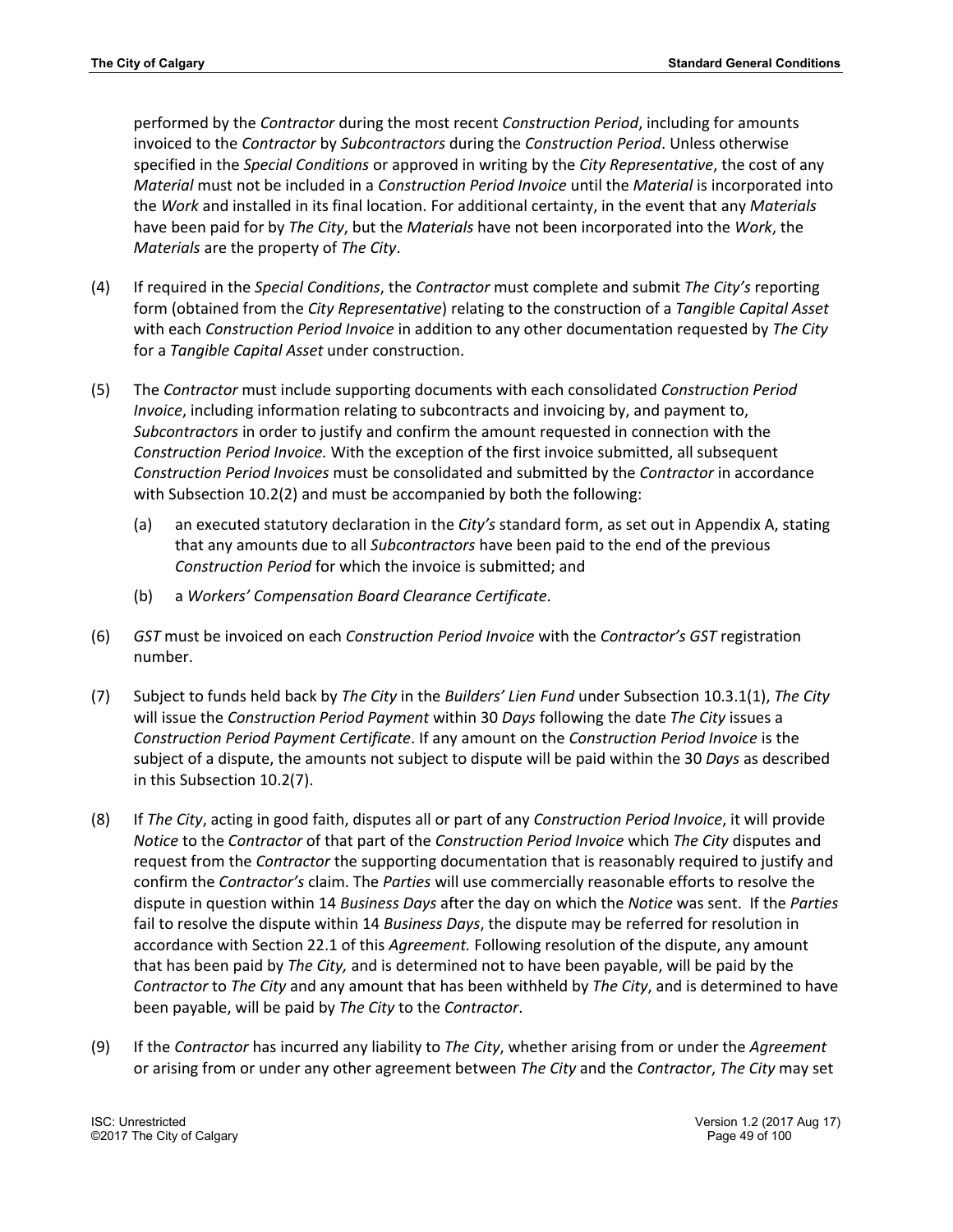off the amount of the liability against any amounts due or payable by *The City* to the *Contractor* under the *Agreement*.

(10) The *Contractor* acknowledges and agrees that, in accordance with *Applicable Law*, after a lien has been filed or registered against the *Project Site* by reason of *Work* supplied or claimed to have been supplied by a *Subcontractor*, *The City* cannot make further *Construction Period Payments* until the liens have been released or removed in accordance with Subsections 10.3.1(7) and 10.3.1(8).

### **10.3 Liens and Holdbacks**

### **10.3.1Application of Builder's Lien Act**

- (1) In accordance with the *Builder's Lien Act*, *The City* will hold back a *Builder's Lien Fund* from all payments due and payable to the *Contractor* under the *Agreement. The City* will not pay any interest to the *Contractor* on the *Builders' Lien Fund*.
- (2) If *The City* is not required to hold back a *Builders' Lien Fund*, *The City* may nevertheless, at its discretion, hold back an equivalent amount of money as would be held back in the *Builders' Lien Fund* from each payment made under the *Agreement* to the *Contractor* until the *Construction Completion Certificate* is issued for the *Project*.
- (3) Subject to the *Builders' Lien Act*, *The City* will release:
	- (a) the major *Builders' Lien Fund* in accordance with Subsection 10.3.1(5), if:
		- i. a *Certificate of Substantial Performance* is issued for the *Work* and is posted in a conspicuous place on the *Project Site* within three days of being issued;
		- ii. 45 *Days* have expired after the date on which the *Certificate of Substantial Performance*  was issued;
		- iii. a *Substantial Completion Certificate* is issued by the *City Representative* for the *Work*;
		- iv. the *Contractor* has provided to *The City* an executed statutory declaration in *The City's*  standard form in Appendix A evidencing that payment has been made in full, other than applicable holdbacks or amounts in dispute and disclosed to *The City*, to the *Contractor's* employees and *Subcontractors* for all services and *Materials* relating to the *Work*;
		- v. the *Contractor* has provided to *The City* a certificate of title for the *Project Site*, dated no earlier than the 46<sup>th</sup> day after the *Certificate of Substantial Performance* was issued, showing that no liens are registered or filed against the *Project Site*, unless the *Work* being carried out by the *Contractor* is on lands held by *The City* as a *Roadway* in respect of which a certificate of title is not issued;
		- vi. the *Contractor* has provided an invoice to *The City* for the amount of the *Builders' Lien Fund* to be released by The City;
		- vii. the *Contractor* has provided to *The City* a current *Workers' Compensation Board Clearance Certificate*; and
		- viii. any other applicable requirements under the *Builder's Lien Act* have been satisfied;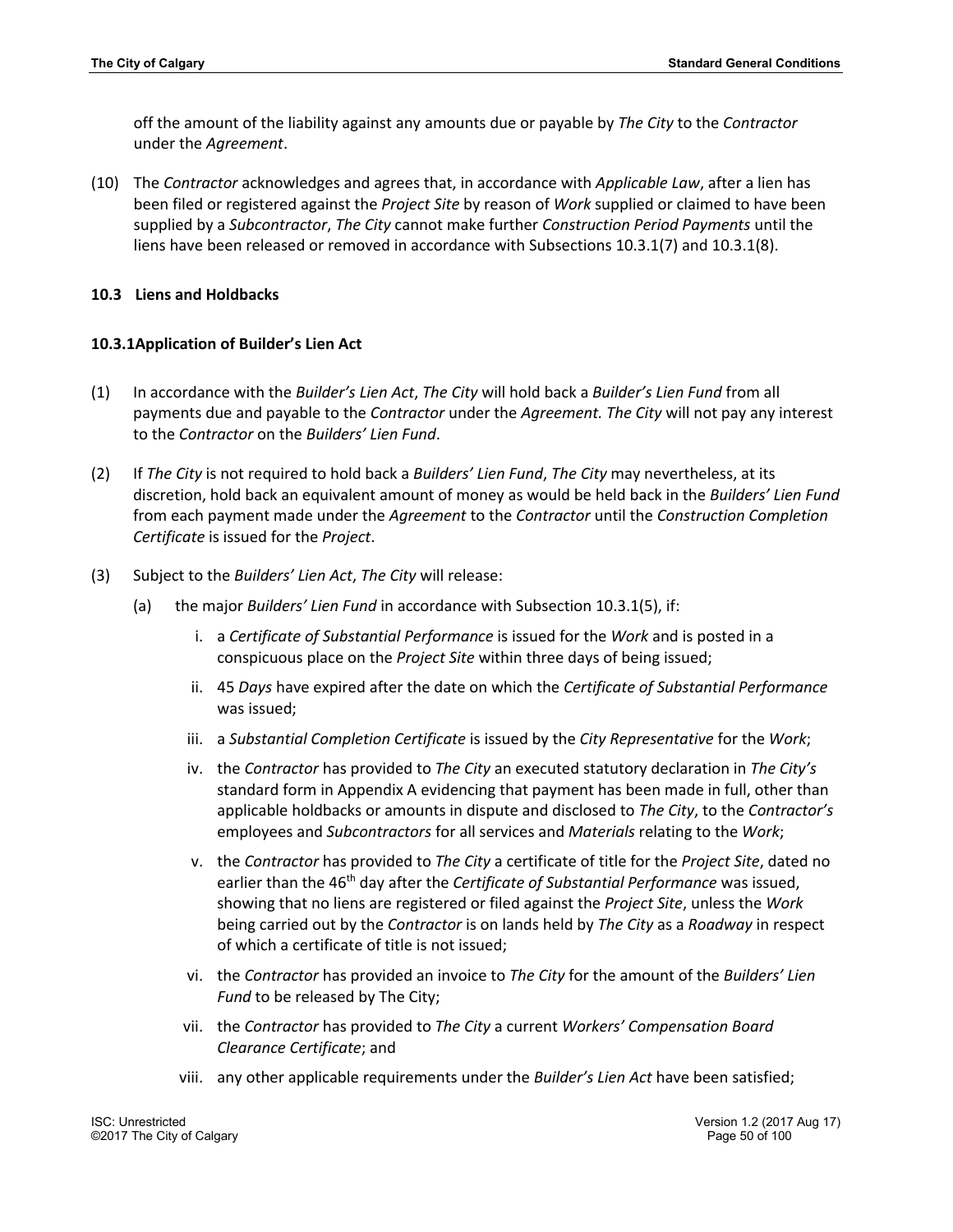- (b) the minor *Builders' Lien Fund*, if:
	- i. *The City* has issued a *Construction Completion Certificate* or a conditional *Construction Completion Certificate* for the *Work*;
	- ii. 45 *Days* have expired after the date on which the *Construction Completion Certificate* or conditional *Construction Completion Certificate* (as referenced in Subsection 5.8(2)) was issued;
	- iii. the *Contractor* has provided to *The City* an executed statutory declaration in *The City's* standard form in Appendix A evidencing that payment has been made in full, other than applicable holdbacks or amounts in dispute and disclosed to *The City*, to the *Contractor's* employees and *Subcontractors* for all services and *Materials* relating to the *Work;*
	- iv. the *Contractor* has provided to *The City* a certificate of title for the *Project Site*, dated no earlier than the 46th day after the *Certificate of Substantial Performance* was issued, showing that no liens are registered or filed against the *Project Site* and *The City* has verified the information, unless the *Work* being carried out by the *Contractor* is on lands held by *The City* as a *Roadway* in respect of which a certificate of title is not issued;
	- v. the *Contractor* has provided an invoice to *The City* for the amount of the *Builders' Lien Fund* to be released by The City;
	- vi. the *Contractor* has provided to *The City* a current *Workers' Compensation Board Clearance Certificate*; and
	- vii. any other applicable requirements under the *Builders' Lien Act* have been satisfied.
- (4) When a *Subcontractor* has reached *Substantial Performance* of the *Work* for its portion of the *Work* under a subcontract, the *Contractor* may obtain from the *Subcontractor*, and the *Contractor* may deliver to the *City Representative*, a *Certificate of Substantial Performance* of that *Work*. At the sole discretion of the *City Representative*, *The City* may agree to release a portion of the *Builders' Lien Fund* to the *Contractor* for the value of the *Work* actually performed by the *Subcontractor* under the subcontract if:
	- (a) the *Certificate of Substantial Performance* is posted in a conspicuous place on the *Project Site* within three *Days* of being issued;
	- (b) 45 *Days* have expired after the date on which the *Certificate of Substantial Performance* was issued;
	- (c) a *Substantial Completion Certificate* for the subcontract is issued by the *City Representative* for the *Work* completed under the subcontract;
	- (d) the *Contractor* has provided to *The City* satisfactory evidence that payment has been made in full, other than applicable holdbacks, for all services and *Materials* relating to all the *Work* actually performed under the *Subcontractor's* subcontract;
	- (e) the *Contractor* has provided to *The City* a certificate of title for the *Project Site*, dated no earlier than the 46th day after the *Certificate of Substantial Performance* of the *Work* performed under the subcontract was issued, showing that no liens are registered or filed against the *Project Site* or are related in any way to the *Work*, unless the *Work* was carried out on lands held by *The City* as a *Roadway* in respect of which a certificate of title is not issued;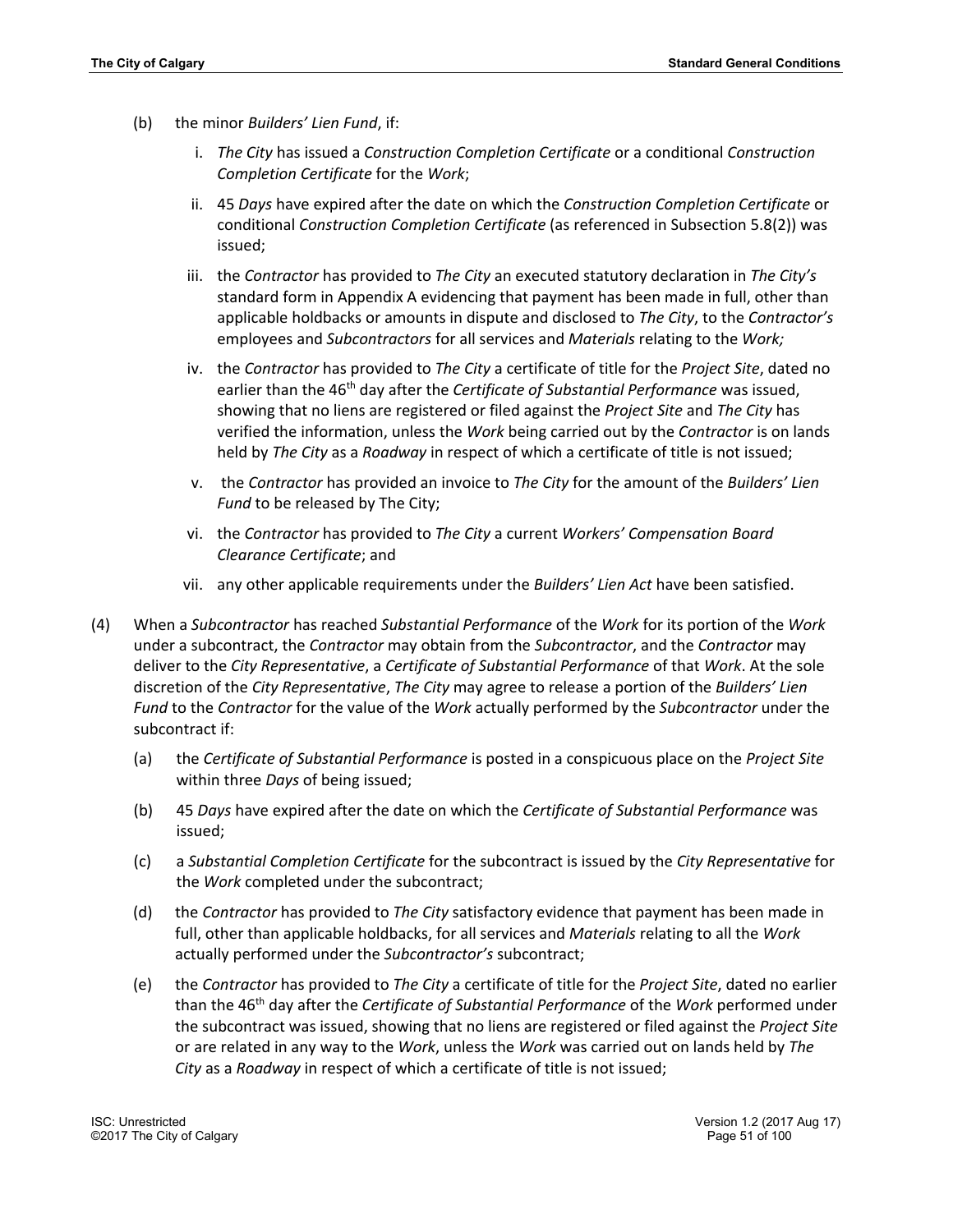- (f) the *Contractor* has provided an invoice to *The City* for the amount of the *Builders' Lien Fund* to be released by *The City*;
- (g) the *Contractor* has provided to *The City* a current *Workers' Compensation Board Clearance Certificate*;
- (h) the *Contractor* has provided any other information, documentation, or *Performance Security* as may be required by *The City* as a condition of the release of the portion of the *Builders' Lien Fund*; and
- (i) the *Contractor* has complied with any other applicable requirements under the *Builder's Lien Act.*

Notwithstanding the above, the *Contractor* must protect all *Work* throughout the *Term*, and is responsible for the repair or replacement of any *Deficiencies* and for any *Work* not performed, regardless of whether the *Deficiencies* or incomplete *Work* were apparent when a *Certificate of Substantial Performance* for that portion of the *Work* performed under a subcontract was issued.

- (5) The *Contractor* must issue a *Certificate of Substantial Performance* when *Substantial Performance* of all *Work* described in the *Agreement* is achieved unless the *Contractor* receives written approval from the *City Representative* waiving this requirement. On verification of the achievement of *Substantial Performance*, the *City Representative* will issue a *Substantial Completion Certificate* to the *Contractor* for the *Work*.
- (6) In the event the *City Representative* waives the requirement for the *Contractor* to issue a *Certificate of Substantial Performance* when *Substantial Performance* of all *Work* described in the *Agreement* is achieved*,* the requirements of Subsection 10.3.1(3)(b) must be satisfied prior to *The City's* release of the *Builders' Lien Fund*.
- (7) When all requirements of Subsection 10.3.1.(3)(b) have been satisfied, *The City* will release funds from either:
	- (a) the entire *Builders' Lien Fund* (if a *Certificate of Substantial Performance* was not issued); or,
	- (b) the minor *Builders' Lien Fund* (as described in the *Builders' Lien Act*) (if a *Certificate of Substantial Performance* was issued).
- (7) The *Contractor* must, at its own cost and expense, promptly take all steps required to discharge any lien or deal with any claim that is filed or registered against *The City* or the *Project Site* by a *Subcontractor* by reason of *Work* supplied or claimed to have been supplied by the *Subcontractor*. *The City* will advise the *Contractor* within 10 *Days* following receipt by *The City* of a notice of a lien or claim filed or registered under *Applicable Law* against *The City* or the *Project Site* relating to the *Work*.
- (8) If the *Contractor* fails to promptly take all steps required to discharge any lien or deal with any claim filed or registered against *The City* or the *Project Site*, *The City*, without limiting any other rights or remedies it may have, will take any steps it deems necessary and appropriate to remove, vacate or discharge the lien or claim and seek immediate recovery from the *Contractor* of the amount of payment and any associated costs, including legal costs (on a full indemnity basis), all of which will be payable on demand or set off against any amounts owing under the *Agreement* or otherwise due, to the *Contractor* by *The City*.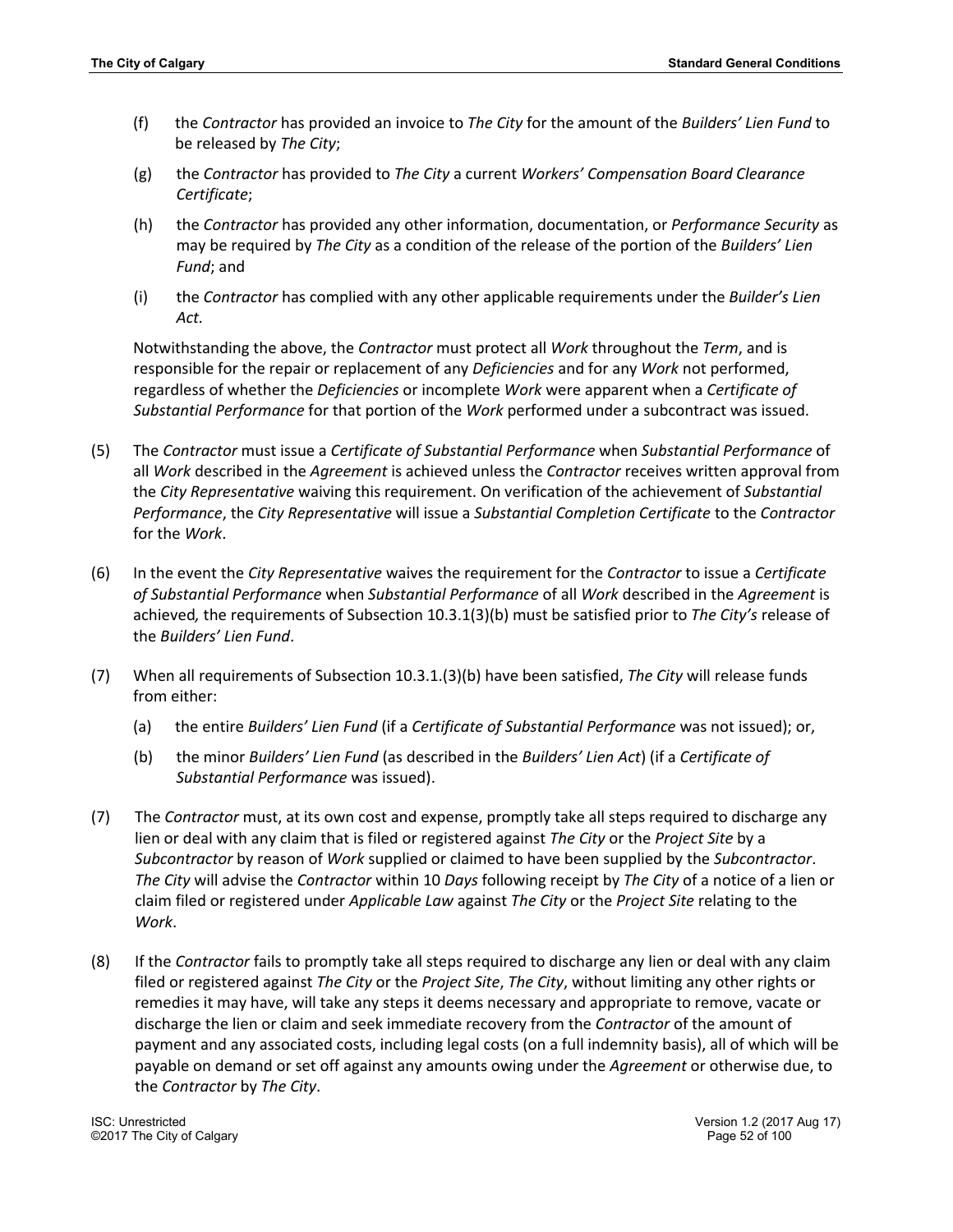### **10.3.2Lien Letter of Credit or Holdback Bond**

- (1) *The City* will accept a *Lien Letter of Credit* or a *Holdback Bond* in lieu of retaining a *Builders' Lien Fund.* The *Lien Letter of Credit* or *Holdback Bond* must be in an amount of 10 percent of the maximum amount to be paid to the *Contractor* under the *Agreement* including any *Contingency Allowance* and *Cash Allowance* (including *GST*, if applicable).
- (2) The *Lien Letter of Credit* or *Holdback Bond* must be valid for 60 *Days* beyond the *Scheduled Operational Date* of the *Project* as set out in the *Project Schedule*. If the *Project Schedule* is extended or delayed, or the value of the *Agreement* is increased, or both, or if in the opinion of *The City* the completion of the *Project* will be delayed, the *Lien Letter of Credit* or *Holdback Bond*, as may be provided, must be extended or increased accordingly. Failure to extend or increase the *Lien Letter of Credit* or *Holdback Bond* may result in *The City* realizing upon the *Lien Letter of Credit* or *Holdback Bond*, or taking other action under the *Agreement*, including termination of the *Agreement*.
- (3) The *Lien Letter of Credit* or *Holdback Bond* and any additions to them or substitutions of them must be forwarded to *The City* within seven *Days* of the *Effective Date*, failing which *The City* will act in accordance with Subsection 10.3.1.
- (4) Any reduction of the amount of the *Lien Letter of Credit* or *Holdback Bond* must, prior to any such reduction, be authorized by *The City*.
- (5) If requested in writing by either the *Contractor* or the issuing company of the *Lien Letter of Credit* or *Holdback Bond*, the *Lien Letter of Credit* or *Holdback Bond* will be returned to the *Contractor* or issuing company after all requirements for release of the *Builders' Lien Fund* as described in Subsection 10.3.1.(3)(b) have been met.

#### **10.4 Payments by the Contractor to Third Parties**

- (1) The *Contractor* must promptly make payment to all third parties when payments are due, including, but not limited to:
	- (a) payment to any *Subcontractor* engaged by *The Contractor*;
	- (b) payment for *Materials, Total Labour Costs* and all utilities, including any sum due for services provided by a third party; and
	- (c) pay for the use, rent, or hire of any motor vehicles, rented *Construction Equipment*, temporary buildings, or structures erected by or for the *Contractor*.
- (2) On request by *The City*, the *Contractor* must provide evidence satisfactory to *The City* whether any, some, or all of the payments to third parties as required by 10.4(1) have been made.

#### **10.5 Deductions or Withholding Payment for Deficiencies**

ISC: Unrestricted Version 1.2 (2017 Aug 17) ©2017 The City of Calgary Page 53 of 100 (1) In addition to any other rights and remedies available to *The City* under the *Agreement*, *The City*, at any time during the *Term*, may withhold or retain the whole or any part of any *Construction Period Payment*, or the whole or any part of any other payment, from the *Contractor* as a matter in dispute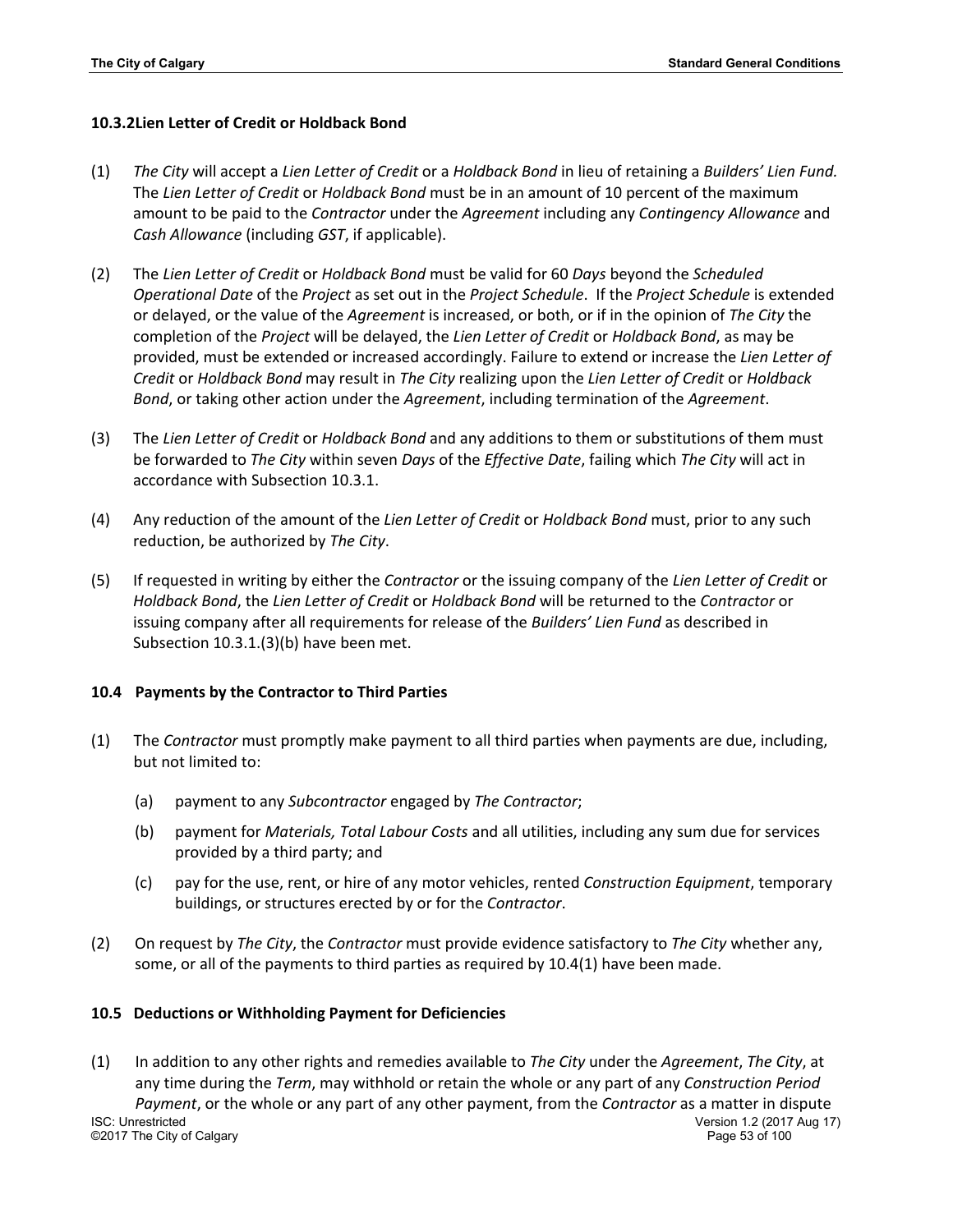under Subsection 10.2(8) for a *Deficiency* until the *Deficiency* is corrected, repaired or replaced, or the matter resolved to the satisfaction of *The City*.

- (2) If, in the opinion of *The City*, it is not expedient to correct *Deficiencies* or *Work* not completed in accordance with the *Agreement*, *The City* may deduct the difference in the value between (a) the *Deficiencies* or *Work* not completed in accordance with the *Agreement*, and (b) the *Work* as specified in the *Agreement*. The difference in value will be determined in the first instance by *The City*.
- (2) The acceptance by the *Contractor* of the *Final Payment* will constitute a waiver and release by the *Contractor* of all claims against *The City*, except those claims made prior to the issuing of the *Final Payment* and remaining unsettled.

#### **10.6 Cash Allowances**

- (1) *Cash Allowances* will:
	- (a) be included in the *Project Price*;
	- (b) be expended as *The City* directs; and
	- (c) cover the *Net Cost* to the *Contractor* of *Total Costs of Material and Labour.*
- (2) The City will issue a *Change Order* to the *Contactor* authorizing any expenditures under a *Cash Allowance* based on a *Change Quotation* submitted by the *Contractor* for the expenditure.

#### **10.7 Contingency Allowances**

- (1) The *Contractor* has no right or claim against any part of the *Contingency Allowance*.
- (2) *Contingency Allowances* will be included in the *Project Price* and expended only as *The City* directs.
- (3) Only costs for additional approved work or services that are beyond the specified requirements of the *Agreement* will be expended from the *Contingency Allowance.* No portion of the *Contingency Allowance* may be expended for performing a correction or the replacement of any *Work* that the *Contractor* is required to perform under the terms of the *Agreement.*
- (4) *Changes* expended from the *Contingency Allowance* must be approved by *The City* through a *Change Order*. The value of a *Change Order* issued for a *Change* approved under a *Contingency Allowance* will be determined in accordance with Section 9.3*.*

#### **10.8 Changes in Taxes and Duties**

- (1) Unless expressly provided otherwise in the *Agreement*, the *Contractor* must pay any and all federal and provincial duties, sales taxes, fuel, and excise taxes, and any other charges or surcharges applied under *Applicable Law,* which, at the time of the *Effective Date*, are applicable to the *Work* to be provided by the *Contractor* under the *Agreement*.
- ISC: Unrestricted Version 1.2 (2017 Aug 17) ©2017 The City of Calgary Page 54 of 100 (2) If, after the submission date specified in the *Procurement Documents*, any federal and provincial duties, sales taxes, fuel and excise taxes, and any other charges or surcharges applied under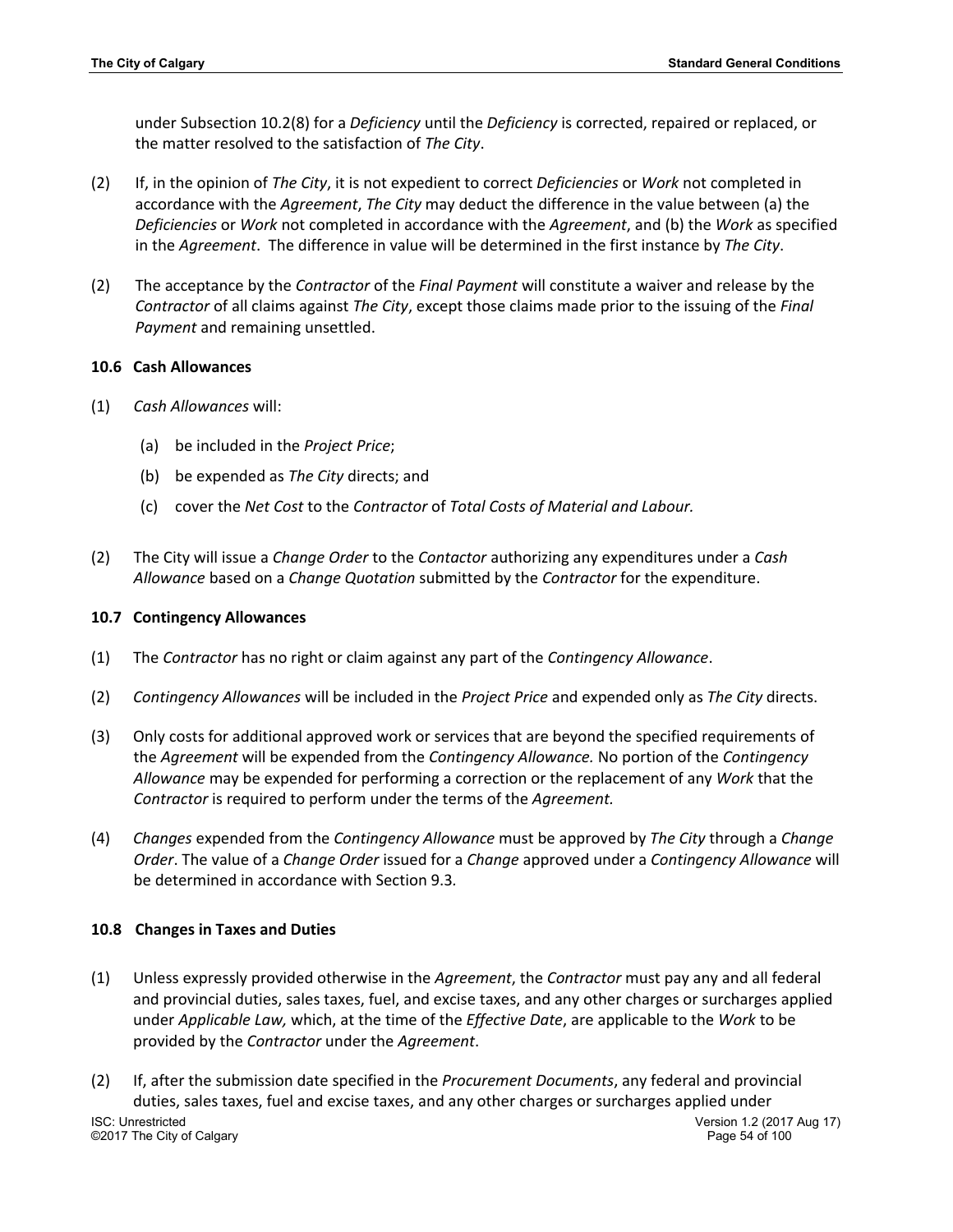*Applicable Law* change as a result of an *Authority Requirement*, but public notice of the change was provided by the relevant *Government Authority* prior to the *Effective Date*, the change will be deemed to have occurred before the *Effective Date* and be effective as of the date announced by the relevant *Government Authority*.

- (3) Notwithstanding Subsections 10.8 (1) and (2), if public notice of a change in *GST* (or equivalent form of tax) has been issued by a *Government Authority* at any time subsequent to the *Effective Date*, *The City* will pay the difference between the GST rate at the *Effective Date* and the *GST* rate in effect at the time of invoicing, with the result that the *Contractor* will not:
	- (a) suffer losses or increased costs as a result of the change in *GST* rates; and
	- (b) be eligible for any reimbursement associated with the change in *GST* rates.
- (4) As a result of any changes in taxes or duties during the *Term* as described in this Section 10.8, the *Contractor* must file a claim and cooperate fully with *The City* and other *Government Authority* to obtain any refund in the manner established by the *Government Authority*. The *Contractor* must provide to *The City* a certified statement setting out any increase or decrease in the cost to the *Contractor* for the associated increase or decrease of every duty or tax applicable to the *Work*. The *Contractor* must also provide to *The City* any related documentation of any changes in cost that the *Contractor* must pay or deduct by reason of changes in duties or taxes. Refunds or credits obtained by the *Contractor* that result in decreased cost to the *Contractor* for performance of the *Work* must be disclosed to *The City* and accrue to the benefit *The City*.
- (5) The calculations relating to changes in duties or taxes referenced in this Section 10.8 do not include any other costs incurred by the *Contractor* such as administrative costs resulting from calculating any cost adjustments as contemplated in this Section 10.8.

# **10.9 Information and Assistance Provided by the Contractor**

- (1) The *Contractor*, at *The City's* request and cost, must assist *The City* in applying for and obtaining all remissions and credits of *GST*, outside of *The City's* routine *GST* filings, to which *The City* is entitled.
- (2) *The City* may apply for a global or general exemption, waiver, remission, or refund of some or all taxes that may otherwise be applicable in relation to the *Agreement*. The *Contractor*, at *The City's* request and cost, will:
	- (a) assist *The City* in making an application for any global or general exemption, waiver, remission, or refund;
	- (b) provide any documentation that may reasonably be required to support *The City's* application; and
	- (c) provide any consent that *The City* may require.

Any exemption, waiver, remission, refund, or other recovery of taxes obtained by *The City* through the application will be of sole benefit to *The City*.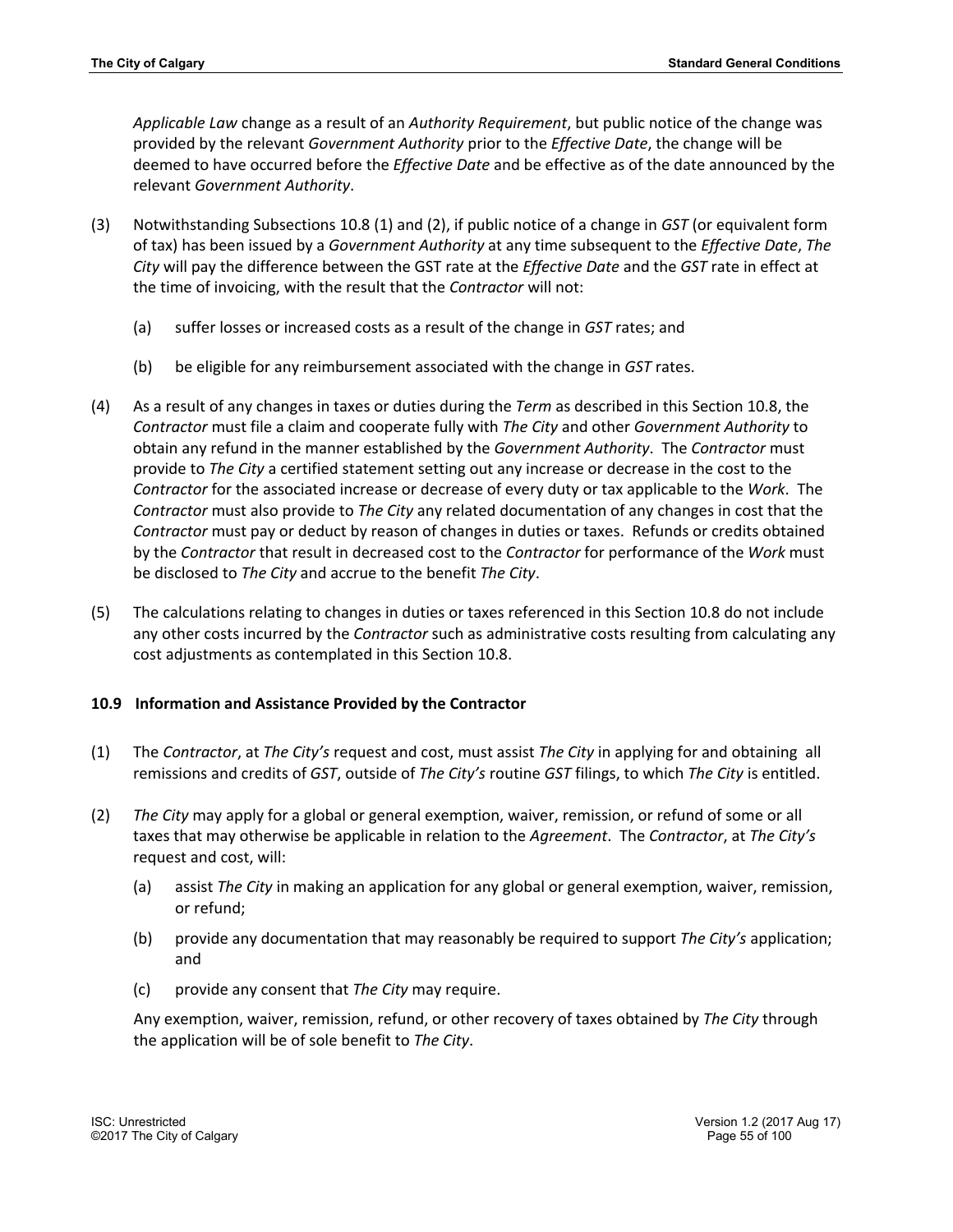(3) The *Contractor* will provide *The City* with any information reasonably requested by *The City* in relation to the *GST* chargeable in accordance with the *Agreement* and payable by *The City* to the *Contractor*.

### **10.10 Contractor Indemnities – Taxes, Duties and Tariffs**

- (1) *The City* will be entitled to make any applicable deductions or withholdings required by *Applicable Law* from any amount paid or credited, or to be paid or credited, to the *Contractor* on or after the date on which:
	- (a) the *Contractor* becomes a non-resident and at all times while it remains a non-resident; or
	- (b) *The City* is required by *Applicable Law* to deduct or withhold amounts in respect of taxes, duties or tariffs on or in respect of any amounts paid or credited to the *Contractor* by *The City* under the *Agreement*.
- (2) The *Contractor* will indemnify *The City* for:
	- (a) the full amount of all taxes, duties, or tariffs that arise, are imposed on, or are required to be paid by *The City* in respect of any amounts paid or credited by *The City* to the *Contractor* under the *Agreement* as a result of any of the items in Subsection 10.10(1)(a) or 10.10(1)(b), less any amount withheld or deducted by *The City* in respect of the taxes, duties or tariffs, and
	- (b) any liability payable or incurred by *The City* in connection with the taxes, duties, or tariffs (including penalties, interest and reasonable expenses associated with tax compliance, reporting and contesting such liability, including any reasonable professional expenses payable or incurred in connection with such taxes, duties, or tariffs).

Payment under this indemnification will be made within 30 *Days* from the date *The City* makes a written demand for it. A certificate containing reasonable detail as to the amount of the indemnifiable taxes, duties or tariffs and any associated liabilities submitted to the *Contractor* by *The City* will be conclusive evidence, absent manifest error, of the amount due from the *Contractor* to *The City*. *The City* will be entitled to exercise its rights of set off under Subsection 10.2(9) against any amounts owing under this indemnification.

(3) Notwithstanding Subsection 10.10(1), if the *Work* described in the *Agreement* is subject to a nonresident withholding tax, *The City* will accept an authorization of waiver obtained from the Canada Revenue Agency authorizing *The City* to not withhold the non-resident withholding tax only if the authorization of waiver is received by *The City* prior to payment of the first *Construction Period Payment*.

#### **10.11 Importing of Goods**

(1) Unless otherwise specified in the *Agreement*: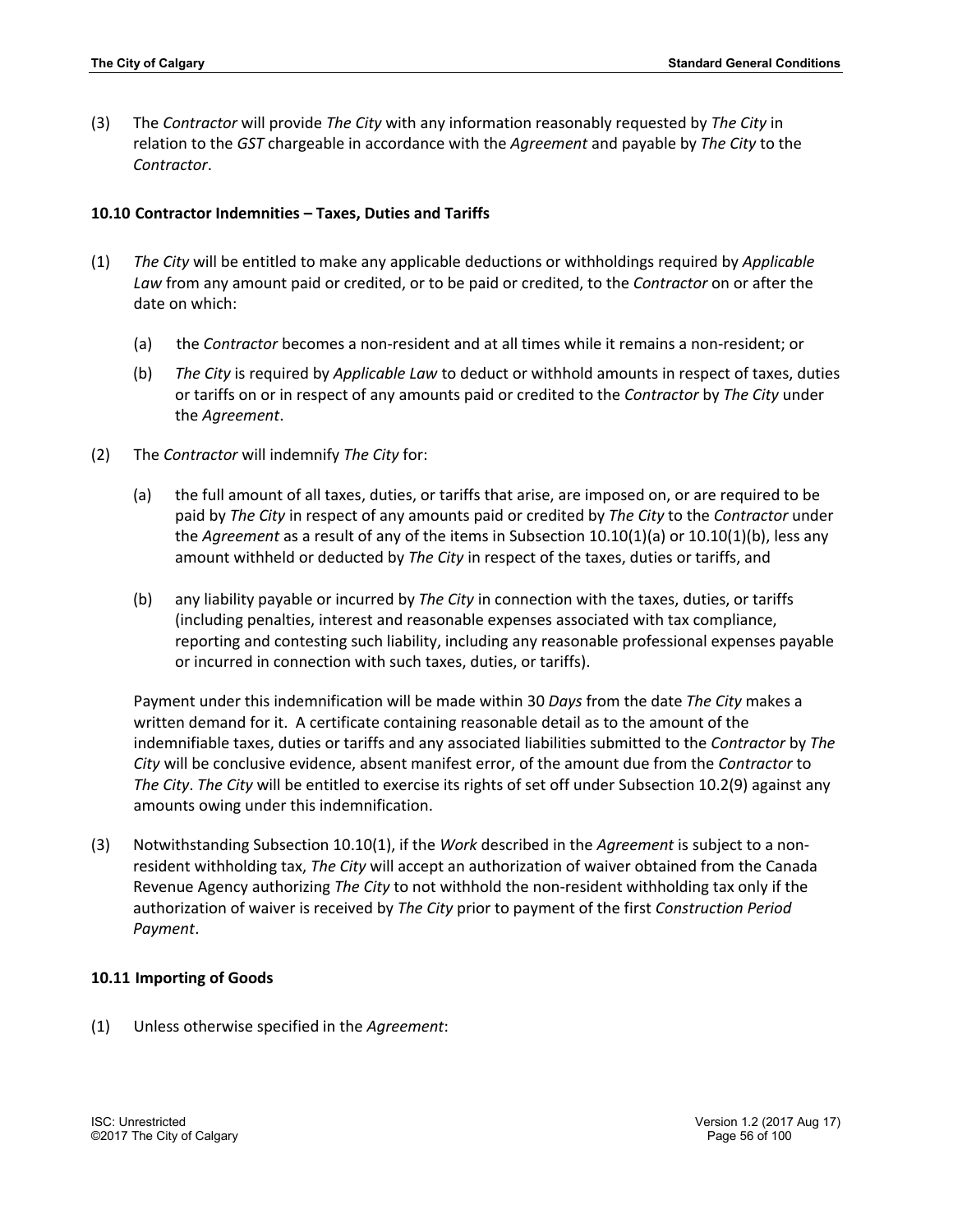- (a) the *Contractor* will undertake all needed operations and pay all relevant charges for clearing any imported equipment or *Materials* through the Canada Border Services Agency if necessary; and
- (b) the *Contractor* must ensure that it or its agent or representative is the "IMPORTER OF RECORD" for customs purposes if the *Contractor* or its supplier manufactures or purchases any goods from outside of Canada for the performance of the *Agreement*.
- (2) If prices for imported goods are quoted in the *Agreement*, *The City* will pay only the amount quoted in the currency quoted that is specified in the *Agreement* at the time of execution, despite any fluctuations in the quoted currency during the *Term*.
- (3) *The City*, at its sole discretion, may delegate specific responsibility for imported goods to a *Person* other than the *Contractor*. If *The City* exercises its discretion in this manner, *The City* or its representative will facilitate clearance of imported goods through the Canada Border Services Agency. The *Contractor* must provide all information and documentation required by the Canada Border Services Agency to *The City* to enable *The City* or its representative to complete the importation process without delay.
- (4) *The City* will not be liable for, and the *Contractor* or its supplier will indemnify *The City* in respect of any special or dumping duties which may be levied by the Canada Revenue Agency or Canada Border Services Agency, or otherwise, on any imported goods required for performance of the *Agreement*.
- (5) The cancellation, reduction, or remission of any special or dumping duty included in the *Project Price* will accrue to the benefit *The City*.

# **ARTICLE 11: INSPECTIONS AND TESTING**

## **11.1 The City's Right to Inspect**

- (1) *The City*, at any time during the progress of the *Work*, may conduct inspections on any part of the *Work* to determine if the *Work* is being performed in accordance with the *Agreement*. The inspections will be at the sole expense of *The City*, unless the result of an inspection determines that the *Work* is not in accordance with the *Agreement*, in which case the *Contractor* will reimburse *The City* for the inspection and redo or repair the *Work* in preparation for a new inspection to be performed by *The City.*
- (2) If required in the *Special Conditions*, the *Contractor* must prepare an *Inspection Plan* which will be followed when inspections of the *Work* are performed. If *The City* has advised the *Contractor* that *The City* will be carrying out inspections of the *Work*, the *Inspection Plan* must allow *The City* sufficient time to perform the inspections contemplated in this Article 11.
- (3) The *Contractor* must ensure that *The City* has a safe and unrestricted right of access to the *Project Site* for the purpose of inspecting the *Work*, or for the purpose of sampling any *Material* if production is in progress for the *Material.* If required by *The City*, the *Contractor* must provide any samples for testing or inspection of *Materials* at the *Contractor's* own expense and must be available and provide assistance to *The City* if *The City* conducts any quality control testing to determine if the *Work* or the

©2017 The City of Calgary Page 57 of 100

ISC: Unrestricted Version 1.2 (2017 Aug 17)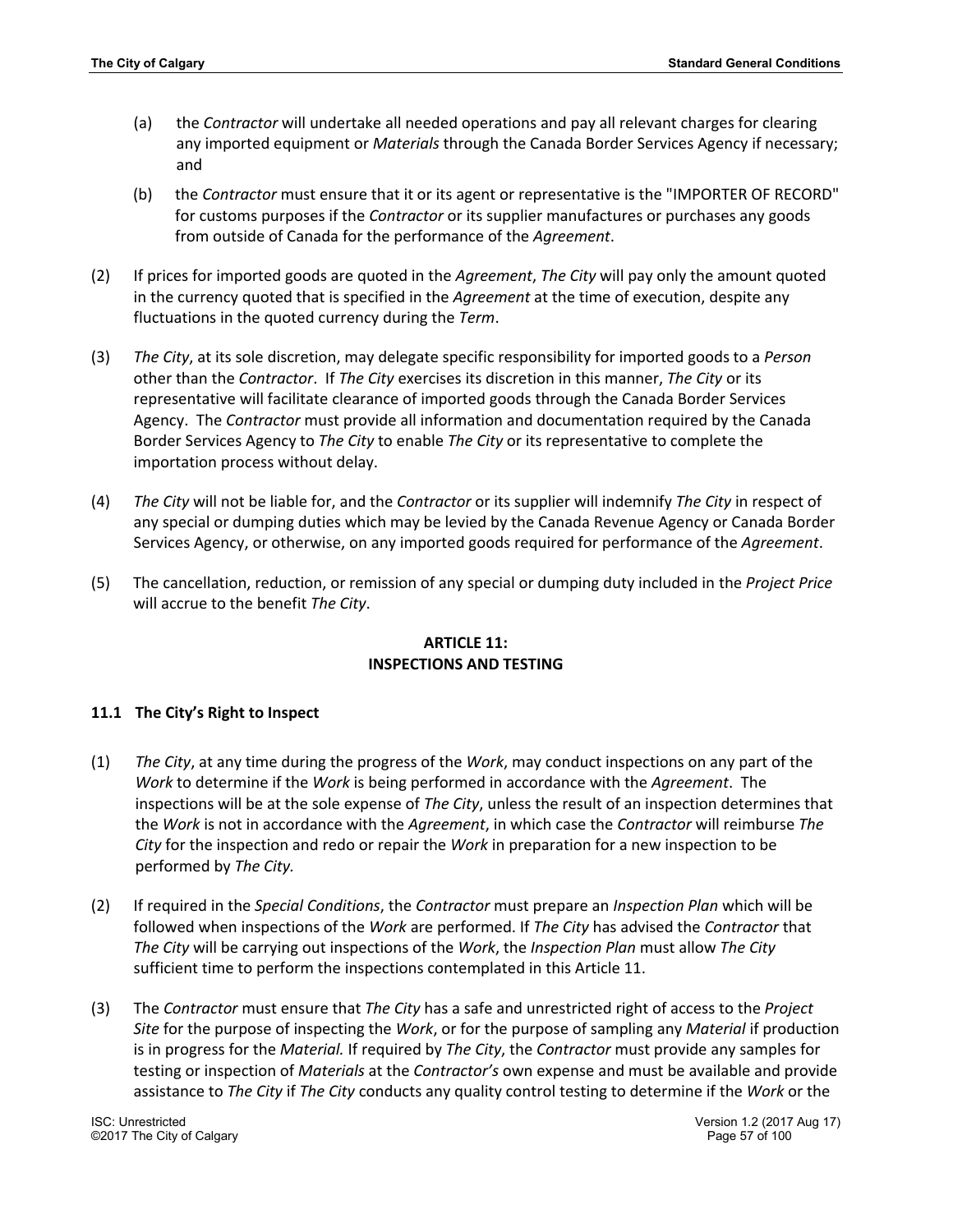*Materials*, or both of them, are consistent with the *Quality Management Plan*. Any detailed requirements related to the *Quality Management Plan* will be specified in the *Special Conditions*.

- (4) *The City* may inspect all *Construction Equipment* and *Materials* brought on to the *Project Site* at any time during the performance of the *Work*. *The City,* in its sole discretion, may require the *Contractor*  to certify, by a qualified *Design Professional*, that any *Construction Equipment* or *Material* complies with the *Technical Specifications* and other requirements of the *Agreement*. *The City,* in its sole discretion, may reject any item of *Construction Equipment* or *Material* and require a proper and suitable replacement that is satisfactory to *The City*, at the *Contractor's* expense, if it is determined by *The City* that the item does not comply with the *Technical Specifications* or other requirements of the *Agreement*.
- (5) Any inspection of any part of the *Work* by *The City*, or omission or failure on the part of *The City* to inspect any of the *Work*, will not be interpreted to be acceptance by *The City* of any part of the *Work*, or as relieving the *Contractor* of strict compliance with all terms and conditions of the *Agreement* relating to the *Work*, the *Materials* being supplied, or the *Contractor's* compliance with all *Applicable Law*.

# **11.2 Contractor's Obligations Concerning Inspections**

- (1) The *Contractor* must inspect and will be solely responsible for the inspection and any testing of all workmanship and *Materials* provided by the *Contractor* or its *Subcontractors* for the *Work* to ensure:
	- (a) compliance in each and every respect with the *Agreement* and all *Applicable Law*;
	- (b) that good and proper construction practices are followed; and
	- (c) that all *Work* is performed in a safe and environmentally sound manner.
- (2) The *Contractor* must ensure that *Work*, including any and all *Work* performed by *Subcontractors*, complies with all applicable requirements of the *Agreement*. If the *Work*, or any part of the *Work*, does not comply with the *Agreement*, or if there is insufficient evidence of due exercise of quality control by the *Contractor* for the *Work* or any part of it, all costs related to verifying the acceptability of the *Work* will be the responsibility of the *Contractor* regardless of the results of the verification process. The method and criteria for verifying acceptability of the *Work* will be at the sole discretion of *The City's Design Professional*.
- (3) Any costs associated with inspections and testing carried out by the *Contractor* to ensure that the *Work* complies in all respects with the requirements of the *Agreement* are at the sole cost and expense of the *Contractor*.
- (4) If the *Technical Specifications* require any part of the *Work* to be inspected or tested and approved by reason of an *Authority Requirement*, the *Contractor* must provide *The City* with sufficient advance *Notice* that the *Work* is ready for the inspection. Inspections by *The City* will be conducted within a reasonable period of time after receiving *Notice* from the *Contractor* that the *Work* is ready for the inspection. If the inspection is by a *Government Authority* other than *The City*, the *Contractor* must advise *The City* of the date fixed for inspection.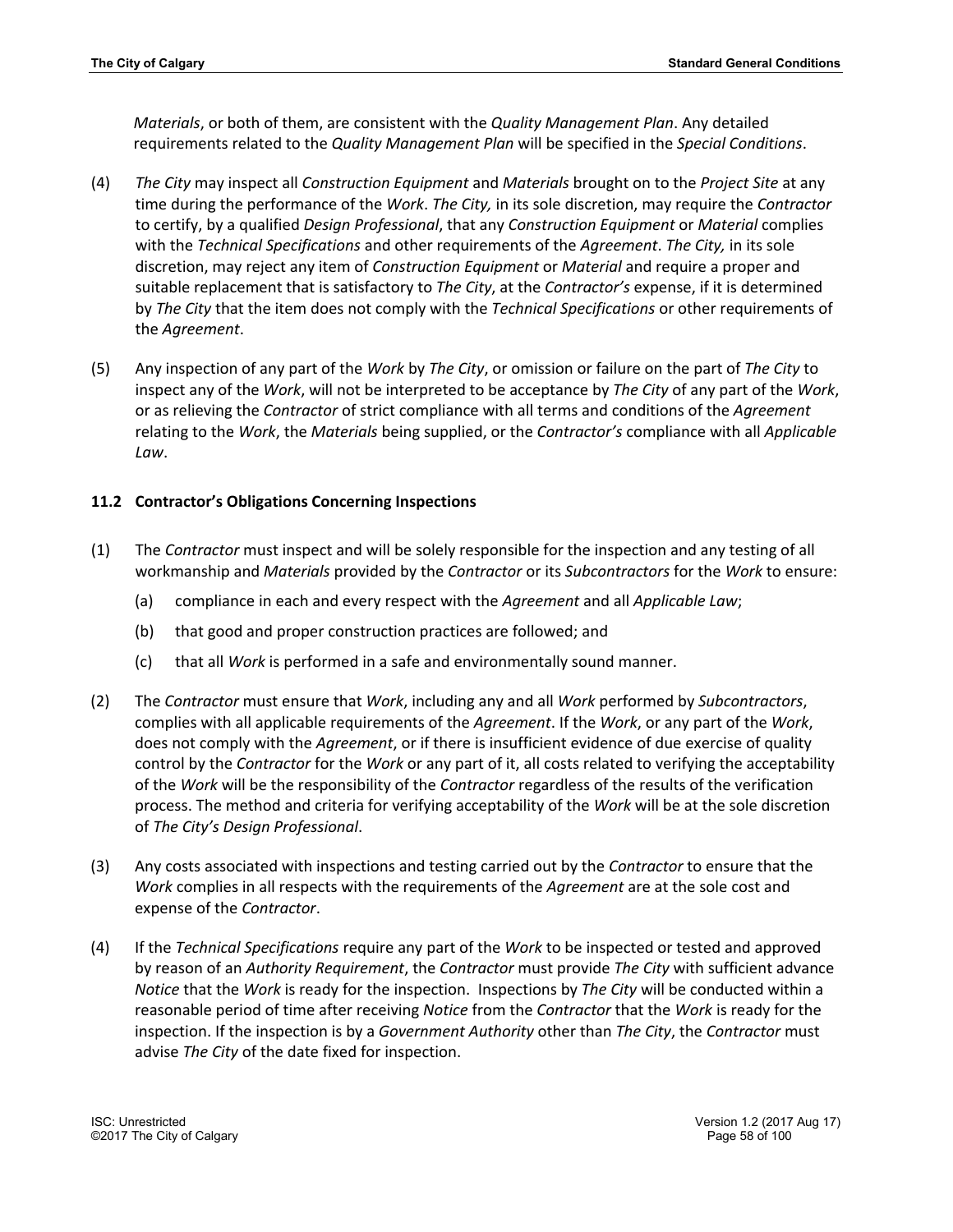- (5) If any *Work* described in Subsection 11.2(4) has been inspected and requires a re-inspection, *The City* will pay for the cost of re-inspection if the *Work* complies with the requirements of the *Agreement*; but if the *Work* does not comply with the requirements of the *Agreement*, the re-inspection must be paid for by the *Contractor*.
- (6) If *The City's Design Professional's* inspection or approval is required for any part of the *Work*, and that part of the *Work* is closed or covered by the *Contractor* without *The City's Design Professional's* inspection or approval, *The City* may require the *Contractor* to open or uncover that part of the *Work* for *The City's Design Professional's* inspection and subsequently re-close or recover it, all at the *Contractor's* expense and without adjustment to the *Project Schedule*.
- (7) The *Contractor* must ensure that all *Materials*, temporary facilities, and other items used in performing the *Work*, whether purchased, rented, manufactured, or fabricated by, or under the direction of the *Contractor*, or otherwise provided by the *Contractor* or *Subcontractors*, are safe, environmentally sound, maintained in good condition, and capable of performing their required functions. In the case of tools, meters, and other devices that require calibration, the *Contractor* must ensure that such calibration is performed as recommended by the manufacturer and in accordance with normal industry practice.

# **ARTICLE 12: OCCUPATIONAL HEALTH AND SAFETY**

## **12.1 Health and Safety Plan**

- (1) The *Contractor* will be solely responsible for:
	- (a) construction safety at the *Project Site*;
	- (b) construction safety in performance of the *Work*;
	- (c) the *Contractor's* and all *Subcontractors'* compliance with *Applicable Law* and all practices relating to health and safety; and
	- (d) the development, implementation, and administration of a *Health and Safety Plan* in connection with performance of the *Work*, which must be submitted to *The City* in accordance with the requirements of Subsection 8.1(1).
- (2) The *Health and Safety Plan* will include, but is not limited to, consideration of the following matters:
	- (a) compliance with, and enforcement of, *Applicable Law* and *Authority Requirements*, including *OH&S Legislation* and *Fire Code* (Alberta);
	- (b) hazard assessment and control;
	- (c) emergency preparedness;
	- (d) emergency response plan;
	- (e) worksite orientation;
	- (f) certification and competency of workers;
	- (g) safety inspections;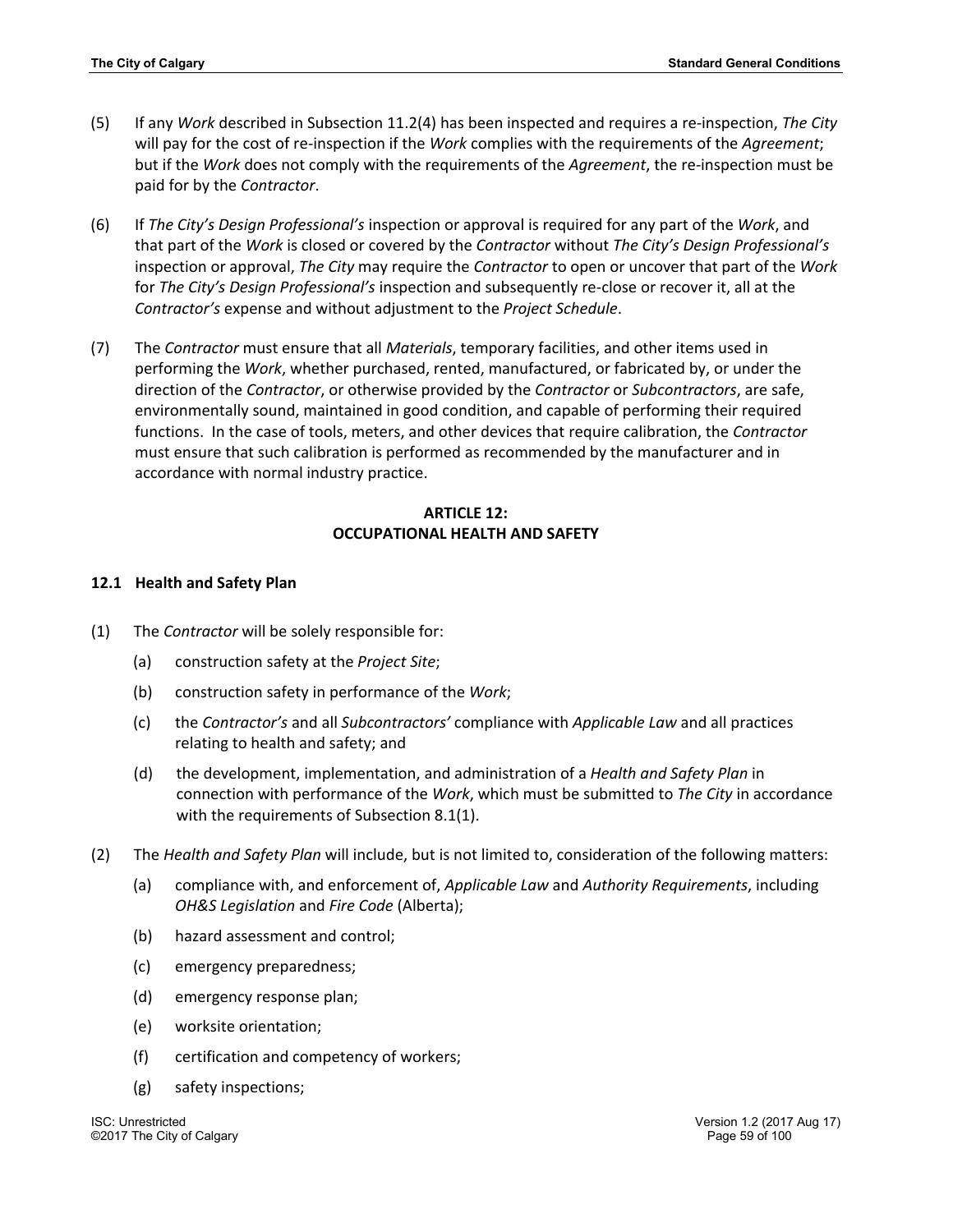- (h) safety meetings and coordination;
- (i) incident reporting, notification, and investigation;
- (j) safety equipment on the *Project Site*; and
- (k) fire safety equipment on the *Project Site*;
- (3) Acceptance by *The City* of the *Health and Safety Plan* does not limit the *Contractor's* responsibility for the accuracy and completeness of the *Health and Safety Plan* or of the *Contractor's* responsibilities and obligations regarding its implementation.

### **12.2 Prime Contractor Status**

- (1) Pursuant to these *Standard General Conditions*, *The City* delegates, and the *Contractor* agrees to accept, the role and legislated obligations of *Prime Contractor for Safety* for the entire *Project Site* until the *Construction Completion Certificate* is issued for the *Work* unless the *Special Conditions* specifically identify that *The City* is retaining the role of *Prime Contractor for Safety* for the *Project Site*. A partial takeover of the *Project* by *The City* prior to issuing of the *Construction Completion Certificate* will not affect this delegation unless a *Notice* of a change in designation of the *Contractor* as *Prime Contractor for Safety* is provided by *The City* to the *Contracto*r, in which case the *Contractor*  must follow the direction of *The City* as specified in the *Notice*.
- (2) The *Contractor* must post and maintain in a conspicuous location or locations on the *Project Site The City's Notice* of designation of *Prime Contractor for Safety*, which must also include the name of the person appointed as the *Contactor's* safety designate on the *Project Site* and the name of the person appointed as the *Contractor's Project Site* designate, if applicable. It is the responsibility of the *Contractor* to ensure that all workers on the *Project Site* know the identity of both the *Contractor's* safety designate and the *Contractor's Project Site* designate.
- (3) Prior to issuance of the *Notice to Proceed*, the *Contractor* must ensure that the *Contractor's* safety designate and *Project Site* designate are competent to oversee the legislated obligations of *Prime Contractor for Safety*. Copies of all certificates awarded for any training received by the *Contractor's*  safety designate and *Project Site* designate related to such competency must be delivered to *The City*.
- (4) The *Contractor*, as *Prime Contractor for Safety,* must hold an orientation meeting prior to the commencement of the *Work* and on an ongoing basis, as necessary, during the performance of the *Work*. The agenda for the meeting (and all subsequent meetings) must include safety on the *Project Site*, which must address the requirement for compliance with *OH&S Legislation*, any safety policies and procedures of *The City* that apply to the *Project Site*, and incident reporting processes. A written agenda for the meeting must be provided to *The City* for review prior to the meeting. A list of attendees at the orientation meeting must be maintained and if there are more than 15 workers that are involved in performing the *Work*, the *Contractor* must implement a method for visibly identifying the attendees.
- (5) At any time, *The City*, on giving the *Contractor Notice* of not less than two *Days*, may withdraw the delegation of *Prime Contractor for Safety* from the *Contractor* and either take on *Prime Contractor for Safety* itself, or delegate to an *Other Contractor* the role of *Prime Contractor for Safety*. In this case,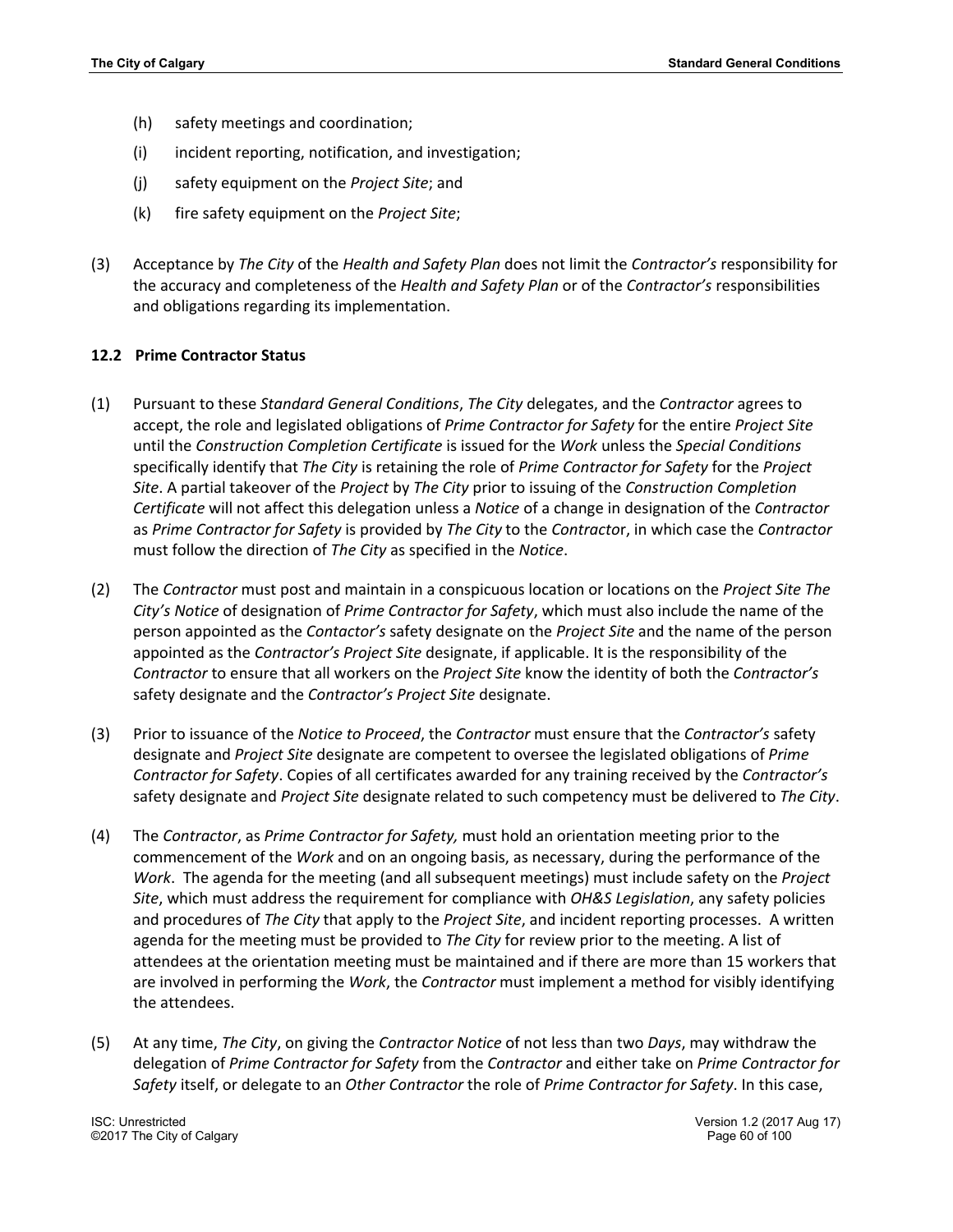the *Contractor* must comply, and will ensure the compliance of all *Subcontractors* and *Persons* for whom it is responsible under *Applicable Law*, with all safety directions made or imposed by the replacement *Prime Contractor for Safety*.

# **12.3 Contractor's Obligations as Prime Contractor for Safety**

- (1) The *Contractor* must establish and maintain effective safety management systems and processes during the *Term* that actively engage the *Contractor* and every *Subcontractor* on the *Project Site* in meeting their legislated obligations for compliance as employers and workers under *OH&S Legislation*.
- (2) In addition to complying with all requirements under *OH&S Legislation*, the *Agreement,* and the *Health and Safety Plan*, and without limiting any of the *Contractor's* obligations under them, the *Contractor* must:
	- (a) assess any hazardous conditions and make the assessment reports and analysis available to *The City* prior to carrying out the related *Work*;
	- (b) establish and maintain systems or processes that will ensure compliance with *OH&S Legislation* for all employees at the *Project Site*;
	- (c) maintain its health and safety program as outlined in its *COR* or *SECOR* (or other equivalent certification), monitor for compliance, and intervene when non-compliance is observed;
	- (d) advise *The City* of any changes in the status of its *COR* or *SECOR*, or *Workers' Compensation Board* coverage during the *Term*;
	- (e) ensure that first aid equipment, supplies, facilities, first aid attendants and services are adequate and appropriate at the *Project Site* and ensure that a system or process is in place to maintain them;
	- (f) ensure that an up to date emergency response plan is developed and in place for the *Project Site* that is in compliance with *Applicable Law* which is aligned with all other emergency response plans that *The City* may have in place for the *Project* or for property adjacent to the *Project Site*.
	- (g) maintain, and at *The City's* request, provide copies to *The City* of all of the following *Records*:
		- i. accurate statistics of all injuries, loss, and near miss incidents occurring on the *Project Site*;
		- ii. material safety data sheets for each controlled product at the *Project Site* and any additional information of which the *Contractor* is, or ought to be, aware concerning the use, storage, and handling of a controlled product;
		- iii. a tracking system of all training *Records* complete with photocopies of all relevant certifications for all workers and equipment on the *Project Site*; and
		- iv. safety audits and corrective action plans prepared if a safety issue or concern is discovered during the course of a safety audit.
- (3) The *Contractor* must notify *The City* of all visits to the *Project Site* by regulatory agencies such as Alberta Occupational Health and Safety or Alberta Environment and Parks during the work shift in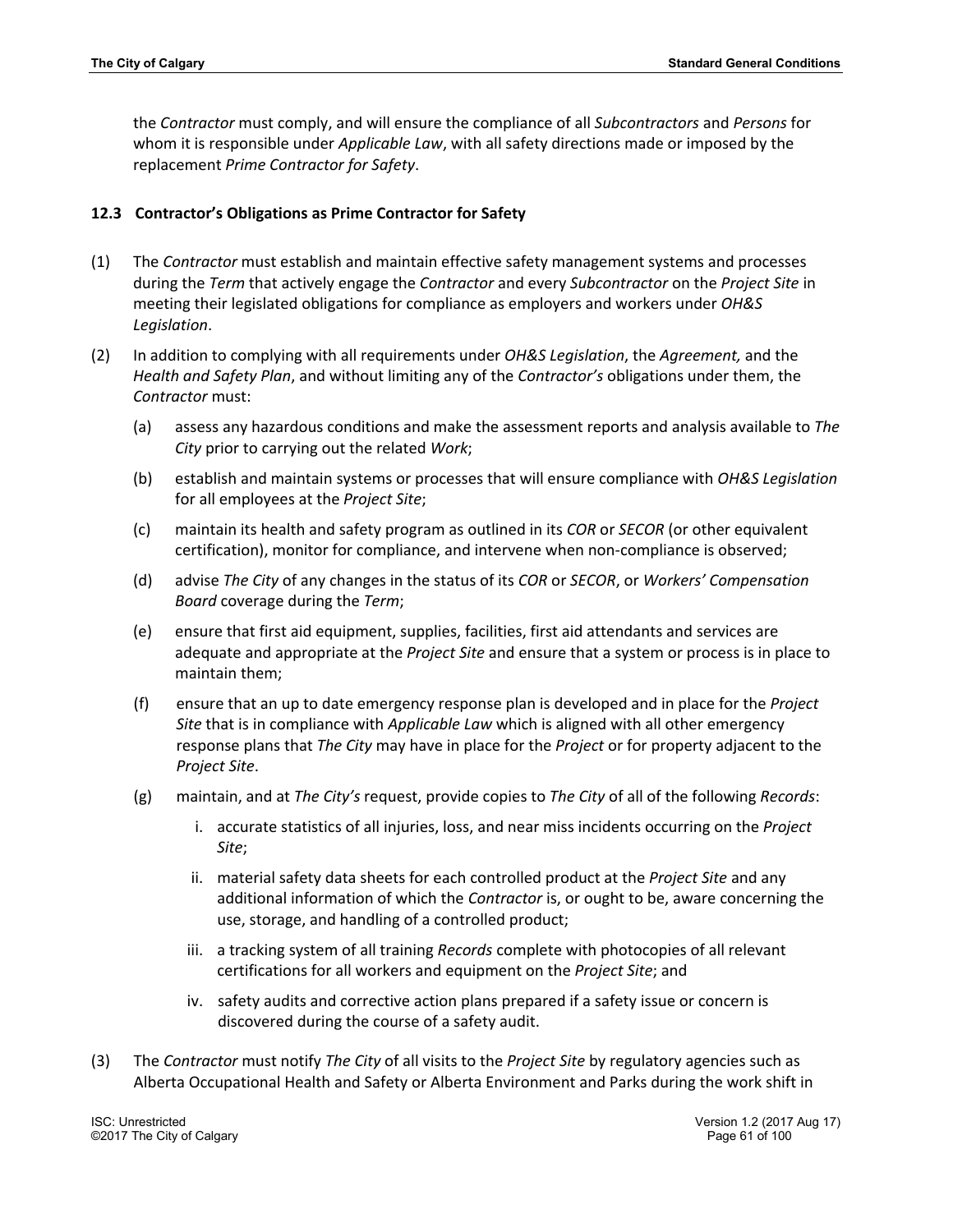which the visit occurred. Copies of all documentation issued by the regulatory agency are to be provided to *The City* within two *Business Days* of being issued.

(4) If any requirements of the *Agreement* or general instructions of *The City* to the *Contractor* are not consistent with *OH&S Legislation*, the *Contractor* must immediately report the inconsistency to *The City* and continue to act in accordance with all *OH&S Legislation*.

### **12.4 Stop Work Order**

- (1) *The City*, at its sole and absolute discretion and for reasons relating to the *Contractor's* noncompliance with *Applicable Law* and matters of health and safety, may:
	- (a) cause parts of, or all of, the *Work* or the *Project* to be stopped;
	- (b) cause removal of or exclude the *Contractor* or any of the *Subcontractors* from the *Project Site*; or
	- (c) immediately pursue any additional remedies available to it under the *Agreement*.
- (2) If *The City*, acting reasonably, takes any action as described in Subsection 12.4(1), the *Contractor* will not be entitled to:
	- (a) any additional time in the *Project Schedule* for completion of the *Work* under the *Agreement*;
	- (b) additional compensation under the *Project Price*; or
	- (c) any claim against *The City*.

## **ARTICLE 13:**

## **INSURANCE, WORKERS' COMPENSATION AND PERFORMANCE SECURITY**

#### **13.1 Contractor's Insurance**

- (1) During the *Term* and at all times when the *Contractor* is performing any part of the *Work*, the *Contractor* must comply with the following requirements:
	- (a) maintain, with an insurance company or companies satisfactory to *The City* and allowed by the laws of the Province of Alberta to provide insurance in Alberta, the following types of insurance policies in forms satisfactory to *The City*:
		- i. commercial general liability *("CGL")* insurance for bodily injury (including death) and property damage in an amount of not less than Five Million Dollars (\$5,000,000.00) inclusive limit for any one occurrence, unless otherwise specified in *Special Conditions*. This *CGL* insurance must be written to a minimum of the current or the most recent version of the IBC 2100 form, and the insurance policy must include:
			- A. *The City* as an additional insured;
			- B. a cross-liability clause;
			- C. products and completed operations coverage of no less than 24 months;
			- D. broad-form contractual liability coverage;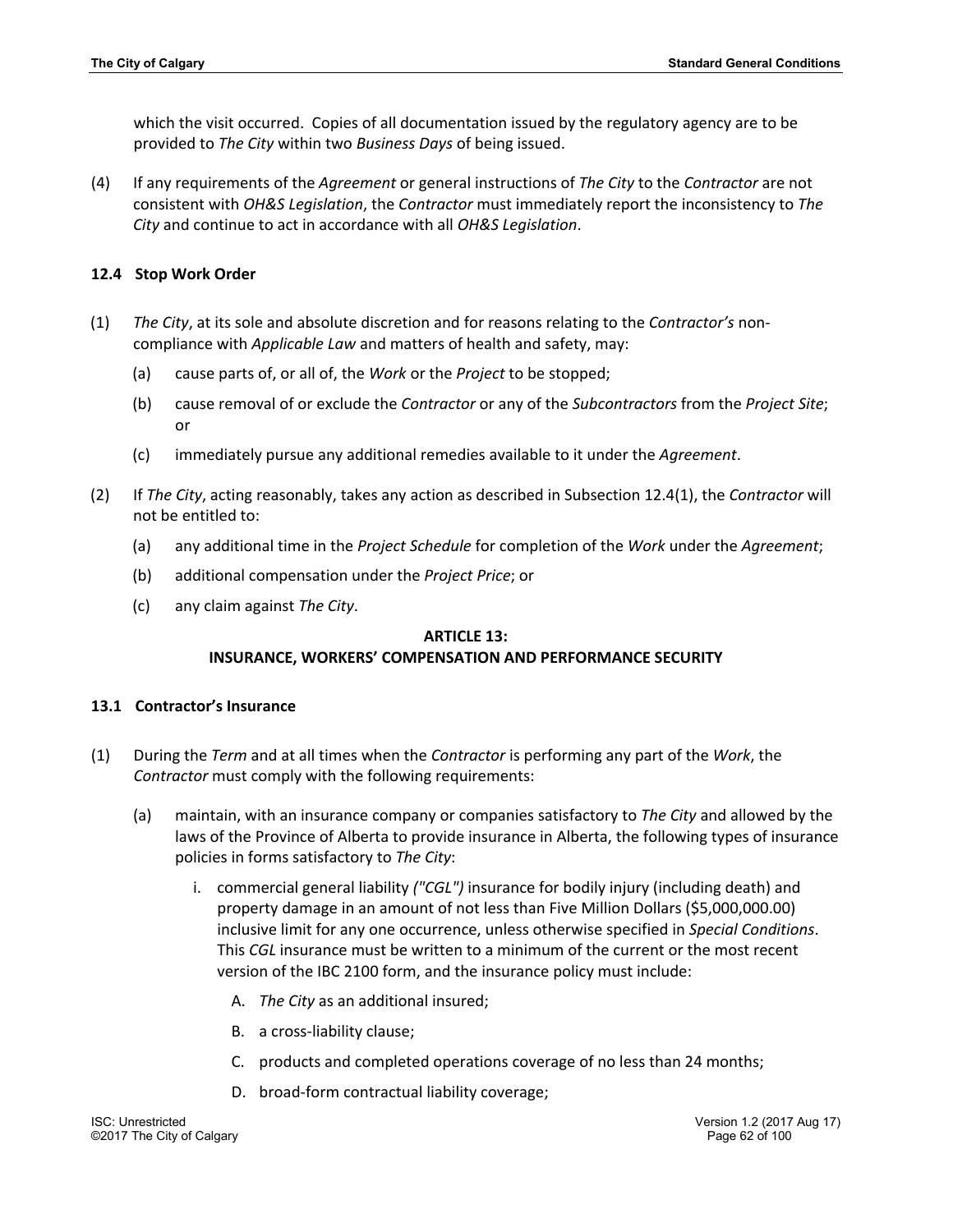- E. non-owned automobile liability coverage;
- F. operation of attached machinery clause;
- G. the waiving of every right of subrogation by the insurance company or companies against *The City* arising out of or in any way connected with the performance of the *Agreement*;
- H. a provision that the rights of *The City* under any provision of the insurance policy will not be prejudiced by any default or violation by the *Contractor* or by any other *Person* insured by that policy; and
- I. any other specific clauses, coverage, or limits as may be required by *The City* or set out in *Special Conditions*;
- ii. automobile third party liability insurance for bodily injury (including death) and property damage in an amount of not less than Two Million Dollars (\$2,000,000.00) inclusive limit for any one occurrence, unless otherwise specified in *Special Conditions*. This automobile third party liability insurance must insure every automobile used in the performance of the *Agreement* and will include specific clauses, coverage or limits as may be specified in the *Special Conditions;*
- (b) secure an endorsement to each of the insurance policies set out in Subsection  $13.1(1)(a)$ indicating the insurance company or companies will endeavour to provide *The City* with at least 30 *Days Notice* prior to any cancellation or material change to the policies; and,
- (c) prior to commencing any *Work* or operation under the *Agreement*, provide to *The City* a certificate of insurance satisfactory to *The City* evidencing the insurance and also provide a certificate of insurance satisfactory to *The City* evidencing the renewal or continuance of the insurance within ten *Business Days* of any expiry date(s) of it.
- (2) The *Contractor* and each *Subcontractor* must, at their own expense, insure against loss or damage to *Construction Equipment*, *Materials* or *Facilities* (including *Site Offices* or temporary structures), or to the *Work* or any part of the *Work* in connection with the *Project* to such limits as will enable the continuation of the *Work*.
- (3) The *Contractor* may provide to *The City* a recommendation for additional insurance coverage that it considers necessary, including insurance for professional liability and contractor's pollution liability. *The City*, at its sole discretion, will determine if the additional insurance proposed by the *Contractor* is deemed necessary for the *Work*.
- (4) The *Contractor* is solely responsible for the payment of every deductible amount for every policy of insurance provided under the *Agreement*.
- (5) The *Contractor* acknowledges and agrees that:
	- (a) the insurance requirements as specified in this Article 13 are primary and *The City's* insurance is non-contributory; and
	- (b) the insurance requirements specified in this Article 13 will not be interpreted to and will in no manner limit or restrict the liability of the *Contractor* under the *Agreement*;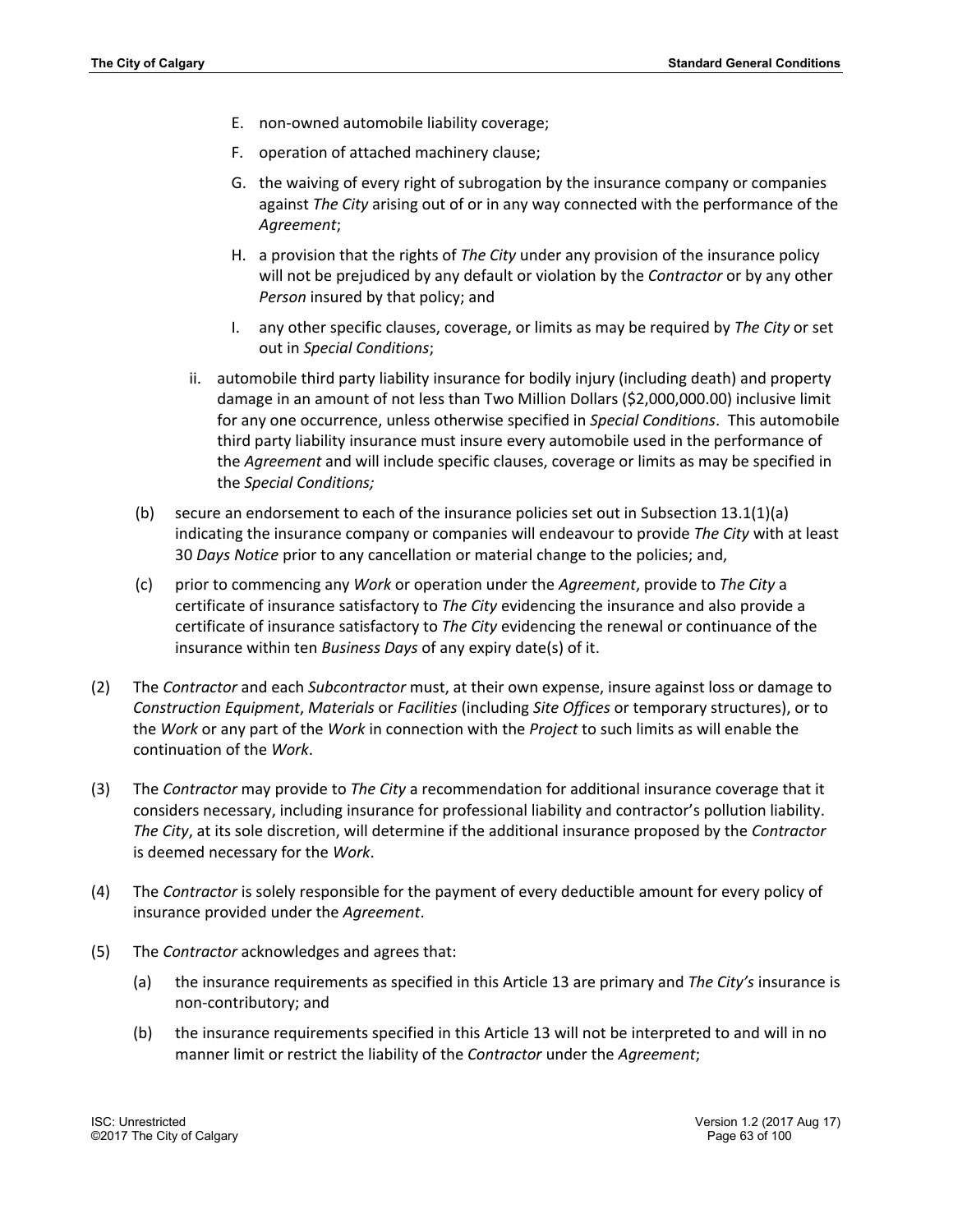- (6) If *The City* determines it is necessary for all or any of the *Contractor*'s insurance to be in forms different than those as maintained by the *Contractor*, then the *Contractor* must comply with *The City*'s determination and forward to *The City* the relevant insurance documentation.
- (7) If the *Contractor* has not maintained the insurance required by this Article 13 and provided the required documentation to *The City*, *The City* may, without waiving, relinquishing or abridging any right it has under the *Agreement*, obtain the required insurance and charge the cost of the insurance to the *Contractor*. *The City*, at its sole option, may set off the cost of the insurance against any amount due from *The City* to the *Contractor*.
- (8) Unless otherwise specified in the *Special Conditions, The City* will not place a course of construction policy (or "builder's risk" policy) for the *Work*. It is the *Contractor's* responsibility to determine if a course of construction policy is necessary for the *Wor*k and if the *Contractor* determines such a policy is necessary, the *Contractor* must maintain the policy.

### **13.2 City Procured Insurance**

(1) *The City's* obligations to procure and maintain insurance coverage for the *Project*, if any, will be specified in the *Special Conditions*.

### **13.3 Workers' Compensation**

- (1) The *Contractor* must ensure compliance by both the *Contractor* and every *Subcontractor* with the requirements of the *Workers' Compensation Act* and regulations. The *Contractor*, as well as each *Subcontractor* it engages, must maintain an account in good standing with the *Workers' Compensation Board* for all employees working in Alberta. The *Contractor*'s account must include coverage for all employees, partners, proprietors, or directors of the firm, company, or corporation who are based in Alberta or will be present, or may have cause to be present, at the *Project Site*. *The City* may seek further verification any time during the performance of the *Agreement*. Notwithstanding any other provisions in the *Agreement*, *The City* may refuse to make a *Final Payment* to the *Contractor* unless the *Contractor* provides a *Workers' Compensation Board Clearance Certificate* to *The City*.
- (2) If, at any time, *The City* receives information from the *Workers' Compensation Board* that:
	- (a) the account of the *Contractor* or any *Subcontractor* has ceased to be in good standing; or
	- (b) there are amounts that the *Contractor* or any *Subcontractor* owes to the *Workers' Compensation Board* by reason of any act or omission of the *Contractor* or any *Subcontractor*, or by reason of any order made by the *Workers' Compensation Board*; or
	- (c) the *Workers' Compensation Board* is making a demand for payment from *The City* by reason of any act or omission of the *Contractor* or any *Subcontractor* under the provisions of the *Work*ers' *Compensation Act*;

*The City* may suspend payments owed to the *Contractor* until either:

(a) the *Contractor* has obtained and submits to *The City* a *Workers' Compensation Board Clearance Certificate* indicating that the *Contractor* or *Subcontractor*, as the case may be, no longer owes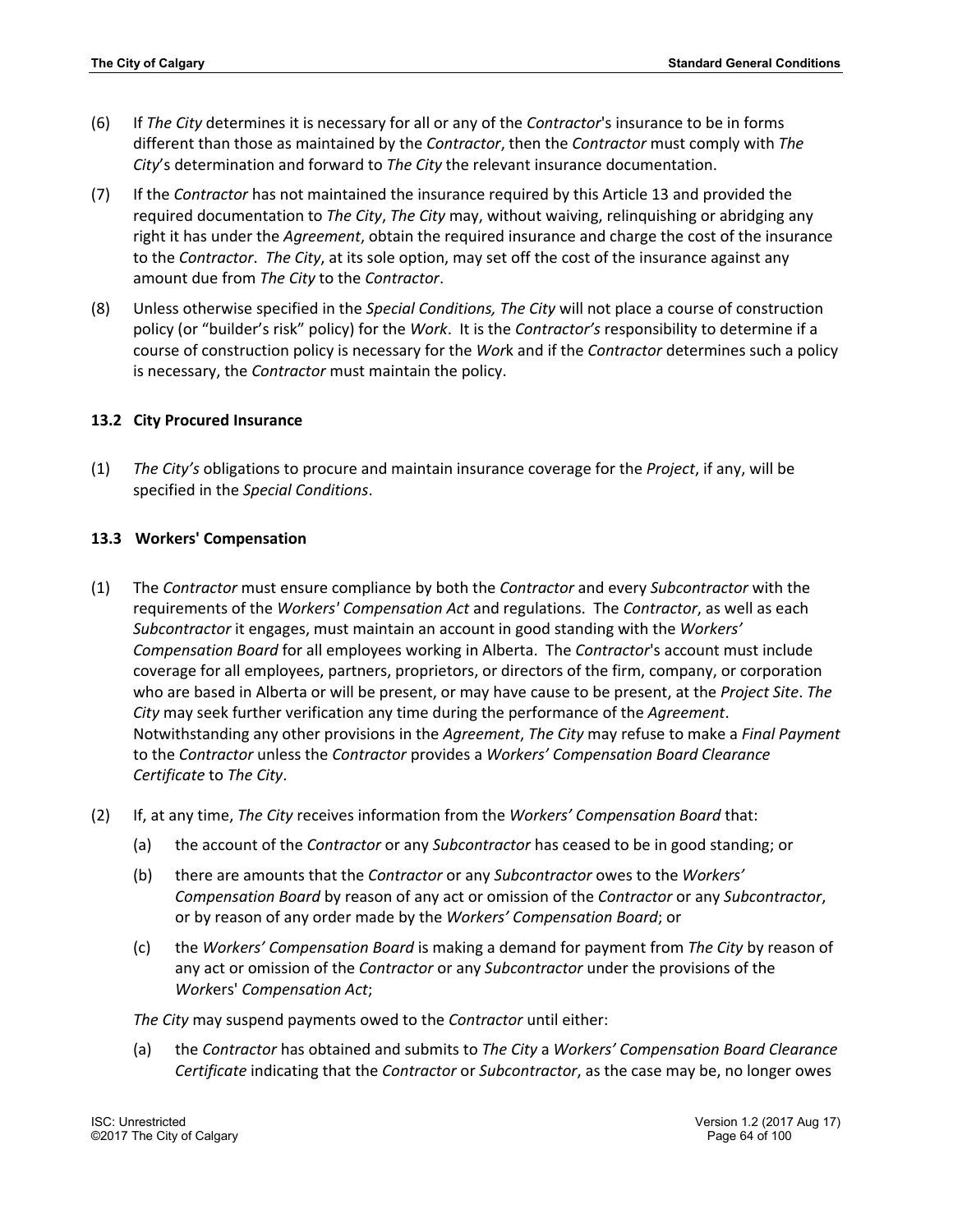money to the *Workers' Compensation Board*, or has otherwise been brought into good standing with the *Workers' Compensation Board*; or

- (b) *The City* pays the *Workers' Compensation Board* the amount owing on behalf of the defaulting *Contractor* or any *Subcontractor* or the amount of the demand for payment in respect of the *Contractor* or any *Subcontractor*.
- (3) If *The City* is required to pay any amount to the *Workers' Compensation Board* on behalf of the *Contractor* or any *Subcontractor*, or by reason of any act or omission of the *Contractor* or any *Subcontractor*, *The City* may deduct the amount from any amount owing to the *Contractor* under the *Agreement* or under any other agreement, or may demand a reimbursement by the *Contractor* to *The City* for the amount paid by *The City* on the *Contractor's* or *Subcontractor's* behalf. This right will be in addition to and not in substitution for any other right at law or in equity that *The City* has by reason of the failure of the *Contractor* to comply with the provisions of the *Workers' Compensation Act*.

### **13.4 Exempt Contractors or Subcontractors**

(1) Notwithstanding Section 13.3, if a *Contractor* or *Subcontractor* is in an exempt industry under the *Workers' Compensation Act*, or does not qualify for coverage under the *Workers' Compensation Act* in Alberta, the *Contractor* or *Subcontractor* must add an employer's liability extension to its CGL policy.

#### **13.5 Performance Security**

- (1) No later than five *Days* following execution of the *Agreement*, the *Contractor* must deliver to *The City* all types of *Performance Security* in the amounts specified in the *Agreement*. The *Performance Security* must be in the form required by *The City* or in a form that is acceptable to *The City,* and must be enforceable in the Province of Alberta.
- (2) If the *Agreement* is amended or a *Change Order* is issued that increases the *Project Price*, the *Contractor* must also increase the *Performance Security* provided under the *Agreement* to an amount not less than 50% of the increased *Project Price* by obtaining and providing additional *Performance Security*, or a satisfactory rider or extension to the existing *Performance Security*, from the surety company. If the surety company declines consent or coverage for any amendment to the *Agreement* or for a *Change Order*, the *Contractor* must obtain and provide *The City* with valid *Performance Security*, satisfactory to *The City*, covering the *Work* specified in the amendment to the *Agreement* or in the *Change Order*. The *Contractor* will be compensated for the additional cost of such *Performance Security*.

## **ARTICLE 14: FORCE MAJEURE AND DELAY**

## **14.1 Force Majeure**

(1) An *Event of Force Majeure* means any occurrence, other than the financial incapability of any *Party*, that prevents or delays a *Part*y from performing its obligations under the *Agreement* (except an

©2017 The City of Calgary Page 65 of 100

ISC: Unrestricted Version 1.2 (2017 Aug 17)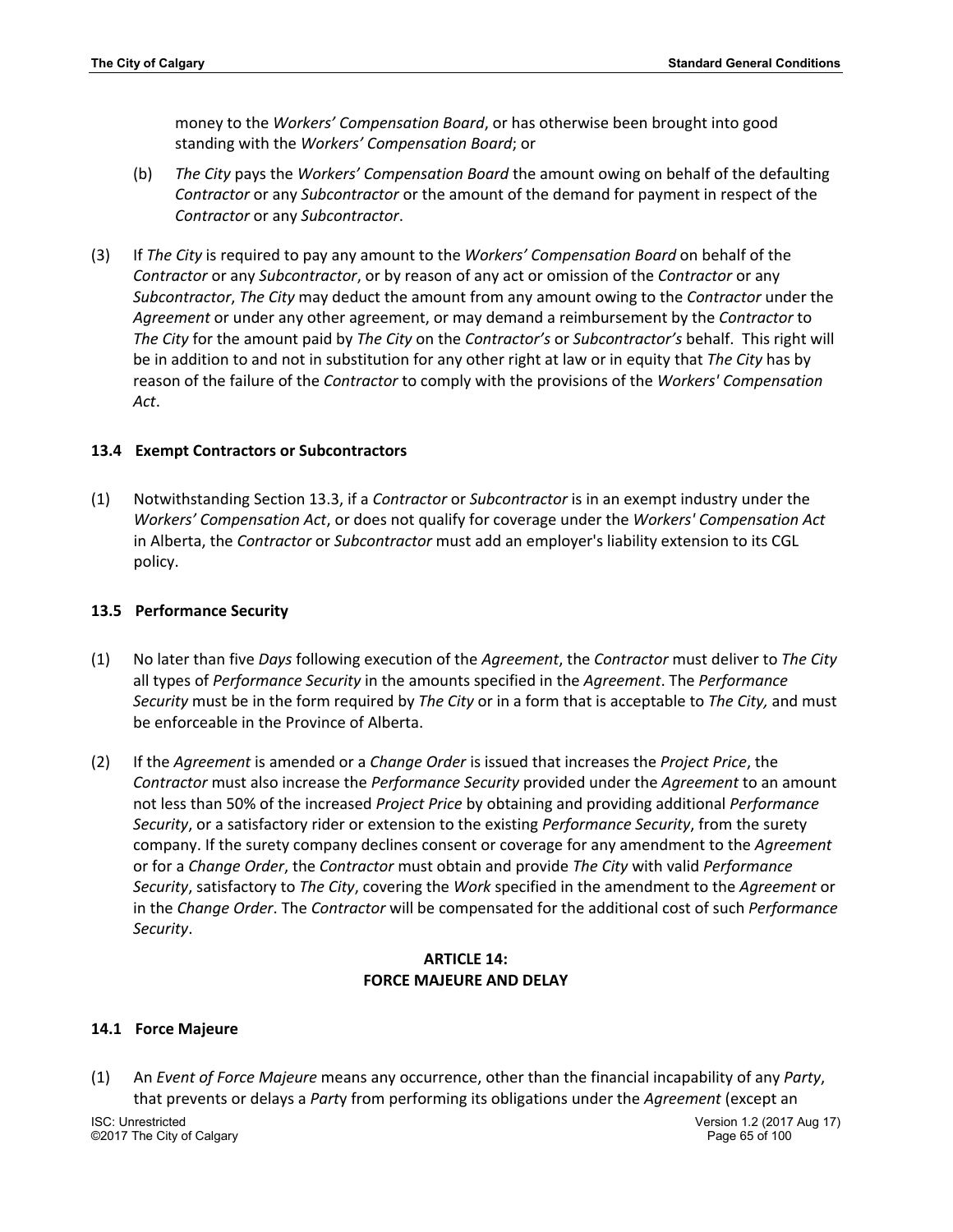obligation to pay an amount as required by the *Agreement*) within the time required for the performance of the obligation and:

- (a) occurs without the fault or negligence of the *Party* relying on the occurrence;
- (b) the Party relying on the occurrence, exercising reasonable diligence, could not have reasonably contemplated it happening;
- (c) at the time of the occurrence, was beyond the commercially reasonable control of the *Party* required to perform the obligation; and
- (d) the *Party* relying on the occurrence is unable to reasonably prevent or mitigate against the occurrence.

An event will not be considered beyond a *Party's* commercially reasonable control if a reasonable business *Person* applying due diligence in the same or similar circumstances under the same or similar obligations as those contained in the *Agreement* would have put in place plans to either materially mitigate or negate the effects of the occurrence.

For additional certainty, a failure of a *Party's* agent or *Subcontractor* to meet any obligation in relation to the *Agreement* when the failure by the agent or *Subcontractor* does not itself result from an *Event of Force Majeure* will not be considered an *Event of Force Majeure*.

- (2) Either *The City* or the *Contractor* may claim that an *Event of Force Majeure* has occurred by giving the other *Party* initial verbal notice within 24 hours of the *Event of Force Majeure*, followed by *Notice* and a proposed plan of corrective action for resolving or minimizing the effect of the *Event of Force Majeure* within 72 hours of the *Event of Force Majeure* or within a time period agreed to by the *Parties*.
- (3) If *The City* has given *Notice* of an *Event of Force Majeure* under Subsection 14.1(2) or agrees with the *Contractor's Notice* given under Subsection 14.1(2) that the *Work* or any portion of it is affected as a result of an *Event of Force Majeure*, then *The City* may do any one of the following:
	- (a) suspend all performance of the *Wor*k, or any portion of it, in accordance with Section 14.3;
	- (b) terminate the *Agreement* or any portion of it, in accordance with Article 17; or
	- (c) require the *Contractor* to complete the *Work* at the earliest possible date and undertake any additional actions that will mitigate any loss suffered by *The City* as a result of the *Contractor's* inability to perform its obligations during, or as a result of, the *Event of Force Majeure*, and issue a *Change Order* to compensate the *Contractor* for any additional actions taken by it that mitigate *The City's* losses.
- (4) If the *Project Schedule* is materially affected by an *Event of Force Majeure* and *The City* determines an adjustment to the *Project Schedule* is justified, *The City* will issue a *Change Order* to adjust the *Project Schedule*.
- (5) If *The City* does not agree that the *Work* or any portion of it is affected as a result of an *Event of Force Majeure* for which the *Contractor* has given *Notice* under Subsection 14.1(2), then the *Contractor* must complete the *Work* in accordance with the *Project Schedule*.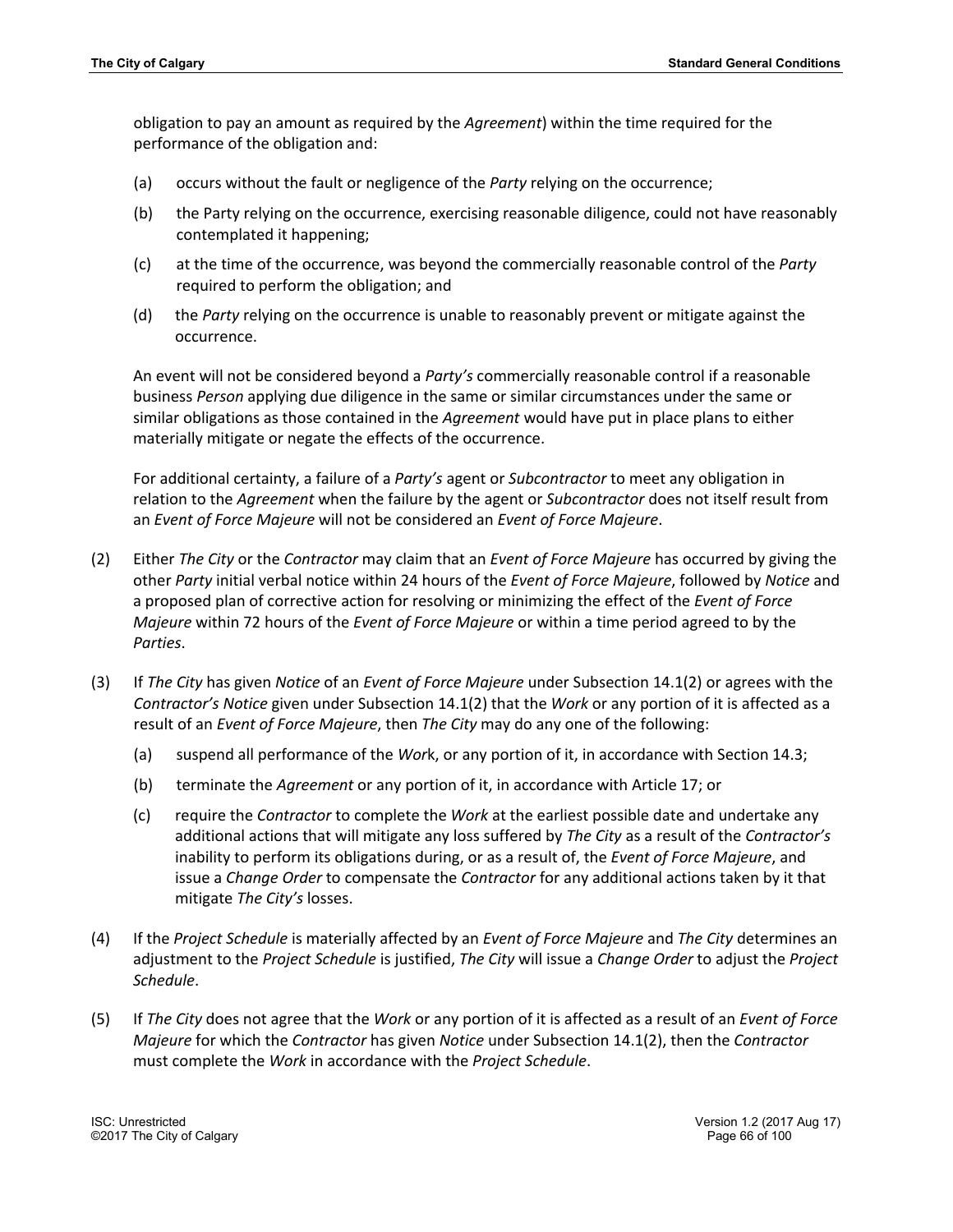- (6) Any delay by either *The City* or the *Contractor* caused by an *Event of Force Majeure* will not constitute an *Event of Default* under the *Agreement* nor give rise to any claim for damages by either *Party*. For additional certainty, the *Contractor* will not be entitled to payment of any additional out-of-pocket costs resulting from an *Event of Force Majeure* and the *Contractor*'s inability to perform all, or part, of its obligations under the *Agreement* during the *Event of Force Majeure*.
- (7) No *Party* will be deemed to be in default in performance of any of its obligations under the *Agreement* while, and so long as, performance would be in violation of or in conflict with any *Applicable Law* or *Authority Requirement* while it is, or purports to be in force, provided that if the *Applicable Law* or *Authority Requirement* is finally declared to be invalid by a court of competent jurisdiction, the *Party* will no longer be excused as of the date of the court's declaration or decision.

# **14.2 Delay**

- (1) Subject to the limitations and requirements expressly stated in this Section 14.2 and the *Contractor's* obligation to mitigate the impact of any delay, *The City* may adjust the *Project Schedule*, on a proportionate basis, for any delay, but specifically excluding any act, omission or *Event of Default* of the *Contractor*, directly caused by any of the following:
	- (a) any undue delay caused by a delay in *The City's* execution of the *Agreement*, unless the *Project Schedule* was updated to account for such delay prior to issuing the *Notice to Proceed*;
	- (b) an act or default of an *Other Contractor*;
	- (c) an approved *Change* that will impact the *Project Schedule*;
	- (d) a suspension or other similar order as described in Subsection 14.3, provided that the order is not issued as the result of an act or fault of the *Contractor* or any *Person* for whom the *Contractor* is responsible under *Applicable Law*;
	- (e) an *Event of Force Majeure* that materially affects the *Project Schedule*; or
	- (f) an act or omission of *The City* that the *City Representative* reasonably determines justifies an adjustment to the *Project Schedule*;
	- (g) any other cause of any kind that *The City* reasonably determines justifies an adjustment to the *Project Schedule*.
- (2) No adjustment to the *Project Schedule* or to the *Project Price* will be made for any delay unless the reason for the delay is described in Subsection 14.2(1) above and then only if the *Contractor* provides *The City Notice* of the delay within five *Business Days* after the occurrence of the event that caused the delay (unless the delay is caused by an *Event of Force Majeure*, in which case, *Notice* in accordance with Subsection 14.1(2) is required). Any adjustment to the *Project Schedule* or to the *Project Price* will be made in accordance with Article 9 of the *Standard General Conditions*.
- (3) The *Notice* to be provided under Subsection 14.2(2) must:
	- (a) contain sufficient detail to enable *The City* to identify the cause of the delay and to take steps to mitigate the impact of the delay; and
	- (b) be provided by the *Contractor* to *The City* with respect to each and every event of delay.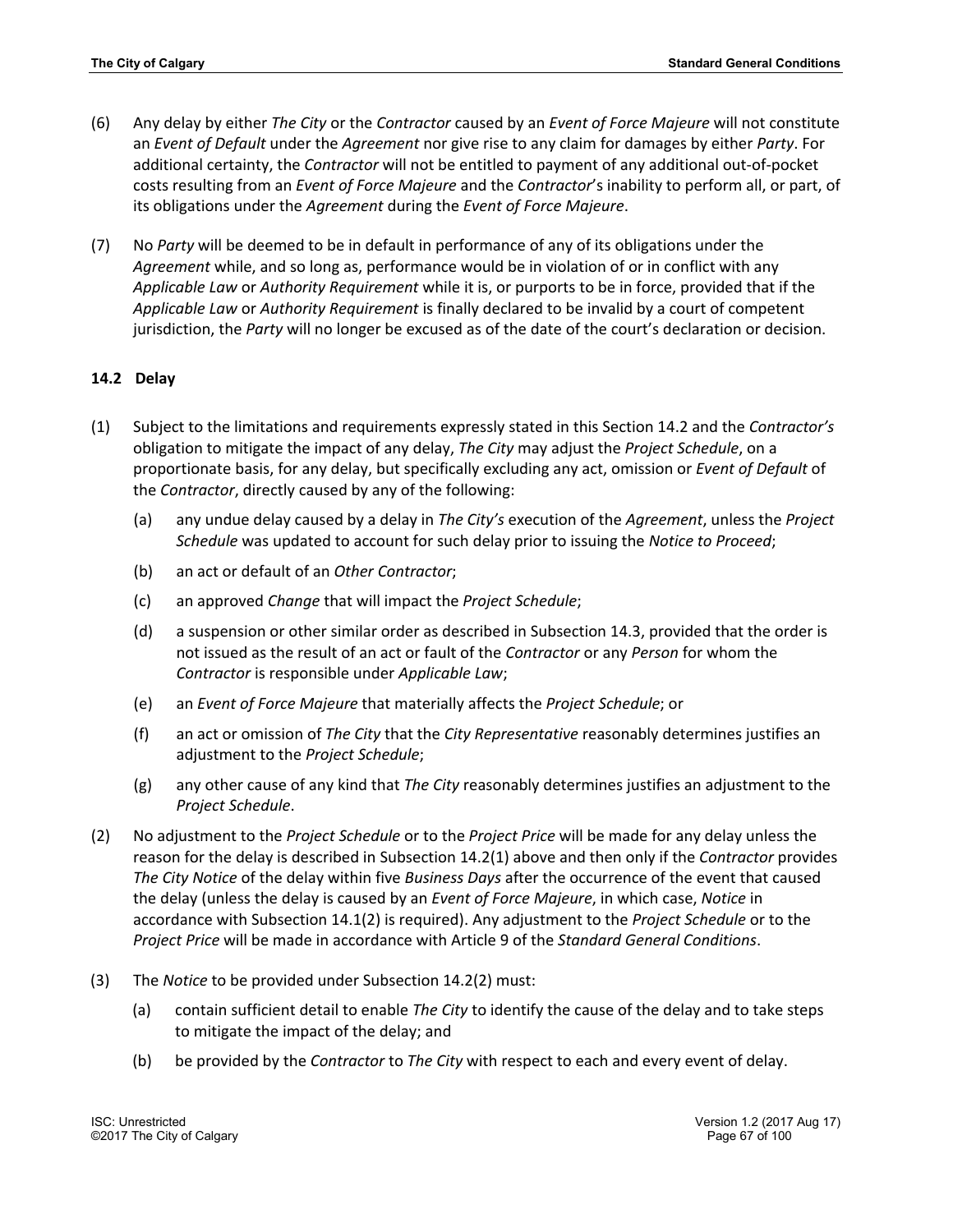(4) Knowledge by *The City* of any delay, or of the impact of any delay, will not constitute a waiver of the requirement to provide *Notice* in accordance with this Section 14.2. The *Contractor's* failure to provide *Notice* in strict compliance with Section 14.2 will be deemed to be prejudicial to *The City* and will preclude the *Contractor* from claiming, or from any entitlement to claim, any adjustment to the *Project Schedule* or to the *Project Price* with respect to the delay or any impact as a result of the delay.

# **14.3 Suspension**

- (1) In addition to any other rights that *The City* may have under the *Agreement* or under *Applicable Law*, *The City* may, in the exercise of its sole discretion, and at any time, require the *Contractor* to suspend the *Work*, or any part of it, by giving *Notice* to the *Contractor* specifying both:
	- (a) the effective date on which the *Work*, or any part of it, is suspended; and
	- (b) a description of the *Work*, or of any part of it, that is being suspended (within this Section 14.3 referred to as "*Suspended Work*").
- (2) On receiving a *Notice* regarding any *Suspended Work*, the *Contractor* must:
	- (a) discontinue the *Suspended Work*;
	- (b) not place any further purchase orders or contracts in relation to the *Suspended Work*;
	- (c) make reasonable efforts, as may be applicable or necessary, to obtain suspension terms satisfactory to *The Cit*y with respect to all purchase orders, supply contracts, subcontracts, and rental agreements related to the *Suspended Work*; and
	- (d) continue to perform all *Work* that is not *Suspended Work*.
- (3) During the period of time of any *Suspended Work*, the *Contractor* will:
	- (a) secure and protect the *Suspended Work* and all *Construction Equipment* and *Materials* to be used or incorporated into the *Suspended Work*; and
	- (b) use its employees and *Construction Equipment* in a manner, and take any steps as may be necessary or desirable, to minimize costs associated with the *Suspended Work*.
- (4) *The City* may authorize the *Contractor* to resume any *Suspended Work* by giving the *Contractor*  reasonable *Notice* specifying the date on which the *Suspended Work* may be resumed. The *Contractor* will resume the *Suspended Work* on the date specified in the *Notice* and to the extent provided in the *Notice*.
- (5) If a *Notice* for *Suspended Work* is issued by *The City*, the *Contractor* may request a *Change Order* in accordance with Section 9.2 adjusting either the *Project Price* or the *Project Schedule*, or both, to account for any additional costs of performing the *Work* as a result of the *Suspended Work*. Any *Change Orders* issued as a result of the *Suspended Work* will be for only the verifiable additional costs incurred by the *Contractor* and will not include costs for damages or loss of profits*. The City* will not be responsible for any damages or loss of profits as a result of *Suspended Work*.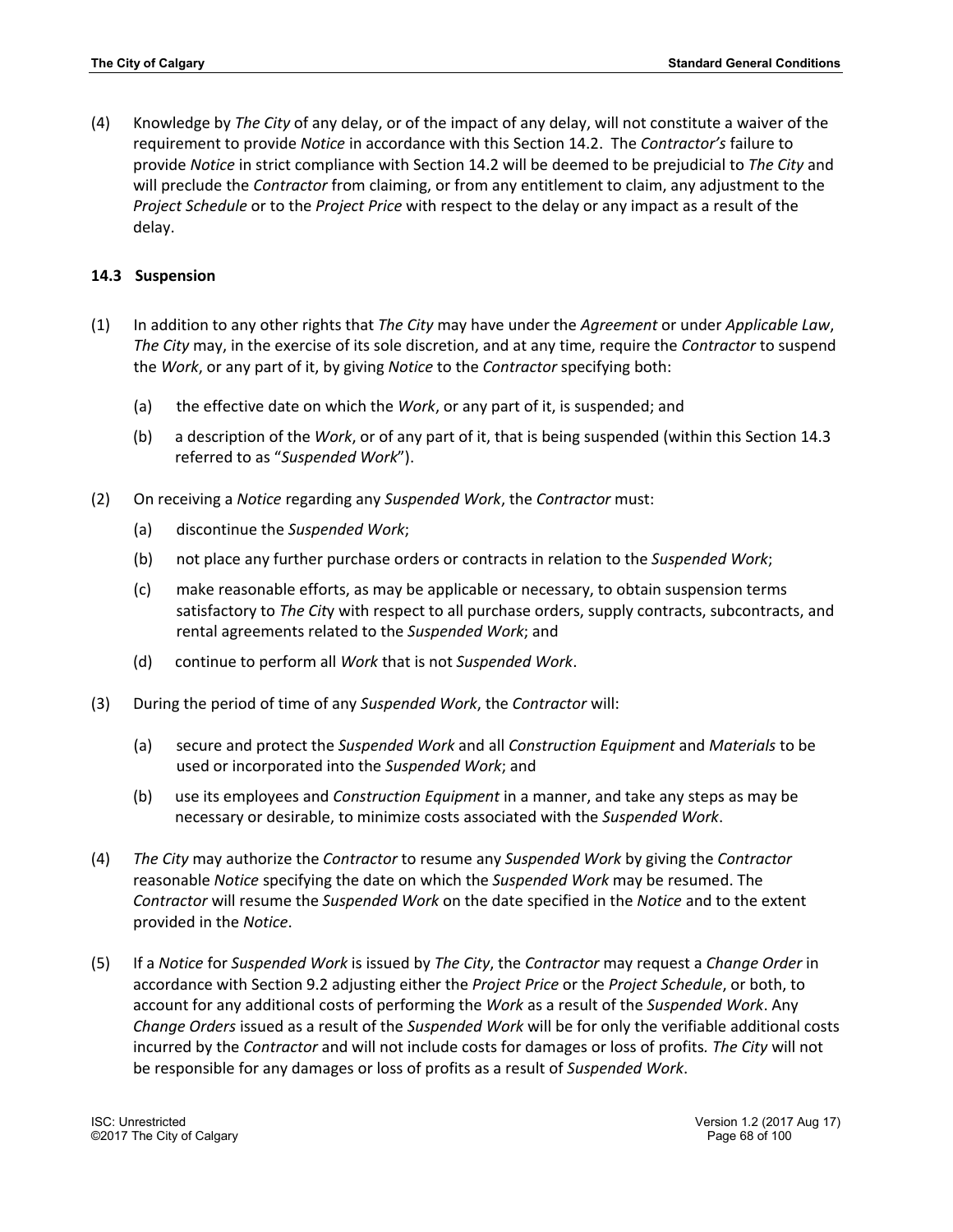## **ARTICLE 15: INDEMNITIES**

### **15.1 Contractor's Indemnity**

(1) The *Contractor* will indemnify and defend *The City* from and against any and all liabilities, losses, costs and expenses of whatever kind or nature, damages, causes of action, legal or administrative proceedings, claims, interest, and legal fees on a solicitor and client basis (collectively referred to within this Article as "*Claims*") arising during the performance of the *Contractor's* obligations under or in connection with the entire *Agreement* to the extent the *Claims* are directly or indirectly caused, occasioned by, or contributed to by reason of any action, omission, error, or fault of the *Contractor*, *Subcontractors, Sub-Subcontractors* or any other party for whom the *Contractor* is responsible.

### **ARTICLE 16: DEFICIENCIES AND WARRANTIES**

### **16.1 Warranty of Work**

- (1) The *Contractor* warrants that all *Work* supplied by the *Contractor* and any *Subcontractors*, either directly or indirectly, will comply in all respects with this *Agreement* and will be free from *Deficiencies*.
- (2) Neither the issuing of a *Construction Completion Certificate*, nor payment following the issuing of the *Construction Completion Certificate*, nor failure to provide *Notice* as described in Subsection 16.1(3), nor anything in the *Agreement*, will relieve the *Contractor* from its obligations to repair or replace *Deficiencies* or *Warranty Items*.
- (3) *The City* will promptly give *Notice* to the *Contractor* of observed *Warranty Items*. The *Notice* will provide a period of time for the *Contractor* to (i) repair or replace the *Warranty Item*, or (ii) provide a plan for such repair or replacement, such plan to include a timeframe for completion of the *Contractor's* repair or replacement of the *Warranty Item*.
- (4) During the *Warranty Period,* the *Contractor* will promptly perform the *Warranty Work*, at the *Contractor's* expense, for all *Warranty Items* for which the *Contractor* has been provided *Notice* in accordance with Subsection 16.1(3) and complete the *Warranty Work* within the timeframe specified in the *Notice*.
- (5) The *Contractor* will be responsible for obtaining warranties in excess of the *Warranty Period* on behalf of *The City*, as may be required by *The City*, from or through *Subcontractor(s)*. The *Contractor* will ensure that each *Subcontractor*, as may be required:
	- (a) issues any extended warranties, or otherwise facilitates the assignment of any extended warranties, to the benefit of *The City*, and
	- (b) delivers any extended warranties to *The City*.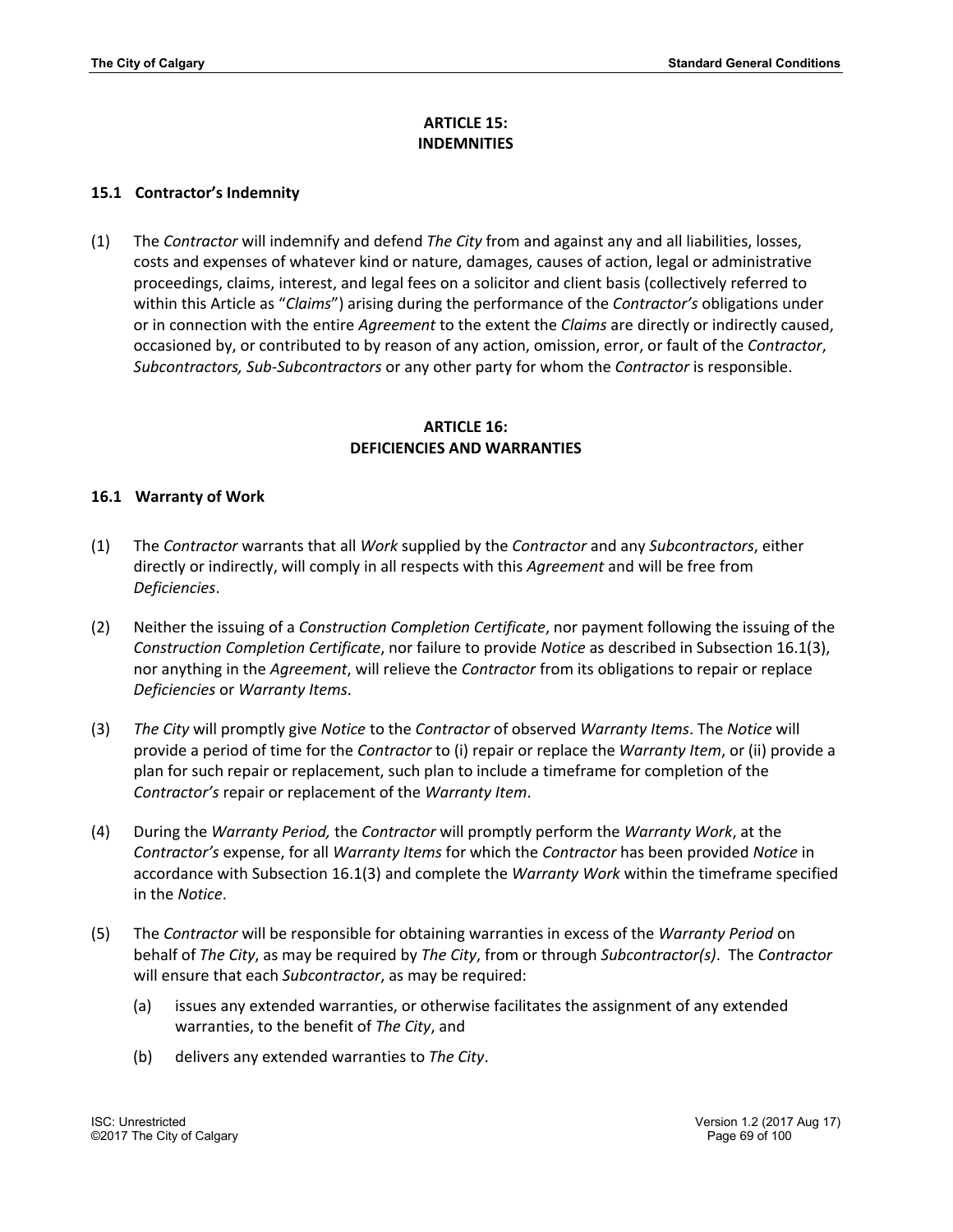- (6) If the manufacturer of any *Material* will not directly provide a warranty for the *Material* to *The City*, or at any time cancels the warranty for the *Material*, then *The City* will be entitled to withhold a sum of money from the amount otherwise due, or accruing due, to the *Contractor* sufficient to replace the affected *Material* for the applicable *Warranty Period* or for any extension of the *Warranty Period*.
- (7) The *Contractor* must ensure that *Warranty Work* of an emergency nature, as reasonably determined by *The City*, is performed immediately upon receipt of *Notice* from *The City*.
- (8) If the *Contractor* fails to repair or replace a *Warranty Item* as required by the *Notice* issued by *The City* in accordance with Subsection 16.1(3), *The City* may proceed to:
	- (a) complete the repair or replacement and then recover the cost of the repair or replacement from the *Contractor* by either, at *The City's* option:
		- i. deducting the amount of the cost of the repair or replacement from any amount due to the *Contractor* by *The City* either under the *Agreement*, or any other contract, or otherwise, or
		- ii. collecting the cost of repairs or replacements from the *Contractor* by any lawful means available to *The City*; or
	- (b) realize on any *Performance Security* held by *The City* under the *Agreement*.
- (9) No form of communication from *The City* other than the *Final Acceptance Certificate* will constitute acceptance or acknowledgement of:
	- (a) any *Work* or other matter in respect of which it is issued;
	- (b) the satisfactory performance, or any partial performance, of the *Contractor*;
	- (c) the accuracy of any claim or demand by the *Contractor*; or
	- (d) additional or varied *Work* ordered by *The City*.

## **ARTICLE 17: DEFAULT AND TERMINATION**

## **17.1 Event of Default and Termination**

- (1) An *Event of Default* means any one or more of the following actions, or course of action, of the *Contractor*:
	- (a) the *Contractor* ceases or appears to have ceased operations, or, in the reasonable opinion of *The City*, is insolvent, or is adjudged bankrupt, or seeks a protection order under any bankruptcy or insolvency legislation, or makes a general assignment for the benefit of its creditors, or a receiver is appointed by a court of competent jurisdiction on account of the *Contractor's* insolvency;
	- (b) the *Contractor* fails to disclose a conflict of interest as required in the preceding procurement process or fails to disclose a conflict of interest in accordance with Section 4.9;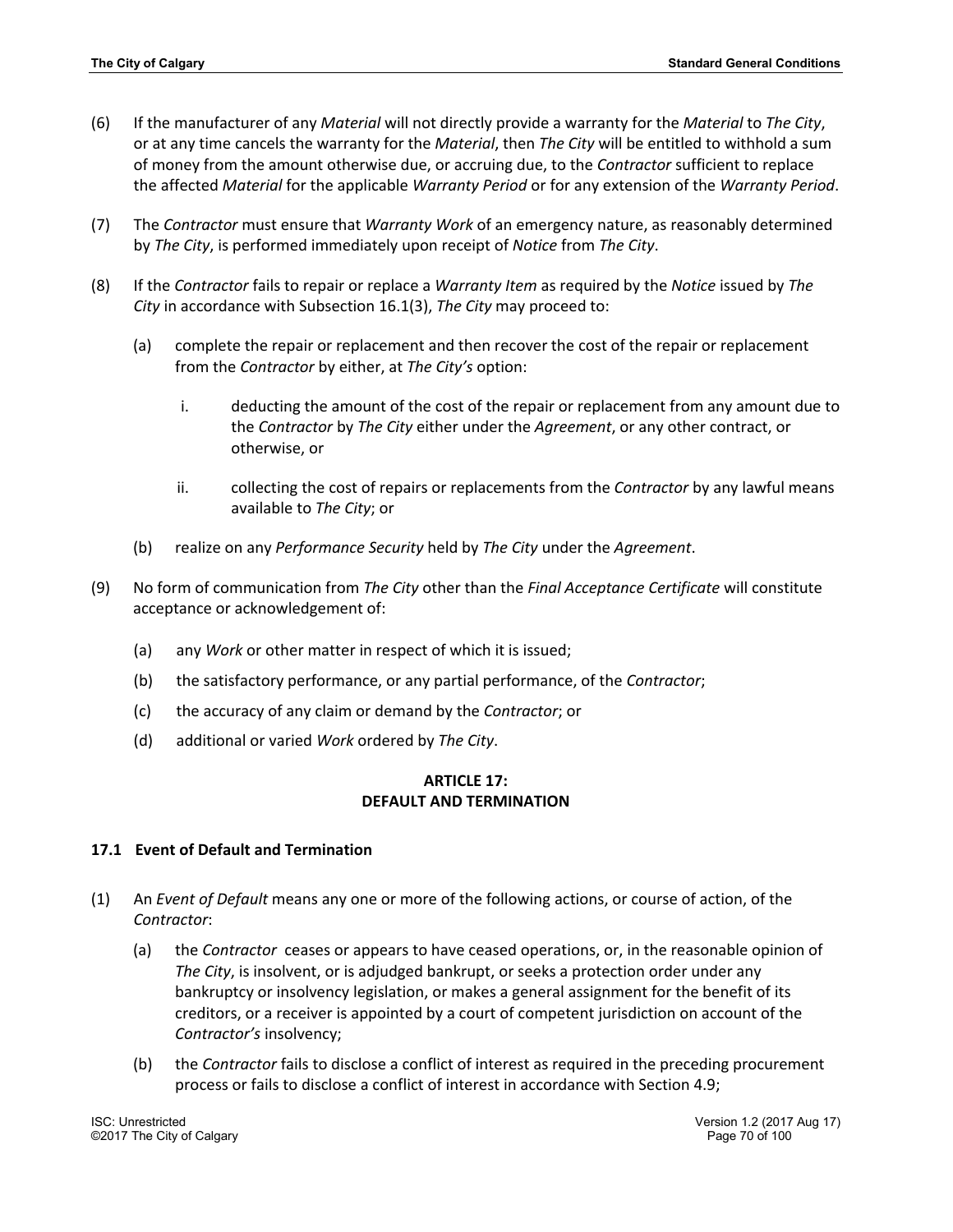- (c) the *Contractor* abandons or suspends the *Work* for a period exceeding 14 continuous *Days* and does not continue any activity with respect to the *Work*;
- (d) the *Contractor* refuses or fails to supply properly skilled workers or a sufficient amount of properly skilled workers, or proper *Materials*;
- (e) the *Contractor* is not progressing continuously with the *Work* or with a part of the *Work* in a manner that ensures completion of the *Work* in accordance with the *Project Schedule*;
- (f) the *Contractor* fails to promptly secure a discharge of a lien or trust claim registered against *The City* under the *Builders' Lien Act*;
- (g) the *Contractor* fails to make prompt payment of any amounts due to any *Subcontractor* or supplier of *Materials* or services;
- (h) the *Contractor*, in the reasonable opinion of *The City*, fails to comply with *Applicable Law*;
- (i) the *Contractor*, in the reasonable opinion of *The City*, fails to comply with the instructions of *The City*;
- (j) the *Contractor* fails to continue to meet or exceed any prequalification requirements*,* if applicable, including not assigning to the *Work* the *Key Personnel* that were represented to be assigned in the *Procurement Documents*;
- (k) the *Contractor* fails to perform the *Work* in a sound and workmanlike manner and in all respects in strict conformity with the Agreement;
- (l) the *Contractor*, prior to or after executing the *Agreement*, makes a material misrepresentation or omission or provides materially inaccurate information to *The City*;
- (m) the *Contractor* conducts itself in an unethical or criminal manner;
- (n) the *Contractor* fails to submit reports, schedules, documents or information to *The City* as required under the *Agreement*;
- (o) the *Contractor*, in the reasonable opinion of *The City*, otherwise materially breaches any material provision of the *Agreement*;
- (p) the *Contractor* undergoes a change in control, as contemplated by the *Business Corporations Act*, which adversely affects the *Contractor's* ability to satisfy some or all of its obligations under the *Agreement*.
- (2) On occurrence of an *Event of Default* described in Subsection 17.1(1)(a), *The City* may, in its sole discretion, choose to terminate the *Agreement* immediately and implement any additional remedies available to it under the *Agreement* and *Applicable Law*.
- (3) On occurrence of an *Event of Default* described in Subsection 17.1(1)(b) to 17.1(1)(p) inclusive, *The City* may issue a *Notice of Default* to the *Contractor* and will provide the surety company with a copy of the *Notice of Default*. If the *Contractor* fails to cure the *Event of Default* within seven *Business Days* from the date that the *Notice of Default* is issued, *The City* may issue a *Continuing Notice of Default*.
- (4) Notwithstanding Subsection 17.1(3), if the *Event of Default* cannot, by reasonable commercial efforts, be cured within seven *Business Days*, the *Contractor* may, within the seven *Business Days*, propose a commercially reasonable course of action for curing the *Event of Default*. If *The City* approves the *Contractor's* proposal, the *Contractor* must diligently pursue the approved course of

©2017 The City of Calgary Page 71 of 100

ISC: Unrestricted Version 1.2 (2017 Aug 17)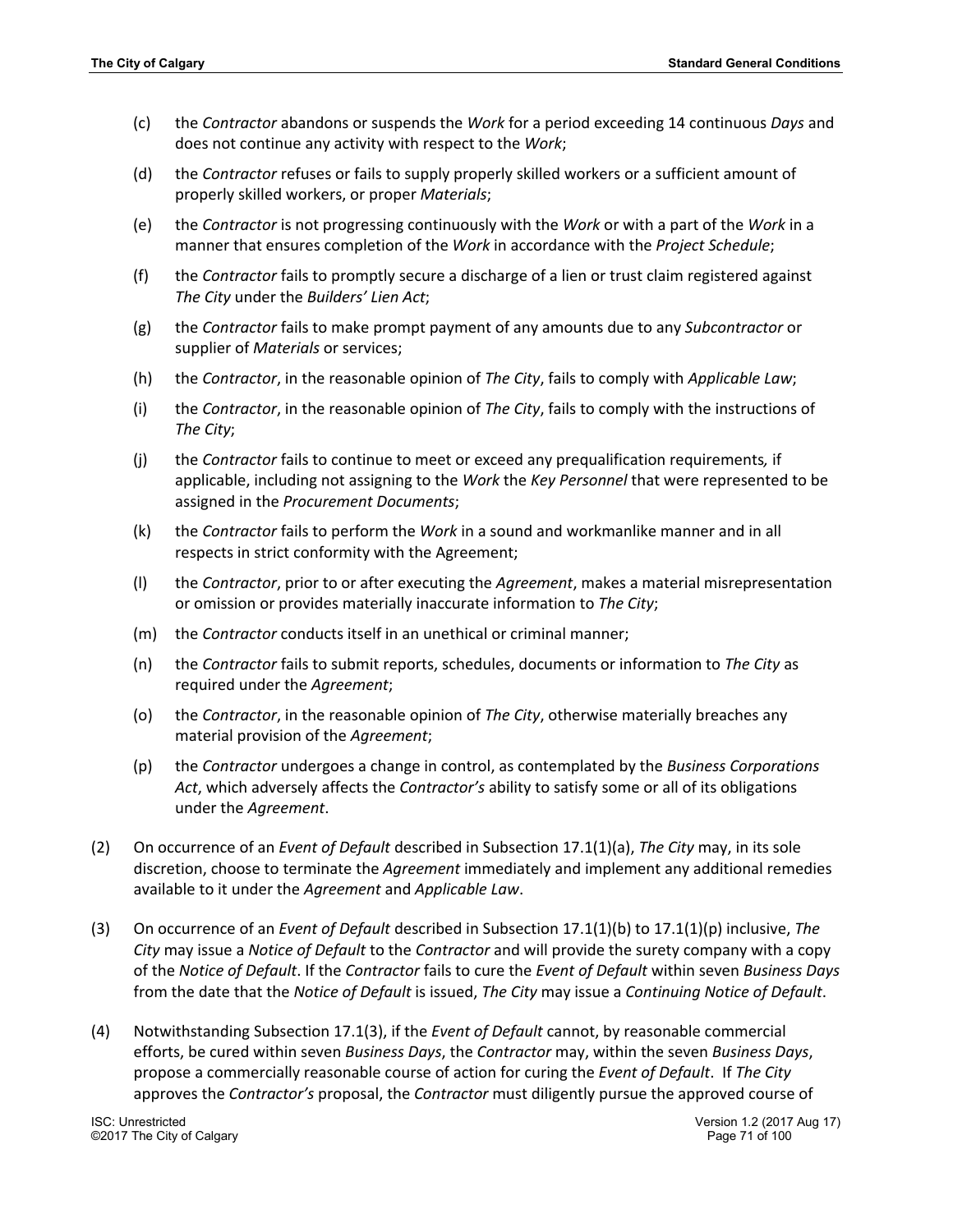action until the *Event of Default* is cured. If the *Event of Default* is not cured in accordance with the approved course of action and within the time period specified in it, *The City* will issue a *Continuing Notice of Default.*

- (5) If the Contractor fails to cure the *Event of Default* as allowed under Subsection 17.2(3) or 17.2(4) and *The City* has issued a *Continuing Notice of Default*, The *City* will provide the surety company with a copy of the *Continuing Notice of Default*. In its sole discretion, after issuing the *Continuing Notice of Default*, *The City* may take any one or more of the following actions:
	- (a) withhold or retain the whole or part of any *Construction Period Payment* or other payment as described in Section 17.2;
	- (b) implement any additional remedies available to it, including taking the whole of the *Work*, or any part of the *Work*, out of the control of the *Contractor* as described in Section 17.3; or
	- (c) terminate the *Agreement* and implement any additional remedies available to it.
- (6) The duties and obligations imposed on the *Contractor* by the *Agreement* and the rights and remedies available to *The City* under the *Agreement* will be in addition to and not a limitation of any rights, remedies, duties, and obligations otherwise imposed on the *Contractor* or available to *The City* under *Applicable Law*.
- (7) Promptly, and not later than 14 *Days* after the date on which *The City* has provided a copy of the *Continuing Notice of Default* to the surety company, the surety company will advise *The City* of its intentions relating to performance of the *Work* under the *Agreement*.

## **17.2 Withholding of Payment**

- (1) In addition to any other rights and remedies available to *The City* under the *Agreement*, *The City* may withhold or retain the whole or any part of any *Construction Period Payment* or other payment to the *Contractor* if an *Event of Default* occurs.
- (2) *The City* may apply the amount of any *Construction Period Payment* or any other payment withheld or retained under Subsection 17.2(1) to:
	- (a) pay any person to whom the *Contractor* is indebted in relation to performance of the *Work*;
	- (b) secure the discharge of a lien or trust claim served on *The City* under the *Builders' Lien Act*; or
	- (c) compensate, or reimburse *The City* for amounts paid or costs incurred by *The City* in connection with the *Event of Default*.
- (3) If the *Contractor* remedies the *Event of Default*, the amount of money remaining from the amount withheld under Subsection 17.2(1) less the amount of money paid out under Subsection 17.2(2) will be released to the *Contractor*.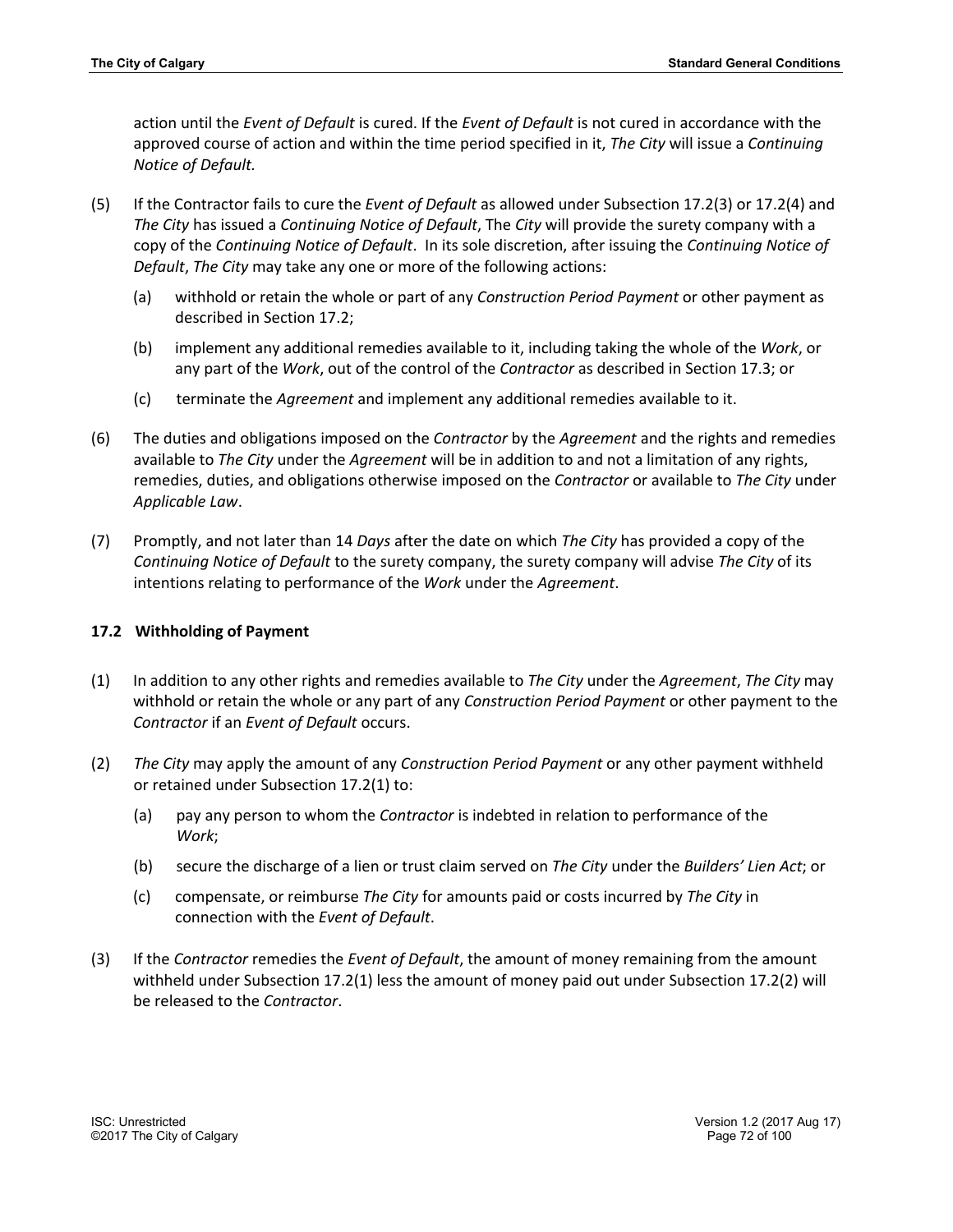#### **17.3 Taking the Work out of the Contractor's Control**

- (1) If *The City* has issued a *Continuing Notice of Default* to the *Contractor*, *The City* may, without any additional process or action under *Applicable Law*, on giving *Notice* to the *Contractor*, take the whole of the *Work*, or any part or parts of the *Work*, out of the control of the *Contractor* and provide *Notice* to the surety company of one of the following:
	- (a) that notwithstanding the surety company's rights under the *Performance Security* for the *Agreement*, *The City* is terminating the *Agreement* and taking over the whole of the *Work*; or
	- (b) that *The City* is taking over a portion of the *Work* and the *Performance Security* continues to apply to the remainder of the *Work*.
- (2) If the *Event of Default* is an emergency as described in Subsection 5.5(1), *The City* may take the whole of the *Work* or any part or parts of the *Work* out of the control of the *Contractor* and provide *Notice* to the surety company that notwithstanding that *The City* must take immediate action to take over the *Work* or any part or parts of it because the *Event of Default* is an emergency that impacts the health and safety of the public, *The City* will not forfeit the *Performance Security*.
- (3) On receipt of a *Notice* from *The City* that *The City* is taking control of the whole of the *Work*, or any part or parts of the *Work*, the *Contractor* must immediately discontinue the *Work*, or any part or parts of it, as specified in the *Notice*.
- (4) The taking of the *Work*, or any part or parts of it, out of the control of the *Contractor* in accordance with Subsection 17.3(1) or 17.3(2) will not relieve or discharge the *Contractor* from any obligation under the *Agreement* or imposed on the *Contractor*, except the obligation to complete the performance of that part of the *Work* that was taken out of the *Contractor's* control.
- (5) If the *Work*, or any part or parts of it, is taken out of the *Contractor's* control in accordance with Subsection 17.3(1) or 17.3(2), all *Material* and *Construction Equipment* and the interest of the *Contractor* in all licenses, powers, privileges acquired, used, or provided by the *Contractor* under the *Agreement* for the *Work*, or any part or parts of it, that is taken under the control of *The City* will be assigned by the *Contractor* to *The City* without compensation to the *Contractor*.
- (6) *The City* will have the right, subject to Section 17.4, to complete, by contract or with the *City's Own Forces*, the *Work* taken out of the *Contractor's* control, and the *Contractor* agrees that *The City* will have the right to take possession of and use any of the *Material* and property of every kind provided by the *Contractor* for the purpose of the *Work*, and, acting reasonably in the circumstances, to procure other *Material* and *Construction Equipment* for the completion of the *Work*. The City will not be required to obtain the lowest price to complete the *Work* taken out of the *Contracto*r's control.
- (7) When *The City* determines that any *Construction Equipment* or any interest of the *Contractor* referred to in Subsection 17.3(5) is no longer required for the purposes of the *Work*, or that it is not in the best interest of *The City* to retain that *Construction Equipment* or interest, it will be returned to the *Contractor*.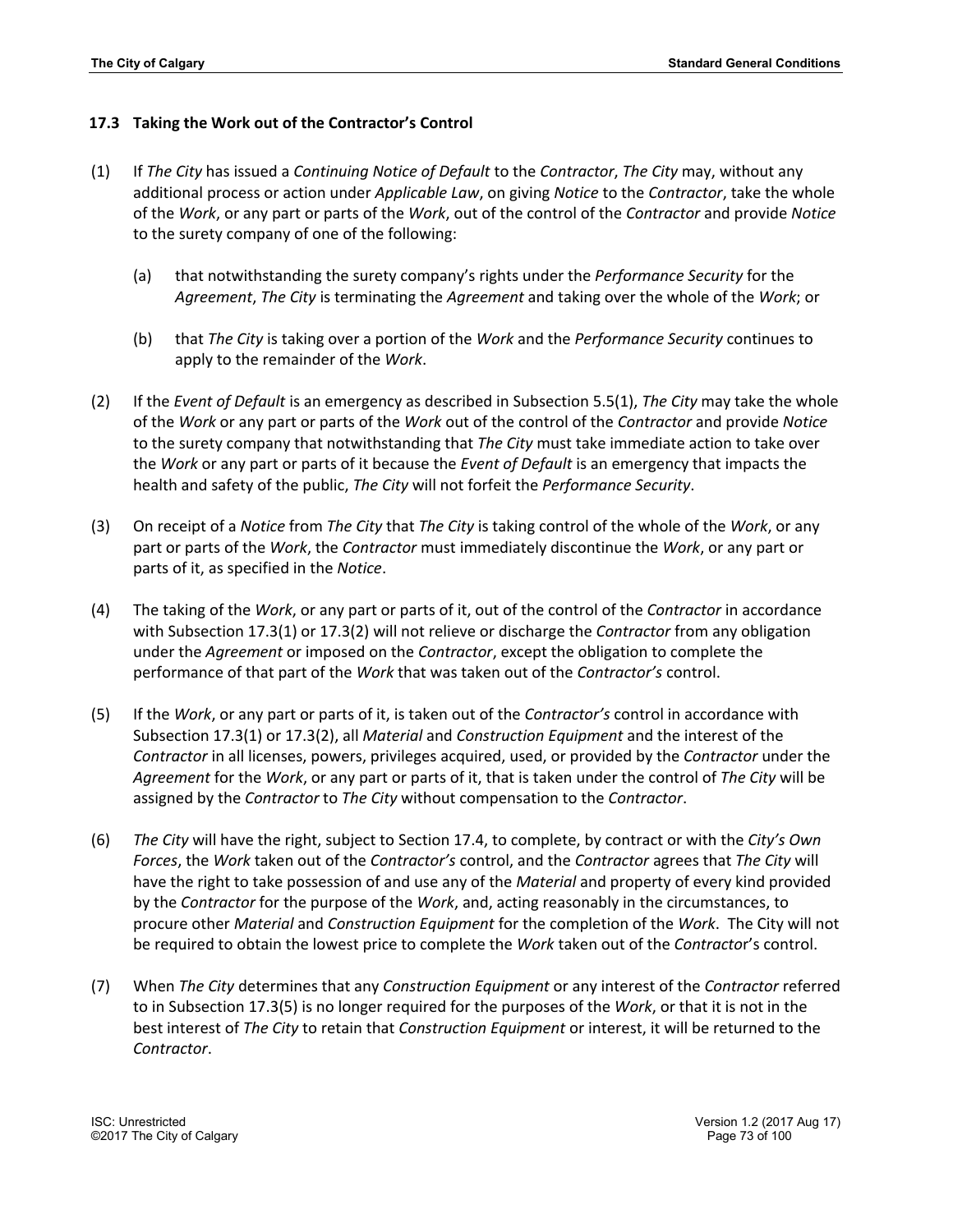- (8) If the cost to *The City* of completing the *Work*, or any part of it, is less than the amount to which the *Contractor* would have been entitled under the *Agreement* for completing the *Work*, the Contractor will have no claim against *The City* for any amount in excess of the cost for completing the *Work*. If the cost of the *Work* performed by *The City* is more than the amount to which the *Contractor* would have been entitled under the *Agreement* for the same *Work*, the *Contractor* will pay to *The City* the additional cost incurred by *The City* for performing the *Work*.
- (9) When any part of the *Work* is being carried out by *The City*, by contract or by the *City's Own Forces*, the *Contractor* will continue to perform the remainder of the *Work* in accordance with the *Agreement*, and in a manner that does not, in any way, hinder or interfere with the *Persons* performing the part of the *Work* being carried out by *The City*.

# **17.4 Additional Termination Rights of The City**

- (1) Subject to Section 17.6, *The City* may, at any time, terminate the *Agreement* for *The City's* convenience and without cause, by providing the *Contractor* 30 *Days' Notice*.
- (2) Without limiting *The City's* rights under Subsection 17.4(1), *The City* may terminate the *Agreement*, by *Notice*, for any one or more of the following reasons:
	- (a) *The City* is prevented from proceeding under the *Agreement* by the act of a *Governmental Authority* or by an *Authority Requirement*;
	- (b) *The City* cancels the *Project*, on 30 *Days' Notice* to the *Contractor*;
	- (c) the *Project* is rendered impracticable by an *Event of Force Majeure*.

### **17.5 Contractor's Obligations on Termination**

- (1) On receipt of *Notice* from *The City* terminating the *Agreement* in accordance with this Article 17, the *Contractor* will do all of the following:
	- (a) cease performance of the *Work* as directed by *The City* in the *Notice*;
	- (b) take any actions necessary, or that *The City* may direct, for the protection and preservation of the *Work*;
	- (c) except for *Work* directed to be performed prior to the effective date of the termination stated in the *Notice*, terminate all existing subcontracts and purchase orders and not enter into any further subcontracts or purchase orders;
	- (d) provide to *The City* any completed or partially completed *Work*;
	- (e) execute such documentation and provide information as may be required by *The City* to give effect to the termination of the *Agreement*;
	- (f) comply with all instructions provided by *The City*, including instructions for facilitating the transfer of its obligations to another *Person*; and
	- (g) provide a report to *The City* detailing: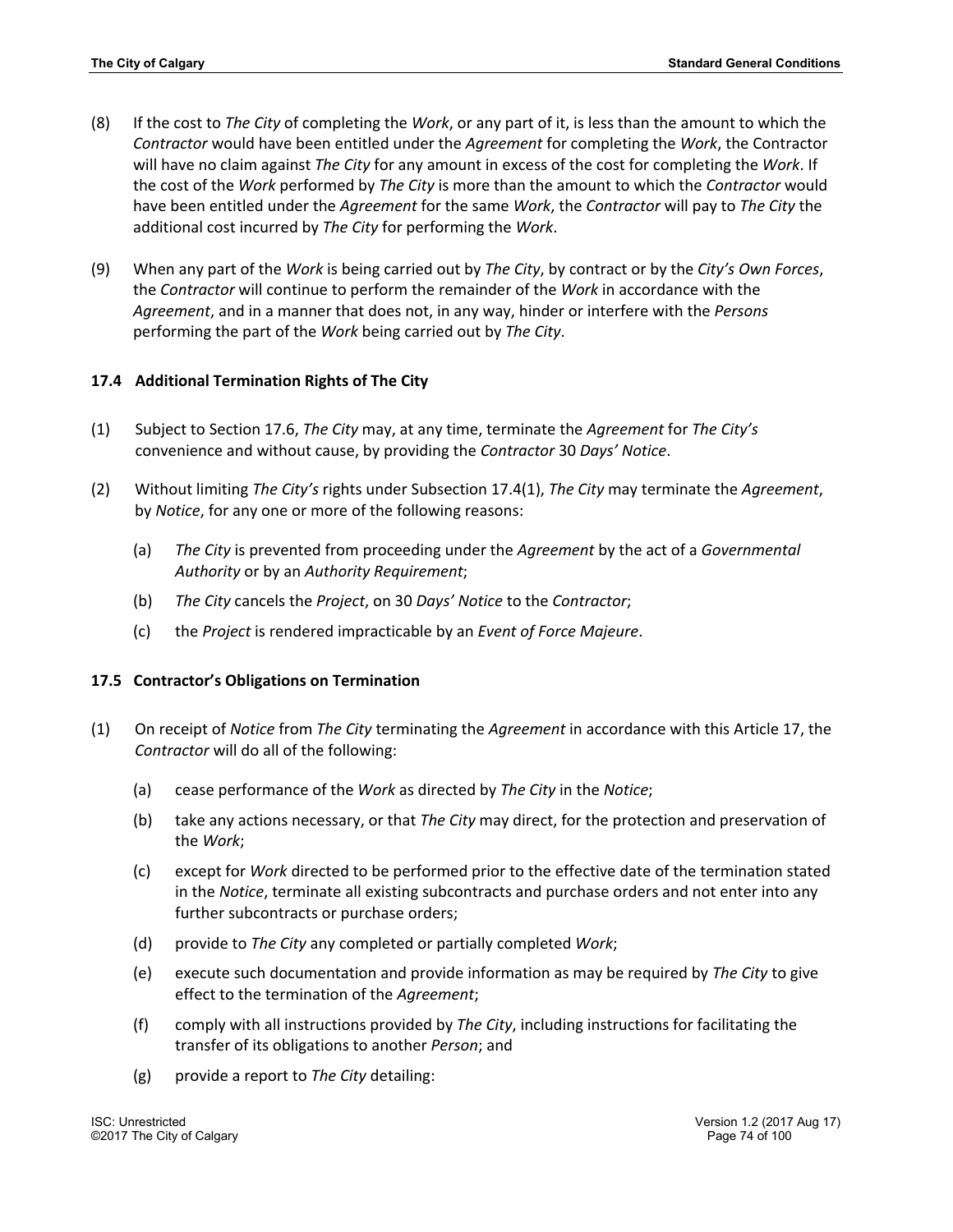- i. the current state of the *Work* at the effective date of termination as stated in the *Notice*; and
- ii. any other information requested by *The City* relating to the performance of the *Work* and to the *Agreement*.

#### **17.6 Payments to Contractor on Termination**

- (1) Subject to Subsection 17.6(2), if the *Agreement* is terminated by *The City* under Section 17.4 or by the *Contractor* under Subsection 17.7(1), *The City*, without limiting any other rights or remedies it has under the *Agreement* including its right of set-off under Subsection 10.2(9), will pay to the *Contractor*, without duplication, the following:
	- (a) for all *Work* performed in accordance with the *Agreement* up to the date of termination that has not been previously paid to the *Contractor* based on the *Project Price*; and
	- (b) for the actual, verifiable costs incurred by the *Contractor* in connection with the demobilization of its *Construction Equipment*, the *Site Office*, all personnel and temporary construction works; and
	- (c) for any reasonable amount which the *Contractor* has paid or is legally liable to pay to an armslength *Subcontractor* concerning the *Work* under the *Agreement*, where the liability for early termination of the subcontract was properly and reasonably incurred at a time when the *Contractor* reasonably expected to execute the remainder of the *Work* under the *Agreement* in its entirety, as long as the *Contractor* gave timely notice of the termination of the subcontract to the *Subcontractor* and took all reasonable steps to minimize such costs; and
	- (d) for any *Overhead Costs* and in respect of profit as may be provided for in the *Agreement*, applicable to the actual and verifiable costs incurred by the *Contractor* under this Subsection 17.6(1).
- (2) Prior to *The City* issuing any payment to the *Contractor* under Subsection 17.6(1), the *Contractor* must submit to *The City* a *Construction Period Invoice* and provide *The City* with acceptable invoices, information and other documentation to verify the *Construction Period Invoice*, including copies of any relevant *Subcontractor* documentation.
- (3) The amount of any compensation payable by *The City* to the *Contractor* under Subsection 17.6(1) will be reduced by any amount which the *Contractor* recovers under an insurance policy applicable to the termination or which the *Contractor* would have recovered if the *Contractor* complied with the requirements of the *Agreement* in respect of insurance or with the terms of any applicable policy of insurance.
- (4) The *Contractor* is not entitled to any other payment from *The City* arising out of or in connection with *The City's* termination of the *Agreement* under Subsection 17.6(1). Any compensation paid to the *Contractor* under this Section 17.6 will be in full and final settlement of any claims, demands, or proceedings of the *Contractor* and the *Contractor* will: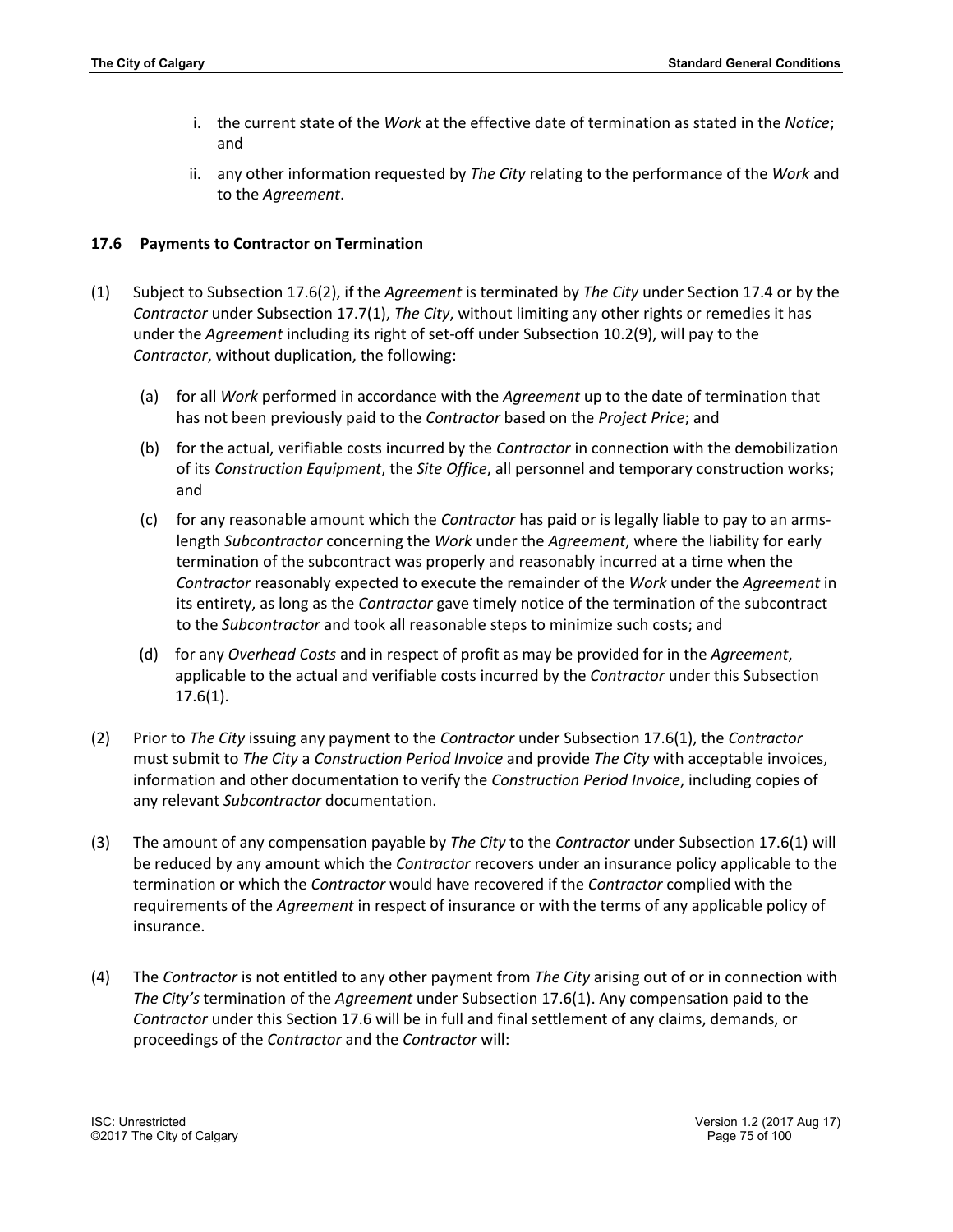- (a) release *The City* from all liability in relation to any breaches or other events leading to the termination of the *Agreement*, including the circumstances leading to any such breach or termination; and
- (b) be precluded from exercising all other rights and remedies in respect of any breach or termination whether in contract, tort, restitution, statute, at common law, or otherwise.

### **17.7 Contractor's Rights of Termination or to Stop Work**

- (1) The *Contractor* may suspend performance of the *Work* or terminate the *Agreement* three *Business Days* after *Notice* of the *Contractor's* intention has been received by *The City*, only if *Work* on the *Project Site* is stopped by an order of a *Government Authority*, or by an *Authority Requirement*, and such order or exercise of the *Government Authority or* by the *Authority Requirement* is not related to an act or omission of the *Contractor*.
- (2) Subject to any requirements of the *Builders' Lien Act*, if the *Agreement* is terminated under Subsection 17.7(1), *The City* will pay to the *Contractor* all amounts as described in Section 17.6.
- (3) The *Contractor* may suspend performance of the *Work* three *Business Days* after *Notice* of the *Contractor's* intention has been received by *The City* if *The City* fails to make a *Construction Period Payment* within 60 *Days* following the date a *Construction Period Payment Certificate* is issued by *The City.* If *The City* fails to make a *Construction Period Payment* within 120 *Days* following the date a *Construction Period Payment Certificate* is issued, the *Contractor* may terminate the *Agreement*.
- (4) Notwithstanding Subsection 17.7(3), *The City* will not be obliged to make any *Construction Period Payment* or other payment earlier than would be required under the *Agreement*. The retention of any amount of money due to the *Contractor* by *The City* will not create a right for the *Contractor* to suspend *Work* or terminate the *Agreement* if the amount:
	- (a) is required to be withheld under the *Builders' Lien Act*;
	- (b) may be otherwise withheld under the *Agreement*;
	- (c) relates to an amount of money or a claim that is in dispute; or
	- (d) may be otherwise withheld under *Applicable Law*.

### **17.8 Claiming of Damages by Other Contractors**

(1) If the *Contractor* suffers loss or damage by an act or omission of any *Other Contractor* on the *Project Site*, the *Contractor* must make its claim in writing against the *Other Contractor* and at the same time advise *The City* in writing of the claim and provide to *The City* a copy of the claim made against the *Other Contractor*. The *Contractor* must advise *The City* in writing within two *Business Days* after the occurrence of the event that caused the loss or damage to the *Contractor*.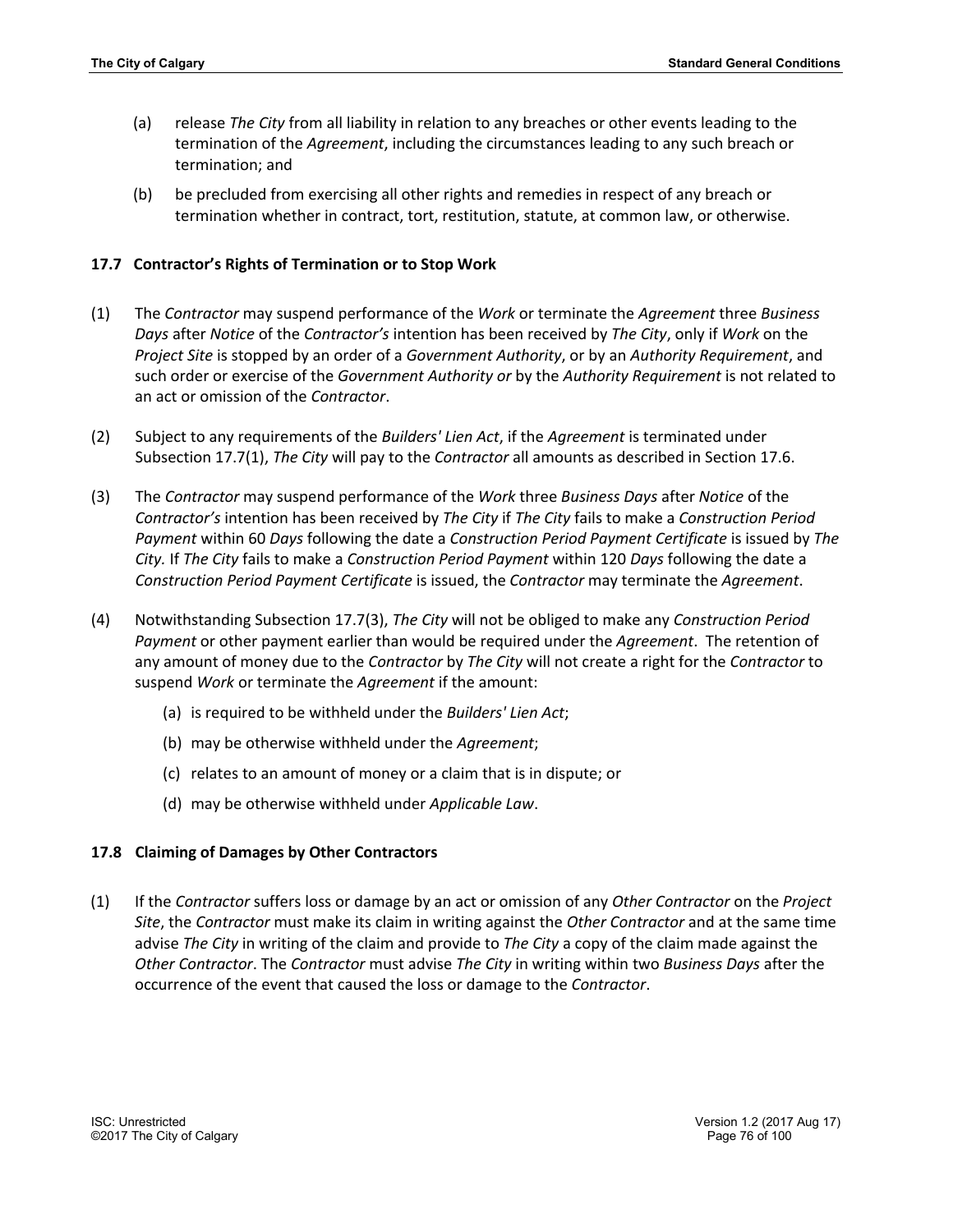# **ARTICLE 18: ANNOUNCEMENTS, CONFIDENTIALITY AND FOIP**

## **18.1 Confidentiality, Promotion Restrictions and Photographs**

- (1) Any publicity or publications related to the *Agreement* will be carried out at the sole discretion of *The City*. *The City* may, in its sole discretion, acknowledge the *Work* provided by the *Contractor* in any such publicity or publication. The *Contractor* will not make use of its association with *The City* without the prior written consent of *The City*. Without limiting the general application of this paragraph, the *Contractor* will not at any time, directly or indirectly, communicate with the media in relation to the *Agreement* without the prior express written consent of *The City*.
- (2) Photographs taken of the *Project Site* by the *Contractor* during the performance of the *Agreement* are the property of *The City* and any publication of the photographs will be at the sole discretion of *The City*.

# **18.2 City Confidential Information**

- (1) During and following the *Term*, the *Contractor* will:
	- (a) keep all *City Confidential Information* confidential and secure;
	- (b) limit the disclosure of *City Confidential Information* to only those of its directors, officers, employees, agents, partners, affiliates, volunteers, or *Subcontractor*s that have a need to know the *City Confidential Information* for the purpose of doing or providing the *Work* and who have executed a non-disclosure agreement or otherwise been advised by the *Contractor* of their obligations;
	- (c) not, directly or indirectly, disclose, destroy, exploit or use any *City Confidential Information* (except for the purpose of doing or providing the *Work*, or except if required by order of a court or tribunal), without first obtaining:
		- (i) the written consent of *The City*; and
		- (ii) in respect of any *City Confidential Information* about any third party, the written consent of such third party;
	- (d) provide *City Confidential Information* to *The City* on demand; and
	- (e) return all *City Confidential Information* to *The City* before the end of the *Term*, and not retain any copies.

# **18.3 Restrictions on Copying**

(1) The *Contractor* will not copy any *City Confidential Information*, in whole or in part, unless copying is essential for doing or providing the *Work*. On each copy made by the *Contractor*, the *Contractor* will reproduce any notices that appear on the original.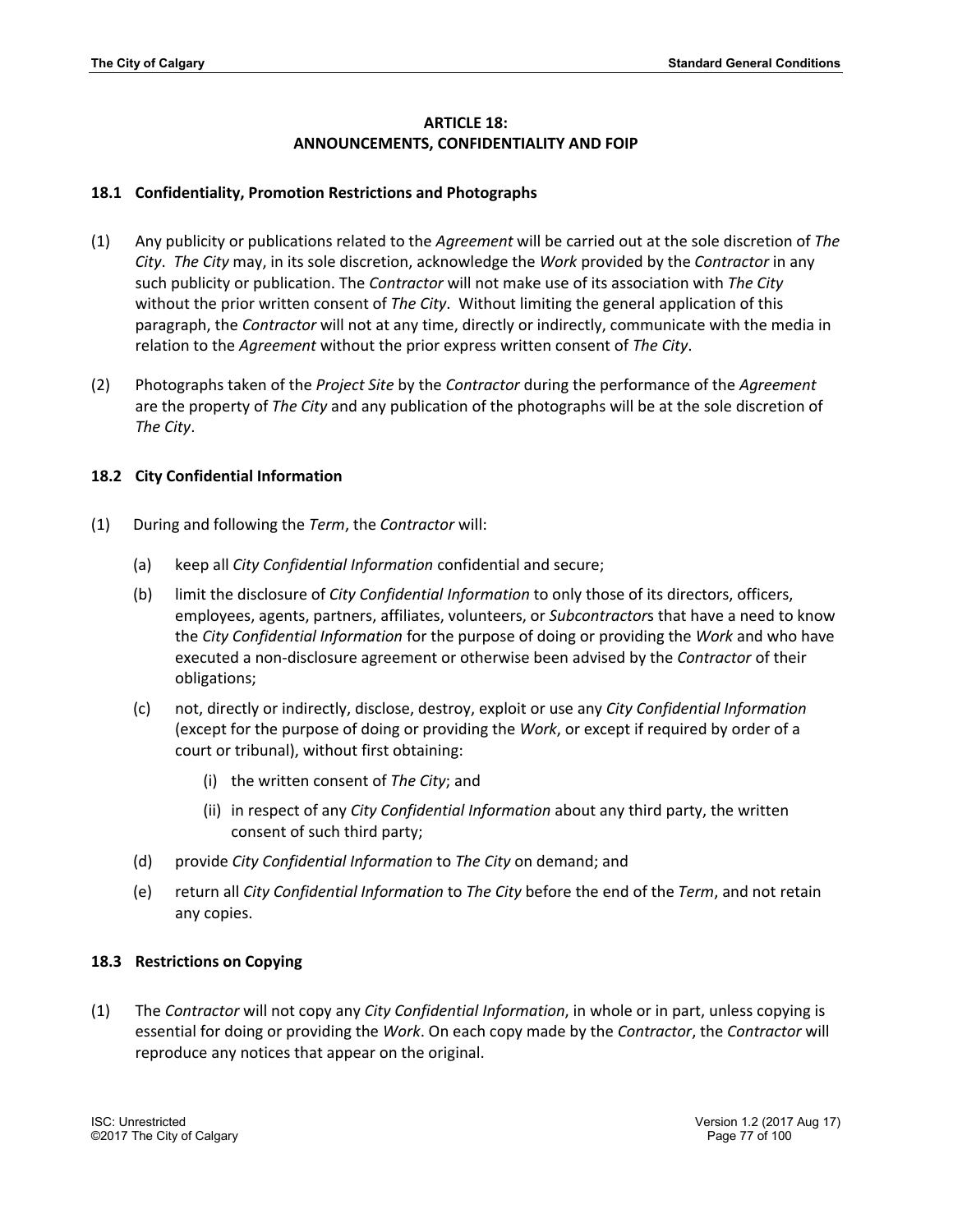#### **18.4 Injunctive and Other Relief**

(1) The *Contractor* acknowledges that breach of any provisions of this Article 18 may cause irreparable harm to *The City* or to any third party to whom *The City* owes a duty of confidence, and that the injury to *The City* or to any third party may be difficult to calculate and inadequately compensable in damages. The *Contractor* agrees that *The City* is entitled to obtain injunctive relief (without proving any damage sustained by it or by any third party) or seek any other remedy against any actual or potential breach of the provisions of this Article 18.

#### **18.5 Notice and Protective Order**

- (1) If the *Contractor* or any of its of its directors, officers, employees, agents, partners, affiliates, volunteers, or *Subcontractor*s become legally compelled to disclose any *City Confidential Information*, the *Contractor* will provide *The City* with prompt *Notice* to that effect in order to allow *The City* to seek one or more protective orders or other appropriate remedies to prevent or limit such disclosure, and it will cooperate with *The City* and its legal counsel to the fullest extent. Obtaining a protective order or other remedy for *The City* will be at *The City's* sole cost and expense.
- (2) If protective orders or other remedies are not obtained by *The City* under Subsection 18.5(1), the *Contractor* will disclose only that portion of *City Confidential Information* that the *Contractor* is legally compelled to disclose only to such *Person* or *Persons* to whom the *Contractor* is legally compelled to disclose. The *Contractor* will provide *Notice* to each such recipient (in cooperation with legal counsel for *The City*) that such *City Confidential Information* is confidential and subject to nondisclosure on terms and conditions equal to those contained in the *Agreement* and, if possible, will obtain each recipient's written agreement to receive and use such *City Confidential Information* subject to those terms and conditions.

#### **18.6 FOIP Records and Compliance**

- (1) The *Contractor* and *The City* acknowledge and agree that *FOIP* applies to and governs all *Records* and may require the disclosure of *Records* to third parties, and that the *Contractor* will:
	- (a) keep *Records* secure;
	- (b) provide *Records* to *The City* within seven *Days* of being directed to do so by *The City* for any reason;
	- (c) not access any *Personal Information* unless *The City* determines, in its sole discretion, that access is permitted under *FOIP* and is necessary in order to do or provide the *Work*;
	- (d) not directly or indirectly use, collect, disclose, or destroy any *Personal Information* for any purposes that are not authorized by *The City*;
	- (e) ensure the security and integrity of *Personal Information* and keep it in a physically secure and separate location safe from loss, alteration, destruction, or intermingling with other *Records* and databases, and to implement, use, and maintain the most appropriate tools, measures, and procedures to do so;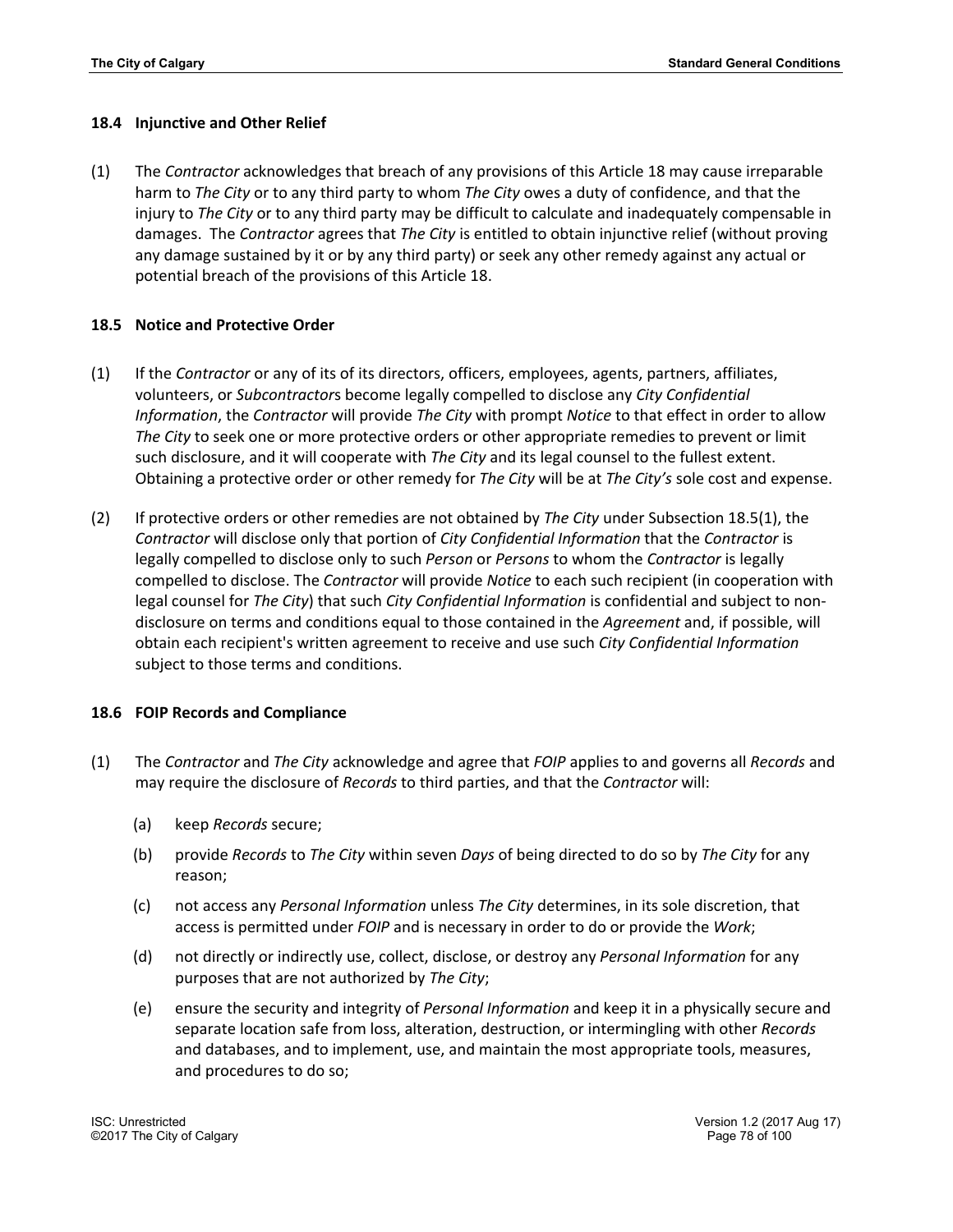- (f) restrict access to *Personal Information* to those of its directors, officers, employees, agents, partners, affiliates, volunteers, or *Subcontractor*s who have a need to know it for the purpose of doing or providing the *Work* and who have been specifically authorized by *The City Representative* to have such access for the purpose of doing or providing the *Work*; and
- (g) implement other specific security measures that in the reasonable opinion of *The City* would improve the adequacy and effectiveness of the *Contractor*'s measures to ensure the security and integrity of *Personal Information* and *Records* generally.
- (2) Any confidential information supplied to *The City* by the *Contractor* may be disclosed by *The City* if *The City* is obligated to do so under *FOIP*, by an order of a court or tribunal, or in connection with a legal proceeding. The provisions of this Subsection 18.6(2) will prevail over any inconsistent provisions in the *Agreement*.

## **ARTICLE 19: INTELLECTUAL PROPERTY**

### **19.1 City Intellectual Property**

(1) The *Contractor* agrees that all *Intellectual Property* and every other right, title and interest in and to all concepts, techniques, ideas, information and materials, however recorded, (including images and data) provided by *The City* to the *Contractor* will remain the sole property of *The City* at all times.

#### **19.2 License for Use**

(1) *The City* grants, and the *Contractor* accepts, a non-exclusive, non-assignable, limited license to *Intellectual Property* owned, licensed or otherwise controlled, or in the possession of *The City* to permit the *Contractor* to use the *Intellectual Property* provided by *The City* to the *Contractor* only as necessary to allow the *Contractor* to satisfy its obligations under the *Agreement*. The benefit of the license granted under the *Agreement* is limited solely to the *Contractor*. Upon termination or completion of the *Agreement*, the *Contractor* will promptly return the *Intellectual Property* to *The City* and will have no further right to use the *Intellectual Property*.

### **19.3 No Use of City Insignia**

(1) The *Contractor* may only use any insignia or logo of *The City* if use of the insignia or logo is required to perform the *Work* as described in the *Agreement* and only if the *Contractor* has received the prior written consent of *The City* to do so.

#### **19.4 Ownership of Intellectual Property**

(1) *The City* will be the sole owner of any *New Intellectual Property*. The *Contractor* irrevocably assigns in favour of *The City* and *The City* accepts every right, title, and interest in and to all *New Intellectual Property*, immediately following its creation, for all time. The *Contractor* also irrevocably waives in favour of *The City* all rights of integrity and other moral rights to all *New Intellectual Property*, immediately following its creation, for all time. To the extent that any of the *Work* includes, in whole

©2017 The City of Calgary Page 79 of 100

ISC: Unrestricted Version 1.2 (2017 Aug 17)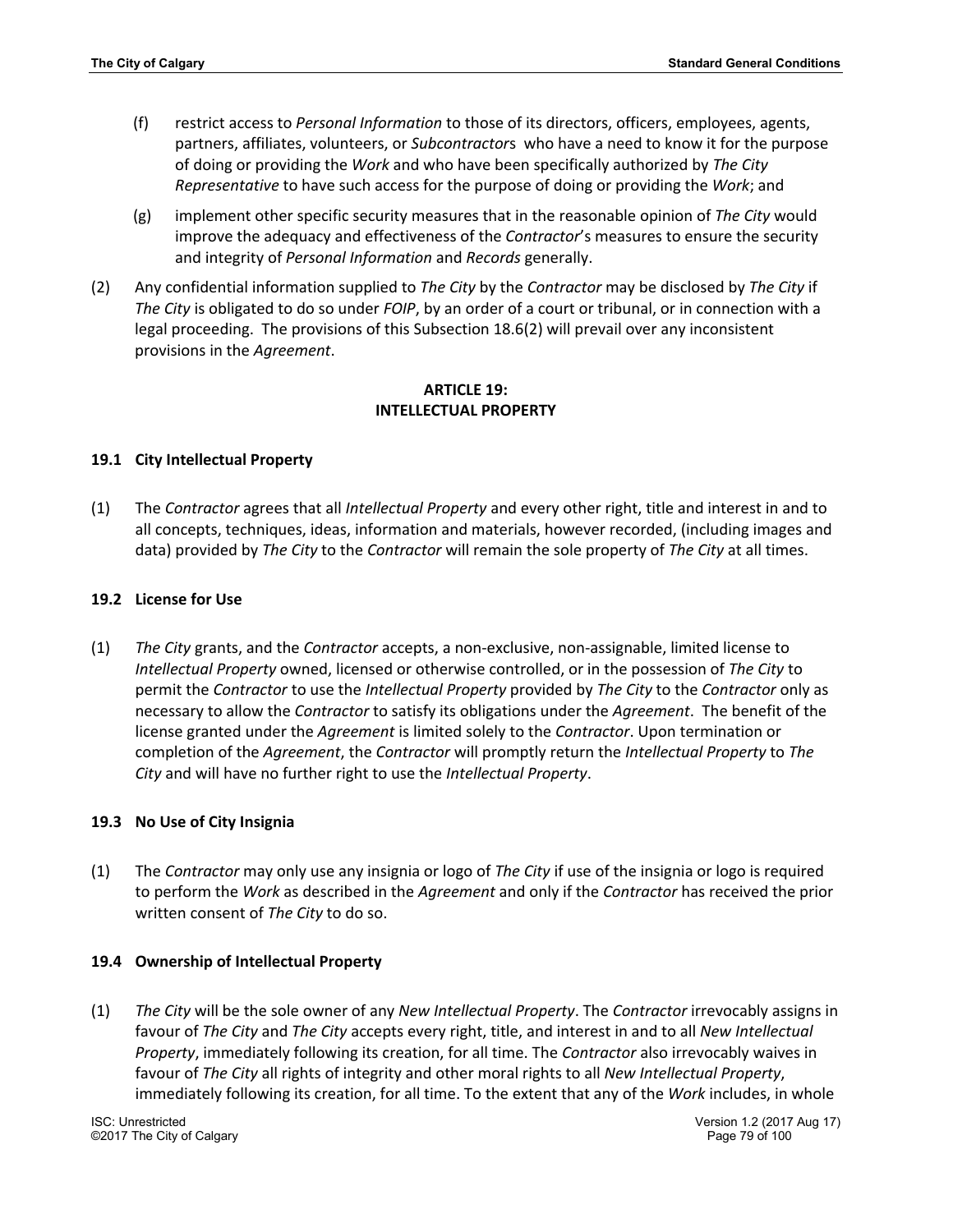or in part, the *Contractor*'s *Intellectual Property*, the *Contractor* grants to *The City* a licence to use the *Contractor's Intellectual Pro*perty in the manner contemplated in Section 19.5, for which the total consideration will be payment of the *Project Price* to the *Contractor* by *The City*.

# **19.5 Contractor's Grant of License**

- (1) The *Contractor* represents and warrants unrestricted right and good and sufficient title to the *Contractor's Intellectual Property*. In addition, for those parts of the *Work* that are the *Contractor's Intellectual Property* or incorporate the *Contractor's Intellectual Property*, the *Contractor* grants to *The City* a perpetual, world-wide, non-exclusive, irrevocable, transferable, royalty free, fully paid-up right and license:
	- (a) to use, modify, reproduce, and distribute, in any form, those parts of the *Work* if such use, modification, reproduction or distribution is required or beneficial to *The City's* continuing management or operation of the *Project* during the *Term* or after termination or expiry of the *Agreement*; and
	- (b) to authorize other *Persons*, including agents, *Other Contractors*, or subcontractors to do any of the former on behalf of *The City*.

# **19.6 No Restrictive Material in Work**

(1) Unless specified in the *Technical Specifications* or otherwise agreed to in writing by *The City* in advance, the *Contractor* will not incorporate into any *Work* anything that would restrict the right of *The City* to modify, further develop, or otherwise use the *Work* in any manner that *The City* deems necessary, or that would prevent *The City* from entering into any contract with any contractor other than the *Contractor* for the modification, further development of, or other use of the *Work*.

# **19.7 The Contractor Representation and Warranty Regarding Third Party Intellectual Property**

- (1) The *Contractor* represents and warrants that the performance of the *Work* will not infringe or induce the infringement of any *Third Party Intellectual Property* rights. The *Contractor* further represents and warrants that it has obtained assurances relating to any rights of integrity or any other moral rights associated with all *Third Party Intellectual Property* incorporated into the Work confirming that all such rights of integrity and moral rights have been waived.
- (2) The *Contractor* must pay all applicable fees associated with the use of the *Third Party Intellectual Property,* including license fees and royalties required for any *Materials* or *Work* required for the performance of the *Agreement*.
- (3) If *The City* is enjoined in any claim, cause of action, demand, suit or proceeding (or there is a reasonable likelihood that it may be so enjoined) as a result of using any *Third Party Intellectual Property* that is incorporated into or associated with any *Materials* or *Work* provided by the *Contractor* which is attributable to an infringement or alleged infringement of *Third Party Intellectual Property* by the *Contractor*, the *Contractor* will, subject to the prior approval of *The City* and at the *Contractor's* sole expense: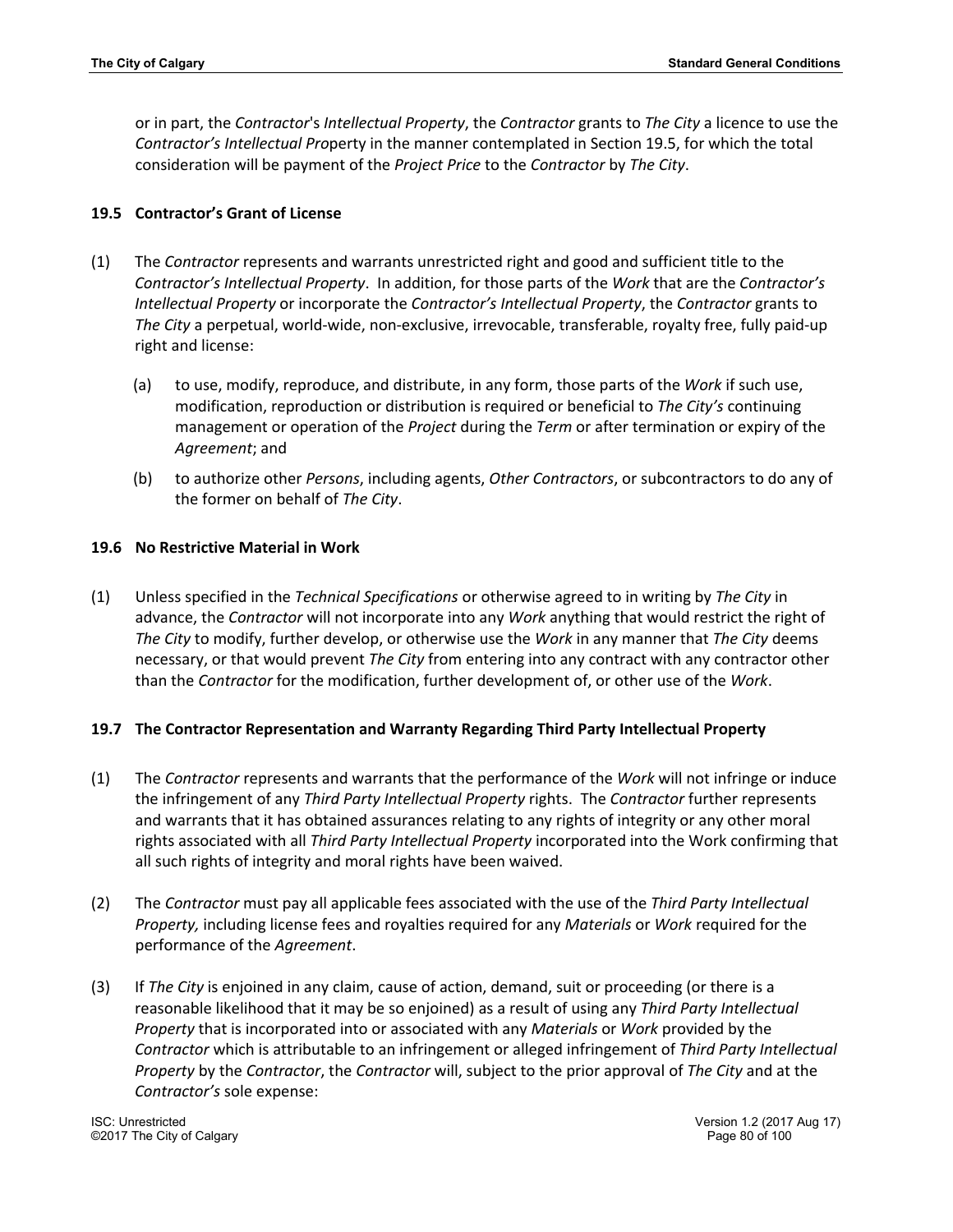- (a) procure the right for *The City* to continue using the infringing or allegedly infringing *Third Party Intellectual Property*; or
- (b) replace or modify the *Third Party Intellectual Property* to make it non-infringing, so long as such replacement or modification does not adversely affect the performance or use of the *Material* or the *Work* generally.

## **ARTICLE 20: ENVIRONMENTAL CONTROLS**

## **20.1 ECO Plan**

- (1) If an *ECO Plan* is required in the *Special Conditions*, the *Contractor* must submit an *ECO Plan* for approval prior to commencement of the *Work*. The *ECO Plan* must include consideration of all requirements of this Article 20 and comply with all of the following:
	- (a) *The City's* Environmental Policy;
	- (b) all requirements of the current edition of *The City's ECO Plan* Framework; and
	- (c) *Good Industry Practice*.
- (2) The *Contractor* must:
	- (a) communicate the *ECO Plan* and the *Contractor's* "Environmental Responsibilities Package and Acknowledgement Form" to all personnel on the *Project Site*, including *Subcontractors* and any *Design Professionals*;
	- (b) provide environmental training and orientation to employees sufficient to perform the *Work* and ensure *Subcontractors* and any *Design Professionals* have sufficient environmental training and orientation appropriate for performing their *Work*;
	- (c) ensure that all environmental training and orientation is documented and *Records* are maintained;
	- (d) maintain all relevant *Records* demonstrating that the *Contractor's Environmental Obligations* have been implemented and are being regularly monitored and maintained;
	- (e) provide *The City* access to *Records* maintained under Subsection 20.1(2)(d) on request; and
	- (f) provide access to the *Project Site* for environmental inspections.

### **20.2 Erosion and Sediment Control**

- (1) The *Contractor* must comply with all *Applicable Law*, *Permits, Licenses and Approvals*, *Good Industry Practice,* and all requirements of the current edition of "The City of Calgary Guidelines for Erosion and Sediment Control" to ensure protection of water bodies, storm water or wastewater infrastructure, *Roadways*, public and private property, and the environment.
- (2) The *Contractor* must implement, monitor, and maintain appropriate practices to minimize and manage erosion and sedimentation on the *Project Site* during the term of the *Agreement*.

©2017 The City of Calgary Page 81 of 100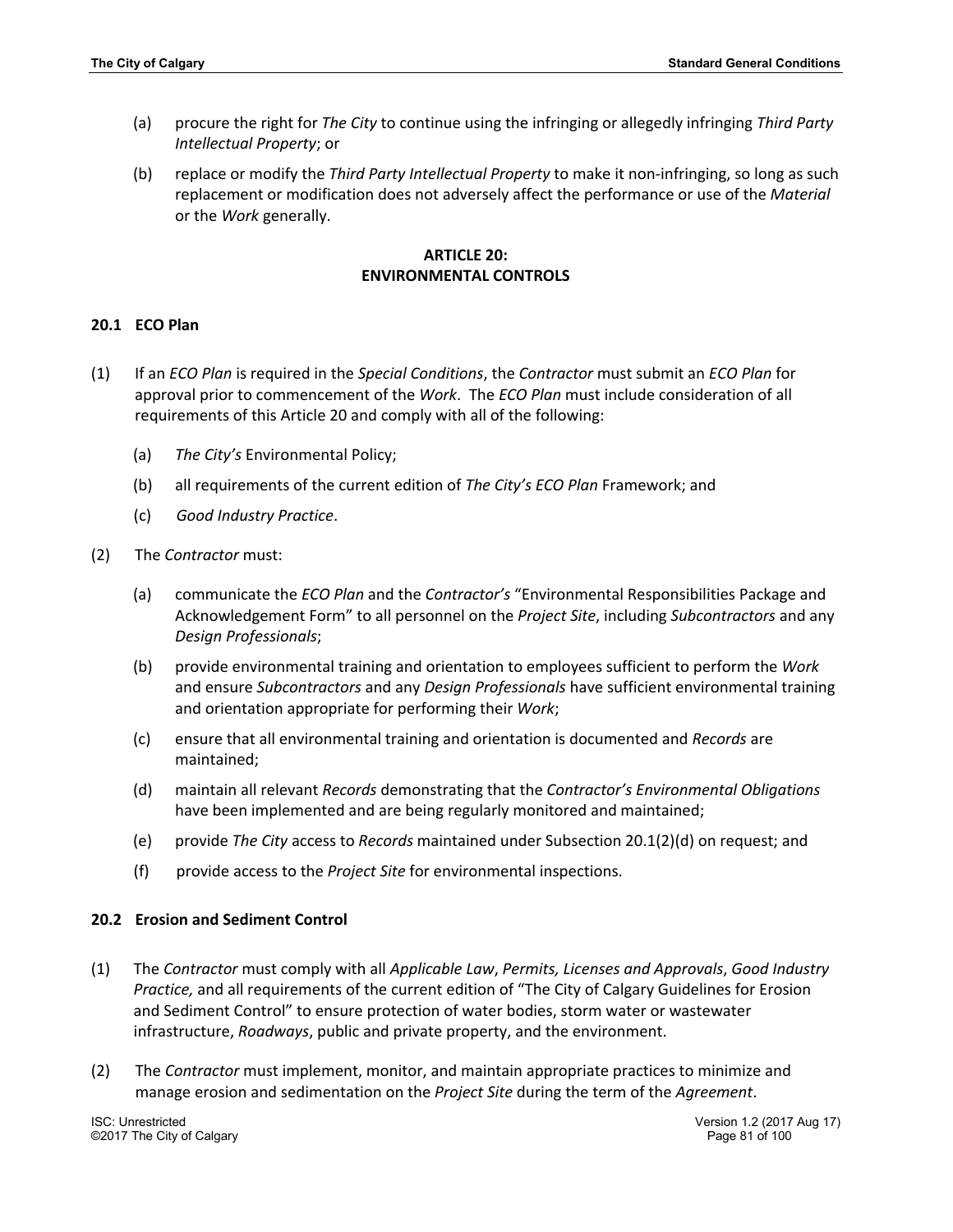- (3) Without limiting the general application of Subsections 20.2(1) and 20.2(2):
	- (a) If the *Project Site* is larger than two hectares in overall size, the *Contractor* must:
		- i. develop an "Erosion and Sediment Control Report" (within this Section 20.2 referred to as "*ESC Report*") and *ESC Drawings* that contain information as required by *The City*;
		- ii. have the *ESC Drawings* referred to in Subsection 20.2(3)(a)(i) *Authenticated* by an *Engineer*, a Professional Licensee (P.L. Eng.), or Professional Agrologist licensed to practice in Alberta and having experience in the design and implementation of erosion and sediment control or by a designated Certified Professional in Erosion and Sediment Control, and submit them to *The City* (Water Resources);
		- iii. forward amendments and updates to the *ESC Report* and *ESC Drawings* to *The City* for review and approval; and
		- iv. include a review of erosion and sediment control measures at a *Project* orientation meeting as described in Subsection 12.2(4);
	- (b) if the *Project Site* is smaller than two hectares in overall size but larger than 0.4 hectares in size and the *Project Site* does not have characteristics that indicate more stringent measures for erosion and sediment controls should be implemented, the *Contractor* must:
		- i. develop *ESC Drawings*;
		- ii. have the *ESC Drawings* referred to in Subsection 20.2(3)(a)(i) *Authenticated* by an *Engineer*, a Professional Licensee (P.L. Eng.), or Professional Agrologist licensed to practice in Alberta and having experience in the design and implementation of erosion and sediment control or by a designated Certified Professional in Erosion and Sediment Control, and submit them to *The City* (Water Resources); and
		- iii. include a review of erosion and sediment control measures at a *Project* orientation meeting as described in Subsection 12.2(4).
	- (c) if the *Project Site* is less than 0.4 hectares in size and the *Project Site* does not have characteristics that indicate more stringent measures for erosion and sediment controls should be implemented, the *Contractor* must:
		- i. follow *Good Industry Practices* and provide to *The City*, on request, a written description of the *Good Industry Practices* that the *Contractor* will implement on the *Project Site*.
- (4) The Contractor may contact the *The City* (Water Resources-Erosion Control Coordinator) to discuss *The City's* requirements at any time.
- (5) The *Contractor* must, in accordance with *Good Industry Practice,* carry out the following on all *Project Sites*, regardless of size:
	- (a) implement phased construction to allow areas with high erosion potential to be constructed in a minimum amount of time with permanent stabilization (landscaping) measures implemented early;
	- (b) divert clean runoff (pavement runoff) away from exposed soils or unstabilized areas;
	- (c) minimize the area of disturbed ground that is exposed to erosion at any one time;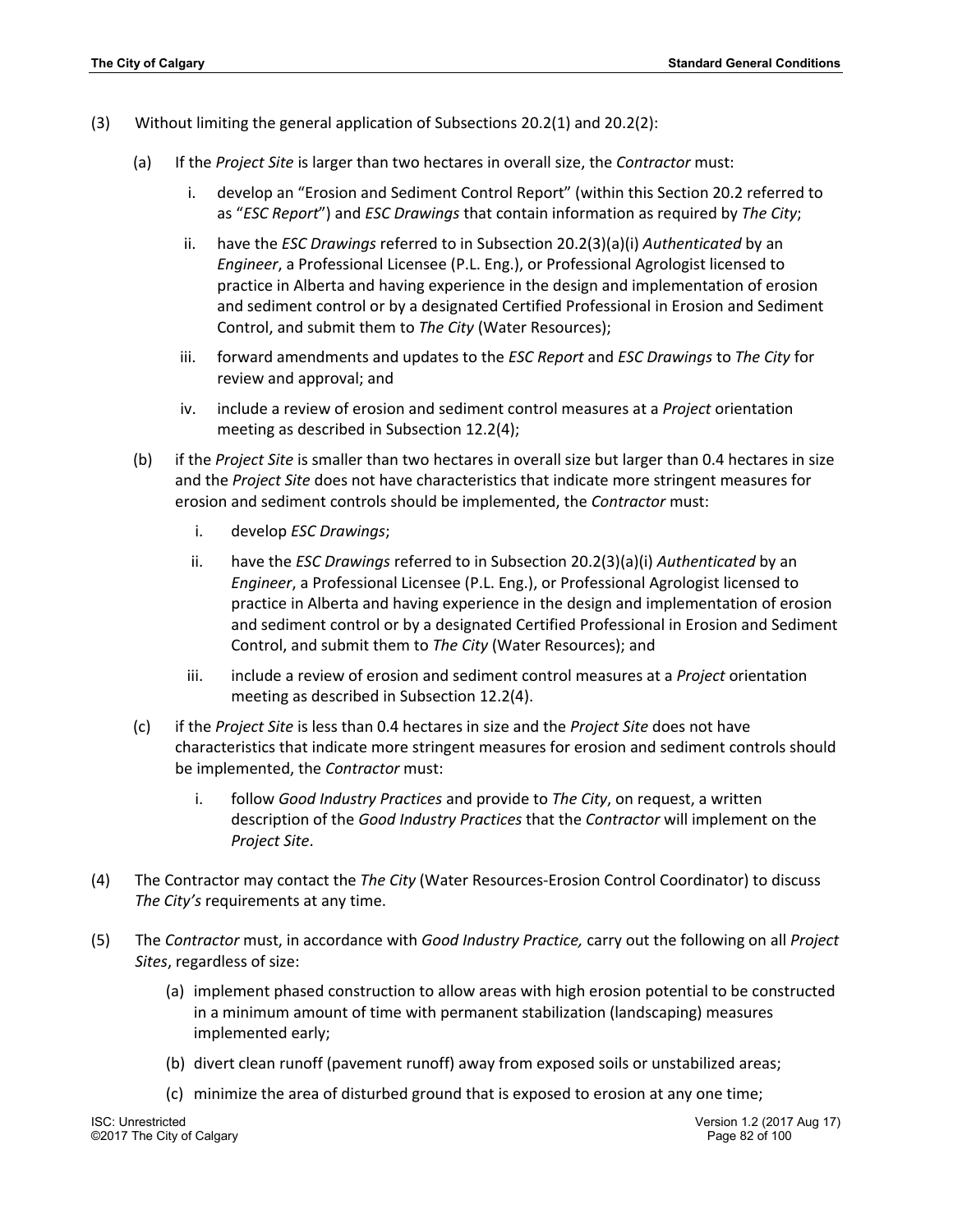- (d) control erosion at the source by preventing soil detachment and migration;
- (e) minimize the extent and duration of disturbance to vegetation;
- (f) stabilize access and egress points to reduce off-site tracking;
- (g) stabilize and contain stockpiles;
- (h) control wind-blown and fugitive dust;
- (i) minimize the compaction of native soil by appropriately locating temporary roads and material storage;
- (j) minimize exposed slope lengths by breaking them up into smaller slopes using controls;
- (k) provide temporary cover on exposed soils vulnerable to erosion;
- (l) maintain subsoil grades in a non-compacted roughened state;
- (m) provide sufficient capture and storage for containing sediment-laden runoff on the *Project Site*;
- (n) regularly monitor and maintain the effectiveness of controls (at least every seven days), particularly during or within 24 hours of precipitation or snowmelts (greater than 12 millimetres of rainfall in any 24 hour period or precipitation on wet or partially frozen soils);
- (o) maintain up-to-date *ESC Report* inspection and maintenance *Records* on the *Project Site*;
- (p) develop and implement emergency measures as required;
- (q) correctly install, inspect, and maintain erosion and sediment controls (as per manufacturer or designer specifications);
- (r) prevent the release of sediment-laden water or contaminated water to water bodies and storm drainage systems as a result of construction dewatering, surface washing, sand blasting, saw cutting, washing vehicles, or washing out of concrete trucks and any concrete equipment, or any other activities that could result in a prohibited discharge; and
- (s) remove all temporary erosion and sediment controls when no longer required.
- (6) The *Contractor* must submit to *The City*, as required*, ESC Reports* and *ESC Drawings* for development permits and development liaisons.
- (7) If *The City* reasonably determines that there is an erosion or sedimentation matter, or both, on the *Project Site*, *The City* will promptly give *Notice* to the *Contractor*. On receiving the *Notice*, the *Contractor*, subject to any advice provided by the *City Representative*, must take prompt and appropriate action to address the matter. If the *Contractor* fails to take prompt and appropriate action, *The City*, in its sole discretion, may take any steps it determines are necessary to appropriately address the matter at the expense of the *Contractor*. *The City* will provide the *Contractor Notice* of any actions taken by *The City* within 72 hours of taking the appropriate action to resolve the matter. Any costs incurred by *The City* to resolve the matter may be set off against any amount owed by *The City* to the *Contractor*, whether the amount is owed under this *Agreement*, or another agreement.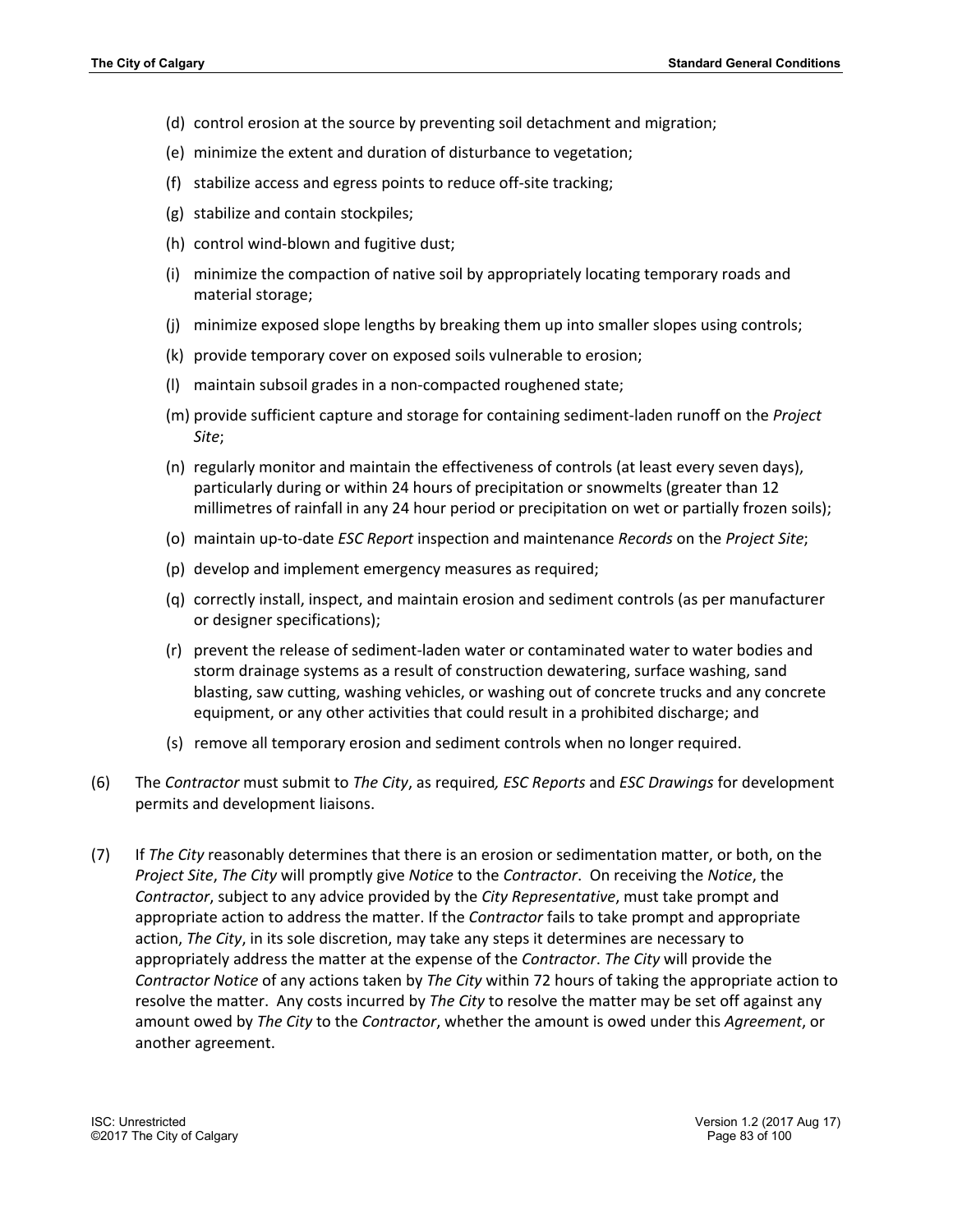#### **20.3 Soil Conservation and Stockpiles**

- (1) The *Contractor* must, in accordance with *Good Industry Practice*:
	- (a) provide temporary stabilization of exposed soils if wind erosion or water erosion, or both, could contribute sediment to off-site areas, including water bodies, streets, storm drainage systems and property;
	- (b) assess and then strip topsoil from the *Project Site* and exercise due care to prevent mixing of topsoil and subsoil during stripping of the topsoil from the *Project Site*;
	- (c) maintain a one metre separation between topsoil and subsoil stockpiles;
	- (d) ensure that stockpiles in place for more than 30 *Days* are properly stabilized and contained in order to prevent any off-site impacts and ensure that stockpile slopes are not steeper than a 4H: 1V ratio;
	- (e) locate stockpiles in flat, contained areas of the *Project Site*;
	- (f) record all stockpile locations and make the *Records* available at the *Project Site*;
	- (g) control annual weeds on exposed soils before they can set seed in order to reduce the likelihood of spreading;
	- (h) ensure equipment moving from areas with weeds or non-native species into natural areas is clean and free of weeds; and
	- (i) ensure any use of a registered herbicide is approved by the *City Representative* in accordance with *The City's* programs.

#### **20.4 Project Site Water Management**

- (1) The *Contractor* must, in accordance with *Good Industry Practice*:
	- (a) install, inspect, and maintain temporary surface water drainage systems as required during the *Term* and remove them when the *Work* is completed;
	- (b) obtain a drainage or dewatering permit in compliance with *The City's* Drainage Bylaw 37M2005 prior to discharging impounded water to the storm water system;
	- (c) prevent any slurry from entering into any water bodies, storm water or wastewater infrastructure, *Roadways*, public and private property, or the environment when performing saw cutting or coring activities, and dispose of slurry in accordance with *Applicable Law*; and
	- (d) if concrete is used on the *Project Site*:
		- i. prevent concrete washout, or concrete waste from equipment, from entering either directly or indirectly (as a result of a subsequent precipitation event) water bodies, storm water or wastewater infrastructure, *Roadways*, public and private property, or the environment;
		- ii. use a containment system approved by *The City* if concrete washout will occur or if surplus concrete will be stored on the *Project Site*;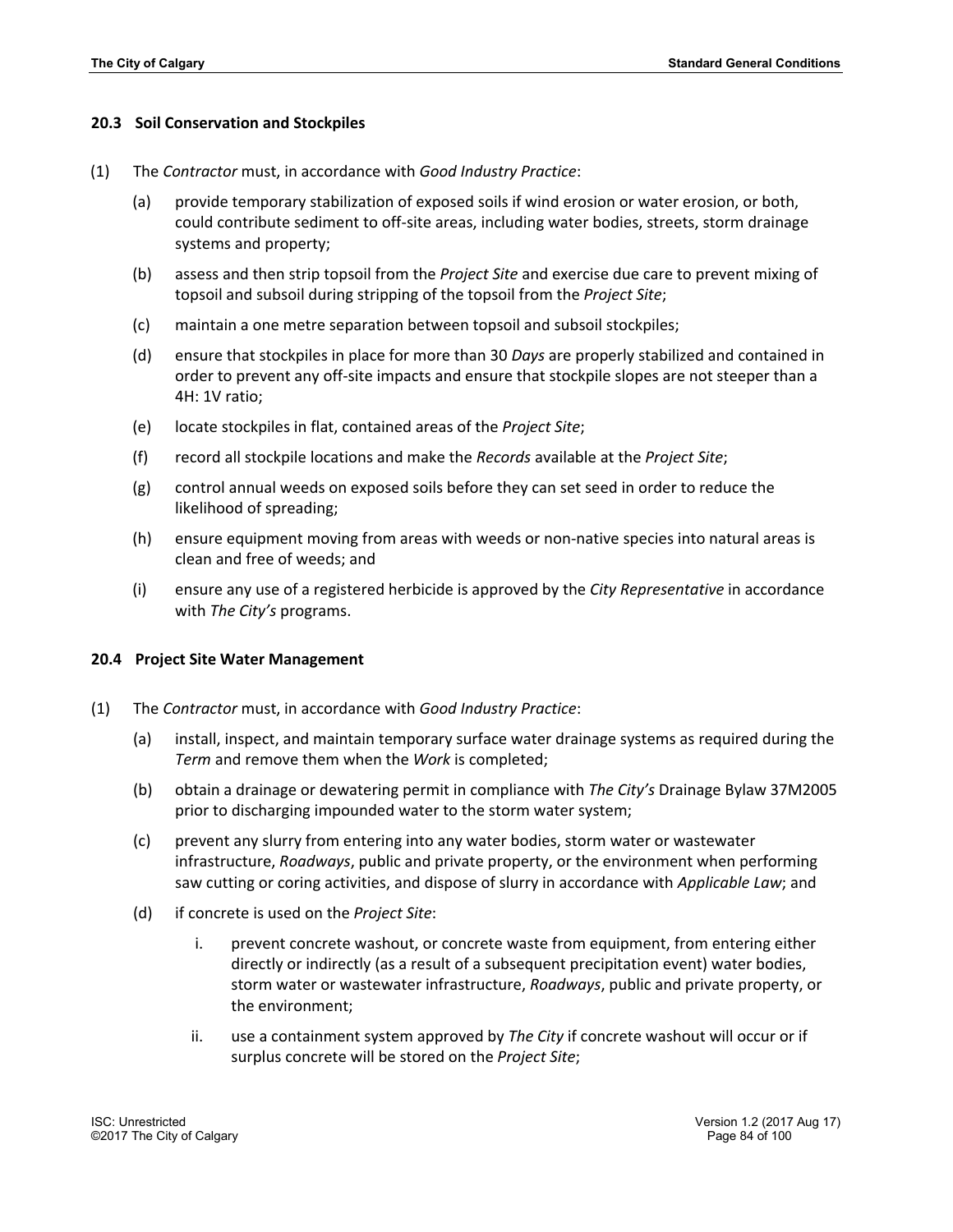- iii. prevent concrete wash or leachate concrete from entering waterways or the storm water system; and
- iv. use sealed form structures if necessary to allow for curing cast-in-place concrete works.

#### **20.5 Project Site Management**

- (1) The *Contractor* must, in accordance with *Good Industry Practice*:
	- (a) suitably locate, secure, and label chemical, fuel, and lubricant storage areas on the *Project Site* to prevent and minimize the impact of any substance releases or contamination on or off the *Project Site*;
	- (b) ensure that for all *Hazardous Substances* located on the *Project Site*, there is 110 percent secondary containment capacity for the largest container of *Hazardous Substance* in addition to 10 percent of the aggregate capacity of all other containers of *Hazardous Substances*;
	- (c) keep the *Project Site* free from accumulated debris or waste;
	- (d) ensure storage of waste and waste material is controlled to prevent their migration off the *Project Site*;
	- (e) ensure all containers containing waste material are identified, labelled, managed and appropriately disposed of;
	- (f) prevent and control tracking of dirt within and off the *Project Site* and to any adjacent areas, including *Roadways*;
	- (g) take all reasonable measures to control dust within the *Project Site*, including on haul roads, dump sites, stockpiles, and detour roads;
	- (h) promptly remove all mud, dirt debris, and other materials deposited by construction during the construction and rehabilitation period and appropriately dispose of the material; and
	- (i) ensure that spill kits are present on the *Project Site*.

#### **20.6 Waste Management and Recycling**

- (1) The *Contractor* must, in accordance with *Good Industry Practice*:
	- (a) identify, implement, monitor and maintain methods for reducing and diverting waste from a licensed landfill, and at minimum, recycle all cardboard, paper, wood, asphalt, concrete, metal, and plastics and provide *The City* justification in writing for an inability or refusal to divert the foregoing waste materials from the landfill;
	- (b) retain and submit to *The City*, on request, copies of all relevant *Records*, in a summary form, for all types of waste that are disposed of, diverted or recycled, that identify:
		- i. the type of waste;
		- ii. the record number;
		- iii. the quantity or weight recycled or disposed of;
		- iv. the destination of the waste; and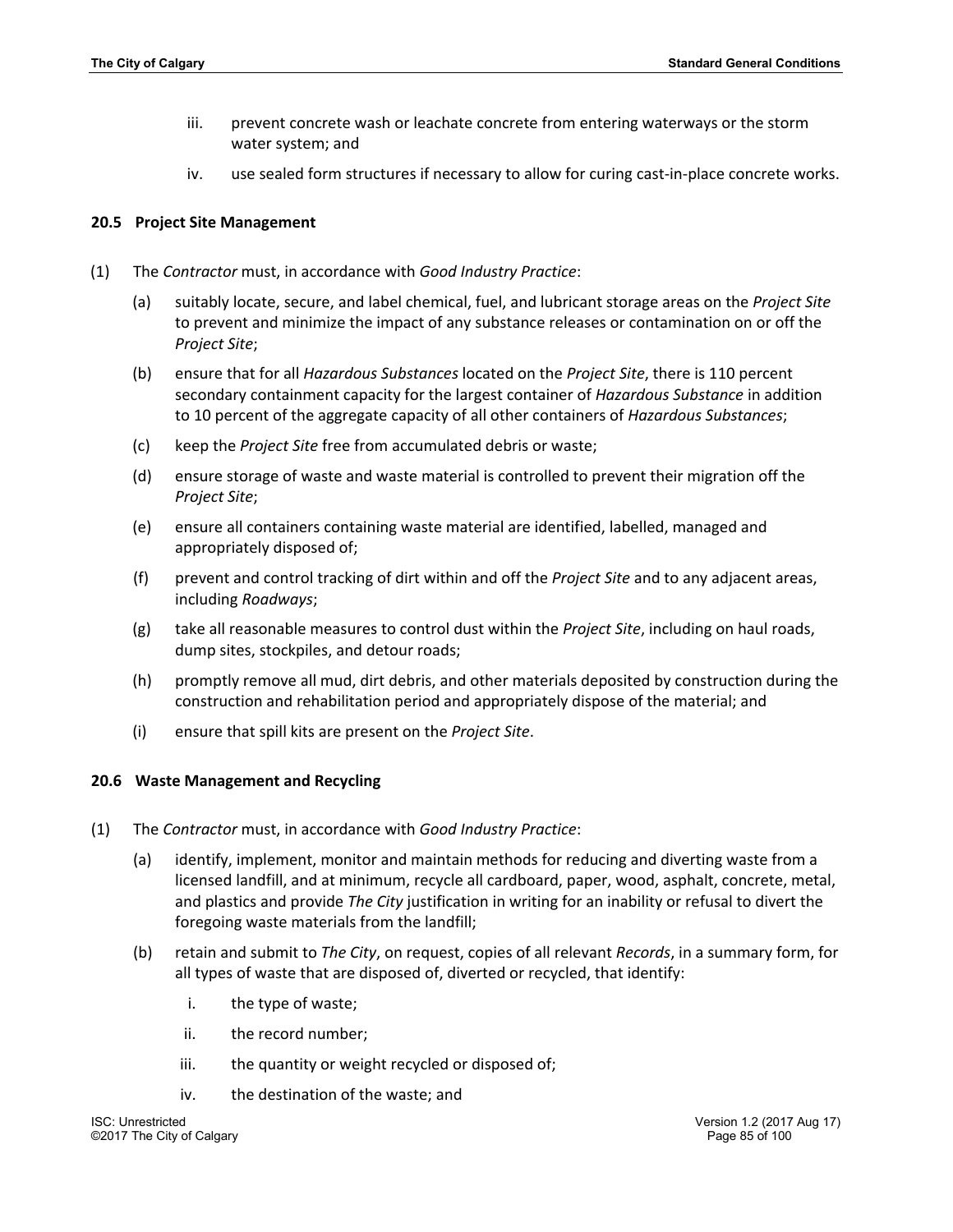- v. the classification of the waste under either the *Waste Control Regulation* (AR 192/96) or the *Transportation of Dangerous Goods Regulation* (SOR/2001-286);
- (c) provide appropriate collection containers on the *Project Site* for waste and remove waste regularly from the *Project Site*;
- (d) dispose of waste to disposal sites approved of by *The City* and designated for the type of waste being disposed of;
- (e) ensure all proposed landfill disposal sites are approved licensed landfills;
- (f) not burn or bury waste on the *Project Site*; and
- (g) not dispose of waste into water bodies, storm water or wastewater infrastructure, *Roadways*, public or private property or the environment.

#### **20.7 Fuelling Operations and Spill Prevention**

- (1) The *Contractor* must perform all fuelling operations in accordance with *Good Industry Practice*.
- (2) Personnel must be present at the transfer point during fuelling operations for the duration of the fuelling process.
- (3) Spill kits or drip pads, or both, must be present at the fuelling location during refuelling.
- (4) Fuelling or maintenance of *Construction Equipment* must not take place within 30 metres of water bodies, or near storm water infrastructure or environmentally sensitive areas unless a written standard operating procedure is developed and implemented by the *Contractor* and the standard operating procedure has been approved by *The City* prior to implementation.
- (5) Fuelling requirements and procedures outlined in *Applicable Law*, particularly in the Alberta Fire Code, must be followed and fuelling procedures must be communicated to all *Persons* on the *Project Site* who are involved in fuelling or maintenance operations.
- (6) Servicing or repair of *Construction Equipment* must not occur within 30 metres of water bodies, or near storm water infrastructure or environmentally sensitive areas unless approval has been obtained from The City of Calgary Fire Department Hazardous Substances Section or other *Governmental Authority*.
- (7) The transportation of dangerous goods or *Hazardous Substances* are restricted in the "Central Business District" as detailed in *The City's* Bylaw 23M2005 and Bylaw 13M2004.

#### **20.8 Release Reporting and Clean-Up**

- (1) The *Contractor* must implement, monitor, maintain and document transportation, handling, and storage methods that will prevent spills or releases of chemical, fuel, lubricant, and other *Hazardous Substances* on or around the *Project Site* in accordance with *Good Industry Practice*.
- (2) The *Contractor* must:

ISC: Unrestricted Version 1.2 (2017 Aug 17) ©2017 The City of Calgary Page 86 of 100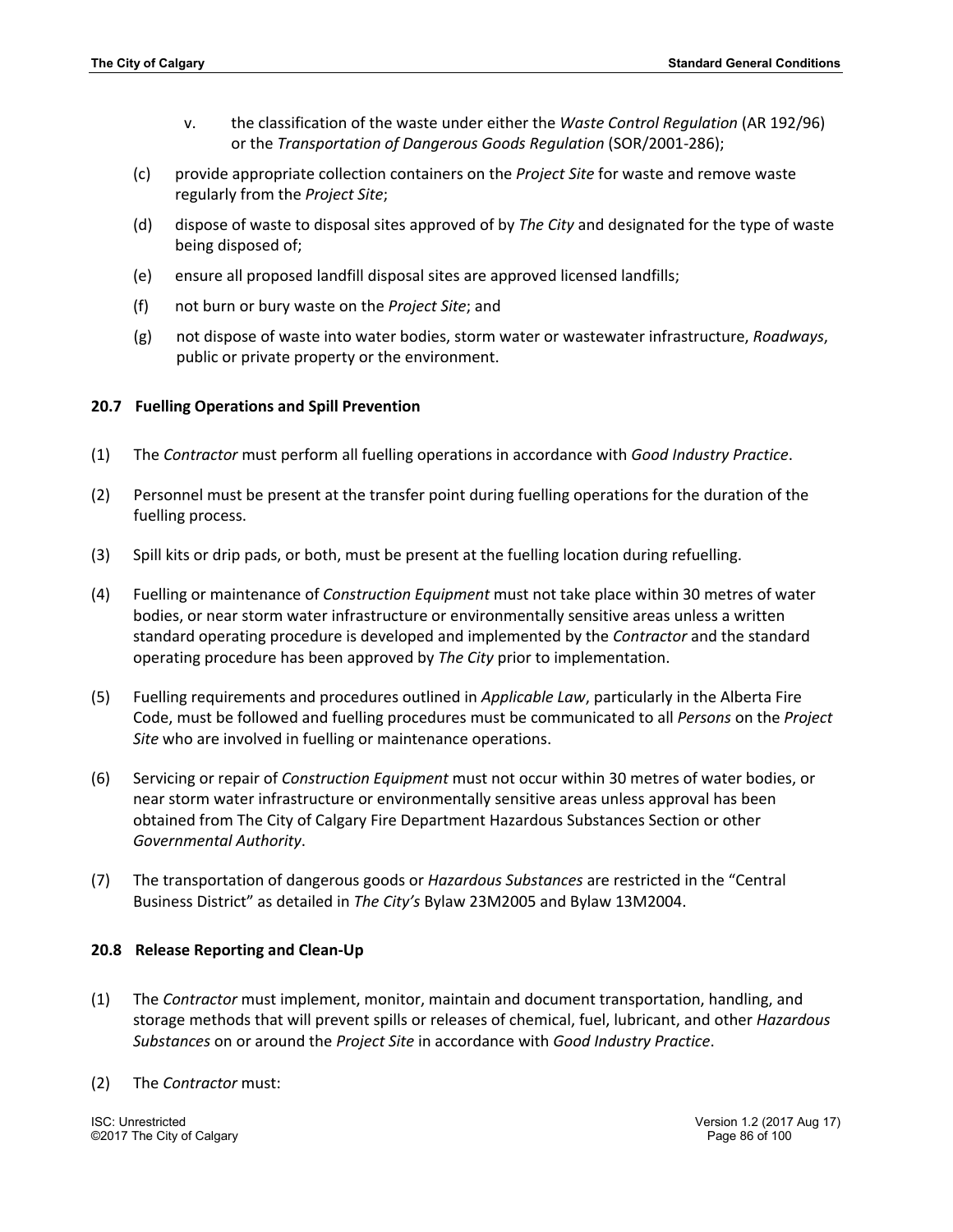- (a) maintain a contact list of key *Persons* and their phone numbers for reporting spills or releases of chemical, fuel, lubricant and other *Hazardous Substances* and other incidents that may have a detrimental impact on the environment and ensure the contact list is posted in a visible location on the *Project Site*;
- (b) comply with *The City's* "Corporate Substance Release Reporting Program";
- (c) maintain containment equipment and adequate quantities of absorbent material that is readily available for use to contain a spill or release;
- (d) if a spill or release of a *Hazardous Substance* occurs:
	- i. immediately report the spill or release to *The City*;
	- ii. immediately report the spill or release to any other *Government Authority* as required under *Applicable Law* and, if the chemical, fuel, lubricant or other *Hazardous Substance* is entering or about to enter a water body, storm water or wastewater infrastructure, *Roadway*, public or private property, or the environment, call 911 and request the dispatch of *The City's* Fire Department;
	- iii. contain, remove, or clean up and remedy the spill or release in accordance with *Applicable Law* and in consultation with *The City* and *The City's* Fire Department Hazardous Substances Section; and
	- iv. provide, on request of *The City*, adequate documentation concerning the containment, removal or clean up and remedy of the spill or release and the management and disposal of the *Hazardous Substance* in accordance with *Applicable Law*.
- (e) Hydraulic fluids that meet ASTM D-6046 (or equivalent) must be used when practical and feasible in heavy Construction Equipment when the heavy *Construction Equipment* will be used in or immediately adjacent to water bodies or environmentally sensitive areas.

#### **20.9 Discovery of Hazardous Substance**

- (1) If the *Contractor* discovers any unexpected *Hazardous Substance* during performance of the *Work*, the *Contractor* and *Subcontractors* must act in accordance with *Good Industry Practice*, including taking all necessary actions (such as stopping the *Work* if necessary) to ensure no *Person* suffers injury, sickness, or death, there is no adverse impact on the environment, and no property is damaged or destroyed as a result of exposure to, or the presence of any unexpected *Hazardous Substance*, and the *Contractor* must immediately notify:
	- (a) *The City's* Fire Department;
	- (b) The *City Representative* and *The City's Design Professional*;
	- (c) Alberta Environment and Parks; and
	- (d) any other *Government Authority* requiring notification under *Applicable Law*; and
	- (e) any other *Persons* as may be specified in the *Special Conditions*.
- (2) If the *Contractor* discovers any unexpected *Hazardous Substance* during performance of the *Work*, the *Contractor* must immediately contact the *City Representative* and *The City's Design Professional*

©2017 The City of Calgary Page 87 of 100

ISC: Unrestricted Version 1.2 (2017 Aug 17)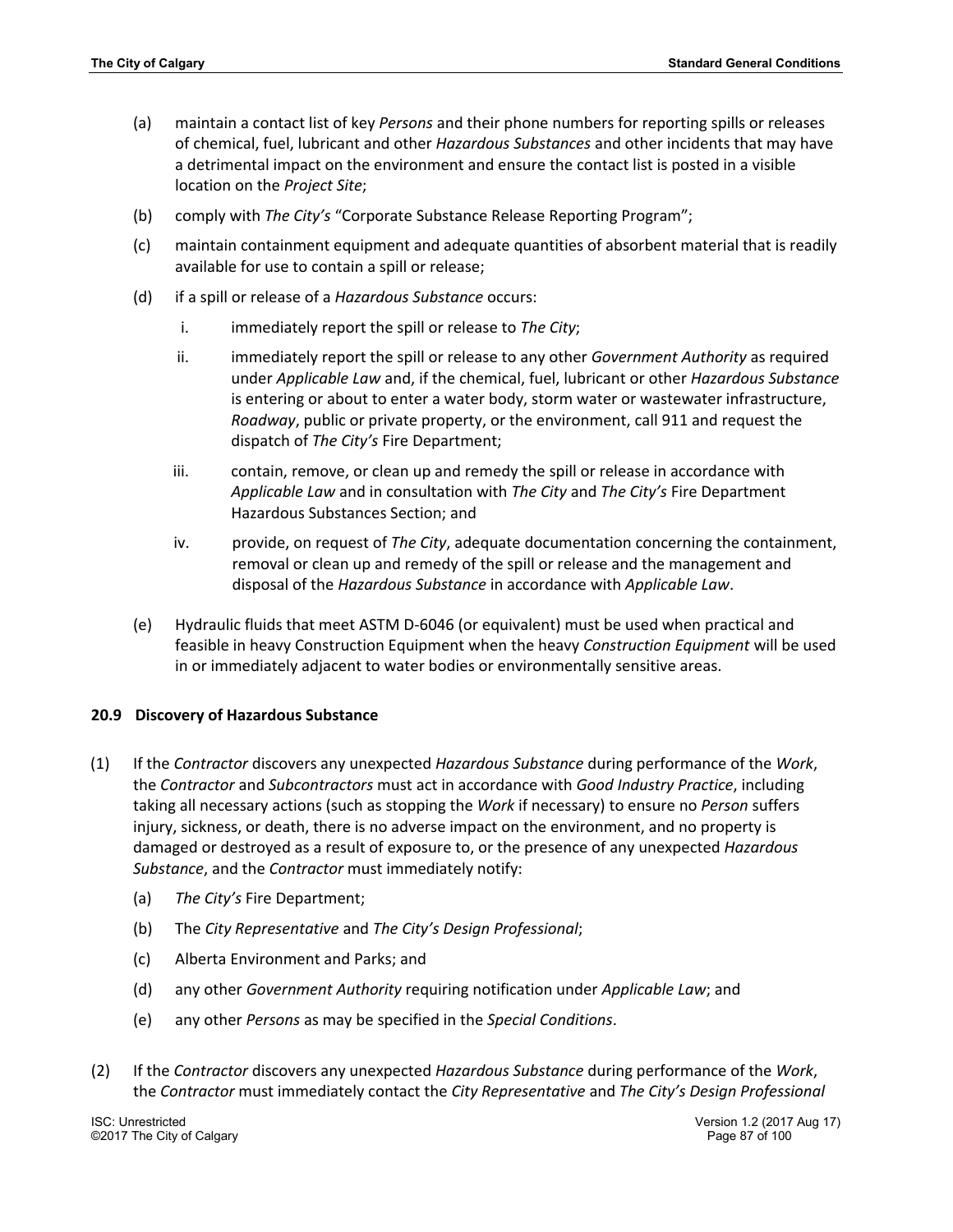to determine a course of action and must allow *The City* unrestricted access to the *Project Site* to investigate the presence of the unexpected *Hazardous Substance* on the *Project Site*.

- (3) If *The City's* Fire Department Hazardous Substances Section determines that an emergency situation exists, it will assume control of the *Project Site* in the area of contamination and provide the necessary services and direction to the *Contractor* to contain, remove, clean up and remedy any unexpected *Hazardous Substance*. Control of the *Project Site* will be returned to *the Contractor* when the emergency situation no longer exists.
- (4) When an emergency situation as described in Subsection 20.9(3) is brought under control, the *City Representative* will be responsible for communicating with Alberta Environment and Parks or other *Government Authority* to determine additional steps to manage and remedy any unexpected *Hazardous Substance*. The *Contractor* will coordinate with the *City Representative* and *The City's Design Professional* to implement measures to complete the *Work* and meet the requirements of the *Agreement*, including the containment, removal or clean up and remedying and any further management or remedying of the unexpected *Hazardous Substance* and the supply of proper personal protective equipment for individual *Persons* on the *Project Site*. The *Contractor* will provide any documentation to the *City Representative* and *The City's Design Professional* , on request, concerning the containment, removal or clean up and remedying and any further management or remedying of the unexpected *Hazardous Substance*.
- (5) If the *Work* on the *Project Site*, or a part of it, has to be temporarily suspended until the unexpected *Hazardous Substance* has been fully investigated, characterized and managed in accordance with *Authority Requirements*, the *Contractor* may request a *Change Order* adjusting either the *Project Schedule* or the *Project Price*, or both, to account for the delay in the *Work* or for any additional costs for performing the *Work* as a result of the unexpected *Hazardous Substance*, as may be applicable. *The City* will not be liable for any damages or loss of profits as a result of the delay*.*

### **20.10 Use of Hazardous Substances in Performance of the Work**

- (1) Unless otherwise specified in the *Technical Specifications*, the *Work* must not include, and the *Contractor* must not permit the use of any *Hazardous Substance*, other than those *Hazardous Substances* that are necessary to perform the *Work* in accordance with the requirements of the *Agreement* and are customarily used in the construction of projects in the Province of Alberta that are similar to the *Project*, in which case the *Hazardous Substance* must only be used in accordance with *Applicable Law* and *Good Industry Practice*.
- (2) If a *Hazardous Substance* is used or placed in the *Work* or onto the *Project Site* by the *Contractor* or any *Person* for whom the *Contractor* is responsible under *Applicable Law*, the *Contractor* must take all necessary steps to ensure that no *Person* suffers injury, sickness, or death and that no property is damaged or destroyed as a result of exposure to, or the presence of, such *Hazardous Substance*.
- (3) The *Contractor* will indemnify *The City* for all losses and liabilities arising out of or as a result of the *Contractor's* failure, or the failure of any *Person* for whom the *Contractor* is responsible under *Applicable Law*, to comply with the requirements of this Section 20.10.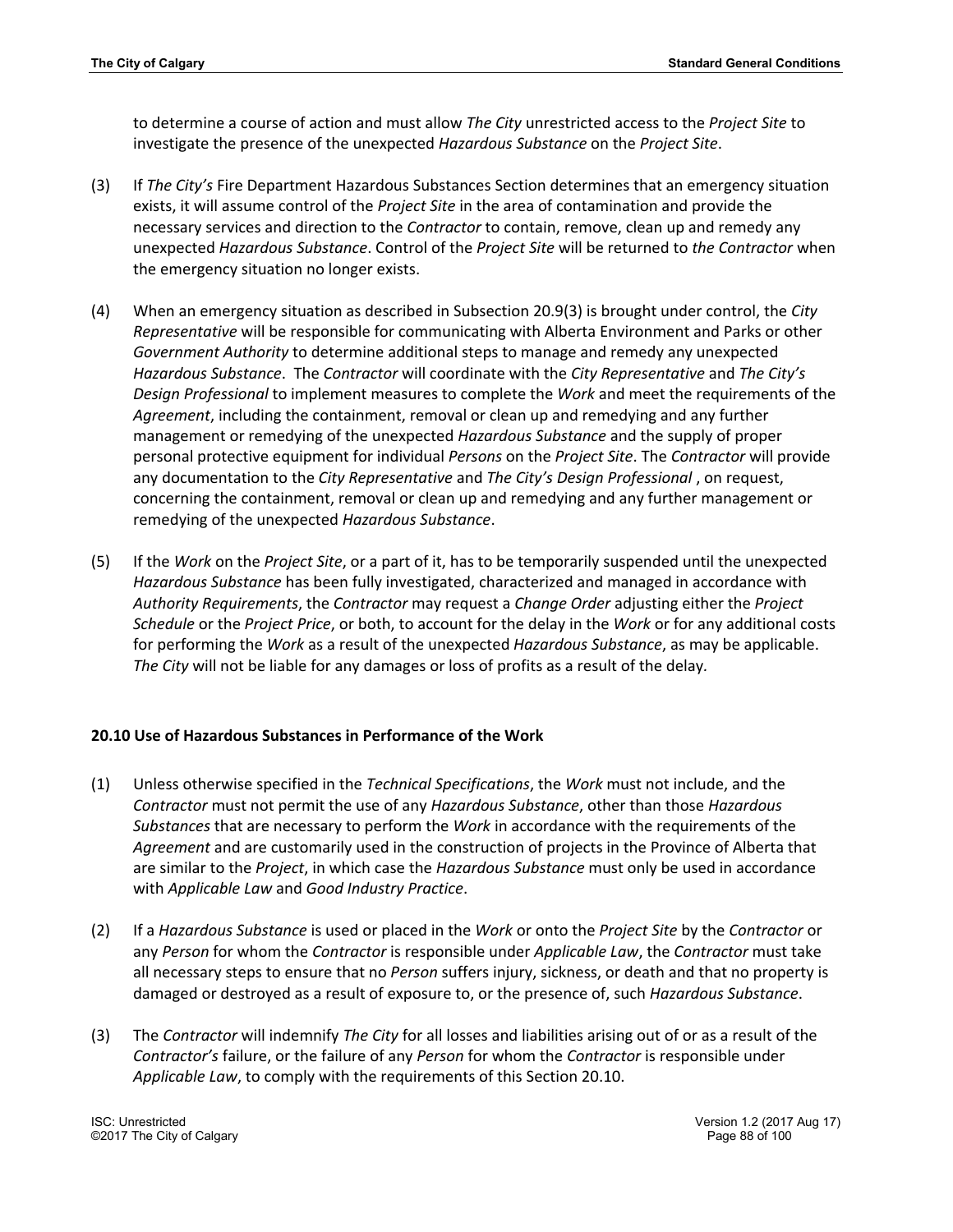#### **20.11 Offsite Disposal of Excavated Material**

- (1) The *Contractor* must dispose of excavated soil or material:
	- (a) off of the *Project Site* if it is not required for fill or for the *Work* on the *Project Site*; and
	- (b) at a disposal site that is appropriate for the type of soil or material being disposed of.
- (2) *The City* does not make any representations or guarantees as to the suitability of excavated soil or material for offsite deposit or disposal at any particular disposal site.
- (3) The *Contractor* may contact *The City's* Environmental Control Technologist in Waste and Recycling Services for the "Clean fill Disposal Sampling Requirements" at the contact information specified in the *Special Conditions*.

### **20.12 Recycled and Imported Fill Material**

- (1) The source location of any imported or recycled fill material to be used for the *Work* must be approved by *The City* prior to the fill material being brought onto the *Project Site*.
- (2) After *The City* has approved the source location of the fill material in accordance with Subsection 20.12(1), any changes in the source location of the fill material must be reported immediately to *The City* and a new approval must be obtained for any new source location of the fill material.
- (3) The *Contractor* must monitor and maintain *Records* relating to the source, volume and analytical data for any imported or recycled fill material and provide to *The City*, on request, such *Records* for verification that the fill material meets *The City's* requirements.

### **20.13 Water Supply and Disposal**

(1) The *Contractor* must ensure that suitable and approved water supply and water disposal methods are implemented in accordance with all requirements of *The City* and Section 20.4 and Subsection 20.14(1).

### **20.14 Authorization to Operate Fire Hydrants**

- (1) Withdrawal of water from a fire hydrant for any purpose other than firefighting is prohibited, unless expressly authorized in writing by *The City*. The City may provide temporary authorization for the withdrawal of water from fire hydrants for construction purposes (such as dust control, grading, soil compaction and the construction of new landscapes prior to the issuing of a *Final Acceptance Certificate*), but not for irrigation purposes. The *Contractor* must contact *The City* to obtain a Hydrant Connection Unit (within this Section 20.14 referred to as "*HCU*") at the contact information set out in the *Special Conditions*.
- (2) If *The City* authorizes the use of a *HCU* by the *Contractor*, the *Contractor* must:

ISC: Unrestricted Version 1.2 (2017 Aug 17) ©2017 The City of Calgary Page 89 of 100 (a) enter into a *HCU* rental agreement with *The City* and obtain a fire hydrant use permit;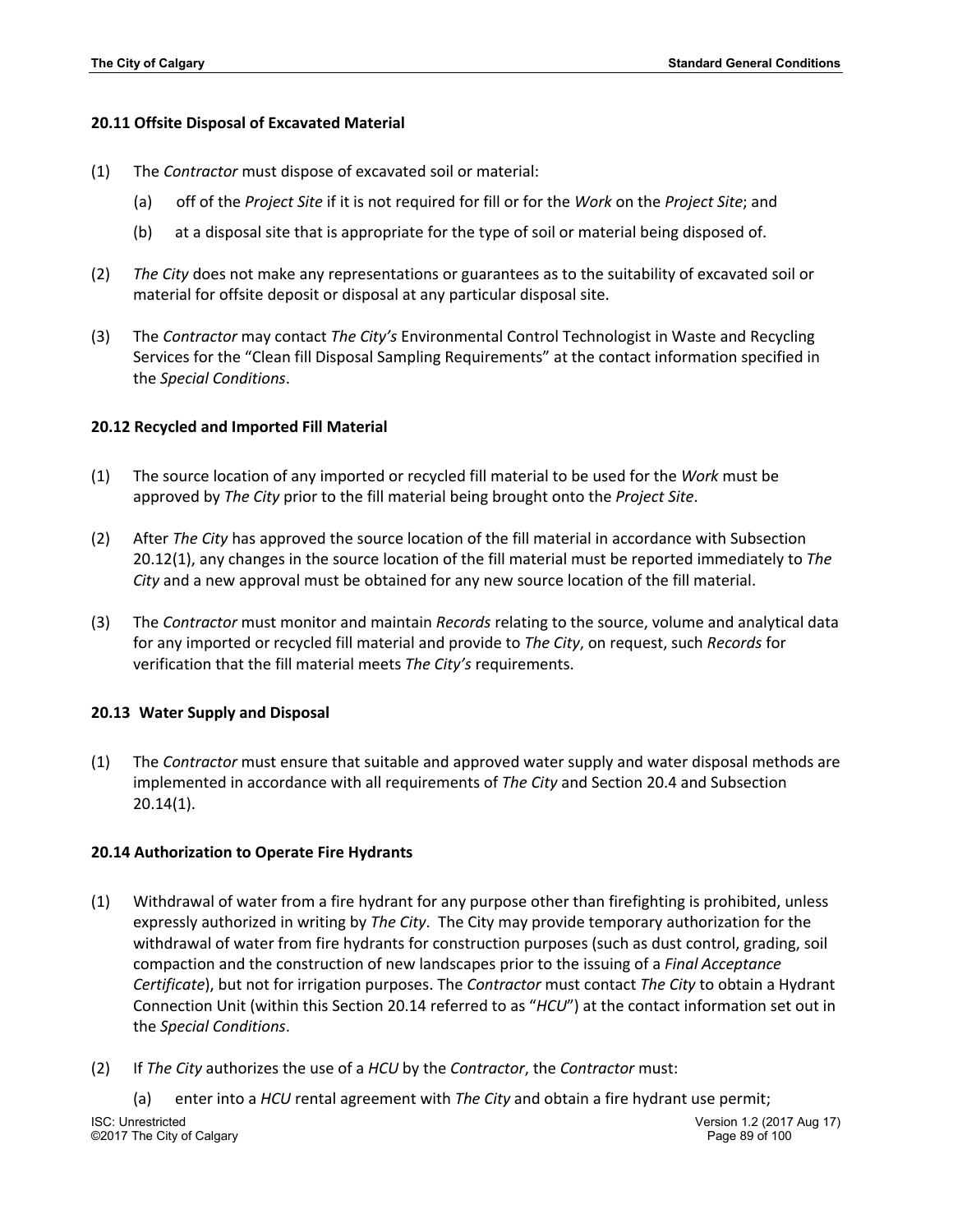- (b) comply with all provisions of the *The City's* Water Utility Bylaw 40M2006 and the fire hydrant use permit, and pay any related deposits or fees;
- (c) use only water from a fire hydrant for which the *HCU* rental agreement and permit is granted; and
- (d) ensure that the *HCU* is properly connected to the fire hydrant and that the water meter is functioning at all times when water is being withdrawn through it.
- (3) If the *Contractor* uses the fire hydrant improperly or for a use not authorized under the *HCU* rental agreement, *The City*, in its sole discretion, may:
	- (a) cancel the *HCU* rental agreement;
	- (b) cancel the fire hydrant use permit;
	- (c) seek costs, and set off such costs against amounts owed under this *Agreement*, from the *Contractor* for damage caused by improper use of the fire hydrant, including, but not limited to:
		- i. repairs to a fire hydrant or water main damaged by the *Contractor*; and
		- ii. repairs to any property of *The City* or to the property of third parties, including repairs made necessary because of a water main break as a result of improper use of the hydrant.
- (4) *The City* may provide training for operation of fire hydrants to the *Contractor* at no cost if the *Contractor* makes a request, in writing, to *The City* for such training.
- (5) The *Contractor* may also make application to *The City* for the purchase of bulk water for construction or other, non-fire, purposes by contacting *The City* at the contact information set out in the *Special Conditions*.

### **20.15 Reduced Idling of Vehicles and Construction Equipment**

- (1) The *Contractor* must not park diesel and natural gas powered vehicles or *Construction Equipment* on the *Project Site* for more than five consecutive minutes with the engine operating unless the operation of the engine is essential for the performance of the *Work* or for initial warm-up of the engine or during periods of cold weather below -10 degrees Celsius.
- (2) The operator of a vehicle or of *Construction Equipment* that is being operated on the *Project Site* must remain with the vehicle or *Construction Equipment* at all times while the vehicle or *Construction Equipment* are in operation.

### **20.16 Tree and Plant Protection**

ISC: Unrestricted Version 1.2 (2017 Aug 17) ©2017 The City of Calgary Page 90 of 100 (1) If trees are located on or adjacent to the *Project Site*, the *Contractor* must contact Urban Forestry by calling 311 to verify tree ownership and obtain information about tree protection plans in order to establish detailed requirements regarding tree protection. The *Contractor* must submit a tree protection plan to *The City's* Parks Department – Urban Forestry for approval prior to the start of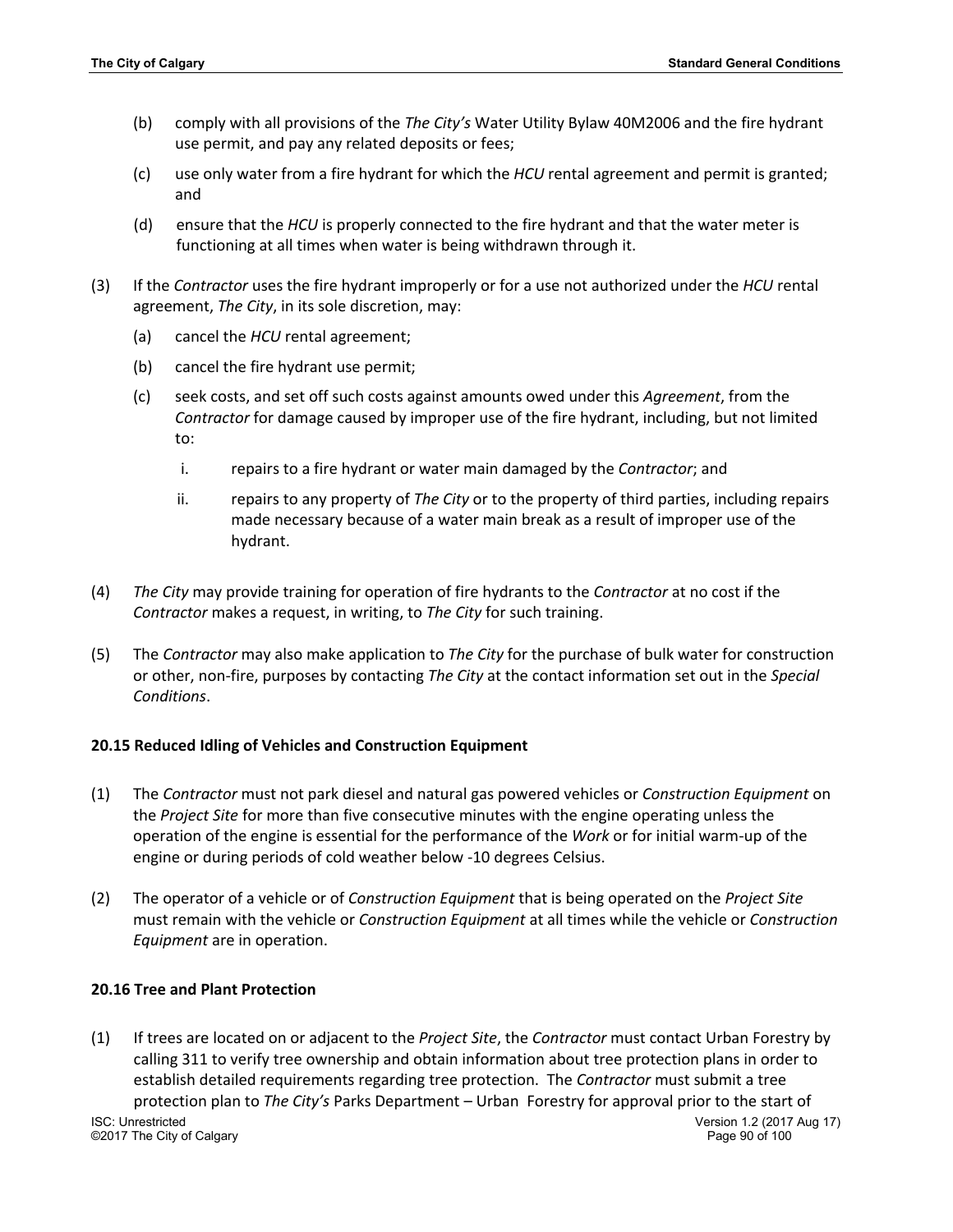construction when construction or construction-related activities occur within six metres of any tree owned by *The City* if the *City*-owned tree is located:

- (a) on the *Project Site*; or
- (b) on property adjacent to the *Project Site* (including in a *Roadway*).
- (2) The *Contractor* must comply with the *The City's* Tree Protection Bylaw 23M2002.
- (3) The *Contractor* must plant all trees, shrubs or groundcover in conformity to the most current edition of "Parks Development Guidelines and Standard Specifications, Landscape Construction Specifications".

#### **20.17 Application of Pesticides and Herbicides**

- (1) The *Contractor* may apply species-specific pesticides for control of weed species consistent with *Good Industry Practice*, if such application is approved by the *City Representative*, in accordance with *Applicable Law* and *The City's* "Integrated Pest Management Program". The *Contractor* must use applicators approved for use by *The City* and the Province of Alberta.
- (2) If the *Contractor* applies pesticides, the *Contractor* must, at the direction of the *City Representative*:
	- (a) install and collect signs in the location where pesticide was applied indicating that pesticide has been applied;
	- (b) complete a "Daily Pesticide Application Report" while located on the *Project Site* during the day of the application of the pesticide and submit the "Daily Pesticide Application Report" to the *City's Representative* on or before 15 November annually or prior to the issuance of the *Construction Completion Certificate*, whichever comes first.

#### **20.18 Clean-Up and Restoration of Project Site**

- (1) All *Survey Marks*, signs, surplus material, equipment, tools, coverings, waste concrete, excess dirt, sod or gravel, shrubs or trees felled by the *Contractor*, rocks or boulders, or other rubbish must be removed from the *Project Site* immediately after completion of the *Work*.
- (2) The *Contractor* must clean up and restore to pre-construction condition and to the satisfaction of the *City Representative* all existing surfaces and structures damaged during performance of the *Work*, including damage to items such as private curbs, walks, driveways, fences, light standards, signs, and landscaping.
- (3) Unless otherwise specified in the *Special Conditions*, or in writing by *The City*, the *Contractor* must complete the removal of all excavation material that is surplus as a result of backsloping within two weeks from the time the backsloping was started, excepting surplus excavation material located on the *Project Site* that is adjacent to primary streets and bus routes, which must be removed immediately after backsloping is completed.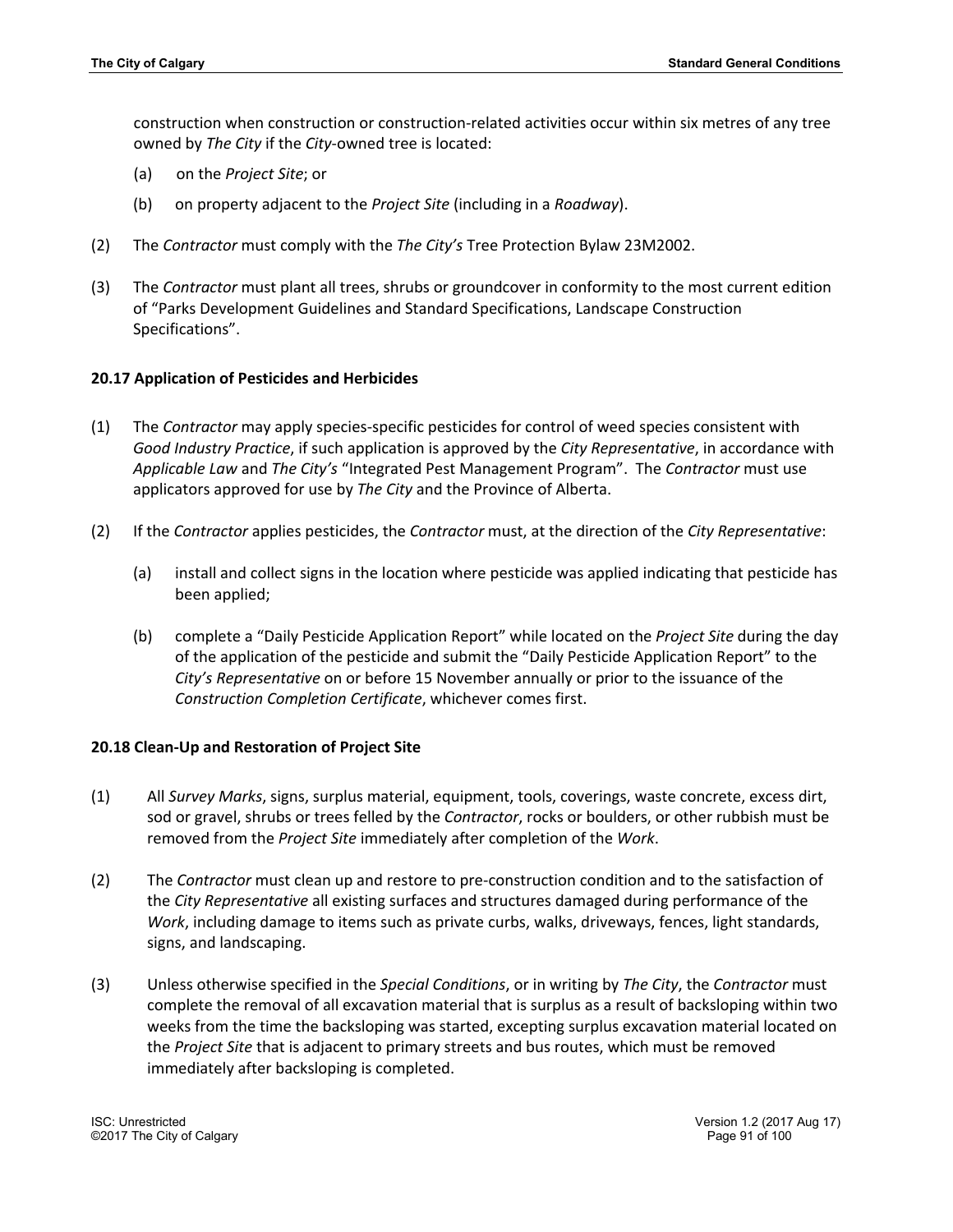- (4) The *Project Site* must be "broom-clean" or its equivalent prior to *Contractor's* application for *Final Payment.*
- (5) If the *Contractor* fails to perform clean-up and restoration of the *Project Site* in accordance with this Section 20.18, *The City* will perform the clean-up and restoration of the *Project Site* and the cost of doing so will be deducted from *The City's Final Payment* to the *Contractor* or set off against any other amounts owing to the *Contractor* under the *Agreement*.

## **ARTICLE 21: AUDIT**

#### **21.1 Records and Audit**

- (1) The *Contractor* must, at its sole expense, following execution of the *Agreement* and for a period of seven years following the termination or expiry of the *Agreement*:
	- (a) keep and maintain in an original form, or in an electronic form that preserves the integrity of the original (as applicable) without alteration, deletion or addition, all accounting and all other *Records*;
	- (b) keep and maintain all *Records* in accordance with generally accepted accounting principles and *International Financial Reporting Standards*, as applicable;
	- (c) keep and maintain all *Records* in accordance with the *Technical Specifications*; and
	- (d) make reasonable efforts to protect the *Records* from both physical damage and unauthorized access.
- (2) If any *Records* kept and maintained by the *Contractor* in electronic form in accordance with Subsection 21.1(1)(a) require special equipment or specialized knowledge to convert the data contained in them into readily readable form, all assistance and facilities reasonably required for such purpose will be provided by the *Contractor* at its sole expense.
- (3) *The City* will have the right to inspect, examine, make copies of, and audit all of the *Contractor's Records* maintained by the *Contractor* under Subsection 21.1(1) at all reasonable times, without prior *Notice*, for the purpose of auditing and monitoring compliance with the requirements of the *Agreement* or the *Procurement Documents*, including any payments made by or to *The City*. On request by *The City*, the *Contractor* will make available and provide access to, or provide copies of (or do both, at the discretion of *The City*) any *Records* requested by *The City* at the *Contractor's* sole expense and within the timeframe provided at the time of the request.
- (4) Subject to Subsections 21.1(1), 21.1(2) and 21.1(3), the costs of any audit conducted by *The City* under authority of Subsection 21.1(3) will be the responsibility of *The City* unless the audit identifies materially inaccurate, materially misleading, or materially incomplete *Records*. If the audit identifies materially inaccurate, materially misleading, or materially incomplete *Records*, the *Contractor* must reimburse *The City* for the total costs of the audit.
- ISC: Unrestricted Version 1.2 (2017 Aug 17) (5) This Section 21.1 will not be interpreted to limit, revoke, or abridge any other rights, powers, or obligations relating to audit that *The City* may have under *Applicable Law*, whether those rights, powers, or obligations are express or implied.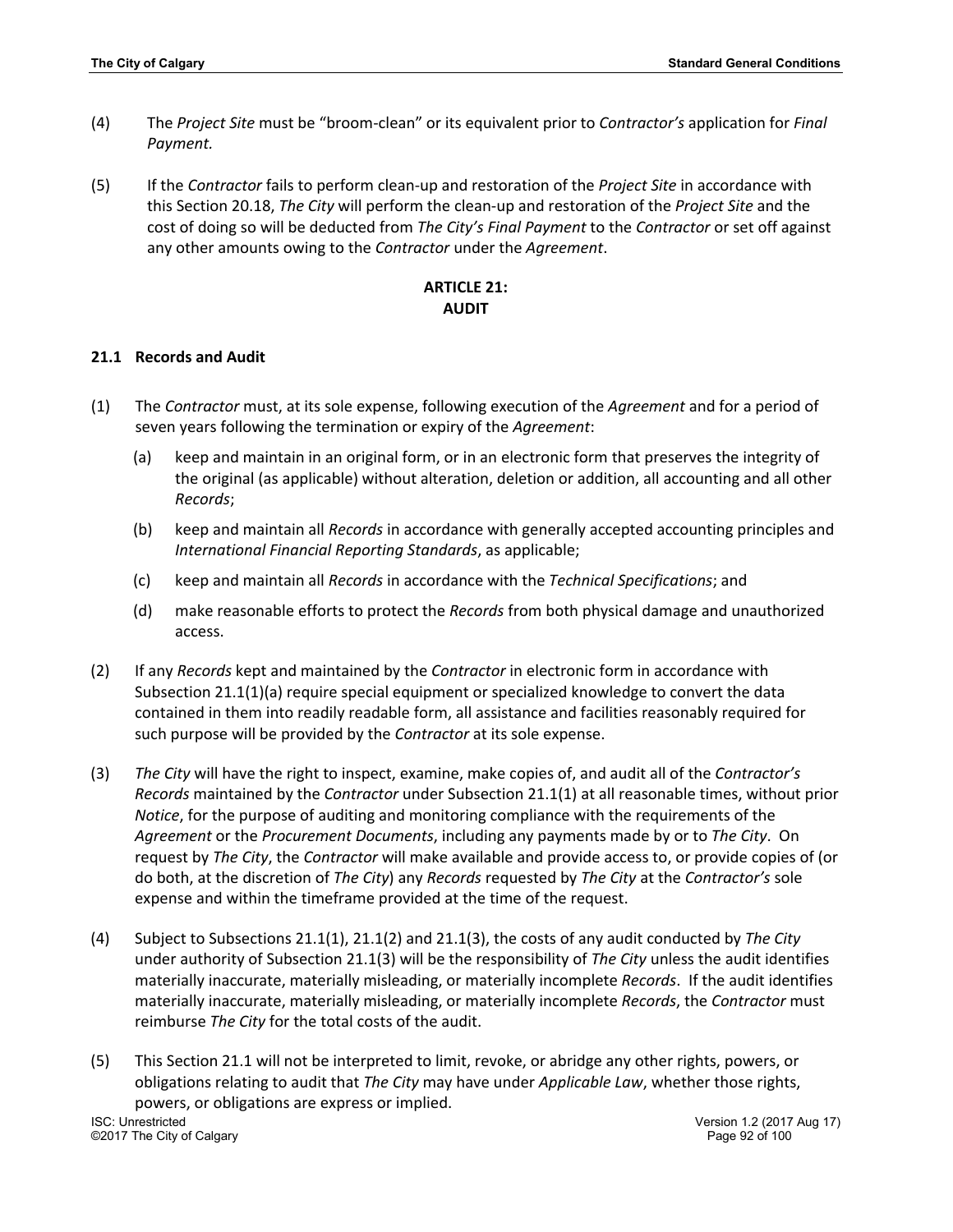- (6) If the *Contractor* subcontracts all or a portion of its obligations under the *Agreement*, any agreements formed between the *Contractor* and any *Subcontractors* will expressly include provisions that extend the audit rights contained in this Section 21.1 to *The City*. *The City* will have the right to request copies of original invoices from *Subcontractors* relating to completed *Work*.
- (7) No officer, employee, or agent of the *Contractor* or its affiliates or *Subcontractors* may give to, or receive from, any official, officer, employee, or agent of *The City*, or a spouse or immediate relative of any such person, any commission, fee, rebate or gift, other than courtesies of a nominal value during the *Term*. Further, during the *Term*, no director, officer, employee or agent of the *Contractor* or its affiliates or *Subcontractors* may enter into any business arrangement with any individual official, officer, employee, or agent of *The City*. Without limiting the general audit rights under this Section 21.1, *The City* may, acting reasonably, conduct an audit of any and all of the *Contractor's Records* and of the *Records* of its affiliates or *Subcontractors* related to the *Agreement* and the *Work* performed under it, and all transactions in connection with it, for the purpose of determining if this Section 21.1(7) has been complied with.

# **ARTICLE 22: GENERAL PROVISIONS**

## **22.1 Dispute Resolution**

- (1) A dispute between *The City* and the *Contractor* regarding interpretation and application of the *Agreement*, or any part of it, will be resolved by the *Parties* attempting to reach a fair and equitable resolution by using, in good faith, the following methods in the order listed and on an escalating basis to achieve resolution:
	- (a) negotiation between the *City Representative's* supervisor, as specified in the *Contract Letter*, and the *Contractor's* identified senior representative, as specified in the *Contract Letter*;
	- (b) negotiation between the *City Representative's* manager, as specified in the *Contract Letter*, and the *Contractor's* identified senior representative, as specified in the *Contract Letter*; and finally,
	- (c) if such senior officers of the respective *Parties* are unable to resolve the dispute, the *Parties* may, if both *Parties* are in agreement, seek formal mediation by a jointly appointed mediator. The *Parties* must agree to the fees to be paid to the mediator prior to the mediation and each *Party* must pay an equal share of the cost of the mediation.

In no event will any stage of the negotiation between the *Parties* (as described in Subsections 22.1(1)(a) and 22.1(1)(b) above) exceed 30 *Business Days*. Formal mediation (as described in Subsection 22.1(1)(c)) must not exceed 60 *Business Days*.

- (2) During negotiations as described in Subsections 22.1(1)(a) and 22.1(1)(b) above, no *Party* will be deemed to have waived any rights or remedies at law or in equity, and both *Parties* agree to maintain the business relationship of the *Parties* to the extent reasonably practical during such negotiations.
- (3) The *Parties* may, at any time, seek appropriate remedies through any court of competent jurisdiction in accordance with Subsection 22.2.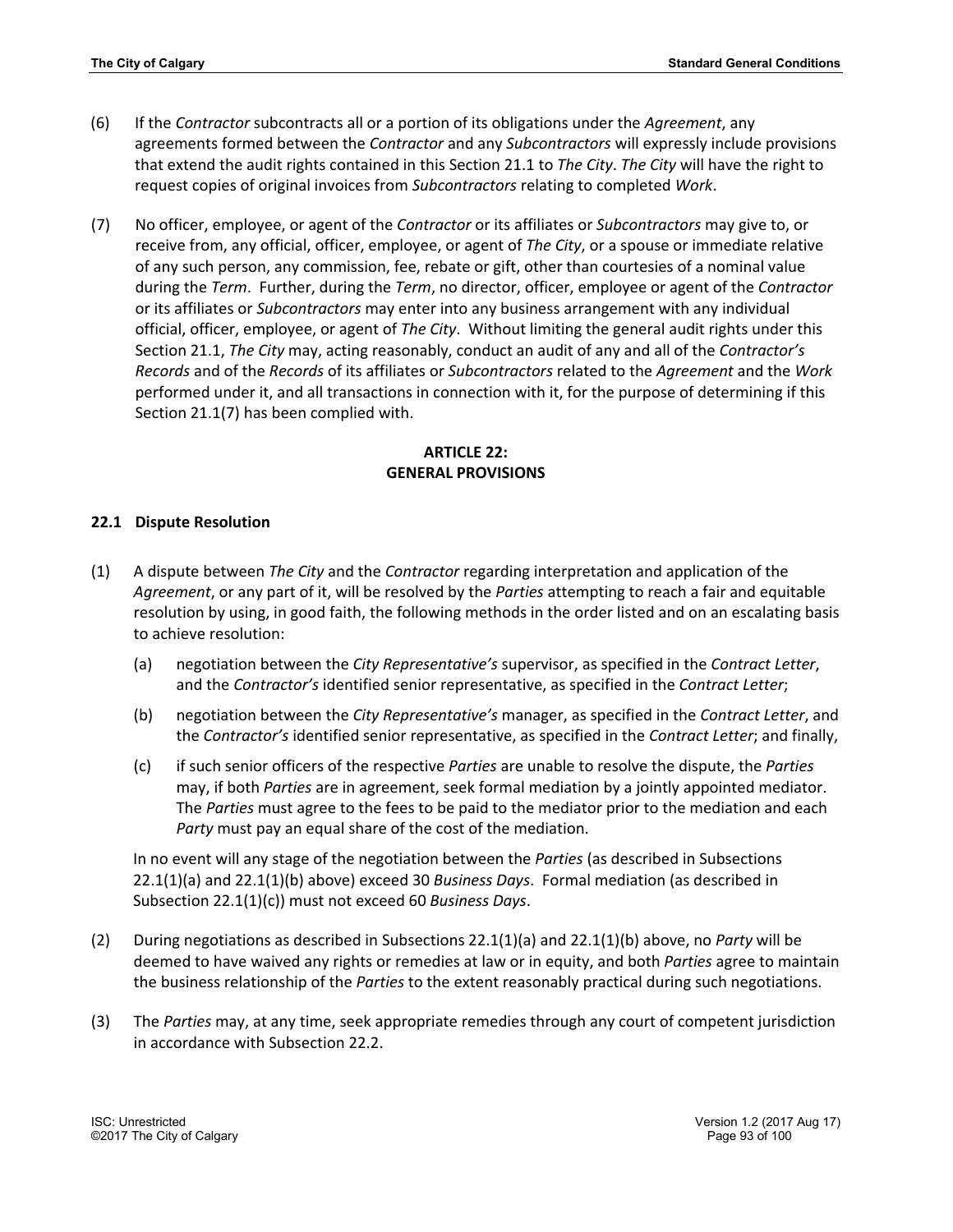### **22.2 Applicable Law**

(1) The *Agreement* will be governed by and interpreted in accordance with the laws in force in the Province of Alberta. No action at law or in equity may be commenced or continued on any matter arising out of or connected with the *Agreement* in any court other than a court of competent jurisdiction in the Province of Alberta or on appeal to the Federal Court of Appeal or Supreme Court of Canada from the appropriate court in the Province of Alberta.

## **22.3 Assignment**

(1) The *Contractor* must not assign the *Agreement* or any portion of it without the written consent of *The City*, which consent *The City* may withhold in its sole discretion.

### **22.4 Amendment and Waiver**

(1) No amendment of the *Agreement* is effective unless made in writing and signed by a duly authorized representative of each of *The City* and the *Contractor*. No waiver of any term or condition of the *Agreement* is effective unless made in writing, and any such waiver has effect only in respect of the particular term or condition stated in the waiver. No representation by either of the *Parties* with respect to the performance of any obligation under the *Agreement* is capable of giving rise to a claim of estoppel unless the representation is made in writing.

#### **22.5 Additional Assurances**

(1) *The City* and the *Contractor* each agree, from time to time, to undertake all acts and provide further assurances and instruments as may reasonably be required to perform the terms and conditions of the *Agreement* in accordance with its spirit and intent.

### **22.6 Limitation Periods**

(1) The *Parties* agree that the two year limitation period set out in the *Limitations Act*, R.S.A. 2000, c. L-12 will be extended for an additional period of two years for any causes of action, proceedings, or claims arising from the subject matter of this *Agreement*.

### **22.7 Counterparts**

(1) This *Agreement* may be executed in counterparts, in which case, the counterparts together will constitute one *Agreement*, and communication of execution by electronic transmission will constitute good delivery.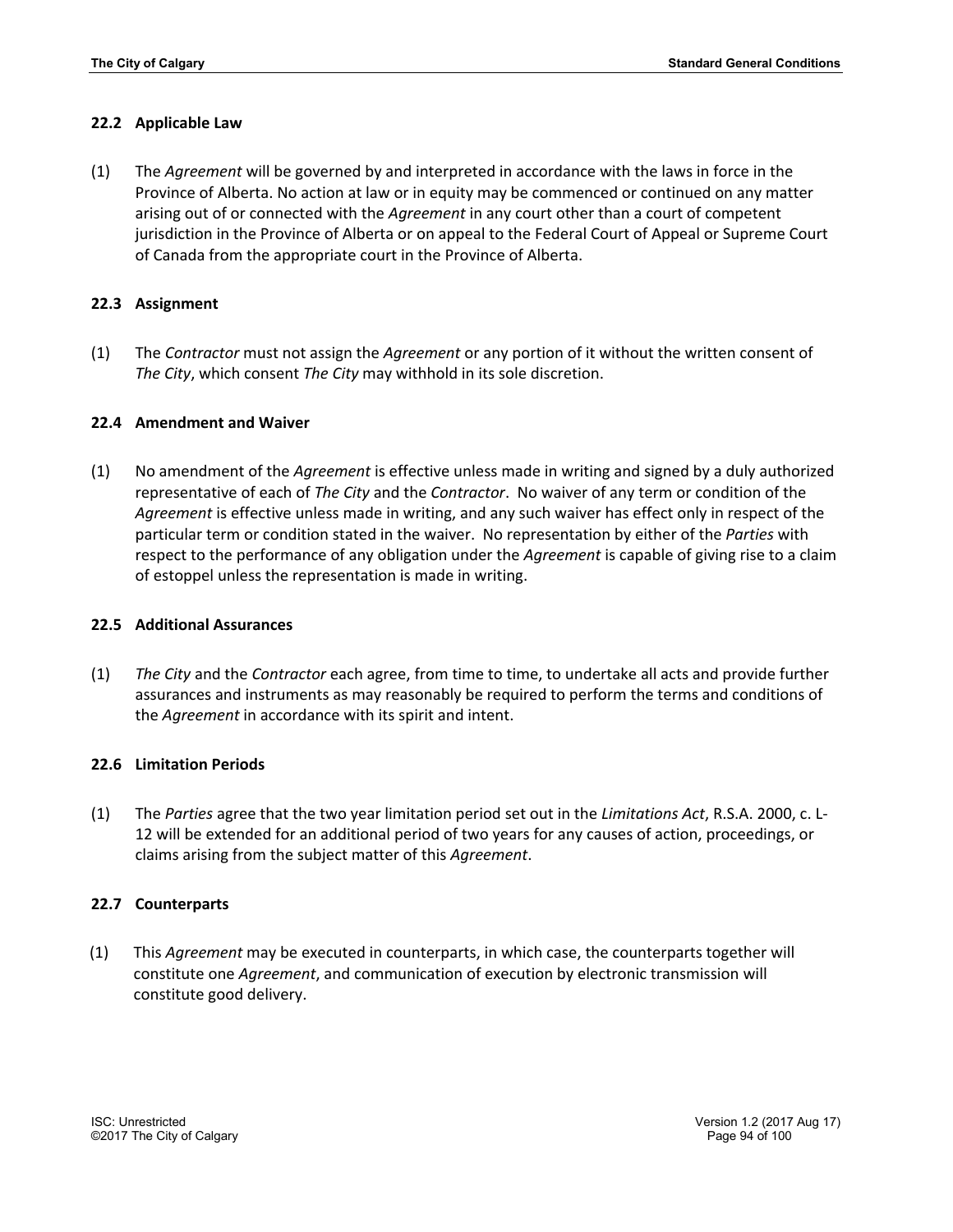#### **22.8 Entire Agreement**

(1) This *Agreement* is the entire *Agreement* between *The City* and the *Contractor* regarding the subject matter of the *Agreement*, and supersedes any previous *Agreement*s, discussions, negotiations, and understandings. There are no agreements, representations, warranties, terms, conditions, or commitments regarding the subject matter of the *Agreement* except as expressed in the *Agreement*.

#### **22.9 Currency**

(1) In the *Agreement*, any reference to dollar amounts are in Canadian currency and any amount advanced, paid, or calculated is to be advanced, paid, or calculated in Canadian currency, unless otherwise specified in the *Special Conditions* or approved in writing by *The City*.

#### **22.10 No Agency, Joint Venture, Partnership, Lease or Loan, Employment**

- (1) The *Agreement* is not intended to and does not:
	- (a) create any relationship of agency;
	- (b) constitute or create any joint venture;
	- (c) constitute or create any partnership;
	- (d) constitute the relationship of landlord and tenant;
	- (e) constitute the relationship of lender and borrower; or
	- (f) constitute the relationship of employer and employee.

The *Parties* will not allege or assert for any purpose that the *Agreement* constitutes or creates a relationship of agency, joint venture, partnership, landlord and tenant, lender and borrower, or employer and employee.

**[Appendices A, B-1, B-2 and C attached]**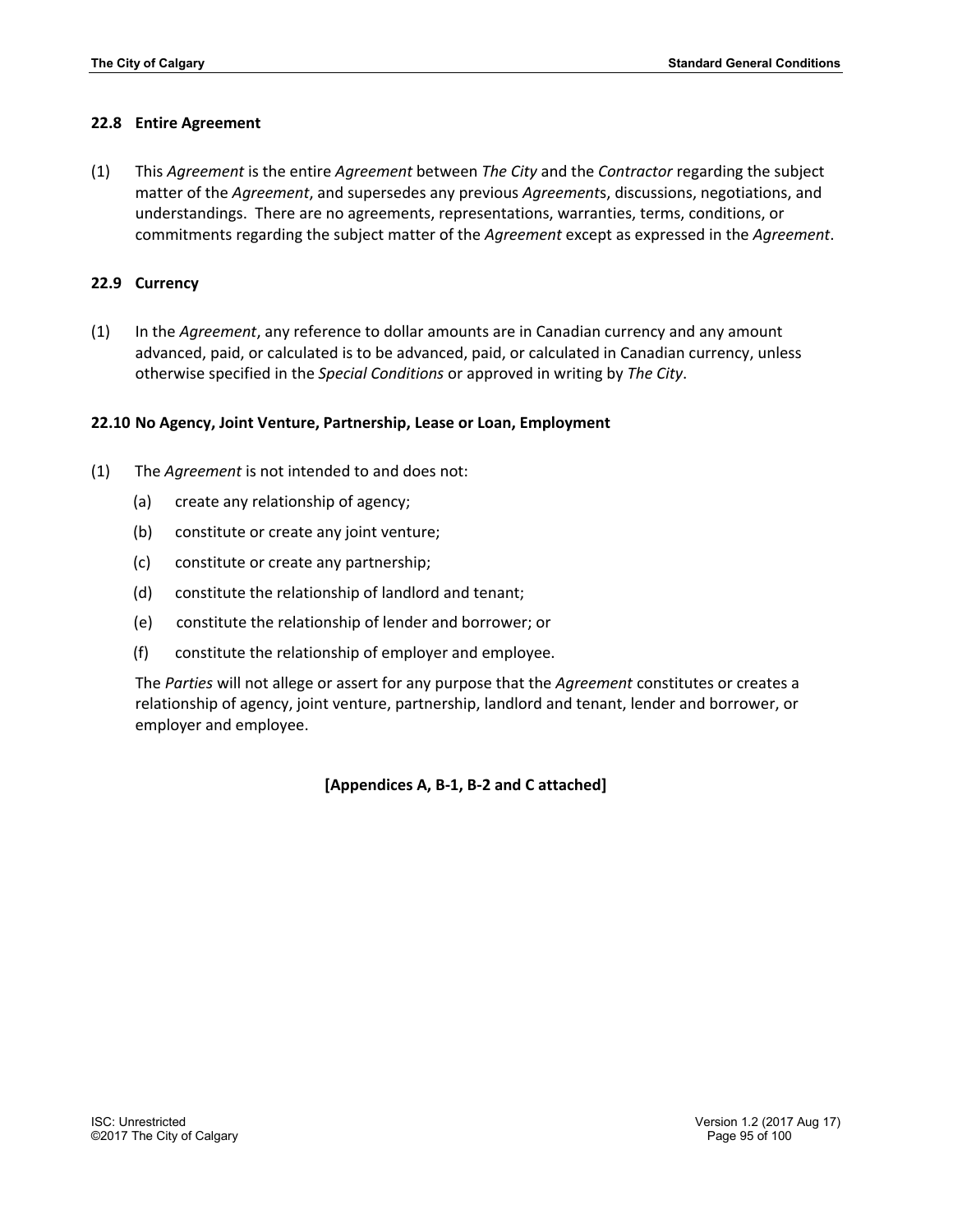# **APPENDIX A FORM OF STATUTORY DECLARATION SUBMITTED BY CONTRACTOR FOR PAYMENT**

|                                                                                                                                                                                                                                                                                                                                                                                                                                                       | Payment Number: _                                                                                                                                                                                                                                                                                                                                                                                                                                                                                                                                                                                                                                                                                                                                                                                                        |
|-------------------------------------------------------------------------------------------------------------------------------------------------------------------------------------------------------------------------------------------------------------------------------------------------------------------------------------------------------------------------------------------------------------------------------------------------------|--------------------------------------------------------------------------------------------------------------------------------------------------------------------------------------------------------------------------------------------------------------------------------------------------------------------------------------------------------------------------------------------------------------------------------------------------------------------------------------------------------------------------------------------------------------------------------------------------------------------------------------------------------------------------------------------------------------------------------------------------------------------------------------------------------------------------|
| To be made by the Contractor prior to payment when required as a condition<br>for either (check appropriate box):                                                                                                                                                                                                                                                                                                                                     |                                                                                                                                                                                                                                                                                                                                                                                                                                                                                                                                                                                                                                                                                                                                                                                                                          |
|                                                                                                                                                                                                                                                                                                                                                                                                                                                       | Date of this application for payment:                                                                                                                                                                                                                                                                                                                                                                                                                                                                                                                                                                                                                                                                                                                                                                                    |
| 0<br>second and subsequent Construction Period Payments; or                                                                                                                                                                                                                                                                                                                                                                                           | Month<br>Day<br>Year                                                                                                                                                                                                                                                                                                                                                                                                                                                                                                                                                                                                                                                                                                                                                                                                     |
| 0<br>release of Builders' Lien Fund or other holdbacks.                                                                                                                                                                                                                                                                                                                                                                                               | Date of last (immediately preceding) application for payment for which payment<br>has been received:                                                                                                                                                                                                                                                                                                                                                                                                                                                                                                                                                                                                                                                                                                                     |
|                                                                                                                                                                                                                                                                                                                                                                                                                                                       | Month<br>Day<br>Year                                                                                                                                                                                                                                                                                                                                                                                                                                                                                                                                                                                                                                                                                                                                                                                                     |
| <b>Identification of Contract</b>                                                                                                                                                                                                                                                                                                                                                                                                                     |                                                                                                                                                                                                                                                                                                                                                                                                                                                                                                                                                                                                                                                                                                                                                                                                                          |
|                                                                                                                                                                                                                                                                                                                                                                                                                                                       |                                                                                                                                                                                                                                                                                                                                                                                                                                                                                                                                                                                                                                                                                                                                                                                                                          |
|                                                                                                                                                                                                                                                                                                                                                                                                                                                       |                                                                                                                                                                                                                                                                                                                                                                                                                                                                                                                                                                                                                                                                                                                                                                                                                          |
| Date of Agreement: (Day) _____________ (Month) _____________________                                                                                                                                                                                                                                                                                                                                                                                  | (Year)                                                                                                                                                                                                                                                                                                                                                                                                                                                                                                                                                                                                                                                                                                                                                                                                                   |
| Owner: The City of Calgary                                                                                                                                                                                                                                                                                                                                                                                                                            | Name of Contractor:                                                                                                                                                                                                                                                                                                                                                                                                                                                                                                                                                                                                                                                                                                                                                                                                      |
| City Representative:                                                                                                                                                                                                                                                                                                                                                                                                                                  |                                                                                                                                                                                                                                                                                                                                                                                                                                                                                                                                                                                                                                                                                                                                                                                                                          |
| Identification of Declarant: Must be an Authorized Representative of the Contractor                                                                                                                                                                                                                                                                                                                                                                   |                                                                                                                                                                                                                                                                                                                                                                                                                                                                                                                                                                                                                                                                                                                                                                                                                          |
| Name of Declarant:<br><b>Business Address:</b>                                                                                                                                                                                                                                                                                                                                                                                                        | Position or Title (of office held with Contractor):                                                                                                                                                                                                                                                                                                                                                                                                                                                                                                                                                                                                                                                                                                                                                                      |
| Declaration                                                                                                                                                                                                                                                                                                                                                                                                                                           |                                                                                                                                                                                                                                                                                                                                                                                                                                                                                                                                                                                                                                                                                                                                                                                                                          |
| authority to bind the Contractor, and have personal knowledge that all insurance and Workers' Compensation Board premiums, accounts for subcontracts and related<br>in any way be held responsible, have been paid in full up to and including the latest Construction Period Payment received, as identified above, except for:<br>Builders' Lien Fund monies,<br>1)<br>2)<br>Representative's verification, or<br>3)<br>and the amount in dispute): | I solemnly declare that, as of the date of this declaration, I am an authorized signing officer of the Contractor named in the Agreement identified above, and as such have<br>Total Costs of Material and Labour which have been incurred by the Contractor in performance of the Work as required by the Agreement, and for which The City might<br>payments deferred by agreement between the Contractor and a Subcontractor which have been reported to the City Representative for the City<br>amounts withheld by reason of a legitimate dispute which has been identified to the relevant Party or Parties and from whom payment has been withheld<br>including any legitimate dispute with a Subcontractor, as identified below (include name of Subcontractor, a brief description of the nature of the dispute |
|                                                                                                                                                                                                                                                                                                                                                                                                                                                       |                                                                                                                                                                                                                                                                                                                                                                                                                                                                                                                                                                                                                                                                                                                                                                                                                          |
| I make this solemn declaration conscientiously believing it to be true, and knowing that it is of the same force and effect as if made under oath.                                                                                                                                                                                                                                                                                                    |                                                                                                                                                                                                                                                                                                                                                                                                                                                                                                                                                                                                                                                                                                                                                                                                                          |
| Signature of Declarant - Authorized Representative of the Contractor                                                                                                                                                                                                                                                                                                                                                                                  | The making of a false or fraudulent declaration is a contravention of the<br>Criminal Code of Canada and could carry, upon conviction, penalties including<br>fines or imprisonment, or both.                                                                                                                                                                                                                                                                                                                                                                                                                                                                                                                                                                                                                            |
| <b>Declared</b> before me at                                                                                                                                                                                                                                                                                                                                                                                                                          |                                                                                                                                                                                                                                                                                                                                                                                                                                                                                                                                                                                                                                                                                                                                                                                                                          |
| in the Province of <b>New York 10</b><br>dataed                                                                                                                                                                                                                                                                                                                                                                                                       | Signature of Notary Public or Commissioner for Oaths in and for the Province of<br>Alberta                                                                                                                                                                                                                                                                                                                                                                                                                                                                                                                                                                                                                                                                                                                               |
|                                                                                                                                                                                                                                                                                                                                                                                                                                                       |                                                                                                                                                                                                                                                                                                                                                                                                                                                                                                                                                                                                                                                                                                                                                                                                                          |
|                                                                                                                                                                                                                                                                                                                                                                                                                                                       | <b>Print Name</b>                                                                                                                                                                                                                                                                                                                                                                                                                                                                                                                                                                                                                                                                                                                                                                                                        |
|                                                                                                                                                                                                                                                                                                                                                                                                                                                       | <b>Expiry Date of Commission</b>                                                                                                                                                                                                                                                                                                                                                                                                                                                                                                                                                                                                                                                                                                                                                                                         |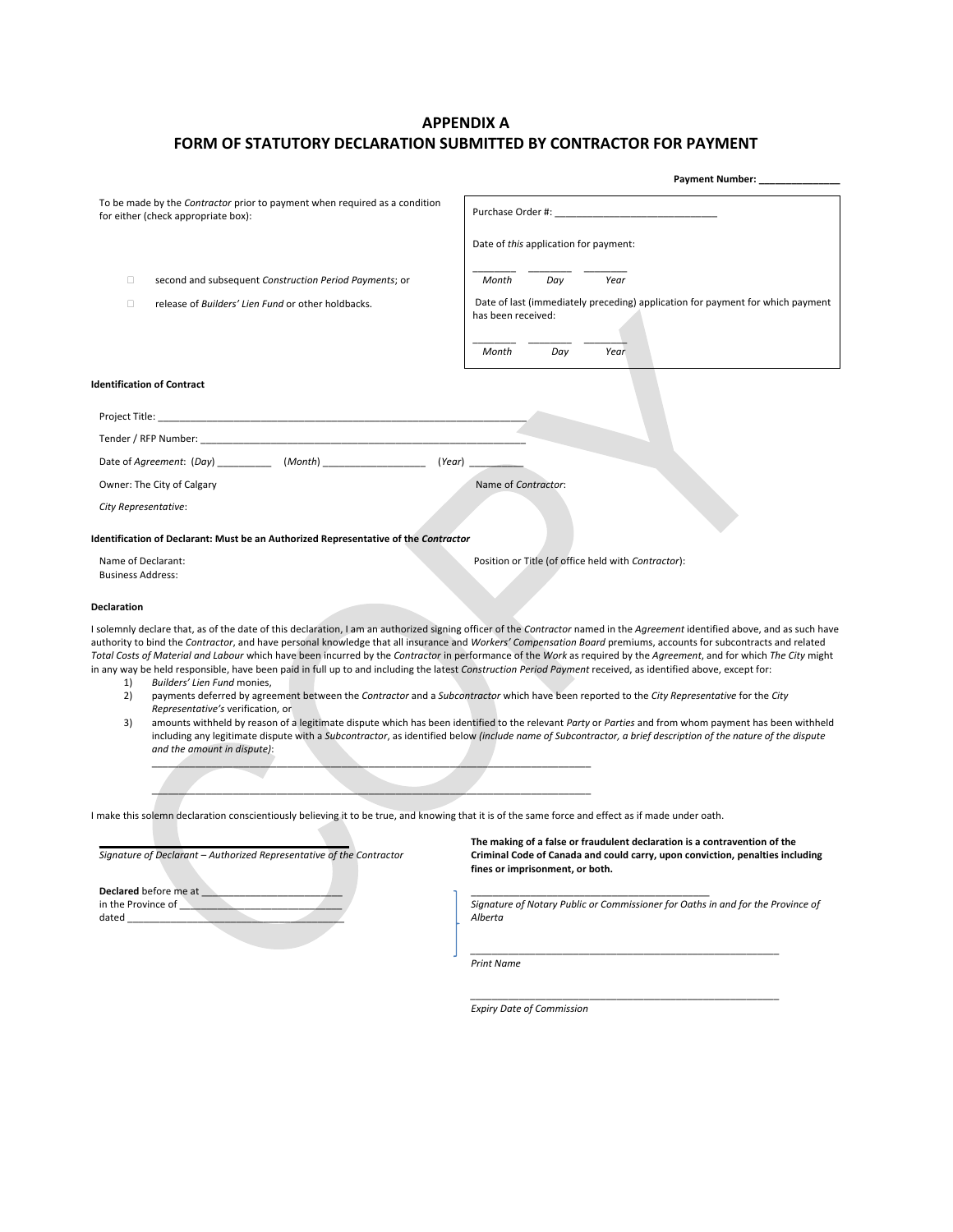## **APPENDIX B-1 X701 - FORM OF CHANGE ORDER – CASH ALLOWANCE or CONTINGENCY ALLOWANCE**

|                                                                                                                                                                                                                                                                                                                                                                                                                                                                                                                                                                                                                                                                                                                                                                                                                                                                                                                                                                                                                                                                                                                                                                                                                                                                                                                                                                                                                                                                                                                                                                     |                                                                                                                                            | <b>CHANGE ORDER</b>                                                                                                                                                                                          | <b>CHANGE ORDER NUMBER</b>                                                        |                                        |
|---------------------------------------------------------------------------------------------------------------------------------------------------------------------------------------------------------------------------------------------------------------------------------------------------------------------------------------------------------------------------------------------------------------------------------------------------------------------------------------------------------------------------------------------------------------------------------------------------------------------------------------------------------------------------------------------------------------------------------------------------------------------------------------------------------------------------------------------------------------------------------------------------------------------------------------------------------------------------------------------------------------------------------------------------------------------------------------------------------------------------------------------------------------------------------------------------------------------------------------------------------------------------------------------------------------------------------------------------------------------------------------------------------------------------------------------------------------------------------------------------------------------------------------------------------------------|--------------------------------------------------------------------------------------------------------------------------------------------|--------------------------------------------------------------------------------------------------------------------------------------------------------------------------------------------------------------|-----------------------------------------------------------------------------------|----------------------------------------|
|                                                                                                                                                                                                                                                                                                                                                                                                                                                                                                                                                                                                                                                                                                                                                                                                                                                                                                                                                                                                                                                                                                                                                                                                                                                                                                                                                                                                                                                                                                                                                                     |                                                                                                                                            | TYPE:                                                                                                                                                                                                        |                                                                                   |                                        |
|                                                                                                                                                                                                                                                                                                                                                                                                                                                                                                                                                                                                                                                                                                                                                                                                                                                                                                                                                                                                                                                                                                                                                                                                                                                                                                                                                                                                                                                                                                                                                                     | <b>Calgary</b>                                                                                                                             | <b>DATE INITIATED:</b>                                                                                                                                                                                       | <b>CONTRACTOR:</b>                                                                |                                        |
|                                                                                                                                                                                                                                                                                                                                                                                                                                                                                                                                                                                                                                                                                                                                                                                                                                                                                                                                                                                                                                                                                                                                                                                                                                                                                                                                                                                                                                                                                                                                                                     |                                                                                                                                            |                                                                                                                                                                                                              |                                                                                   |                                        |
|                                                                                                                                                                                                                                                                                                                                                                                                                                                                                                                                                                                                                                                                                                                                                                                                                                                                                                                                                                                                                                                                                                                                                                                                                                                                                                                                                                                                                                                                                                                                                                     | <b>CHANGE INITIATED BY:</b>                                                                                                                | TENDER / RFP NUMBER:                                                                                                                                                                                         | <b>CITY REPRESENTATIVE:</b>                                                       |                                        |
| <b>PO NUMBER:</b>                                                                                                                                                                                                                                                                                                                                                                                                                                                                                                                                                                                                                                                                                                                                                                                                                                                                                                                                                                                                                                                                                                                                                                                                                                                                                                                                                                                                                                                                                                                                                   |                                                                                                                                            | <b>CITY FILE NUMBER:</b>                                                                                                                                                                                     | <b>PROJECT TITLE:</b>                                                             |                                        |
|                                                                                                                                                                                                                                                                                                                                                                                                                                                                                                                                                                                                                                                                                                                                                                                                                                                                                                                                                                                                                                                                                                                                                                                                                                                                                                                                                                                                                                                                                                                                                                     |                                                                                                                                            |                                                                                                                                                                                                              |                                                                                   |                                        |
| 1. This Change Order is issued pursuant to the Agreement entered into between The City and the Contractor. The terms used in this Change Order and defined in the<br>Agreement have the same meanings as ascribed to those terms in the Agreement. For additional clarity, "Base Price" refers to the basic price for performance of the<br>Work under the Agreement excluding Cash Allowance and Contingency Allowance.<br>2. This Change Order is a written instruction from The City to the Contractor to perform the Change described in this Change Order and in accordance with any attached<br>Drawings or Technical Specifications, or both, and the Contractor's acknowledgement that it will perform the Change with the corresponding adjustment to the Project<br>Price and Project Schedule, if any, only as may be approved in this Change Order.<br>3. The adjustments constitute the only approval for the Change and the adjustments include all Total Cost of Materials and Labour, Overhead Costs and profit. The<br>Contractor will receive payment for the Change only in accordance with this Change Order and the Agreement.<br>4. All other terms, covenants and conditions of the Agreement, except as amended by this Change Order, remain in full force and effect.<br>5. Standard General Condition Section 9.1(1) states that Change Orders must be completed on this standard Form of Change Order. Any Change Order issued on an<br>alternative form of Change Order will not be approved and authorized by the City Representative. |                                                                                                                                            |                                                                                                                                                                                                              |                                                                                   |                                        |
|                                                                                                                                                                                                                                                                                                                                                                                                                                                                                                                                                                                                                                                                                                                                                                                                                                                                                                                                                                                                                                                                                                                                                                                                                                                                                                                                                                                                                                                                                                                                                                     |                                                                                                                                            | □ Cash Allowance                                                                                                                                                                                             | $\Box$ Contingency Allowance                                                      |                                        |
| Line                                                                                                                                                                                                                                                                                                                                                                                                                                                                                                                                                                                                                                                                                                                                                                                                                                                                                                                                                                                                                                                                                                                                                                                                                                                                                                                                                                                                                                                                                                                                                                | <b>Description</b>                                                                                                                         |                                                                                                                                                                                                              | Extra                                                                             | <b>Credit</b>                          |
| 1.                                                                                                                                                                                                                                                                                                                                                                                                                                                                                                                                                                                                                                                                                                                                                                                                                                                                                                                                                                                                                                                                                                                                                                                                                                                                                                                                                                                                                                                                                                                                                                  |                                                                                                                                            |                                                                                                                                                                                                              | \$                                                                                | \$                                     |
| 2.                                                                                                                                                                                                                                                                                                                                                                                                                                                                                                                                                                                                                                                                                                                                                                                                                                                                                                                                                                                                                                                                                                                                                                                                                                                                                                                                                                                                                                                                                                                                                                  | <b>Total of Extras and Credits</b>                                                                                                         |                                                                                                                                                                                                              | \$<br>\$                                                                          | \$                                     |
| $\Box$                                                                                                                                                                                                                                                                                                                                                                                                                                                                                                                                                                                                                                                                                                                                                                                                                                                                                                                                                                                                                                                                                                                                                                                                                                                                                                                                                                                                                                                                                                                                                              |                                                                                                                                            |                                                                                                                                                                                                              |                                                                                   |                                        |
|                                                                                                                                                                                                                                                                                                                                                                                                                                                                                                                                                                                                                                                                                                                                                                                                                                                                                                                                                                                                                                                                                                                                                                                                                                                                                                                                                                                                                                                                                                                                                                     |                                                                                                                                            | Check box if Change Order Supplemental Details Sheet X 704 is attached (optional attachment).                                                                                                                |                                                                                   |                                        |
|                                                                                                                                                                                                                                                                                                                                                                                                                                                                                                                                                                                                                                                                                                                                                                                                                                                                                                                                                                                                                                                                                                                                                                                                                                                                                                                                                                                                                                                                                                                                                                     | <b>CASH ALLOWANCE SUMMARY</b>                                                                                                              |                                                                                                                                                                                                              | <b>CONTINGENCY ALLOWANCE SUMMARY</b>                                              |                                        |
| Order)                                                                                                                                                                                                                                                                                                                                                                                                                                                                                                                                                                                                                                                                                                                                                                                                                                                                                                                                                                                                                                                                                                                                                                                                                                                                                                                                                                                                                                                                                                                                                              | \$<br>Original Cash Allowance (in Purchase                                                                                                 |                                                                                                                                                                                                              | Original Contingency Allowance (in<br>Purchase Order)                             | \$                                     |
|                                                                                                                                                                                                                                                                                                                                                                                                                                                                                                                                                                                                                                                                                                                                                                                                                                                                                                                                                                                                                                                                                                                                                                                                                                                                                                                                                                                                                                                                                                                                                                     | \$<br>Cash Allowance expenditures to date<br>(excl. this Change Order)                                                                     |                                                                                                                                                                                                              | Contingency Allowance Adjustments<br>(refer to last Purchase Order<br>Adjustment) | \$                                     |
| Change Order                                                                                                                                                                                                                                                                                                                                                                                                                                                                                                                                                                                                                                                                                                                                                                                                                                                                                                                                                                                                                                                                                                                                                                                                                                                                                                                                                                                                                                                                                                                                                        | \$<br>Cash Allowance expenditure this                                                                                                      |                                                                                                                                                                                                              | Contingency Allowance expenditures to<br>date (excl. this Change Order)           | \$                                     |
|                                                                                                                                                                                                                                                                                                                                                                                                                                                                                                                                                                                                                                                                                                                                                                                                                                                                                                                                                                                                                                                                                                                                                                                                                                                                                                                                                                                                                                                                                                                                                                     |                                                                                                                                            |                                                                                                                                                                                                              | Contingency Allowance expenditure this<br>Change Order                            | \$                                     |
| <b>BALANCE</b>                                                                                                                                                                                                                                                                                                                                                                                                                                                                                                                                                                                                                                                                                                                                                                                                                                                                                                                                                                                                                                                                                                                                                                                                                                                                                                                                                                                                                                                                                                                                                      | \$<br>ADJUSTED CASH ALLOWANCE                                                                                                              |                                                                                                                                                                                                              | <b>ADJUSTED CONTINGENCY ALLOWANCE</b><br><b>BALANCE</b>                           | \$                                     |
|                                                                                                                                                                                                                                                                                                                                                                                                                                                                                                                                                                                                                                                                                                                                                                                                                                                                                                                                                                                                                                                                                                                                                                                                                                                                                                                                                                                                                                                                                                                                                                     |                                                                                                                                            | ORIGINAL BASE PRICE: (original award value, prior to any Purchase Order adjustments)<br>ADJUSTED BASE PRICE TO DATE: (includes previous Purchase Order adjustments and previous Cash & Contingency Allowance |                                                                                   | \$*dollar amount*<br>\$*dollar amount* |
|                                                                                                                                                                                                                                                                                                                                                                                                                                                                                                                                                                                                                                                                                                                                                                                                                                                                                                                                                                                                                                                                                                                                                                                                                                                                                                                                                                                                                                                                                                                                                                     | expenditures to date)                                                                                                                      | ADJUSTED BASE PRICE THIS CHANGE ORDER: (includes Cash & Contingency Allowance expenditures)                                                                                                                  |                                                                                   | \$                                     |
|                                                                                                                                                                                                                                                                                                                                                                                                                                                                                                                                                                                                                                                                                                                                                                                                                                                                                                                                                                                                                                                                                                                                                                                                                                                                                                                                                                                                                                                                                                                                                                     | ORIGINAL SCHEDULED OPERATIONAL DATE:                                                                                                       |                                                                                                                                                                                                              |                                                                                   |                                        |
|                                                                                                                                                                                                                                                                                                                                                                                                                                                                                                                                                                                                                                                                                                                                                                                                                                                                                                                                                                                                                                                                                                                                                                                                                                                                                                                                                                                                                                                                                                                                                                     | NEW SCHEDULED OPERATIONAL DATE:                                                                                                            |                                                                                                                                                                                                              | (insert "Nil" if not applicable)                                                  |                                        |
| <b>AUTHORIZATION</b>                                                                                                                                                                                                                                                                                                                                                                                                                                                                                                                                                                                                                                                                                                                                                                                                                                                                                                                                                                                                                                                                                                                                                                                                                                                                                                                                                                                                                                                                                                                                                |                                                                                                                                            |                                                                                                                                                                                                              |                                                                                   |                                        |
|                                                                                                                                                                                                                                                                                                                                                                                                                                                                                                                                                                                                                                                                                                                                                                                                                                                                                                                                                                                                                                                                                                                                                                                                                                                                                                                                                                                                                                                                                                                                                                     | DATE:<br>CONTRACTOR AUTHORIZED REPRESENTATIVE'S SIGNATURE:<br><b>CONTRACTOR'S AUTHORIZED</b><br><b>PRINT NAME:</b><br><b>REPRESENATIVE</b> |                                                                                                                                                                                                              |                                                                                   |                                        |
| DATE:<br><b>DESIGN PROFESSIONAL</b><br><b>PRINT NAME:</b>                                                                                                                                                                                                                                                                                                                                                                                                                                                                                                                                                                                                                                                                                                                                                                                                                                                                                                                                                                                                                                                                                                                                                                                                                                                                                                                                                                                                                                                                                                           |                                                                                                                                            | DESIGN PROFESSIONAL'S SIGNATURE:                                                                                                                                                                             |                                                                                   |                                        |
| DATE:<br><b>PRINT NAME:</b><br><b>CITY REPRESENTATIVE</b>                                                                                                                                                                                                                                                                                                                                                                                                                                                                                                                                                                                                                                                                                                                                                                                                                                                                                                                                                                                                                                                                                                                                                                                                                                                                                                                                                                                                                                                                                                           |                                                                                                                                            |                                                                                                                                                                                                              | CITY REPRESENTATIVE'S SIGNATURE:                                                  |                                        |
|                                                                                                                                                                                                                                                                                                                                                                                                                                                                                                                                                                                                                                                                                                                                                                                                                                                                                                                                                                                                                                                                                                                                                                                                                                                                                                                                                                                                                                                                                                                                                                     | <b>ORIGINAL:</b> City Representative<br><b>COPY TO:</b> Contractor                                                                         |                                                                                                                                                                                                              |                                                                                   |                                        |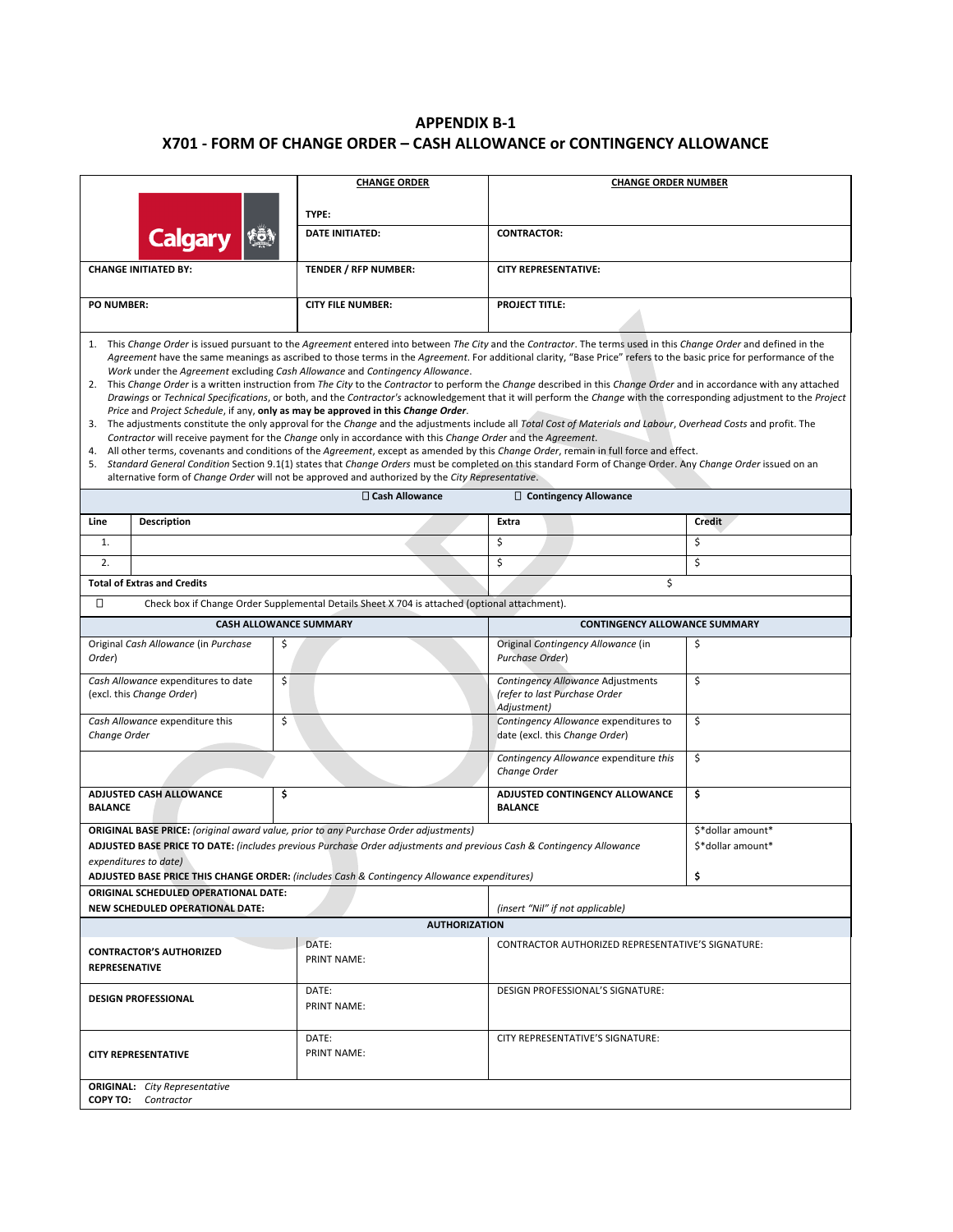### **APPENDIX B-2 X702 - FORM OF CHANGE ORDER – PURCHASE ORDER ADJUSTMENT**

|                                                                                                                                                                                                                                                                                                                                                                                                                                                                                                                                                                                                                                                                                                                                                                                                                                                                                                                                                                                                                                                                                                                                                                                                                                                                                                                                                                                                                                                                                                                                                                                                                     |                                | <b>CHANGE ORDER</b>                                                                           |                                              | <b>CHANGE ORDER NUMBER</b>             |       |                      |  |
|---------------------------------------------------------------------------------------------------------------------------------------------------------------------------------------------------------------------------------------------------------------------------------------------------------------------------------------------------------------------------------------------------------------------------------------------------------------------------------------------------------------------------------------------------------------------------------------------------------------------------------------------------------------------------------------------------------------------------------------------------------------------------------------------------------------------------------------------------------------------------------------------------------------------------------------------------------------------------------------------------------------------------------------------------------------------------------------------------------------------------------------------------------------------------------------------------------------------------------------------------------------------------------------------------------------------------------------------------------------------------------------------------------------------------------------------------------------------------------------------------------------------------------------------------------------------------------------------------------------------|--------------------------------|-----------------------------------------------------------------------------------------------|----------------------------------------------|----------------------------------------|-------|----------------------|--|
| <b>Calgary</b>                                                                                                                                                                                                                                                                                                                                                                                                                                                                                                                                                                                                                                                                                                                                                                                                                                                                                                                                                                                                                                                                                                                                                                                                                                                                                                                                                                                                                                                                                                                                                                                                      |                                | TYPE:                                                                                         |                                              |                                        |       |                      |  |
|                                                                                                                                                                                                                                                                                                                                                                                                                                                                                                                                                                                                                                                                                                                                                                                                                                                                                                                                                                                                                                                                                                                                                                                                                                                                                                                                                                                                                                                                                                                                                                                                                     |                                | <b>DATE INITIATED:</b>                                                                        |                                              | <b>CONTRACTOR:</b>                     |       |                      |  |
| <b>CHANGE INITIATED BY:</b>                                                                                                                                                                                                                                                                                                                                                                                                                                                                                                                                                                                                                                                                                                                                                                                                                                                                                                                                                                                                                                                                                                                                                                                                                                                                                                                                                                                                                                                                                                                                                                                         |                                | TENDER / RFP NUMBER:                                                                          |                                              | <b>CITY REPRESENTATIVE:</b>            |       |                      |  |
| <b>PO NUMBER:</b><br><b>CITY FILE NUMBER:</b>                                                                                                                                                                                                                                                                                                                                                                                                                                                                                                                                                                                                                                                                                                                                                                                                                                                                                                                                                                                                                                                                                                                                                                                                                                                                                                                                                                                                                                                                                                                                                                       |                                |                                                                                               | <b>PROJECT TITLE:</b>                        |                                        |       |                      |  |
|                                                                                                                                                                                                                                                                                                                                                                                                                                                                                                                                                                                                                                                                                                                                                                                                                                                                                                                                                                                                                                                                                                                                                                                                                                                                                                                                                                                                                                                                                                                                                                                                                     |                                |                                                                                               |                                              |                                        |       |                      |  |
| 6.<br>This Change Order is issued pursuant to the Agreement entered into between The City and the Contractor and amends the Agreement in accordance with the terms<br>and conditions described below and as may be set out in detail in any attached or amended Drawings or Technical Specifications, or both. The terms used in this<br>Change Order and defined in the Agreement have the same meanings as ascribed to those terms in the Agreement.<br>This Change Order is a written instruction from The City to the Contractor to perform the Change described in this Change Order and the Contractor's<br>7.<br>acknowledgement that it will perform the Change with the corresponding adjustment to the Project Price and Project Schedule, if any, only as may be approved in<br>this Change Order.<br>8.<br>The adjustments constitute the only approval for the Change and the adjustments include all Total Cost of Materials and Labour, Overhead Costs, profit, additional<br>bonding (if required) and additional insurance (if required) as described in the Agreement. The Contractor will receive payment for the Change only in accordance<br>with this Change Order and the Agreement.<br>9.<br>All other terms, covenants and conditions of the Agreement, except as amended by this Change Order, remain in full force and effect.<br>Standard General Condition Section 9.1(1) states that Change Orders must be completed on this standard Form of Change Order. Any Change Order issued on an<br>10.<br>alternative form of Change Order will not be approved and authorized by The City. |                                |                                                                                               |                                              |                                        |       |                      |  |
|                                                                                                                                                                                                                                                                                                                                                                                                                                                                                                                                                                                                                                                                                                                                                                                                                                                                                                                                                                                                                                                                                                                                                                                                                                                                                                                                                                                                                                                                                                                                                                                                                     |                                | □ Purchase Order Increase: Buyer's Notes                                                      |                                              | Purchase Order Decrease: Buyer's Notes |       |                      |  |
| Description<br>Line                                                                                                                                                                                                                                                                                                                                                                                                                                                                                                                                                                                                                                                                                                                                                                                                                                                                                                                                                                                                                                                                                                                                                                                                                                                                                                                                                                                                                                                                                                                                                                                                 |                                |                                                                                               |                                              | Extra                                  |       | Credit               |  |
| Performance Security (if required):<br>1.                                                                                                                                                                                                                                                                                                                                                                                                                                                                                                                                                                                                                                                                                                                                                                                                                                                                                                                                                                                                                                                                                                                                                                                                                                                                                                                                                                                                                                                                                                                                                                           |                                |                                                                                               |                                              | \$                                     |       | Ś.                   |  |
| 2.                                                                                                                                                                                                                                                                                                                                                                                                                                                                                                                                                                                                                                                                                                                                                                                                                                                                                                                                                                                                                                                                                                                                                                                                                                                                                                                                                                                                                                                                                                                                                                                                                  | \$<br>Insurance (if required): |                                                                                               |                                              | \$                                     |       |                      |  |
| \$<br>\$<br>Total Work Authorization (details on X 704 or describe change/reason for<br>3.<br>Change Order, and related costs):<br><b>Total of Extras and Credits</b><br>\$                                                                                                                                                                                                                                                                                                                                                                                                                                                                                                                                                                                                                                                                                                                                                                                                                                                                                                                                                                                                                                                                                                                                                                                                                                                                                                                                                                                                                                         |                                |                                                                                               |                                              |                                        |       |                      |  |
| Π                                                                                                                                                                                                                                                                                                                                                                                                                                                                                                                                                                                                                                                                                                                                                                                                                                                                                                                                                                                                                                                                                                                                                                                                                                                                                                                                                                                                                                                                                                                                                                                                                   |                                | Check box if X 704 Change Order Supplemental Details Sheet is attached (optional attachment). |                                              |                                        |       |                      |  |
| PURCHASE ORDER ADJUSTMENT                                                                                                                                                                                                                                                                                                                                                                                                                                                                                                                                                                                                                                                                                                                                                                                                                                                                                                                                                                                                                                                                                                                                                                                                                                                                                                                                                                                                                                                                                                                                                                                           |                                |                                                                                               | PROJECT SCHEDULE ADJUSTMENT                  |                                        |       |                      |  |
| Original Purchase Order amount<br>\$                                                                                                                                                                                                                                                                                                                                                                                                                                                                                                                                                                                                                                                                                                                                                                                                                                                                                                                                                                                                                                                                                                                                                                                                                                                                                                                                                                                                                                                                                                                                                                                |                                |                                                                                               | Original Scheduled Operational Date          |                                        |       |                      |  |
| Adjustments to original Purchase<br>\$<br>Order (to date)                                                                                                                                                                                                                                                                                                                                                                                                                                                                                                                                                                                                                                                                                                                                                                                                                                                                                                                                                                                                                                                                                                                                                                                                                                                                                                                                                                                                                                                                                                                                                           |                                |                                                                                               | Adjustments to Scheduled Operational<br>Date |                                        |       |                      |  |
| Adjustments to original Purchase<br>Order by this Change Order                                                                                                                                                                                                                                                                                                                                                                                                                                                                                                                                                                                                                                                                                                                                                                                                                                                                                                                                                                                                                                                                                                                                                                                                                                                                                                                                                                                                                                                                                                                                                      | \$                             |                                                                                               |                                              |                                        |       |                      |  |
| All amounts exclude GST<br><b>ADJUSTMENT PURCHASE ORDER</b>                                                                                                                                                                                                                                                                                                                                                                                                                                                                                                                                                                                                                                                                                                                                                                                                                                                                                                                                                                                                                                                                                                                                                                                                                                                                                                                                                                                                                                                                                                                                                         | \$                             |                                                                                               |                                              | NEW SCHEDULED OPERATIONAL DATE         |       |                      |  |
| <b>AUTHORIZATION</b>                                                                                                                                                                                                                                                                                                                                                                                                                                                                                                                                                                                                                                                                                                                                                                                                                                                                                                                                                                                                                                                                                                                                                                                                                                                                                                                                                                                                                                                                                                                                                                                                |                                |                                                                                               |                                              |                                        |       |                      |  |
| <b>SIGNATURE OF CONTRACTOR'S</b><br><b>AUTHORIZED REPRESENATIVE:</b>                                                                                                                                                                                                                                                                                                                                                                                                                                                                                                                                                                                                                                                                                                                                                                                                                                                                                                                                                                                                                                                                                                                                                                                                                                                                                                                                                                                                                                                                                                                                                |                                | <b>PRINT NAME:</b>                                                                            |                                              | SIGNATURE OF CITY REPRESENTATIVE:      |       | <b>PRINT NAME:</b>   |  |
| SIGNATURE OF DESIGN PROFESSIONAL<br>(Choose One):                                                                                                                                                                                                                                                                                                                                                                                                                                                                                                                                                                                                                                                                                                                                                                                                                                                                                                                                                                                                                                                                                                                                                                                                                                                                                                                                                                                                                                                                                                                                                                   |                                | DATE:<br><b>PRINT NAME:</b>                                                                   |                                              | SIGNATURE OF DEPT ID OWNER:            |       | DATE:<br>PRINT NAME: |  |
| DATE:                                                                                                                                                                                                                                                                                                                                                                                                                                                                                                                                                                                                                                                                                                                                                                                                                                                                                                                                                                                                                                                                                                                                                                                                                                                                                                                                                                                                                                                                                                                                                                                                               |                                |                                                                                               |                                              |                                        | DATE: |                      |  |
| SIGNATURE OF THE DIRECTOR,<br>SUPPLY, OR AUTHORIZED<br><b>REPRESENTATIVE:</b>                                                                                                                                                                                                                                                                                                                                                                                                                                                                                                                                                                                                                                                                                                                                                                                                                                                                                                                                                                                                                                                                                                                                                                                                                                                                                                                                                                                                                                                                                                                                       |                                | PRINT NAME:                                                                                   |                                              |                                        |       |                      |  |
|                                                                                                                                                                                                                                                                                                                                                                                                                                                                                                                                                                                                                                                                                                                                                                                                                                                                                                                                                                                                                                                                                                                                                                                                                                                                                                                                                                                                                                                                                                                                                                                                                     |                                | DATE:                                                                                         |                                              |                                        |       |                      |  |
| <b>ORIGINAL:</b> Supply Management<br><b>COPY TO:</b><br>City Representative, Contractor, Law Department - Paralegal, Corporate Services #8053                                                                                                                                                                                                                                                                                                                                                                                                                                                                                                                                                                                                                                                                                                                                                                                                                                                                                                                                                                                                                                                                                                                                                                                                                                                                                                                                                                                                                                                                      |                                |                                                                                               |                                              |                                        |       |                      |  |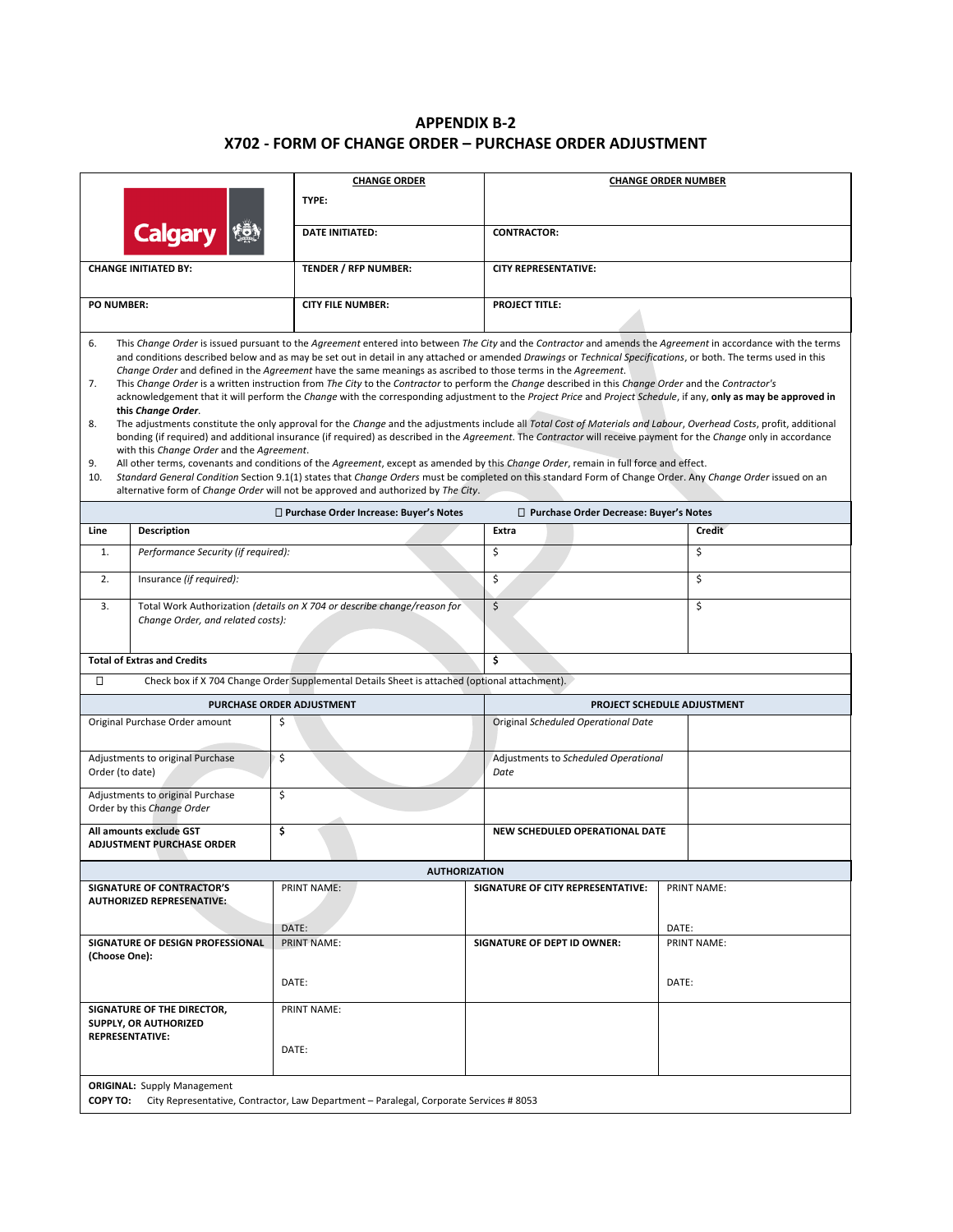# **APPENDIX C X703 - FORM OF CHANGE DIRECTIVE**

|                                                                                                                                                                                                                                                                                                                                          | <b>CHANGE ORDER</b>                                                           | <b>CHANGE ORDER NUMBER</b>                                                                                                                                                                                                                                                                                                    |  |  |
|------------------------------------------------------------------------------------------------------------------------------------------------------------------------------------------------------------------------------------------------------------------------------------------------------------------------------------------|-------------------------------------------------------------------------------|-------------------------------------------------------------------------------------------------------------------------------------------------------------------------------------------------------------------------------------------------------------------------------------------------------------------------------|--|--|
|                                                                                                                                                                                                                                                                                                                                          | TYPE:                                                                         |                                                                                                                                                                                                                                                                                                                               |  |  |
| <b>Calgary</b>                                                                                                                                                                                                                                                                                                                           | <b>DATE INITIATED:</b>                                                        | <b>CONTRACTOR:</b>                                                                                                                                                                                                                                                                                                            |  |  |
|                                                                                                                                                                                                                                                                                                                                          |                                                                               |                                                                                                                                                                                                                                                                                                                               |  |  |
| <b>TENDER / RFP NUMBER:</b><br><b>CITY REPRESENTATIVE:</b><br><b>CHANGE INITIATED BY:</b>                                                                                                                                                                                                                                                |                                                                               |                                                                                                                                                                                                                                                                                                                               |  |  |
| <b>PROJECT TITLE:</b><br><b>PO NUMBER:</b><br><b>CITY FILE NUMBER:</b>                                                                                                                                                                                                                                                                   |                                                                               |                                                                                                                                                                                                                                                                                                                               |  |  |
| This Change Directive is issued pursuant to the Agreement entered into between The City and the Contractor. The terms used in this Change Directive and defined<br>11.<br>in the Agreement have the same meanings as ascribed to those terms in the Agreement.                                                                           |                                                                               |                                                                                                                                                                                                                                                                                                                               |  |  |
| This Change Directive is a written instruction from The City to the Contractor to perform the Change described in this Change Directive in accordance with the<br>12.<br>Agreement, notwithstanding that a Change Order has not been issued.                                                                                             |                                                                               |                                                                                                                                                                                                                                                                                                                               |  |  |
| The Contractor will proceed promptly with the Change and maintain all Records related to the cost of the Change. All such Records only constitute a record of the<br>13.<br>Change and do not create any entitlement for payment. The Contractor will receive payment for the Change in accordance with the Agreement by way of a Change |                                                                               |                                                                                                                                                                                                                                                                                                                               |  |  |
| Order.<br>14.                                                                                                                                                                                                                                                                                                                            |                                                                               | This Form of Change Directive is the only document that may be used to issue a Change Directive. Any Change Directive issued on an alternative form of Change                                                                                                                                                                 |  |  |
|                                                                                                                                                                                                                                                                                                                                          |                                                                               | Directive will not constitute authority to carry out the Change described therein. Further, Standard General Condition Section 9.1(1) states that all Change Orders<br>must be completed on The City's standard Form of Change Order. Any Change Order issued on an alternative form of Change Order will not be approved and |  |  |
| authorized by The City.                                                                                                                                                                                                                                                                                                                  |                                                                               |                                                                                                                                                                                                                                                                                                                               |  |  |
| <b>DIRECTIVE:</b>                                                                                                                                                                                                                                                                                                                        |                                                                               |                                                                                                                                                                                                                                                                                                                               |  |  |
| <b>COST METHOD APPROVED FOR CHANGE:</b> (See Section 9.3 of the Standard General Conditions)                                                                                                                                                                                                                                             |                                                                               |                                                                                                                                                                                                                                                                                                                               |  |  |
| □<br>Cost Method A (Lump Sum)                                                                                                                                                                                                                                                                                                            |                                                                               |                                                                                                                                                                                                                                                                                                                               |  |  |
| □                                                                                                                                                                                                                                                                                                                                        | <b>Cost Method B</b> (Unit Price – as submitted in the Procurement Documents) |                                                                                                                                                                                                                                                                                                                               |  |  |
| □<br>Cost Method C (Force Account Rates)                                                                                                                                                                                                                                                                                                 |                                                                               |                                                                                                                                                                                                                                                                                                                               |  |  |
| □<br>Cost Method D (Net Cost Plus)                                                                                                                                                                                                                                                                                                       |                                                                               |                                                                                                                                                                                                                                                                                                                               |  |  |
| □<br><b>Cost Method E</b> (Special Conditions)                                                                                                                                                                                                                                                                                           |                                                                               |                                                                                                                                                                                                                                                                                                                               |  |  |
| <b>Description</b><br>Line                                                                                                                                                                                                                                                                                                               |                                                                               |                                                                                                                                                                                                                                                                                                                               |  |  |
| 1.                                                                                                                                                                                                                                                                                                                                       |                                                                               |                                                                                                                                                                                                                                                                                                                               |  |  |
| 2.                                                                                                                                                                                                                                                                                                                                       |                                                                               |                                                                                                                                                                                                                                                                                                                               |  |  |
| 3.                                                                                                                                                                                                                                                                                                                                       |                                                                               |                                                                                                                                                                                                                                                                                                                               |  |  |
| 4.                                                                                                                                                                                                                                                                                                                                       |                                                                               |                                                                                                                                                                                                                                                                                                                               |  |  |
| 5.                                                                                                                                                                                                                                                                                                                                       |                                                                               |                                                                                                                                                                                                                                                                                                                               |  |  |
| 6.                                                                                                                                                                                                                                                                                                                                       |                                                                               |                                                                                                                                                                                                                                                                                                                               |  |  |
| 7.                                                                                                                                                                                                                                                                                                                                       |                                                                               |                                                                                                                                                                                                                                                                                                                               |  |  |
| 8.                                                                                                                                                                                                                                                                                                                                       |                                                                               |                                                                                                                                                                                                                                                                                                                               |  |  |
| 9.                                                                                                                                                                                                                                                                                                                                       |                                                                               |                                                                                                                                                                                                                                                                                                                               |  |  |
| 10.                                                                                                                                                                                                                                                                                                                                      |                                                                               |                                                                                                                                                                                                                                                                                                                               |  |  |
| <b>AUTHORIZATION</b>                                                                                                                                                                                                                                                                                                                     |                                                                               |                                                                                                                                                                                                                                                                                                                               |  |  |
| SIGNATURE OF CITY REPRESENTATIVE:                                                                                                                                                                                                                                                                                                        |                                                                               | <b>PRINT NAME:</b>                                                                                                                                                                                                                                                                                                            |  |  |
|                                                                                                                                                                                                                                                                                                                                          |                                                                               |                                                                                                                                                                                                                                                                                                                               |  |  |
|                                                                                                                                                                                                                                                                                                                                          |                                                                               | DATE:                                                                                                                                                                                                                                                                                                                         |  |  |
|                                                                                                                                                                                                                                                                                                                                          |                                                                               |                                                                                                                                                                                                                                                                                                                               |  |  |
| <b>ORIGINAL: Business Unit File</b><br><b>COPY TO:</b><br>Contractor                                                                                                                                                                                                                                                                     |                                                                               |                                                                                                                                                                                                                                                                                                                               |  |  |